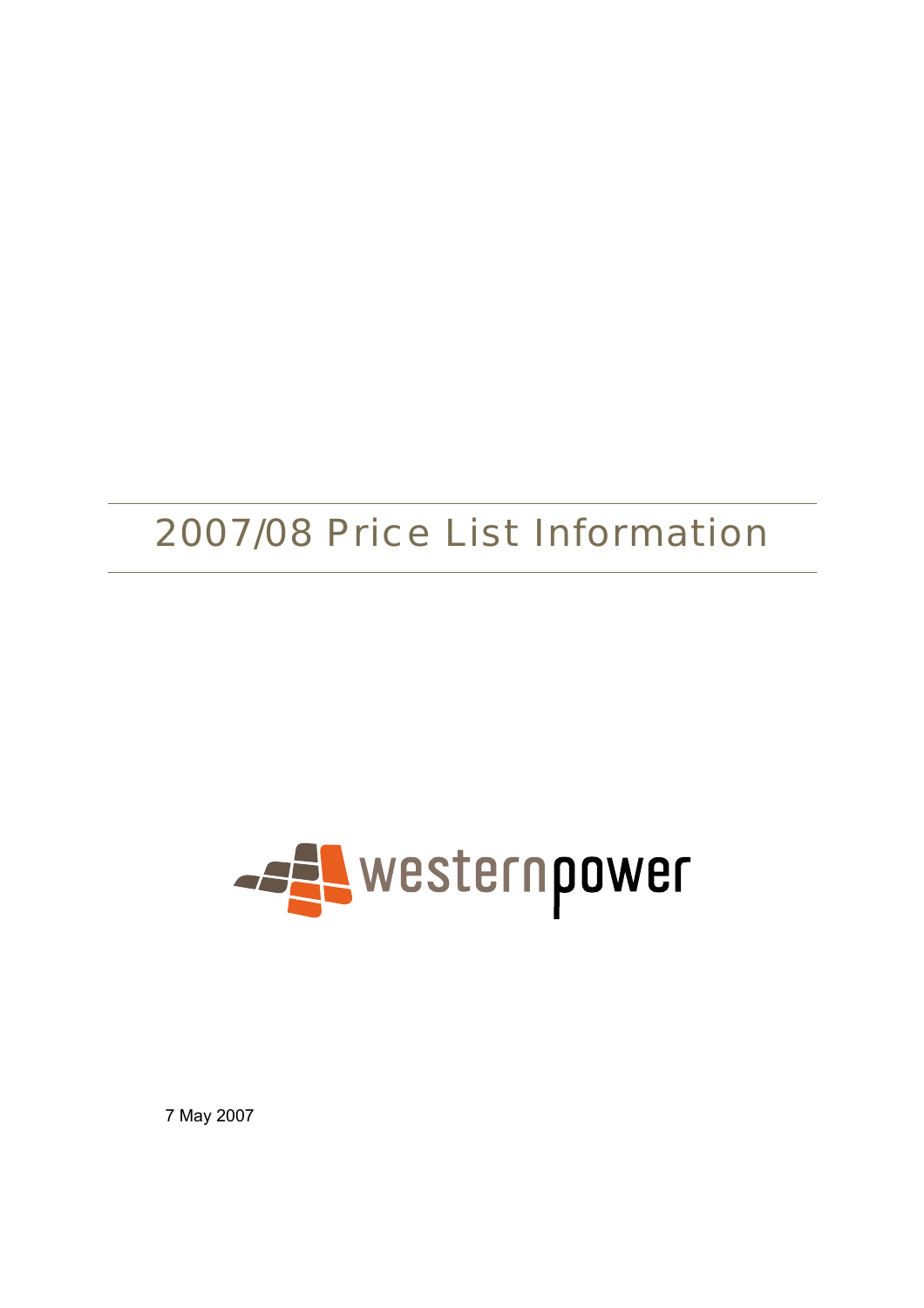#### Document release information

| Client                 |                                |
|------------------------|--------------------------------|
| Project name           |                                |
| Document number        |                                |
| Document title         | 2007/08 Price List Information |
| <b>Revision status</b> |                                |

Document prepared by:

#### Western Power ABN 18540492861

#### 363 Wellington Street, PERTH WA 6000

Prepared by:  $\qquad \qquad$  Approved by:

Regulation, Pricing & Access Development Branch

Economic Regulation Authority

#### © Copyright of Western Power

Any use of this material except in accordance with a written agreement with Western Power is prohibited.

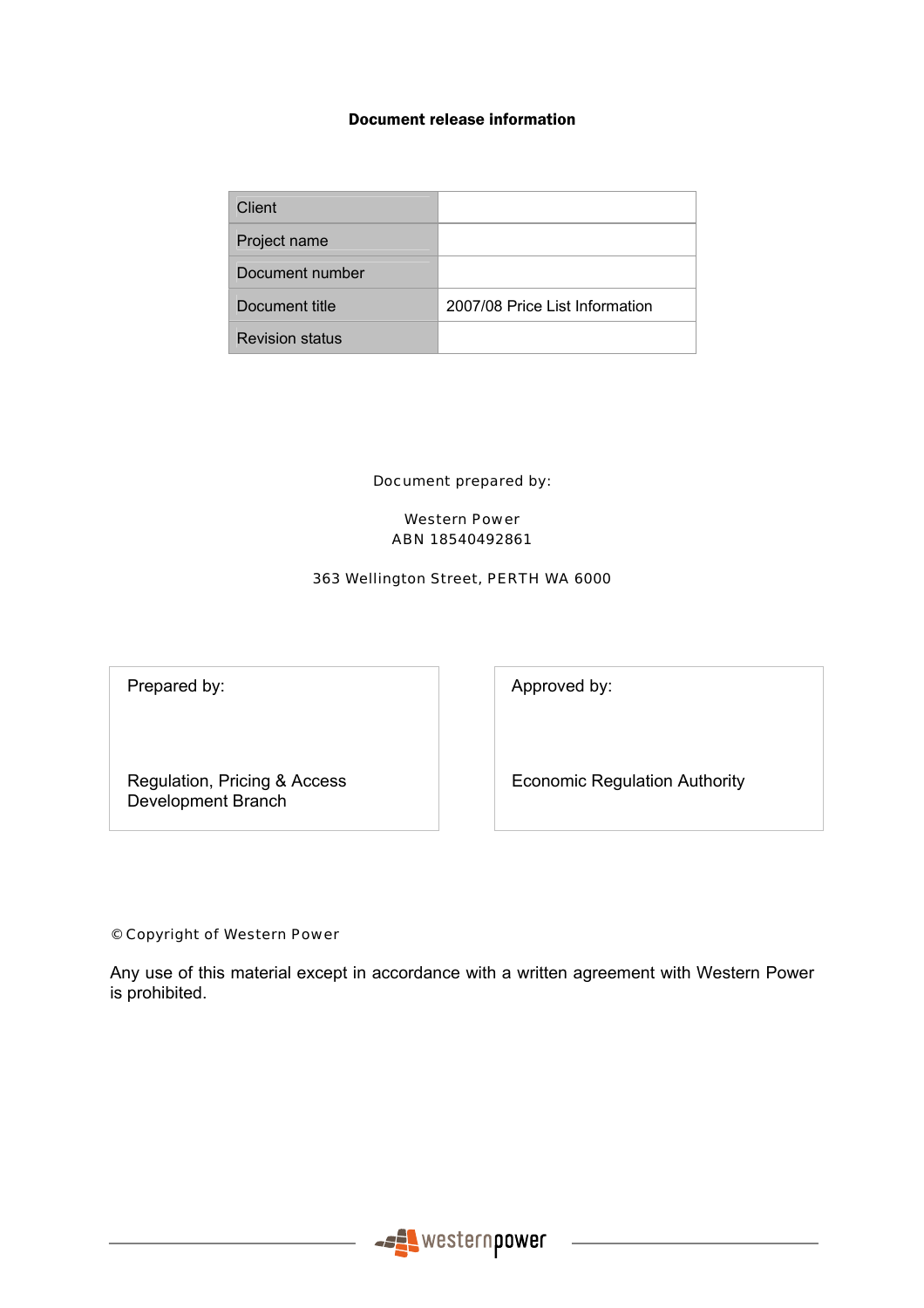# Table of contents

| $\mathbf 1$    | Introduction                  |                                                    | $\mathbf 1$                                                                                                                                                                                                                                                                                                                                      |                                                      |
|----------------|-------------------------------|----------------------------------------------------|--------------------------------------------------------------------------------------------------------------------------------------------------------------------------------------------------------------------------------------------------------------------------------------------------------------------------------------------------|------------------------------------------------------|
|                | 1.1                           |                                                    | <b>Code Requirements</b>                                                                                                                                                                                                                                                                                                                         | 1                                                    |
|                | 1.2                           |                                                    | 2007/08 Forward                                                                                                                                                                                                                                                                                                                                  | 1                                                    |
|                | 1.3                           |                                                    | History of the Tariffs                                                                                                                                                                                                                                                                                                                           | $\overline{2}$                                       |
| $\overline{2}$ |                               | <b>Pricing Principles</b>                          |                                                                                                                                                                                                                                                                                                                                                  | 4                                                    |
|                | 2.1                           |                                                    | <b>Pricing Objectives</b>                                                                                                                                                                                                                                                                                                                        | 4                                                    |
|                | 2.2                           |                                                    | <b>Pricing Principles</b>                                                                                                                                                                                                                                                                                                                        | 5                                                    |
|                | 2.3                           |                                                    | <b>Pricing Methodology</b>                                                                                                                                                                                                                                                                                                                       | 5                                                    |
|                |                               | 2.3.1<br>2.3.3<br>2.3.4                            | General<br>2.3.2 Process to Determine Cost of Supply<br>Process to Determine Reference Tariffs<br><b>Modelling Cost Allocations</b>                                                                                                                                                                                                              | 5<br>$\,$ 6 $\,$<br>$\overline{7}$<br>$\overline{7}$ |
| 3              |                               |                                                    | Derivation of Maximum Regulated Revenue                                                                                                                                                                                                                                                                                                          | 8                                                    |
|                | 3.1                           |                                                    | <b>Maximum Transmission Regulated Revenue</b>                                                                                                                                                                                                                                                                                                    | 8                                                    |
|                | 3.2                           |                                                    | <b>Maximum Distribution Regulated Revenue</b>                                                                                                                                                                                                                                                                                                    | 9                                                    |
|                | 3.3                           |                                                    | Derivation of Inflation Factor                                                                                                                                                                                                                                                                                                                   | 9                                                    |
| 4              |                               |                                                    | Derivation of Transmission System Cost of Supply                                                                                                                                                                                                                                                                                                 | 11                                                   |
|                | 4.1                           | <b>Cost Pools</b>                                  |                                                                                                                                                                                                                                                                                                                                                  | 11                                                   |
|                |                               | 4.1.1<br>4.1.2<br>4.1.3<br>4.1.4<br>4.1.5<br>4.1.6 | <b>Connection Services for Exit Points Cost Pool</b><br><b>Connection Services for Entry Points Cost Pool</b><br>Use of System for Loads Cost Pool<br>Use of System for Generators Cost Pool<br><b>Common Service for Loads Cost Pool</b><br>Control System Service for Loads Cost Pool<br>4.1.7 Control System Service for Generators Cost Pool | 11<br>11<br>11<br>11<br>11<br>12<br>12               |
|                | 4.2                           |                                                    | Cost of Supply                                                                                                                                                                                                                                                                                                                                   | 12                                                   |
|                |                               | 4.2.1<br>4.2.2                                     | <b>Transmission Assets</b><br><b>Asset Valuation</b><br>4.2.3 Valuation of Individual Branches and Nodes                                                                                                                                                                                                                                         | 12<br>15<br>15                                       |
|                | 4.3                           |                                                    | Methodology of Allocating to Cost Pools                                                                                                                                                                                                                                                                                                          | 15                                                   |
|                |                               | 4.3.1                                              | Overview                                                                                                                                                                                                                                                                                                                                         | 15                                                   |
|                | 4.4                           |                                                    | <b>Cost Pool Allocations</b>                                                                                                                                                                                                                                                                                                                     | 16                                                   |
| 5              |                               |                                                    | Derivation of Distribution System Cost of Supply                                                                                                                                                                                                                                                                                                 | 17                                                   |
|                | 5.1                           | 17                                                 |                                                                                                                                                                                                                                                                                                                                                  |                                                      |
|                | 5.2<br><b>Customer Groups</b> |                                                    |                                                                                                                                                                                                                                                                                                                                                  | 17                                                   |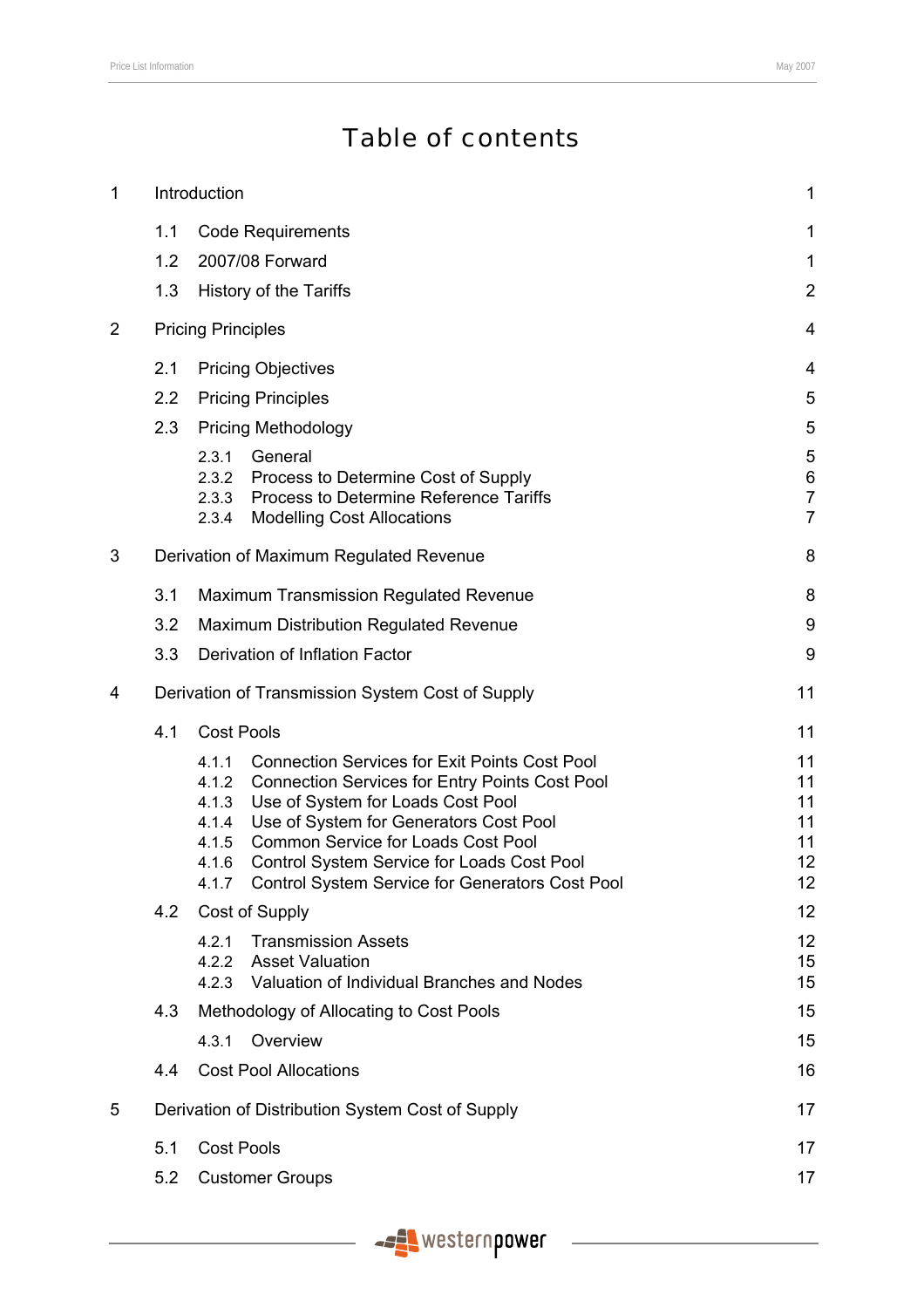|   | 5.3 |                                                                                | <b>Locational Zones</b>                                                                                                                                                                                                                                                                                                                                                                                                                                                                                                                                                                                                                                                                                        | 17                                                                          |
|---|-----|--------------------------------------------------------------------------------|----------------------------------------------------------------------------------------------------------------------------------------------------------------------------------------------------------------------------------------------------------------------------------------------------------------------------------------------------------------------------------------------------------------------------------------------------------------------------------------------------------------------------------------------------------------------------------------------------------------------------------------------------------------------------------------------------------------|-----------------------------------------------------------------------------|
|   |     | 5.3.1<br>5.3.4<br>5.3.5                                                        | <b>CBD Locational Zone</b><br>5.3.2 Urban Locational Zone<br>5.3.3 Rural Locational Zone<br><b>Mixed Locational Zone</b><br><b>Mining Locational Zone</b>                                                                                                                                                                                                                                                                                                                                                                                                                                                                                                                                                      | 18<br>18<br>18<br>18<br>18                                                  |
|   | 5.4 |                                                                                | Methodology of Deriving the Cost of Supply                                                                                                                                                                                                                                                                                                                                                                                                                                                                                                                                                                                                                                                                     | 18                                                                          |
|   |     | 5.4.1<br>5.4.4                                                                 | Flowchart<br>5.4.2 Calculate the Forecast Distribution Network Revenue to be Recovered<br>from Distribution-Connected Users<br>5.4.3 Allocate Revenue Entitlement to Cost Pools HV Network, Transformers<br>and LV Network<br>Derive HV Annual Stand-alone Cost and Incremental Cost of Supply<br>each HV and LV CMD Users with Demand Greater than 1 MVA<br>5.4.5 Redefine Revenue Pools<br>5.4.6 Allocation of Residual HV Network Costs to Customer Groups<br>5.4.7 Fixed and Variable Costs<br>5.4.8 Allocation of Transformer Costs to Customer Groups<br>5.4.9 Allocation of LV Network Costs to Customer Groups<br>5.4.10 Street Lighting Costs<br>5.4.11 Metering Costs<br>5.4.12 Administration Costs | 18<br>19<br>20<br>for<br>20<br>20<br>21<br>21<br>22<br>22<br>23<br>23<br>23 |
|   | 5.5 |                                                                                | <b>Cost Pool Allocations</b>                                                                                                                                                                                                                                                                                                                                                                                                                                                                                                                                                                                                                                                                                   | 23                                                                          |
| 6 |     |                                                                                | <b>Reference Tariff Structure</b>                                                                                                                                                                                                                                                                                                                                                                                                                                                                                                                                                                                                                                                                              | 25                                                                          |
|   | 6.1 |                                                                                | Reference Services & Tariff Structure                                                                                                                                                                                                                                                                                                                                                                                                                                                                                                                                                                                                                                                                          | 25                                                                          |
|   | 6.2 |                                                                                | <b>Exit Service Tariff Overview</b>                                                                                                                                                                                                                                                                                                                                                                                                                                                                                                                                                                                                                                                                            | 25                                                                          |
|   |     | 6.2.1<br>6.2.3<br>6.2.4<br>6.2.5<br>6.2.6<br>6.2.7<br>6.2.8<br>6.2.9<br>6.2.11 | RT1 - Anytime Energy (Residential)<br>6.2.2 RT2 - Anytime Energy (Business)<br>RT3 - Time of Use Energy (Small)<br>RT4 - Time of Use Energy (Large)<br>RT5 - High Voltage Metered Demand<br>RT6 - Low Voltage Metered Demand<br>RT7 - High Voltage Contract Maximum Demand<br>RT8 - Low Voltage Contract Maximum Demand<br>RT9 - Streetlighting<br>6.2.10 RT10 - Un-Metered Supplies<br>TRT1 - Transmission                                                                                                                                                                                                                                                                                                    | 25<br>25<br>26<br>26<br>26<br>27<br>27<br>27<br>27<br>28<br>28              |
|   | 6.3 |                                                                                | <b>Entry Service Tariff Overview</b>                                                                                                                                                                                                                                                                                                                                                                                                                                                                                                                                                                                                                                                                           | 28                                                                          |
|   |     | 6.3.1                                                                          | RT11 - Distribution<br>6.3.2 TRT2 - Transmission                                                                                                                                                                                                                                                                                                                                                                                                                                                                                                                                                                                                                                                               | 28<br>29                                                                    |
| 7 |     |                                                                                | Derivation of Transmission System Tariff Components                                                                                                                                                                                                                                                                                                                                                                                                                                                                                                                                                                                                                                                            | 30                                                                          |
|   | 7.1 |                                                                                | <b>Cost Reflective Network Pricing</b>                                                                                                                                                                                                                                                                                                                                                                                                                                                                                                                                                                                                                                                                         | 30                                                                          |
|   |     | 7.1.1<br>7.1.2                                                                 | General<br>Allocation of Generation to Load                                                                                                                                                                                                                                                                                                                                                                                                                                                                                                                                                                                                                                                                    | 30<br>30                                                                    |

7.1.3 Operating Conditions for Cost Allocation 30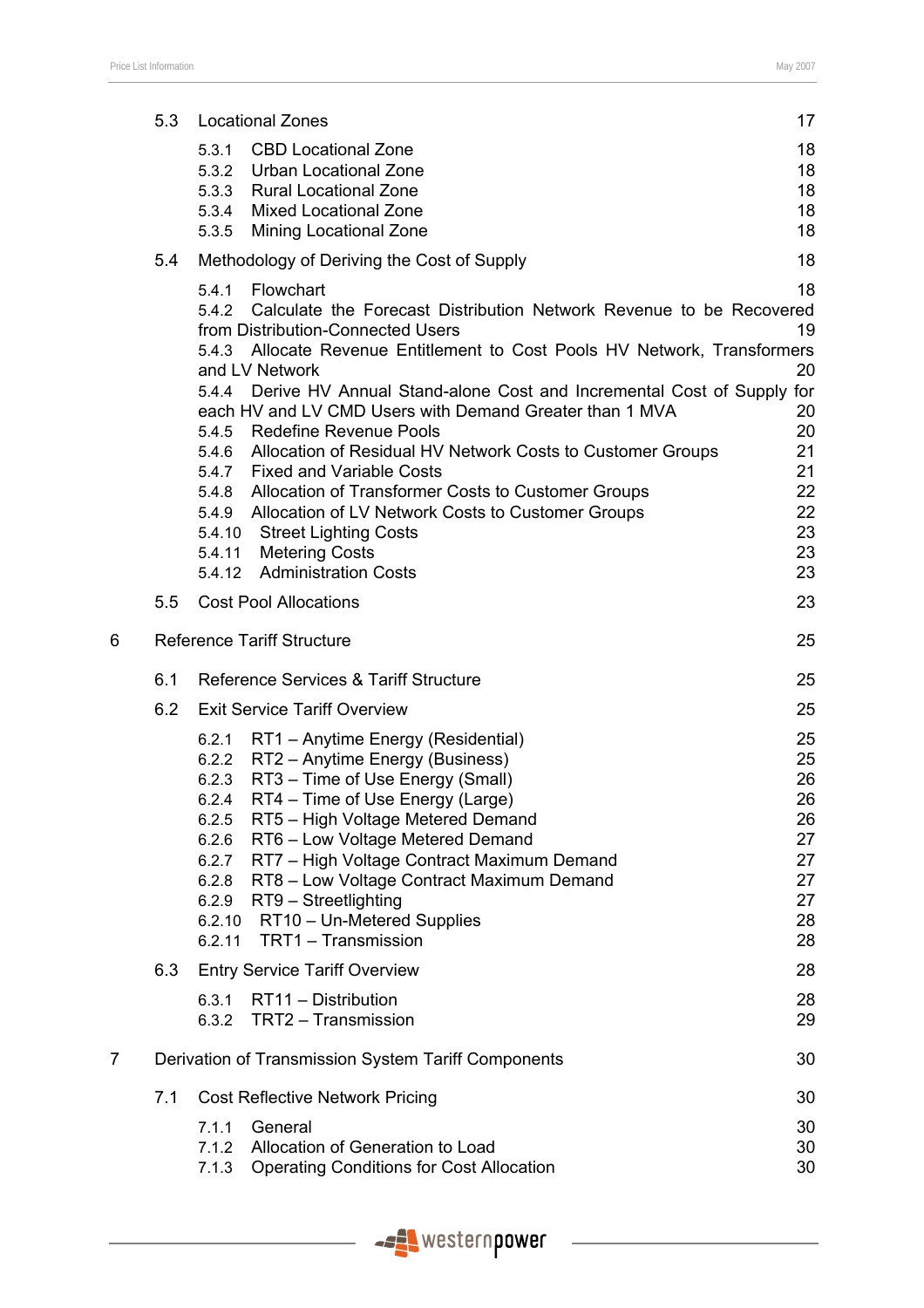|   | 7.2                   |                                                                               | <b>Price Setting for Transmission Reference Services</b>                                                                                                                                                                                                                                                                                                                                                                                                                                | 31                                                 |
|---|-----------------------|-------------------------------------------------------------------------------|-----------------------------------------------------------------------------------------------------------------------------------------------------------------------------------------------------------------------------------------------------------------------------------------------------------------------------------------------------------------------------------------------------------------------------------------------------------------------------------------|----------------------------------------------------|
|   |                       | 7.2.1<br>7.2.4<br>7.2.5<br>7.2.6                                              | <b>Transmission Pricing Model</b><br>7.2.2 Connection Price<br>7.2.3 Use of System Prices<br><b>Common Service Price for Loads</b><br><b>Control System Service Price</b><br><b>Transmission Reference Tariff Setting</b>                                                                                                                                                                                                                                                               | 31<br>31<br>31<br>32<br>32<br>33                   |
|   | 7.3                   |                                                                               | <b>Price Setting for Distribution Reference Services</b>                                                                                                                                                                                                                                                                                                                                                                                                                                | 34                                                 |
|   |                       | 7.3.1<br>7.3.2<br>7.3.3<br>7.3.5<br>Revenue                                   | <b>Flow Chart</b><br>Calculate the Forecast Revenue to be Recovered from Distribution-<br><b>Connected Users</b><br>Calculate Transmission Nodal Prices in Terms of \$ per kVA<br>7.3.4 Determine Average Transmission Price at 1,000 kVA<br>Calculate Transmission Revenue to be Recovered from Users with<br>Demands Below 1,000 kVA<br>7.3.6 Calculate Transmission Prices for all other Customer Groups<br>7.3.7 Transmission Components of Distribution Reference Tariffs Forecast | 34<br>36<br>36<br>36<br>39<br>39<br>40             |
|   | 7.4                   |                                                                               | <b>Annual Price Review</b>                                                                                                                                                                                                                                                                                                                                                                                                                                                              | 41                                                 |
| 8 |                       |                                                                               | Derivation of Distribution System Tariff Components                                                                                                                                                                                                                                                                                                                                                                                                                                     | 42                                                 |
|   | 8.1                   |                                                                               | <b>Price Setting</b>                                                                                                                                                                                                                                                                                                                                                                                                                                                                    | 42                                                 |
|   |                       | 8.1.1<br>8.1.2<br>8.1.3<br>8.1.4<br>8.1.5<br>8.1.6<br>8.1.7<br>8.1.8<br>8.1.9 | <b>Tariff Components</b><br>Energy Only Tariff (Small or Large)<br>Time of Use Energy Tariff (Small or Large)<br>Metered Demand Tariff (HV and LV)<br>Contract Maximum Demand Tariff (HV and LV)<br>Metering<br>Administration<br><b>Street Lighting</b><br><b>Unmetered Supplies</b>                                                                                                                                                                                                   | 42<br>43<br>43<br>43<br>44<br>48<br>48<br>48<br>48 |
|   | 8.2<br><b>Tariffs</b> |                                                                               | Demonstration of Derivation of Distribution Components of Distribution Reference                                                                                                                                                                                                                                                                                                                                                                                                        | 49                                                 |
|   |                       | 8.2.1<br>8.2.2<br>8.2.3                                                       | <b>CMD Demand Price Graphs</b><br>Demand/Length Graph<br><b>Tariff Forecast Revenue</b>                                                                                                                                                                                                                                                                                                                                                                                                 | 49<br>52<br>52                                     |
|   | 8.3                   |                                                                               | Demonstration Distribution Reference Tariffs are between incremental and stand-<br>alone cost of service provision                                                                                                                                                                                                                                                                                                                                                                      | 53                                                 |
|   | 8.4                   |                                                                               | <b>Annual Price Review</b>                                                                                                                                                                                                                                                                                                                                                                                                                                                              | 53                                                 |
| 9 |                       |                                                                               | Price Changes from 2006/07                                                                                                                                                                                                                                                                                                                                                                                                                                                              | 54                                                 |
|   | 9.1                   |                                                                               | Use of System Prices                                                                                                                                                                                                                                                                                                                                                                                                                                                                    | 54                                                 |
|   | 9.2                   |                                                                               | <b>Connection Prices</b>                                                                                                                                                                                                                                                                                                                                                                                                                                                                | 58                                                 |
|   | 9.3                   |                                                                               | <b>Common Service Prices</b>                                                                                                                                                                                                                                                                                                                                                                                                                                                            | 58                                                 |
|   | 9.4                   |                                                                               | <b>Metered Demand Prices</b>                                                                                                                                                                                                                                                                                                                                                                                                                                                            | 58                                                 |
|   | 9.5                   |                                                                               | <b>Demand Prices</b>                                                                                                                                                                                                                                                                                                                                                                                                                                                                    | 59                                                 |
|   |                       |                                                                               |                                                                                                                                                                                                                                                                                                                                                                                                                                                                                         |                                                    |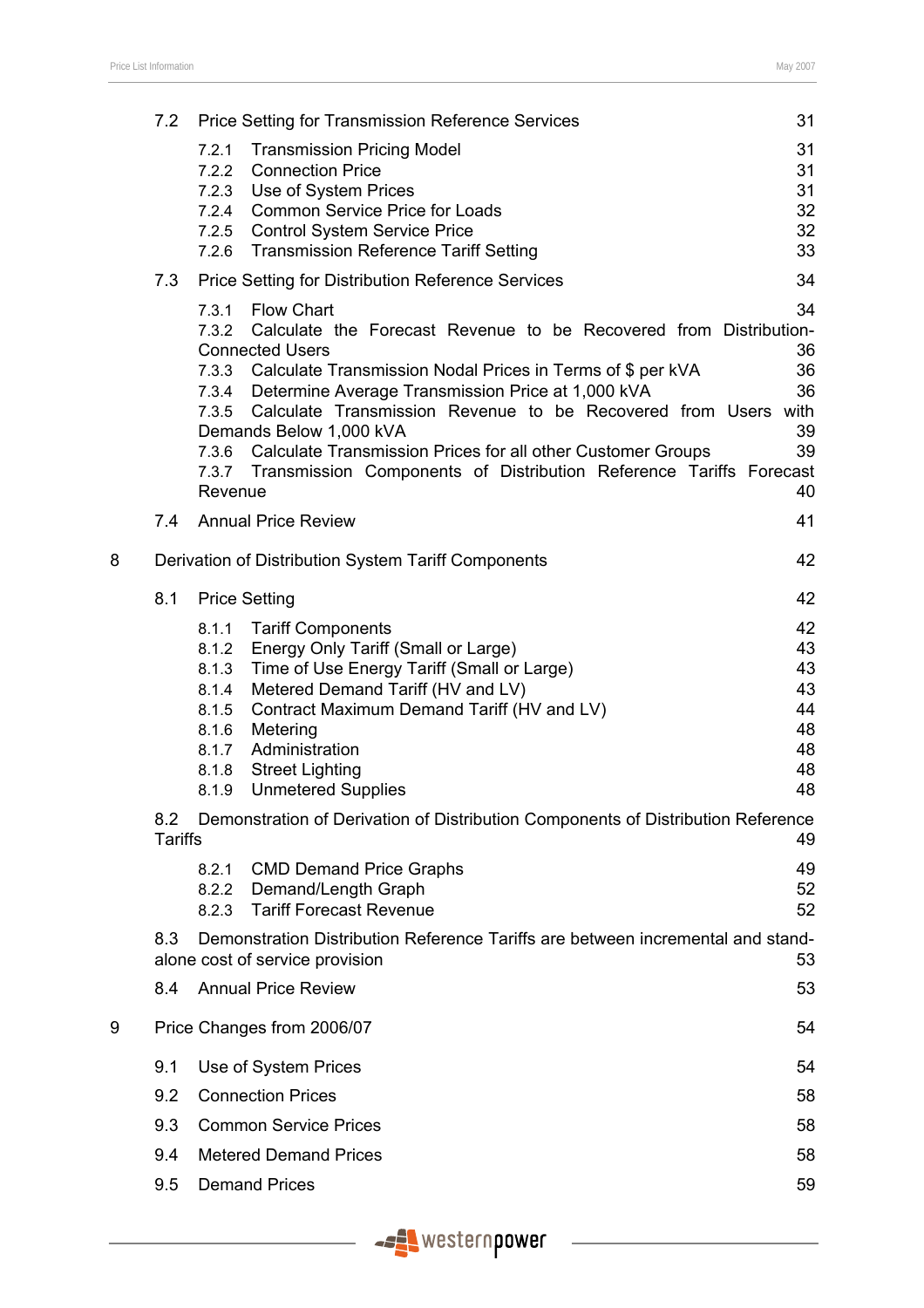|    | 9.6<br>Demand Length Prices                                  | 62    |
|----|--------------------------------------------------------------|-------|
|    | 9.7<br><b>Control System Service Prices</b>                  | 63    |
|    | 9.8<br><b>Metering Prices</b>                                | 63    |
|    | 9.9<br><b>Administration Prices</b>                          | 64    |
|    | 9.10 Low Voltage Prices                                      | 64    |
|    | 9.11 Streetlight Asset Prices                                | 64    |
| 10 | Price Changes from 2005/06                                   | 65    |
|    | 10.1 Use of System Prices                                    | 65    |
|    | 10.2 Connection Prices                                       | 69    |
|    | 10.3 Common Service Prices                                   | 69    |
|    | 10.4 Metered Demand Prices                                   | 70    |
|    | 10.5 Demand Prices                                           | 70    |
|    | 10.6 Demand Length Prices                                    | 73    |
|    | 10.7 Control System Service Prices                           | 74    |
|    | 10.8 Metering Prices                                         | 74    |
|    | 10.9 Administration Prices                                   | 75    |
|    | 10.10 Low Voltage Prices                                     | 75    |
|    | 10.11 Streetlight Asset Prices                               | 76    |
|    | Appendix A - Price Setting for New Transmission Nodes Policy | $A-1$ |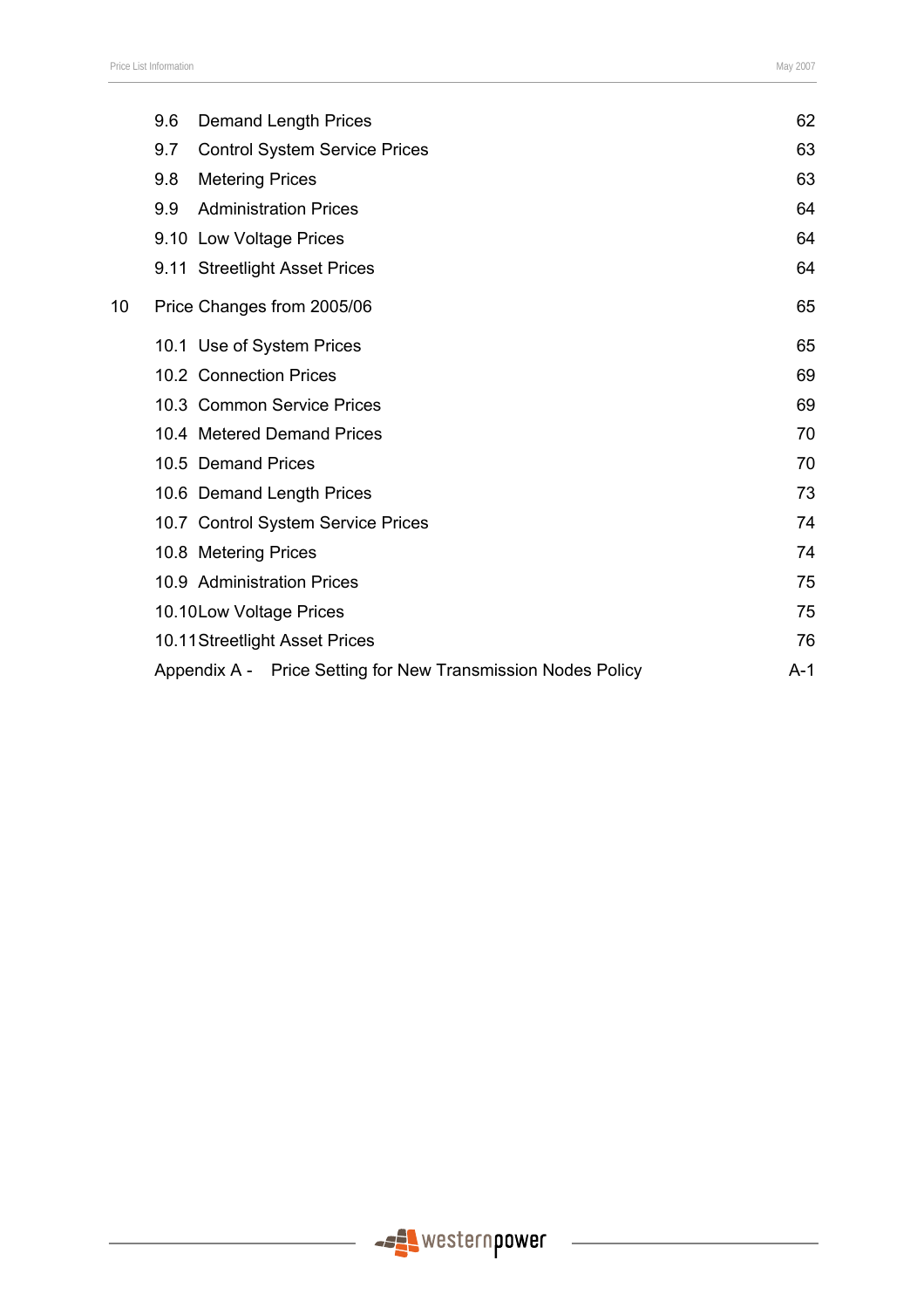# 1 Introduction

This document is Western Power's Price List Information, as defined in the Electricity Networks Access Code 2004 (the Code).

This document details:

- The history of the network tariffs;
- The objectives and principles that underlie Western Power's approach to deriving the reference tariffs; and
- The methodology of deriving cost of supply and the reference tariffs from the target revenue.

# 1.1 Code Requirements

Section 8.1 of the Code requires Western Power to submit Price List Information to the Authority.

The Code defines Price List Information as:

"price list information" means a document which sets out information which would reasonably be required to enable the Authority, users and applicants to:

- (a) understand how the service provider derived the elements of the proposed price list; and
- (b) assess the compliance of the proposed price list with the access arrangement.

# 1.2 2007/08 Forward

In setting the 2007/08 prices, all tariff components for the following tariffs have increased by CPI+3% when compared to the 2006/07 price list (excluding the component for the recovery of the "Tariff Equalisation Fund"):

- RT1 Anytime Energy (Residential)
- RT2 Anytime Energy (Business)
- RT3 Time of Use Energy (Small)
- RT4 Time of Use Energy (Large)
- RT5 High Voltage Metered Demand
- RT6 Low Voltage Metered Demand
- RT9 Streetlighting
- RT10 Un-Metered Supplies

The distribution tariff components for the following tariffs have increased by CPI+3% when compared to the 2006/07 price list (excluding the component for the recovery of the "Tariff Equalisation Fund"):

• RT7 – High Voltage Contract Maximum Demand

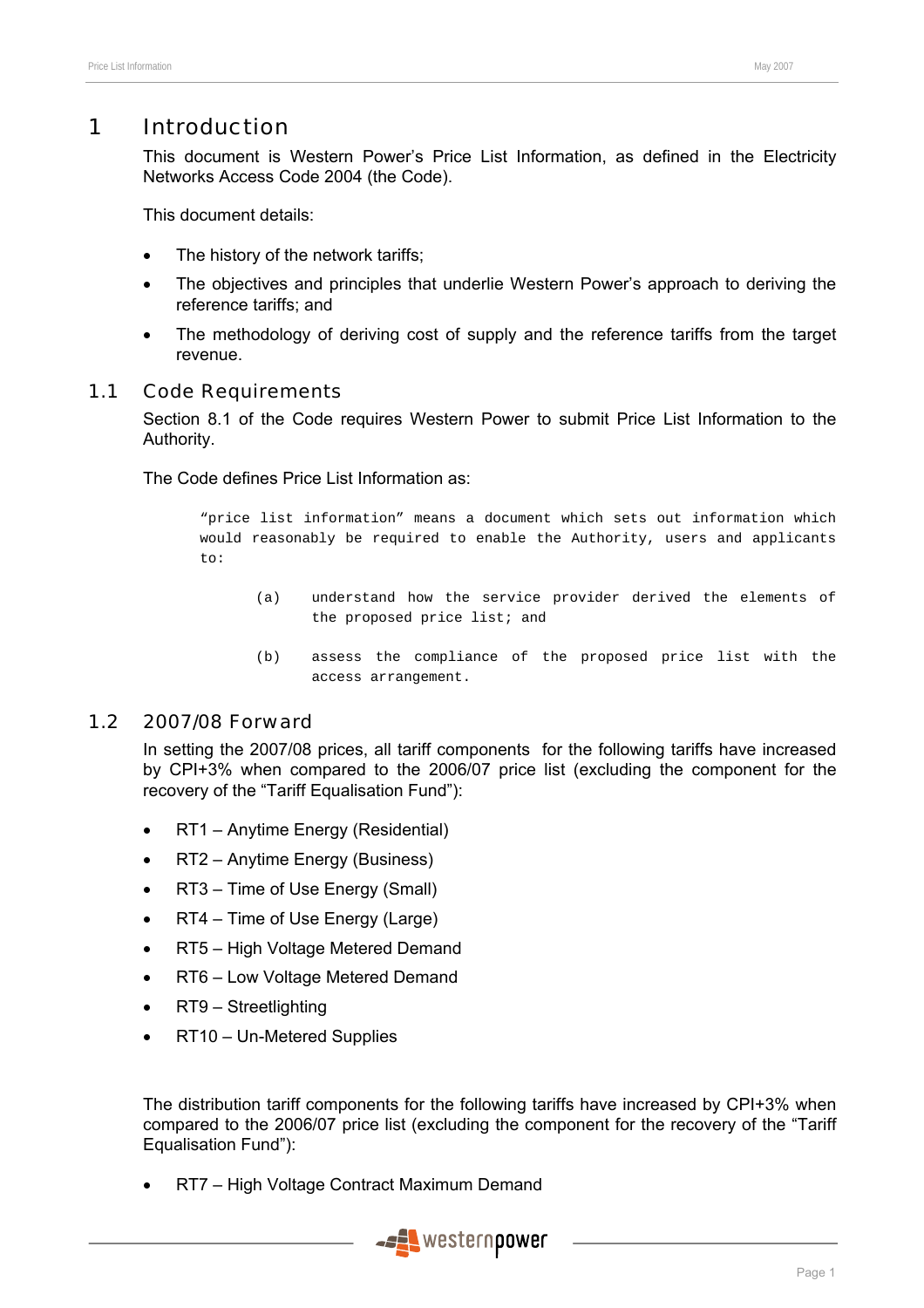- RT8 Low Voltage Contract Maximum Demand
- RT11 Distribution Entry

The transmission tariff components for the following tariffs have been modified within the CPI±5% side constraint to ensure cost reflective nodal pricing:

- RT7 High Voltage Contract Maximum Demand
- RT8 Low Voltage Contract Maximum Demand
- RT11 Distribution Entry

All tariff components for the following tariffs have been modified within the CPI±5% side constraint to ensure cost reflective nodal pricing:

- TRT1 Transmission Exit
- TRT2 Transmission Entry

Section 9 details the % change in all tariff components when compared to the 2006/07 price list.

In setting the 2007/08 prices CPI is assumed to be 2.8% (in line with the assumption in Western Power's Revenue Model).

Note: The distribution tariffs include a component for the recovery of the "Tariff Equalisation Fund" and this remains unchanged from the 2006/07 setting.

# 1.3 History of the Tariffs

Prior to the commencement of the Access Code 2004 and the Access Arrangement Western Power had in place a suite of tariffs to recover the regulated revenue for both the transmission and distribution network businesses.

Network tariffs have been in place since the introduction of de-regulation into the southwest electricity network in 1996. Initially tariffs were only determined and published for contestable users but from July 2001 network tariffs were established for all users whether contestable or franchise.

In July 2001 the network tariff structure changed somewhat from the structure in place before 2001. This became necessary to improve the efficiency of the tariff structure and to cater, in particular, for the smaller contestable, and non-contestable users. Prior to 2001 the transmission and distribution access price structures were entirely different and users seeking access to the networks had separate transmission and distribution access contracts and paid separate charges.

Once the principle was established that access prices were required for all users and all users were to be charged for access, it became imperative to develop appropriate tariffs. This was achieved by a full review of the tariff structures and making the transmission and distribution tariff structures compatible, so that for distribution–connected users the tariffs could be added together at a component level to form a bundled tariff. The transmission

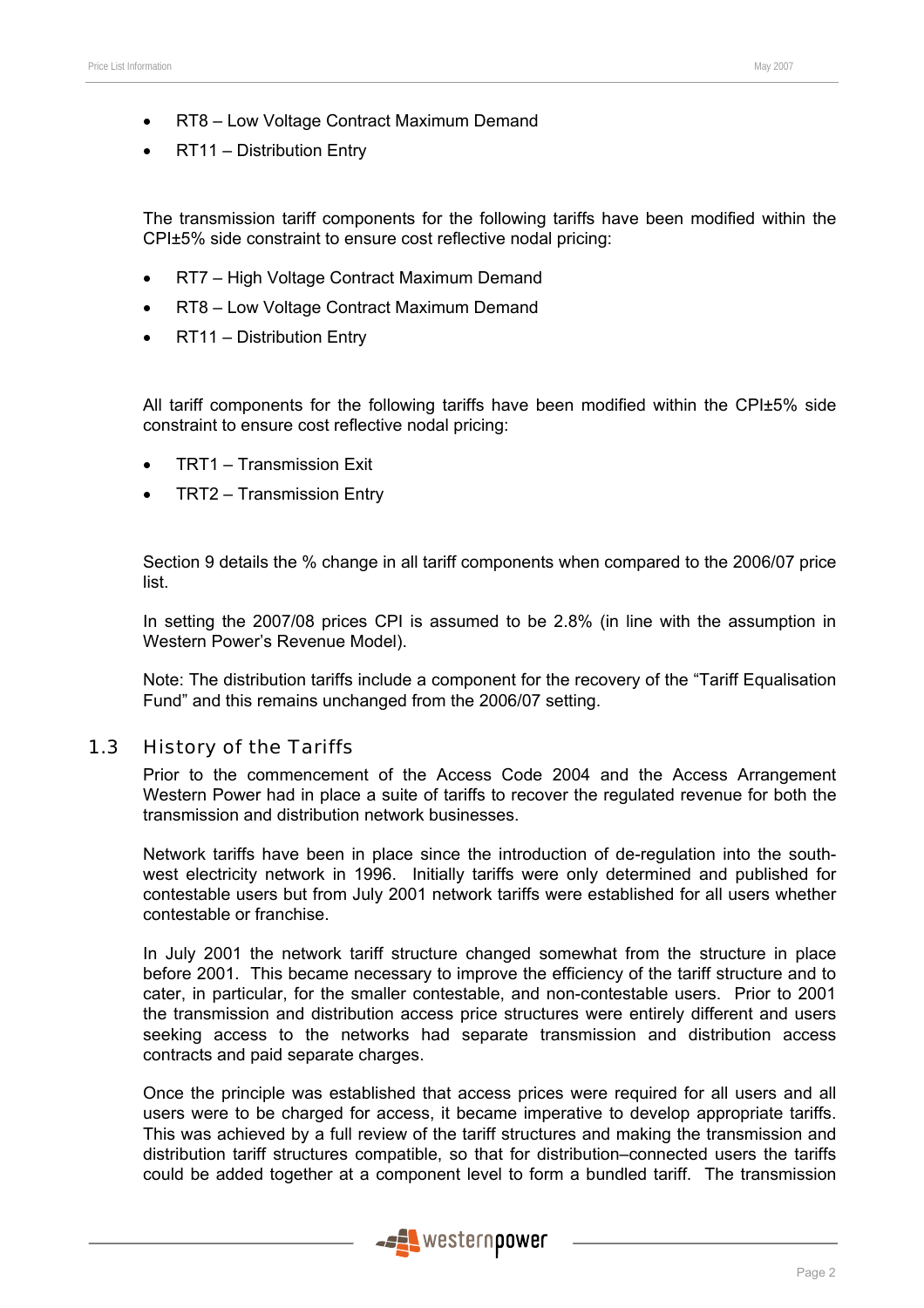and distribution tariffs settings were still separately determined through a transparent process.

Users that were contestable prior to July 2001 were given the option of remaining on the previous tariffs or migrating to the new tariffs. This is facilitated by the retention of a set of transition tariffs. Users were permitted to choose the tariff that suited them. However the transition tariffs are indexed by the side constraint (currently cpi plus five percent) each year with a view of phasing them out over time as the reference tariffs become cheaper than the transition tariffs. There are in fact only about 30 users still on transition tariffs and this number is expected to drop considerably over the next few years.

Western Power has retained the network tariff structure for the reference services offered under the Access Arrangement. It is the derivation of these reference tariffs that the remainder of this document is dedicated to.

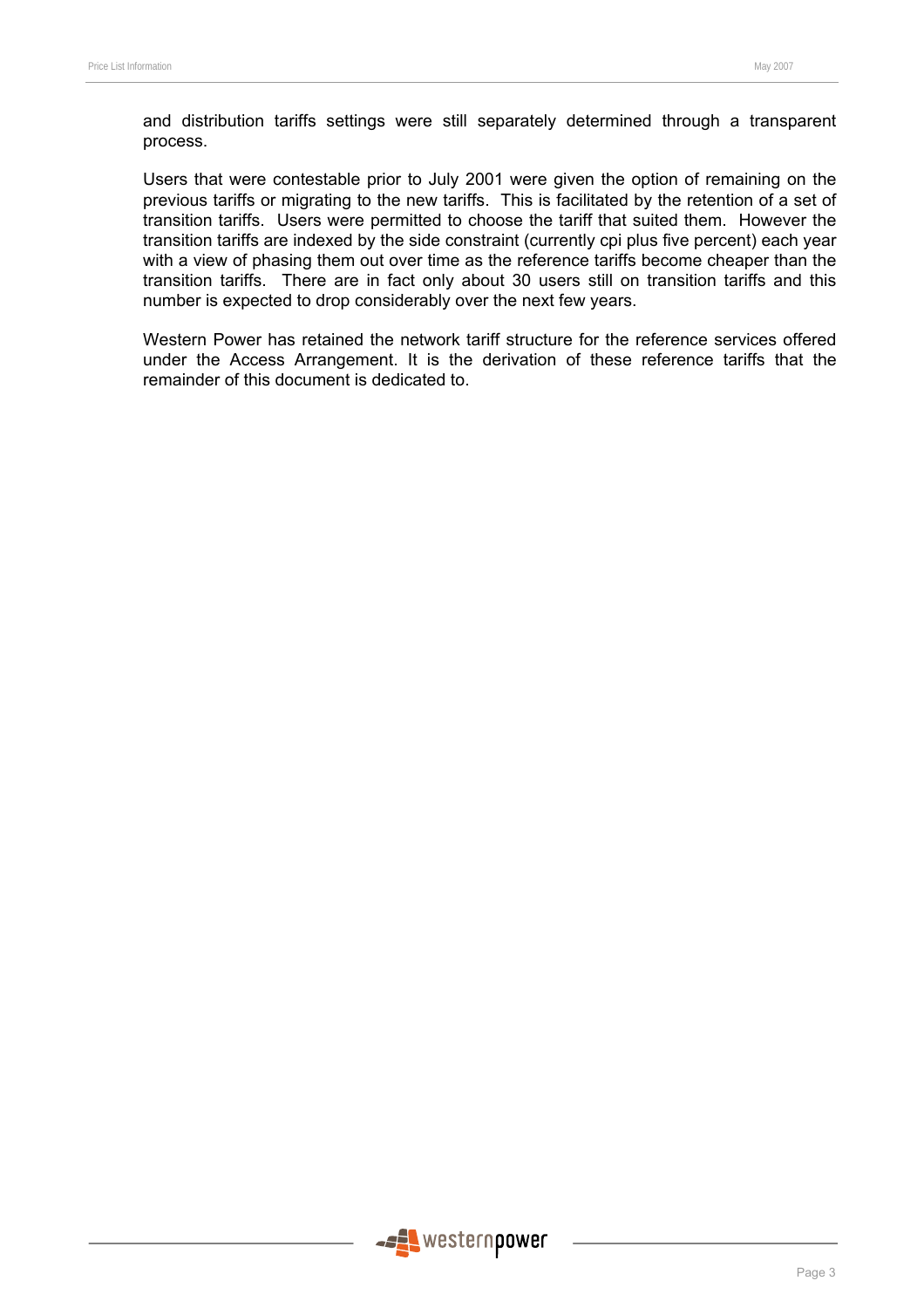# 2 Pricing Principles

This section discusses the principles, objectives and an overview of the methodology used in determining the reference tariffs.

# 2.1 Pricing Objectives

Western Power's target revenue is based on price control methodology detailed in the Access Arrangement. Target revenue is recovered through revenue from covered services and capital contributions, as shown in the following formula:

```
Target Revenue = Reference Service Revenue + Non Reference 
       Service Revenue + Capital Contributions
```
Note: Transmission and distribution are treated separately and each has independent target revenue.

The reference service revenue (the focus of this document) is recovered through a set of reference tariffs that have been designed to meet high-level objectives described below.

The reference service revenue is recovered from users in a manner that is:

- Economically efficient;
- Transparent;
- Practical; and
- Equitable.

In addition to these objectives, the pricing methodology is developed to:

- Achieve the reference service revenue to maintain a viable network business and to deliver efficient network services to all network users;
- Be as cost reflective as is reasonable to reflect the network user's utilisation of the network including use of dedicated assets;
- Promote efficient use of the network through appropriate price signalling;
- Maintain price stability and certainty to enable network users to make informed investment decisions;
- Be as simple and straightforward as is reasonable taking into account other objectives; and
- Avoid cross subsidy between different user groups. From an economic efficiency perspective this requires that the reference tariff be between the "floor" price, which is the incremental cost of supply, and a "ceiling" price represented by the standalone cost of supply.

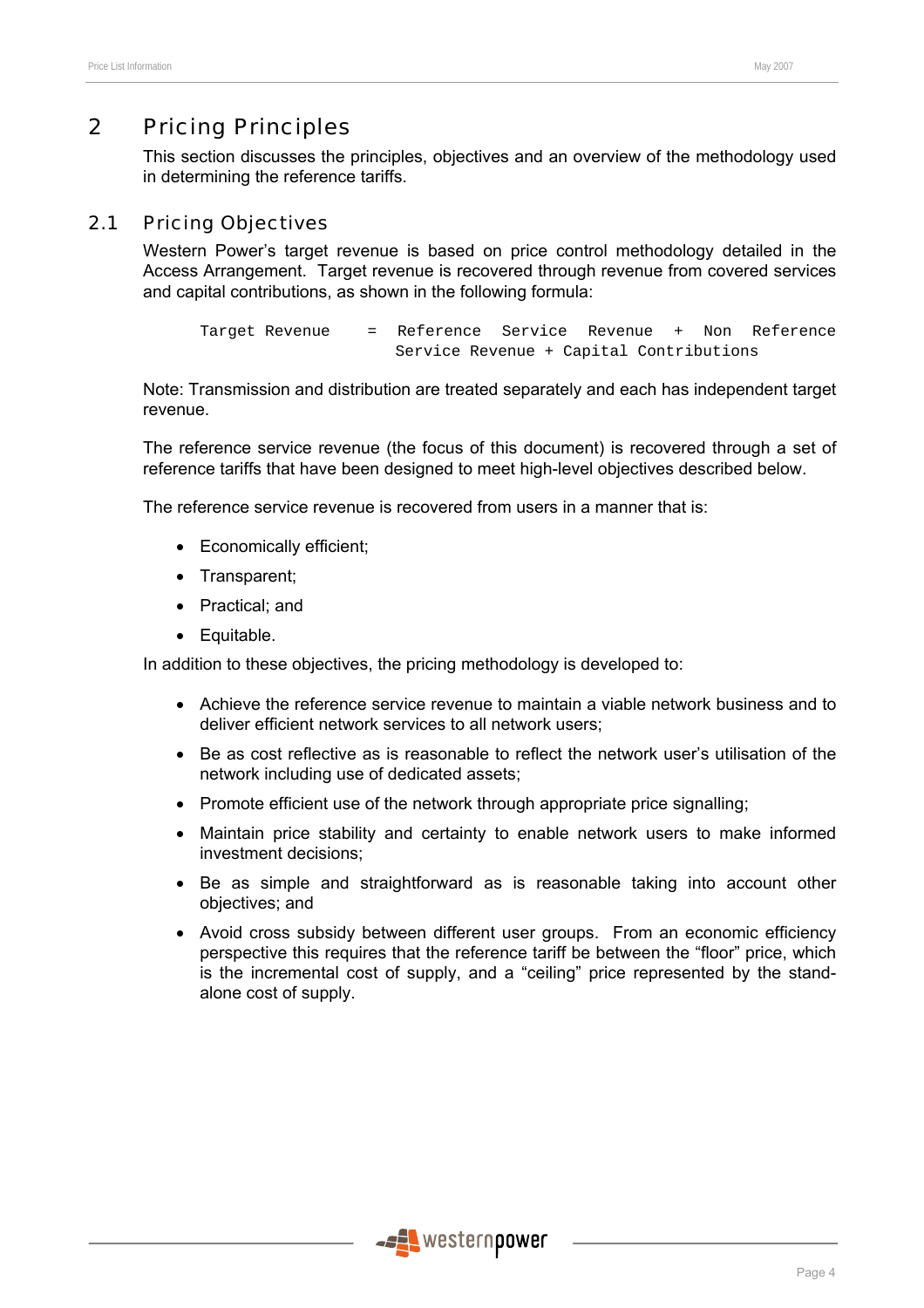# 2.2 Pricing Principles

Western Power has adopted the following principles that are designed to meet the pricing objectives set out in the previous section.

- 1. Reference tariffs are to be designed to recover the reference service revenue entitlement while meeting any side constraints to prevent price shock to users.
- 2. The prices will be based on a well-defined and transparent methodology.
- 3. The prices will be based on analysis of the cost of supply provision that includes:
	- a. Definition of the classes of service provided,
	- b. Allocation of fixed and variable network costs to service classes, and
	- c. Price setting to recover the fixed and variable costs.
- 4. Prices will signal the economic cost of supply provision in that they will:
	- a. Avoid cross subsidies between classes of service, and
	- b. Avoid cross subsidies within classes of service.
- 5. Provided that economic costs are covered, prices will be responsive to user requirements in order to
	- a. Avoid economic bypass, and
	- b. Allow for negotiation where provided within the Code.
- 6. Provide economic signals to encourage efficient use of the network.
- 7. Reference tariffs for users with annual energy demand below 1 MVA are uniform (consistent with the section 7.7 of the Code) will meet the pricing principles described above, as far as is practical.

# 2.3 Pricing Methodology

### 2.3.1 General

Reference tariffs aim to reasonably reflect the cost of providing the network service to users. The first step in developing reference tariffs is to model the cost of supply for users. The cost of supply cannot be derived at an individual user level and so users are categorised into a number of groups with similar costs.

Reference tariffs will generally have a number of components, which fall into fixed and variable categories. Fixed components would generally be a charge per user regardless of their size whereas the variable component would be related to energy or demand. These categories of costs reflect the fact that costs will be related either to the number of users serviced or to the amount of capacity provided.

It is essential to separate the two processes of "determining cost of supply" and "setting reference tariffs" to recover those costs. In the ideal world the costs of supply can be clearly allocated to particular customer groups and the reference tariffs are set to exactly

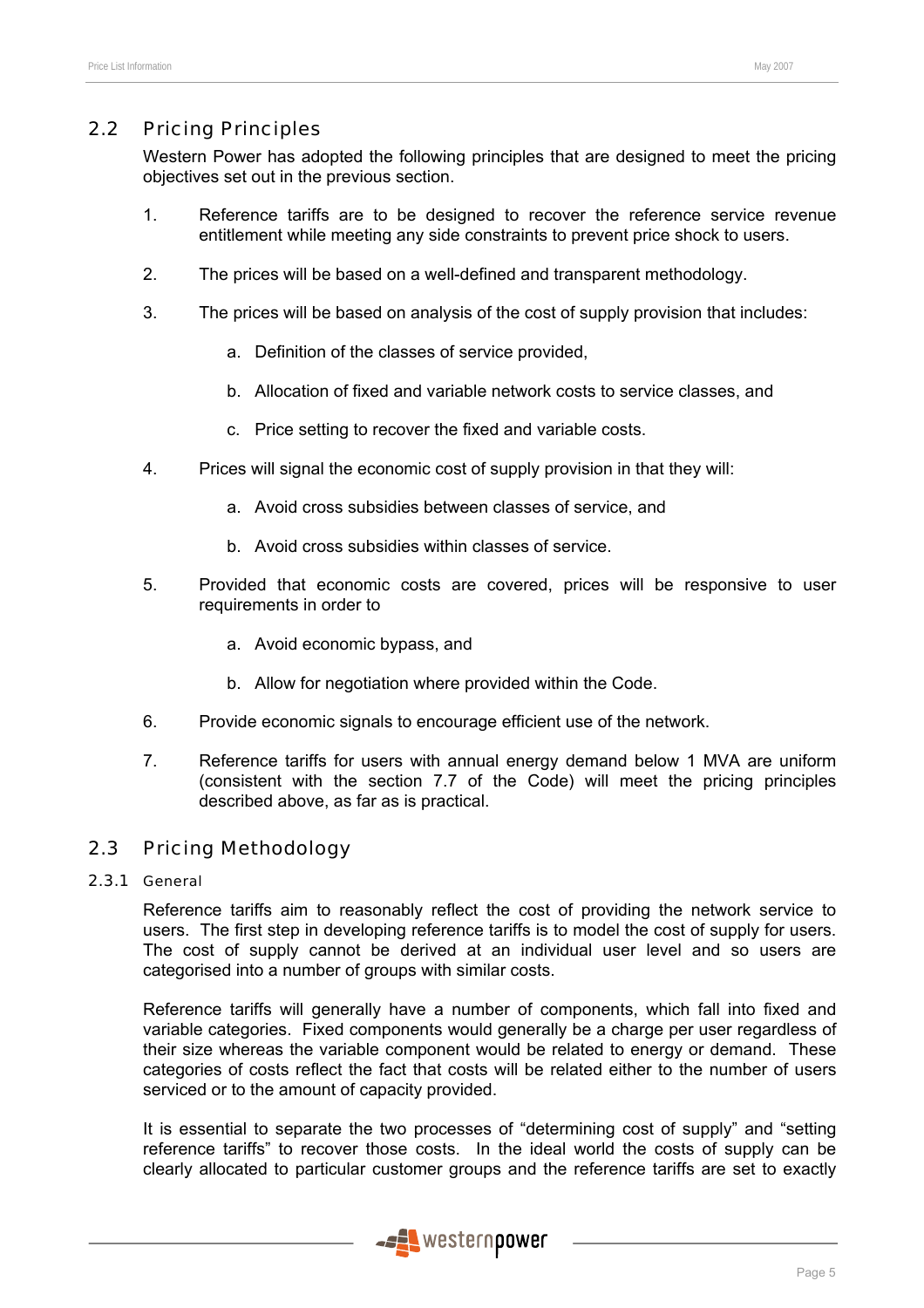recover those costs. In addition, the costs are separated into fixed and variable components and the reference tariffs are similarly split so that fixed costs are recovered by fixed charges and variable costs by variable charges.

It is recognised that the determination of the cost of supply for users and respective reference tariffs is not a completely definitive process. A number of simplifying assumptions are required, for example, the categorising of users into a small number of customer groups or classes. These assumptions may introduce errors that are considered to not be significant and there is considerable historical precedence in deriving the network cost of supply that supports the approach.

Demand is the best measurement of capacity but as the vast majority of users have energy only metering that does not record demand; energy is used as a proxy for demand. The limitations on the metering information available will introduce minor non-deterministic errors that cannot be avoided or quantified.

#### 2.3.2 Process to Determine Cost of Supply

This section presents an overview of the process by the cost of supply is derived. Detailed information on this process is in sections 4 and 5.

There are two basic stages in determining the cost of supply for users:

- Determination of the target revenue and the reference service revenue for Western Power; and
- Allocation of the revenue components to different cost pools for various customer groups, based on factors such as supply voltage, location and load characteristics.

Determination of the target revenue requirement for Western Power is detailed in section 3 and is undertaken in accordance with the Access Arrangement. The determination of the reference services revenue is shown in the following formula.

```
Reference Service Revenue = Target Revenue – Non Reference Service Revenue 
                 – Capital Contributions
```
Note: Transmission and distribution are treated separately and each has an independent target revenue.

The reference service revenue requirement must then be allocated to asset classes and the use of the assets allocated to users.

The customer groups used in the analysis and modelling of costs generally reflects the nature of the physical connection to the network and the relative size and nature of the user, namely:

Transmission connected:

- **Transmission Generation**
- **Transmission Loads**

Distribution connected:

■ High Voltage >1MVA maximum demand

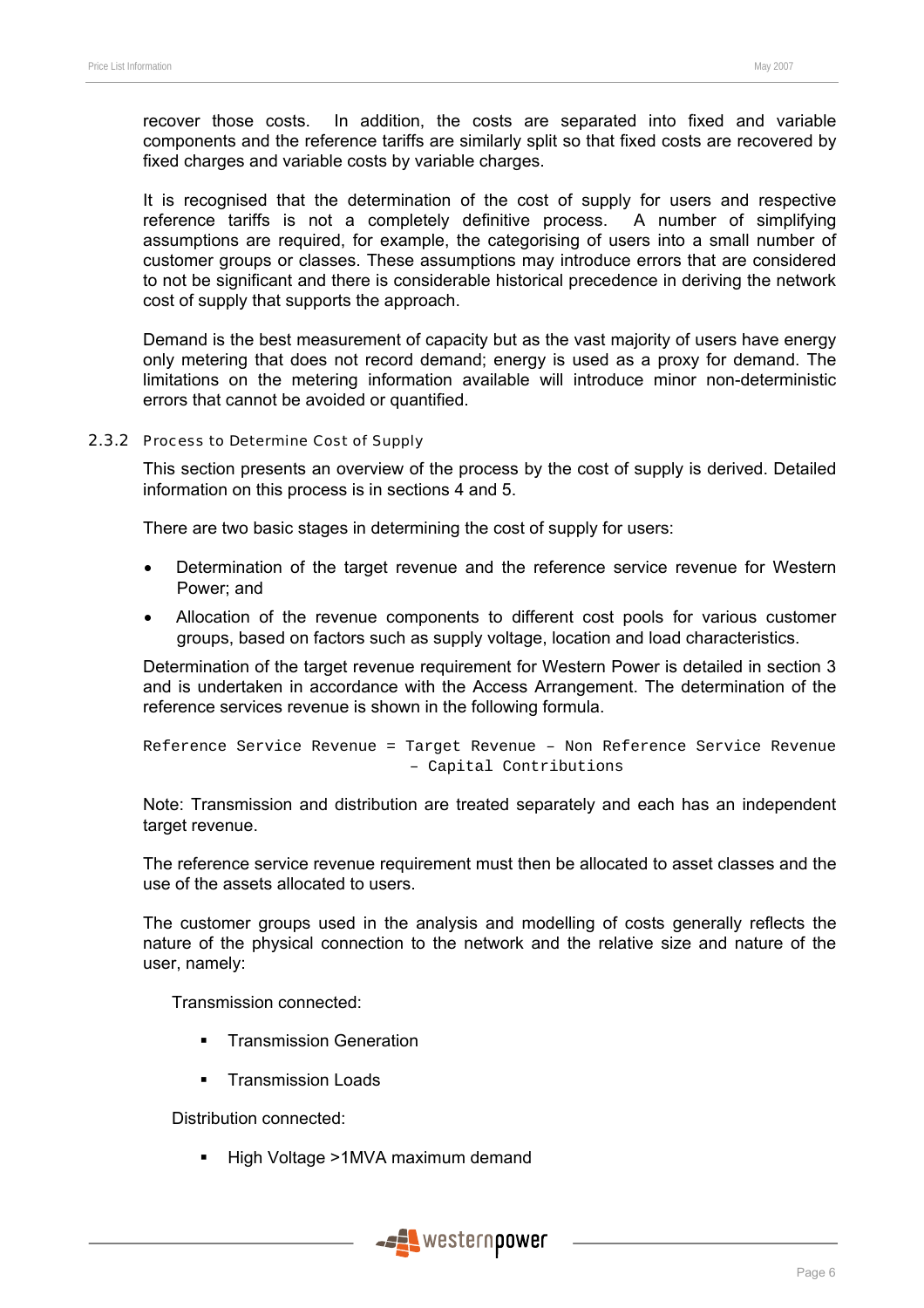- High Voltage <1MVA maximum demand
- Low Voltage >1MVA maximum demand
- General Business Large (300-1,000 kVA maximum demand)
- General Business Medium (100-300 kVA maximum demand)
- General Business Small (15-100 kVA maximum demand)
- Small Business (<15 kVA maximum demand)
- **Residential**
- **Streetlights**
- **Unmetered Supplies**

#### 2.3.3 Process to Determine Reference Tariffs

This section presents an overview of the process by which reference tariffs are derived. Detailed information on the process is in sections 7 and 8.

Reference tariffs are derived from the cost of supply determination. The reference tariffs do not directly relate to the customer groups. This is because a number of the customer groups are based on derived user demands whereas the reference tariffs are based on the user and metering data that is actually available.

The users within the customer groups are linked to reference tariffs so that cost of supply can then be derived for each reference tariff. The cost of supply is in terms of fixed and variable costs and price settings are then simply established to recover the cost pools from the users.

#### 2.3.4 Modelling Cost Allocations

Western Power's transmission and distribution cost of supply (COS) models accurately reflect the network cost of supply for the various customer groups. The model assembles capital and operating costs for the components (lines, substations, transformers, etc.) of the modern equivalent assets employed in providing network capacity and delivering energy and allocates these to each customer group according to a pre-determined set of principles.

Within this document tables from Western Power's COS model are included to demonstrate that Western Power is compliant with the methodology.

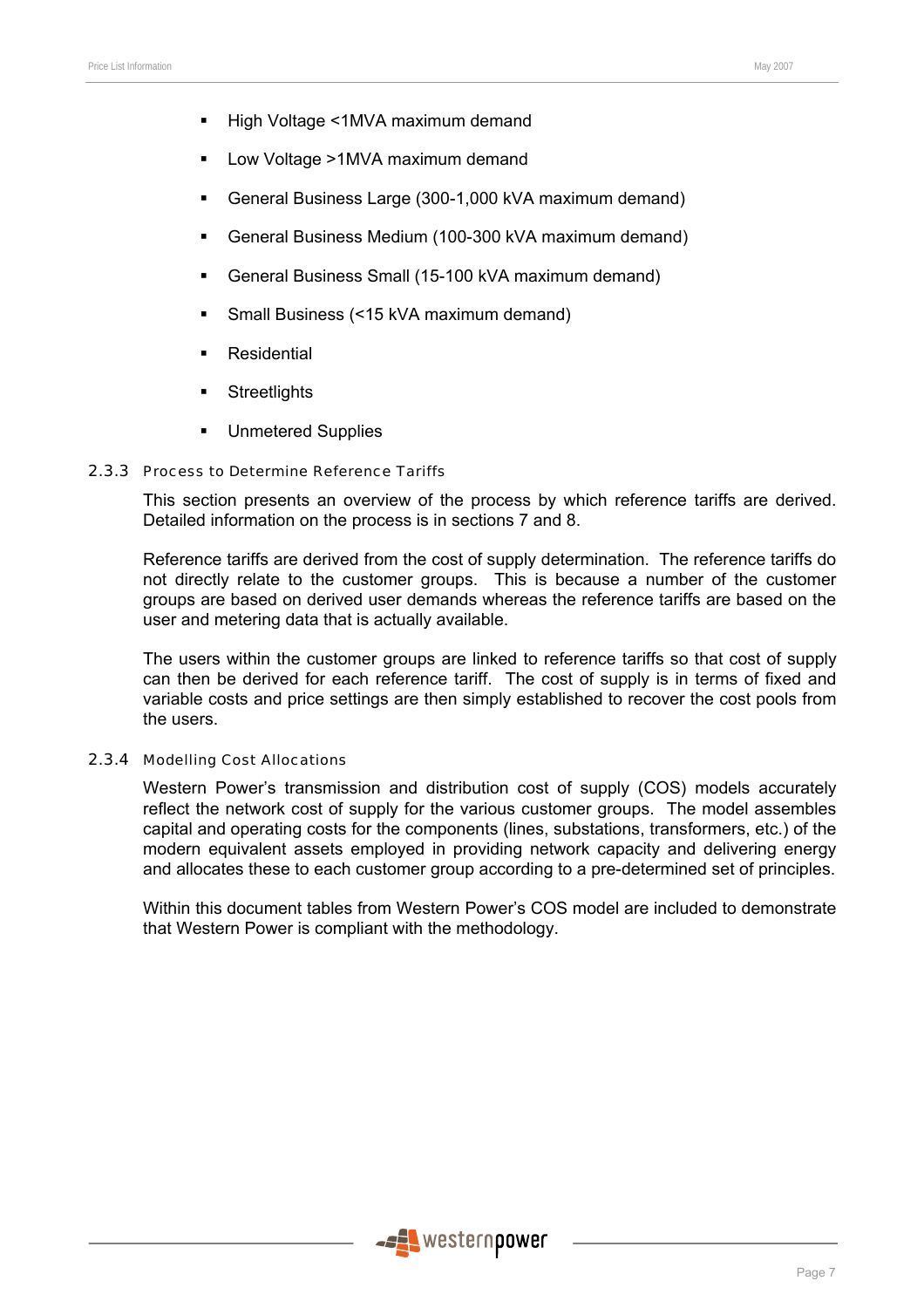# 3 Derivation of Maximum Regulated Revenue

This section details the derivation of the transmission and distribution maximum regulated revenue in accordance with the Access Arrangement.

# 3.1 Maximum Transmission Regulated Revenue

The following table demonstrates the derivation of the maximum transmission regulated revenue in accordance with section 5.35 of the Access Arrangement.

| Table 1 - Maximum Transmission Regulated Revenue for 2007/08 (\$M real as at 30 June 2006) |  |  |  |
|--------------------------------------------------------------------------------------------|--|--|--|
|--------------------------------------------------------------------------------------------|--|--|--|

|                 | Revenue | <b>Source</b>                             |
|-----------------|---------|-------------------------------------------|
| -2007/08        | 230.6   | AA Section 5.35                           |
| 2007/08         |         |                                           |
| $MTR_{2007/08}$ | 230.6   | Revenue Model - Transmission CoS line 118 |

There is a zero k-factor for this pricing year as the derivation of  $TR<sub>2007/08</sub>$  includes a portion of the over-recovery in 2006/07 due to the revenue smoothing over the 2007/08 and 2008/09 pricing years.

The derivation of the transmission system cost of supply cost pools requires the reference service revenue as an input. The following tables demonstrate the derivation of the transmission reference service revenue in accordance with section 2.3.2 above.

Table 2 - Transmission Reference Service Revenue for 2007/08 (\$M real as at 30 June 2006)

|                                                                | <b>Revenue</b> | <b>Source</b>                                |
|----------------------------------------------------------------|----------------|----------------------------------------------|
| $MTR_{2007/08}$                                                | 230.6          | Revenue Model - Transmission CoS line 118    |
| $\text{minus}$ Deemed Capital Contributions <sub>2007/08</sub> | 274            | IAA Section 5.29                             |
| minus Non-Reference Service Revenue <sub>2007/08</sub>         | 18.4           | Revenue Model - Transmission Inputs line 172 |
| Reference Service Revenue <sub>2007/08</sub>                   | 184.8          | Revenue Model - Transmission CoS line 88     |

Table 3 - Transmission Reference Service Revenue for 2007/08 (\$M Nominal)

|                                              | <b>Revenuel</b> | <b>Source</b>                                    |
|----------------------------------------------|-----------------|--------------------------------------------------|
| <b>Inflation Factor</b>                      |                 | 1.055 Revenue Model - Transmission Inputs line 8 |
| Reference Service Revenue <sub>2007/08</sub> | 194.9           |                                                  |

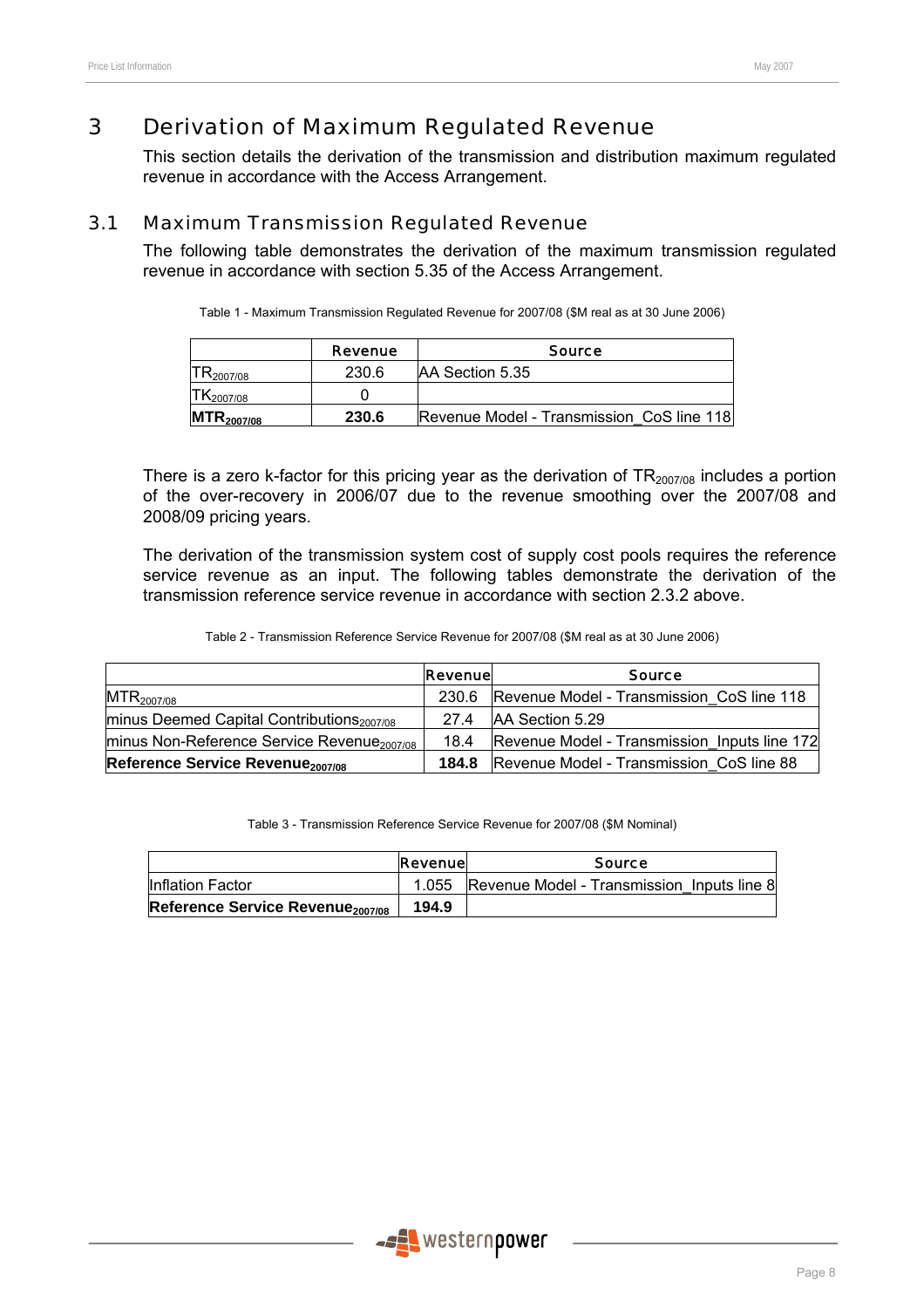# 3.2 Maximum Distribution Regulated Revenue

The following table demonstrates the derivation of the maximum distribution regulated revenue in accordance with section 5.46 of the Access Arrangement.

|                          | <b>Revenue</b> | <b>Source</b>                                |
|--------------------------|----------------|----------------------------------------------|
| IDR <sub>2007/08</sub>   | 437.7          | AA Section 5.46                              |
| TEC <sub>2007/08</sub>   | 67.9           | Revenue Model - Distribution Inputs line 170 |
| $DK_{2007/08}$           |                |                                              |
| $\mathsf{MDR}_{2007/08}$ | 505.6          | Revenue Model - Distribution CoS line 119    |

|  | Table 4 - Maximum Distribution Regulated Revenue for 2007/08 (\$M real as at 30 June 2006) |  |
|--|--------------------------------------------------------------------------------------------|--|
|--|--------------------------------------------------------------------------------------------|--|

There is a zero k-factor for this pricing year as the derivation of  $DR<sub>2007/08</sub>$  includes a portion of the under-recovery in 2006/07 due to the revenue smoothing over the 2007/08 and 2008/09 pricing years.

The derivation of the distribution system cost of supply cost pools requires the reference service revenue as an input. The following tables demonstrate the derivation of the distribution reference service revenue in accordance with section 2.3.2 above.

Table 5 - Distribution Reference Service Revenue for 2007/08 (\$M real as at 30 June 2006)

|                                                        | <b>Revenue</b> | <b>Source</b>                                |
|--------------------------------------------------------|----------------|----------------------------------------------|
| $MDR_{2007/08}$                                        | 505.6          | Revenue Model - Distribution CoS line 119    |
| minus Deemed Capital Contributions <sub>2007/08</sub>  | 106.8          | AA Section 5.40                              |
| minus Non-Reference Service Revenue <sub>2007/08</sub> | 14.7           | Revenue Model - Distribution Inputs line 174 |
| Reference Service Revenue <sub>2007/08</sub>           | 384.1          | Revenue Model - Distribution CoS line 88     |

Table 6 – Distribution Reference Service Revenue for 2007/08 (\$M Nominal)

|                                              | Revenuel | <b>Source</b>                              |
|----------------------------------------------|----------|--------------------------------------------|
| <b>Inflation Factor</b>                      | 1.055    | Revenue Model - Distribution Inputs line 8 |
| Reference Service Revenue <sub>2007/08</sub> | 405.1    |                                            |

# 3.3 Derivation of Inflation Factor

Western Power's approach to inflating the reference service revenue from real terms to nominal terms is to use the relevant published March quarter CPI data (refer sections 5.35 and 5.46 of the Access Arrangement), where available, and to use forecast inflation in accordance with the revenue model in all other instances.

| Table 7 - Derivation of 2007/08 Inflation Factor |  |
|--------------------------------------------------|--|
|--------------------------------------------------|--|

| March 2006 - March 2007 - Forecast | 2.8%  |
|------------------------------------|-------|
| March 2007 – March 2008 – Forecast | 2.6%  |
| Derived Inflation Factor           | 1.055 |

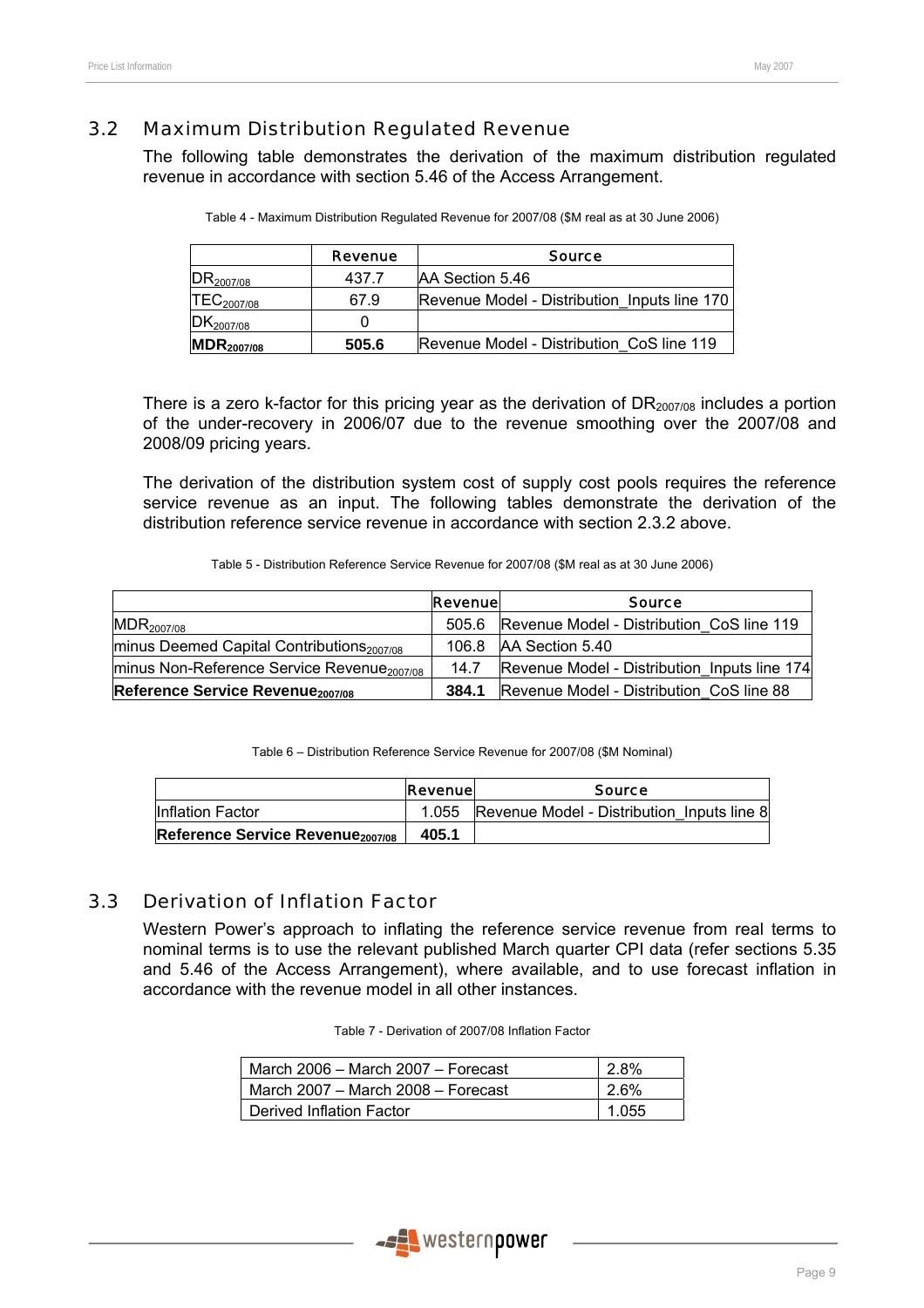**Note:** It is acknowledged that the ABS published the March 2006 – March 2007 CPI data on 24/04/2007. However at that date Western Power had substantially completed the derivation of maximum regulated revenue and the 2007/08 price settings using forecast values. Future k-factor adjustments will leave Western Power economically neutral by correcting for any difference between the forecast and actual CPI.

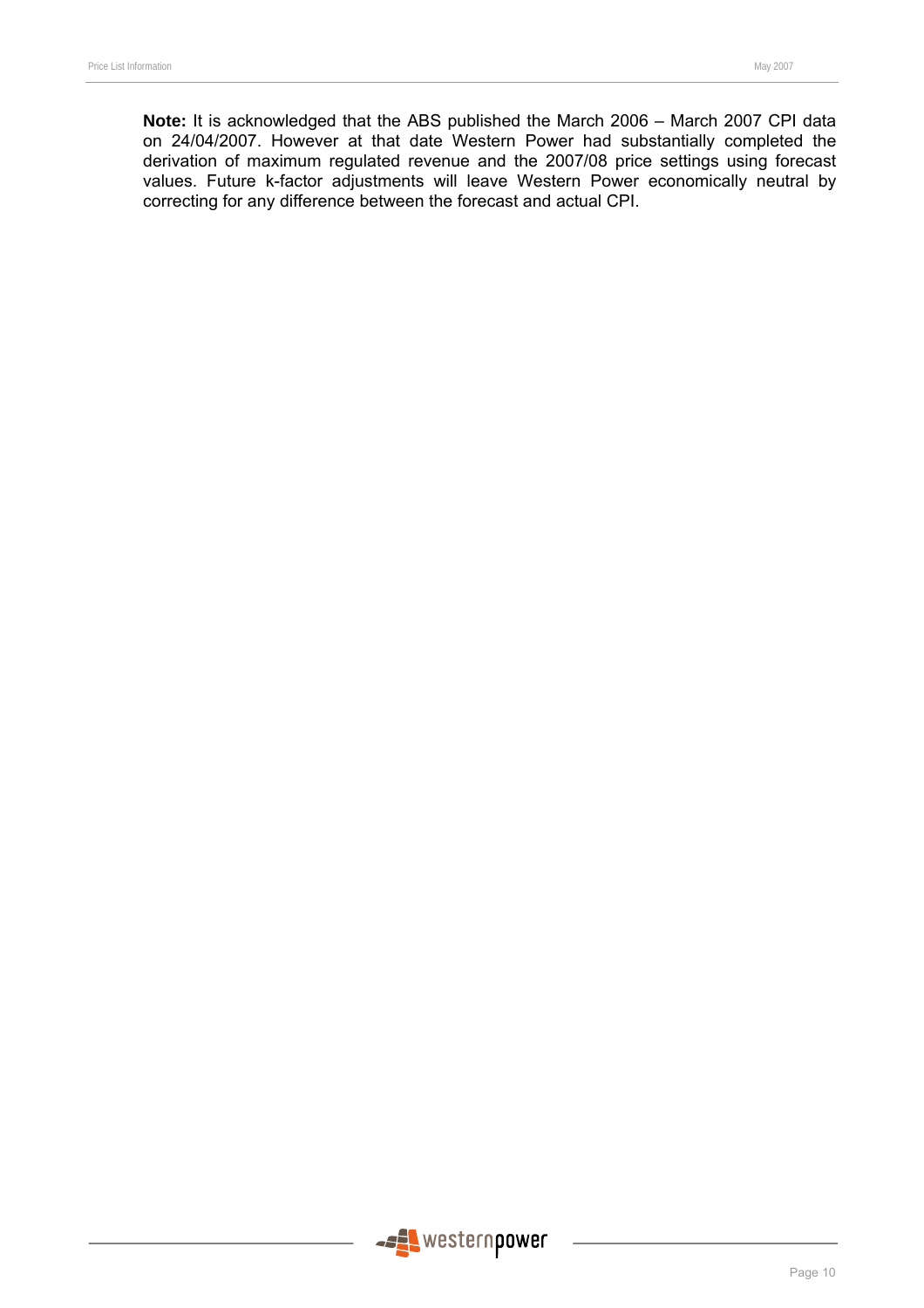# 4 Derivation of Transmission System Cost of Supply

This section details the derivation of the transmission system cost of supply for connection points on the transmission system.

# 4.1 Cost Pools

The following cost pools are used in the derivation of the transmission system cost of supply:

- Connection Services Cost Pool: which is further allocated to the following cost pools,
	- Connection Services for Exit Points Cost Pool, and
	- Connection Services for Entry Points Cost Pool.
- Shared Network Services Cost Pool: which is further allocated to the following cost pools,
	- Use Of System for Loads Cost Pool,
	- Use Of System for Generators Cost Pool, and
	- Common Service for Loads Cost Pool.
- Control System Services Cost Pool: which is further allocated to the following cost pools,
	- Control System Services for Loads Cost Pool,
	- Control System Services for Generators Cost Pool.

# 4.1.1 Connection Services for Exit Points Cost Pool

The Connection Services for Exit Points Cost Pool includes the GODV of all connection assets at each Exit Point and one-third of the value of the voltage control assets at those points (since the function of voltage control equipment is partly location specific and partly system related).

# 4.1.2 Connection Services for Entry Points Cost Pool

The Connection Services for Entry Points Cost Pool includes the GODV of all connection assets at each Entry Point and one-third of the value of the voltage control assets at those points (since the function of voltage control equipment is partly location specific and partly system related).

#### 4.1.3 Use of System for Loads Cost Pool

Use Of System for Exit Points Cost Pool includes 50% of the total Shared Network Services Cost Pool.

#### 4.1.4 Use of System for Generators Cost Pool

Use Of System for Entry Points Cost Pool includes 20% of the total Shared Network Services Cost Pool.

### 4.1.5 Common Service for Loads Cost Pool

The Common Service for Loads Cost Pool includes:

• 30% of the total Shared Network Services Cost Pool.

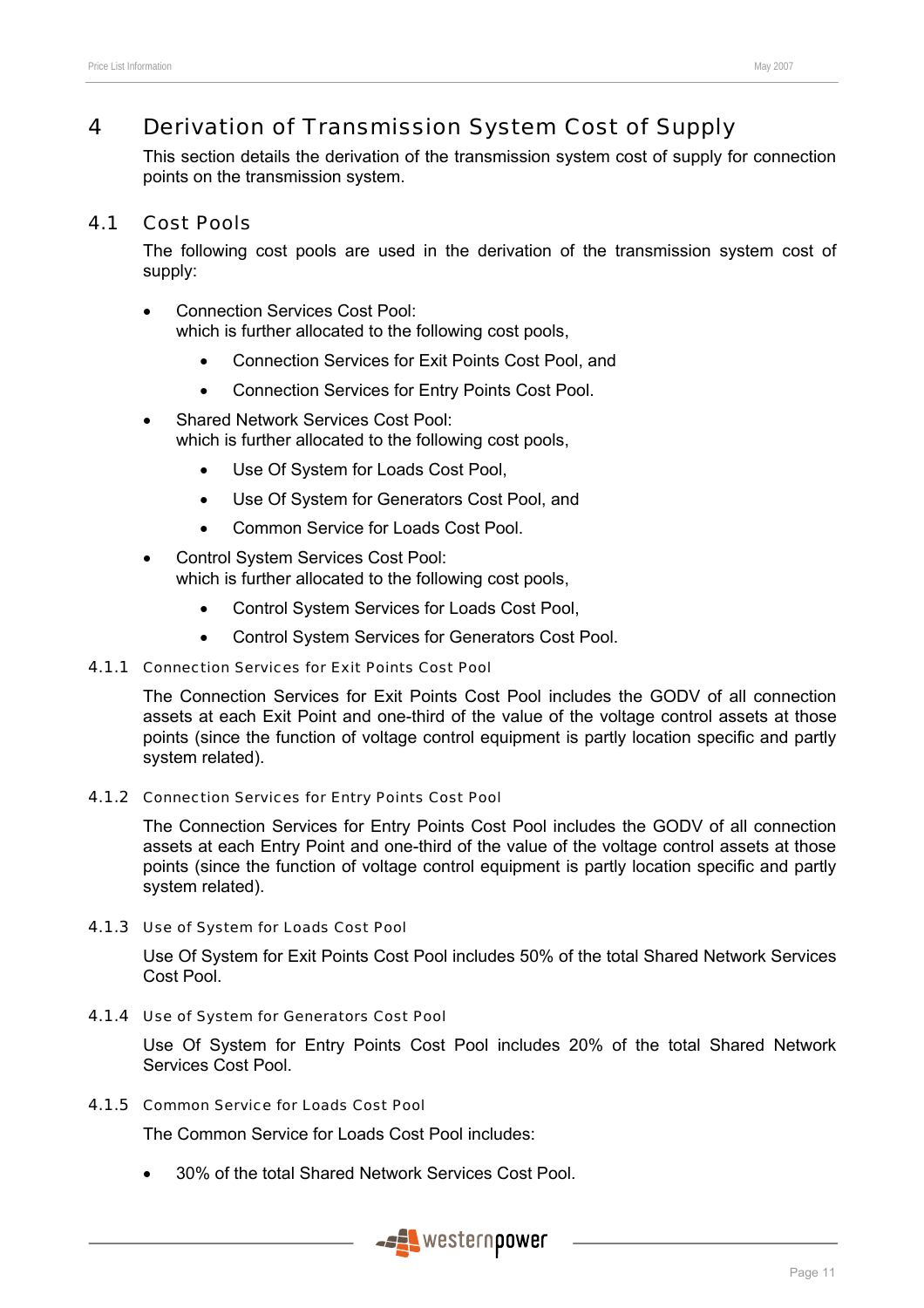- Shared Voltage Control Assets two thirds of the value of voltage control assets at Entry and Exit points (since the function of voltage control equipment is partly location specific and partly system related) and the value of all of voltage control assets at transmission substations. NB The remaining one-third of the value of the voltage control equipment at Entry and Exit points is included in the Connection Services Cost Pool (see above).
- Generation Support Charge is an annual pass through cost determined by the market operator for running some small generation units out of merit in order to minimise excessive transmission losses and aid in system stability.
- Regulation Service to Loads is an annual pass through cost determined by the market operator required to control frequency variations caused by load fluctuations (see Western Power Networks, 'Price Publication – Part E').
- Adjustments for any under or over recovery in revenue from previous financial years, or any under recovery expected due to price caps in the current year.

#### 4.1.6 Control System Service for Loads Cost Pool

The Control System Service for Loads Cost Pool consists of a portion of the total cost of all SCADA, SCADA related communications equipment, and costs associated with the control centre, proportioned based on the total number of points in the SCADA master station relevant to loads.

#### 4.1.7 Control System Service for Generators Cost Pool

The Control System Service for Generators Cost Pool consists of a portion of the total cost of all SCADA, SCADA related communications equipment, and costs associated with the control centre, proportioned based on the total number of points in the SCADA master station relevant to generators.

# 4.2 Cost of Supply

In order to calculate transmission cost of supply, all transmission assets are valued and categorised into the above cost pools. Each network branch is further defined as either exit, entry or shared network and cost allocation is then applied based on the GODV (Gross Optimised Deprival Value) of all relevant assets.

#### 4.2.1 Transmission Assets

The principal elements of the transmission networks include transmission substations and zone substations, interconnected by transmission and sub-transmission lines. The transmission networks enable the transportation of electricity from power stations to zone substations and high voltage user loads. The zone substations provide the interface between the transmission networks and distribution networks.

Generally, the transmission networks assets comprise connection assets, shared Network assets and other or ancillary assets . These are described as follows:

- Connection Assets: those assets at the point of physical interconnection with the transmission networks which are dedicated to a User - that is, at substations including transformers and switchgear, but excluding the incoming line switchgear. Connection assets for generators are referred to as entry assets and for loads they are called exit assets.
- Shared Network Assets: all other transmission assets, which are shared to some extent by network Users.

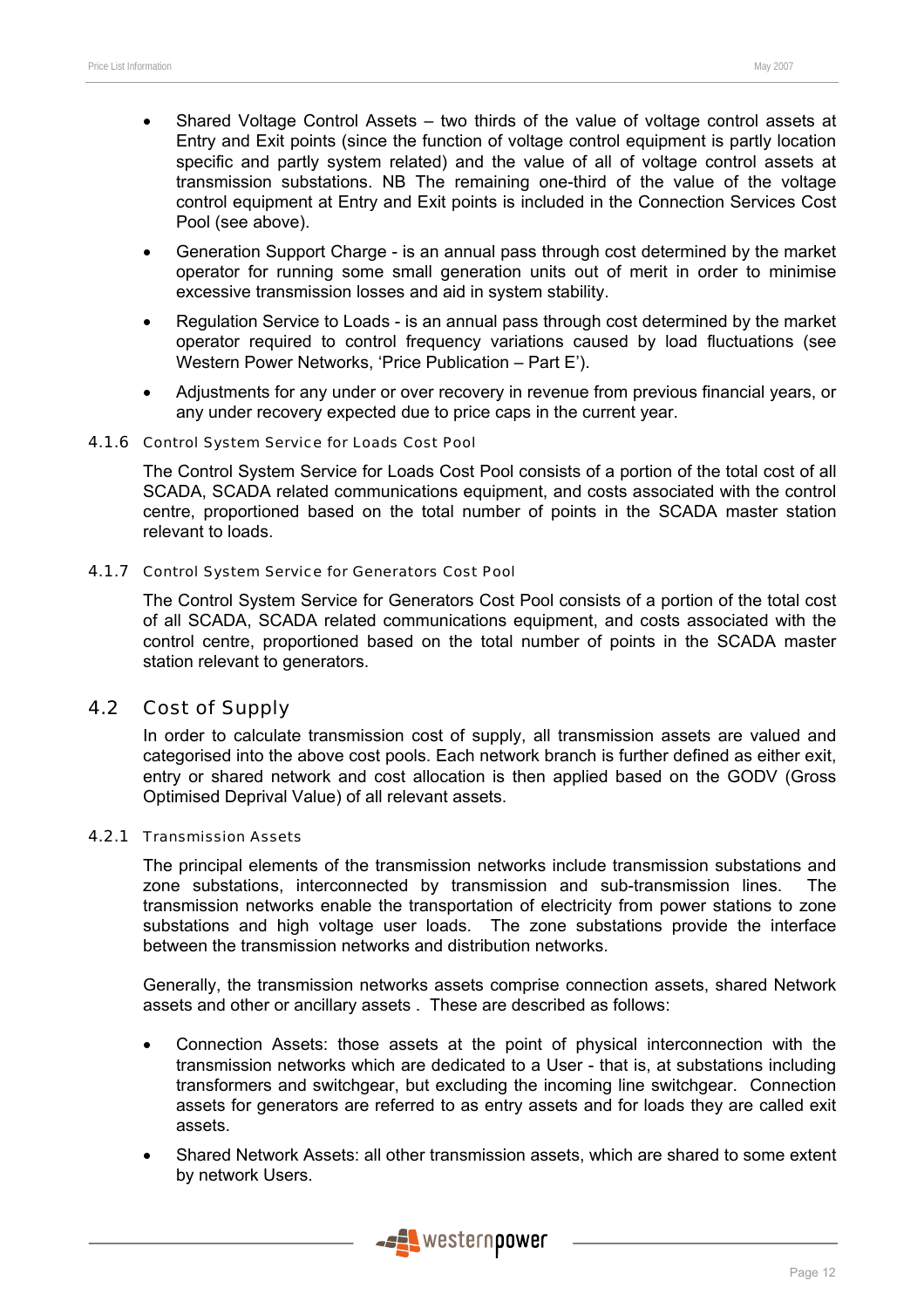- Other or Ancillary Assets: network assets performing an Ancillary Services function comprise:
	- those providing a Control System Service, for example, system control centres, supervisory control and communications facilities.
	- those providing a Voltage Control Service in the networks, for example, a proportion of the costs of capacitor and reactor banks in substations.

Figure 1 shows in simplified form the principal elements of the transmission networks and the categorisation of the assets as described above.

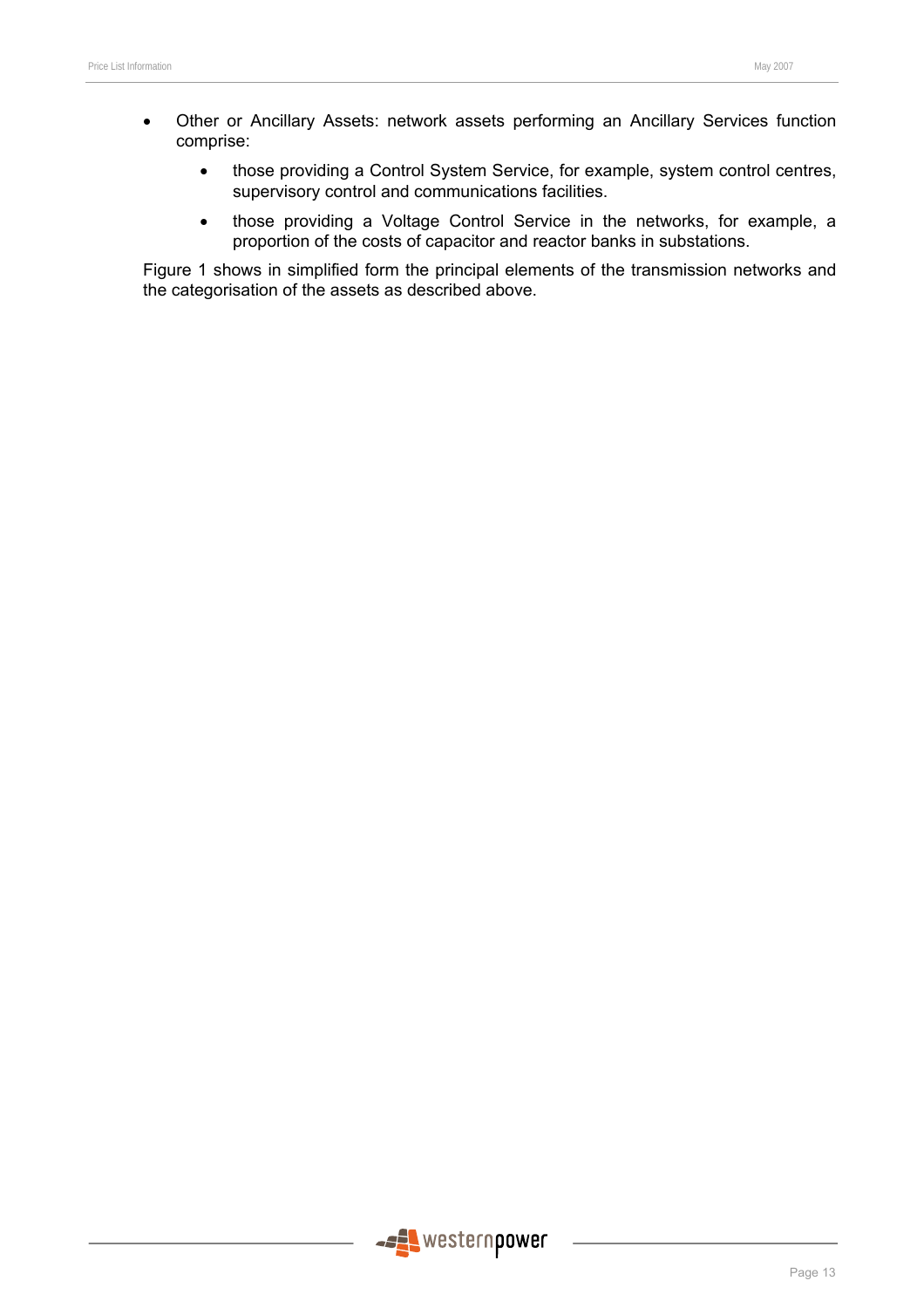



**ASSES** western power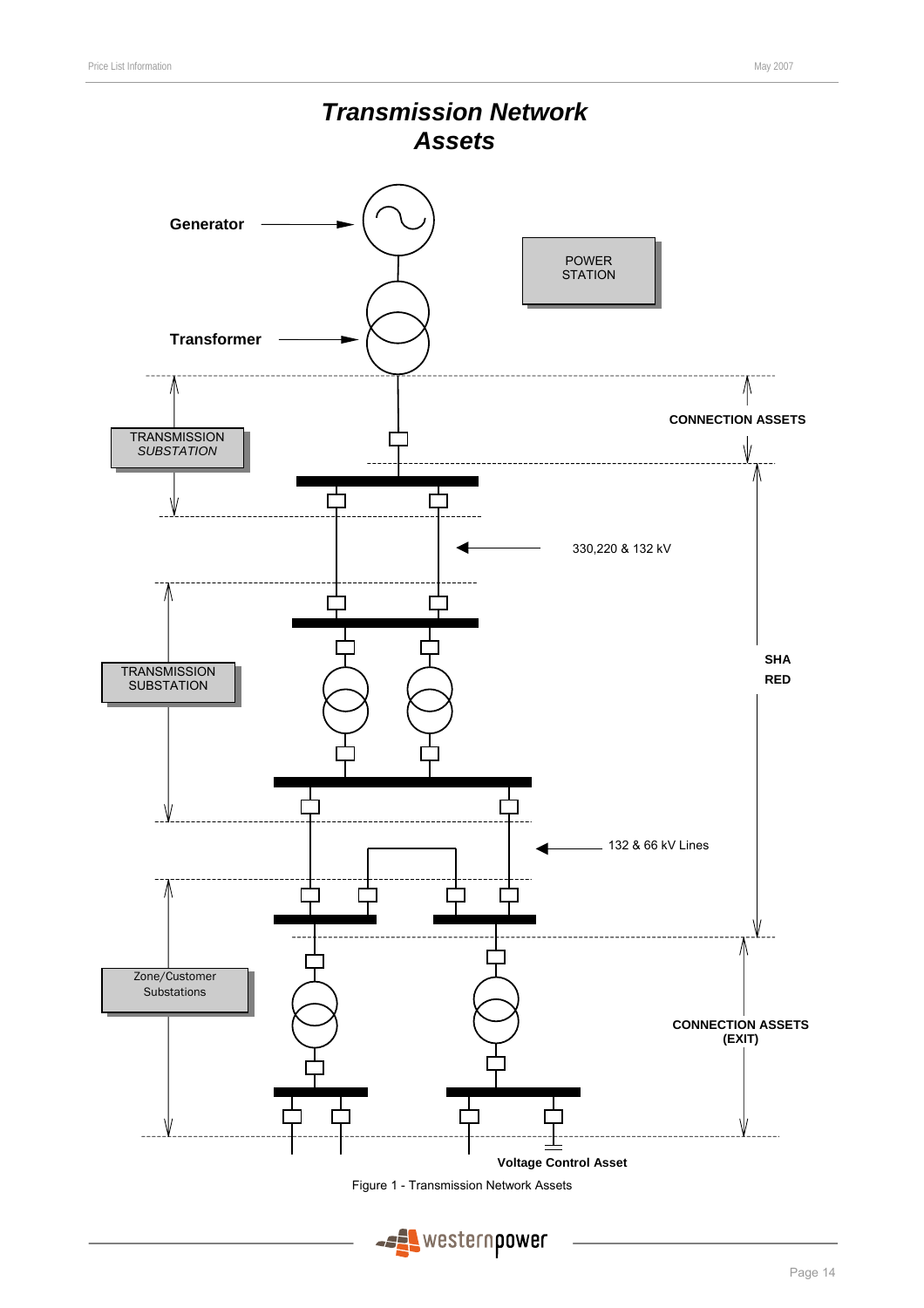#### 4.2.2 Asset Valuation

A valuation of transmission assets is undertaken using the Optimised Deprival Value methodology. Detail of the methodology and outcomes is within the "Physical Assets Valuation as at 30 June 2004, Distribution and Transmission Networks, Report to the Valuation Committee" included within the Access Arrangement Information.

#### 4.2.3 Valuation of Individual Branches and Nodes

To determine cost of supply, valuation data is required for every individual branch and node on the network. Every branch and node consists of many individual asset valuation building blocks that are all individually assessed.

Branches include transmission lines and transformers and include the substation circuits at each end. Each transmission line branch will typically have the cost of each of the circuit breakers at different substations included, whereas each transformer branch will typically have the cost of each of the circuit breakers at that same substation included.

Substation site establishment costs are allocated equally to all substation circuits.

The costs for shared circuit breakers (such as bus section breakers etc.) are allocated equally between all other substation circuits, which derive benefit from that shared circuit breaker.

# 4.3 Methodology of Allocating to Cost Pools

#### 4.3.1 Overview

The methodology for allocating the transmission revenue to each cost pool is to allocate the revenue in the proportion to the GODV of the assets in each cost pool.

However, the Annual Revenue Requirement for the Control System Service Cost Pool is calculated separately (using the same method as for all other network assets) but assuming higher depreciation and operating expenditure than for other network assets. When calculating other Cost Pool Revenues appropriate adjustments are required.

Consequently:

Cost Pool Revenue = RR \* GODV (Cost Pool)

where:

 $RR = a$  revenue rate of return (RR) determined as  $AARR_{network} / \Sigma GODV_{network}$ 

AARR<sub>network</sub> = Transmission Reference Service Revenue excluding Annual Revenue Requirement for Control System Services.

GODV (Cost Pool) = GODV of the transmission network assets which belong in that cost pool.

ΣGODVnetwork = GODV of all transmission assets excluding Control System Service assets.

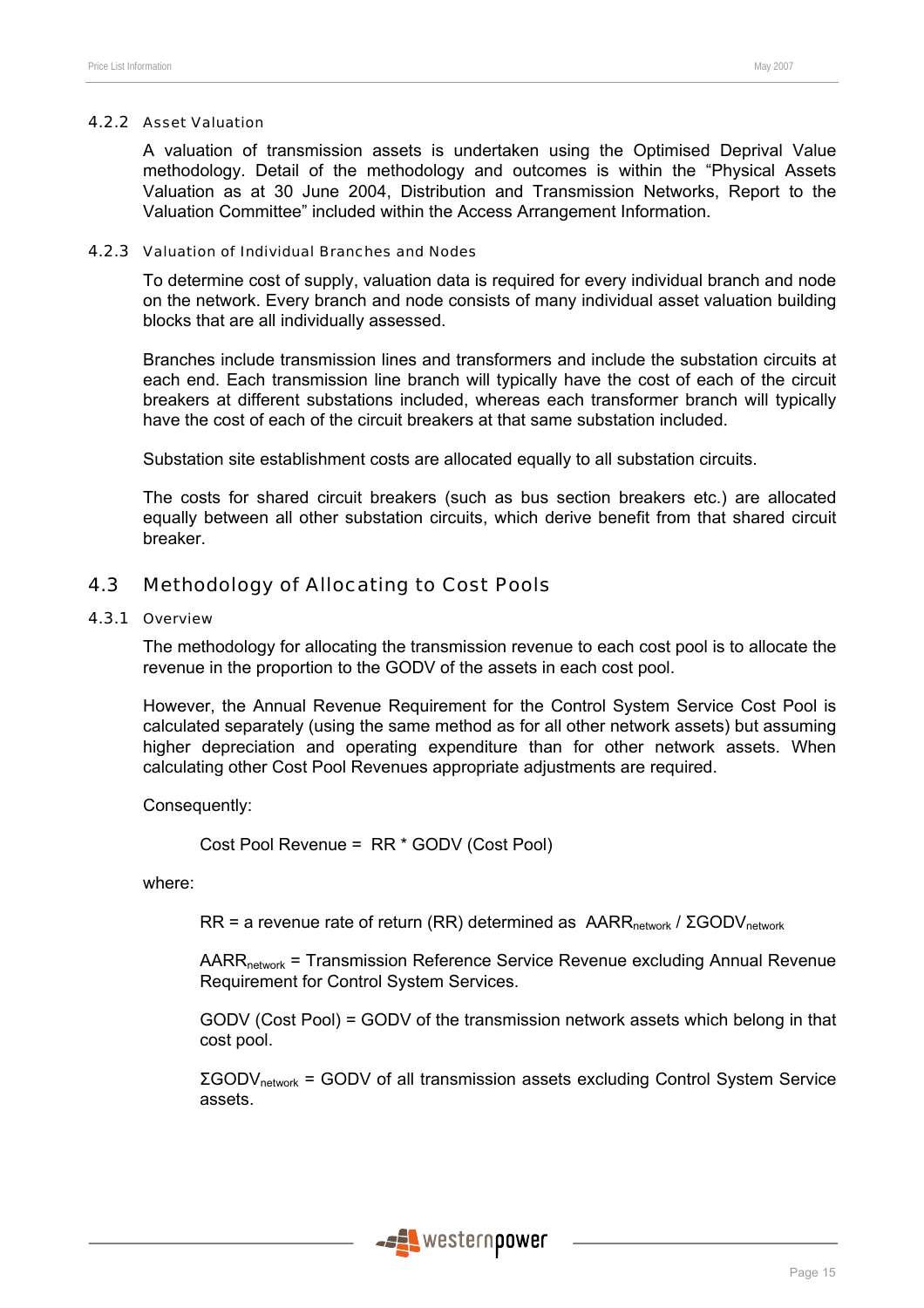# 4.4 Cost Pool Allocations

Applying the above methodology, the following cost pool revenues were derived (before applying pricing side constraints) for 2007/08:

| Table 8 - Transmission Revenue for 2007/08 (\$M Nominal) |
|----------------------------------------------------------|
|----------------------------------------------------------|

|                                                                                                 | Revenue |  |
|-------------------------------------------------------------------------------------------------|---------|--|
| Smoothed Annual Reference Service Revenue (excluding Transition Tariff and Standby<br>services) | 194.9   |  |
| Non Reference Service Revenue from Transition Tariffs and Standby services                      |         |  |
| Total Transmission Revenue for pricing purposes                                                 |         |  |

Table 9 - Transmission Pricing Cost Pools for 2007/08 (\$M Nominal)

| <b>Cost Pool</b>                                                              | <b>Allocated Revenue</b> |  |  |
|-------------------------------------------------------------------------------|--------------------------|--|--|
| <b>Entry Connection</b>                                                       | 4.20                     |  |  |
| Exit Connection HV                                                            | 0.34                     |  |  |
| <b>Exit Connection LV</b>                                                     | 50.36                    |  |  |
| Use Of System for Generators                                                  | 26.11                    |  |  |
| Use Of System for Loads                                                       | 65.28                    |  |  |
| Common Service for Loads (including Voltage Control and Dist Tran Under Rec.) | 53.23                    |  |  |
| Control System Services for Loads                                             | 9.44                     |  |  |
| <b>Control System Services for Generators</b>                                 | 1.66                     |  |  |
| Metering CT/VT                                                                | 0.27                     |  |  |
| Sub Total                                                                     | 210.89                   |  |  |
| Less expected Distribution (Tran component) Under Recovery                    | 3.90                     |  |  |
| <b>Total</b>                                                                  | 207.0                    |  |  |

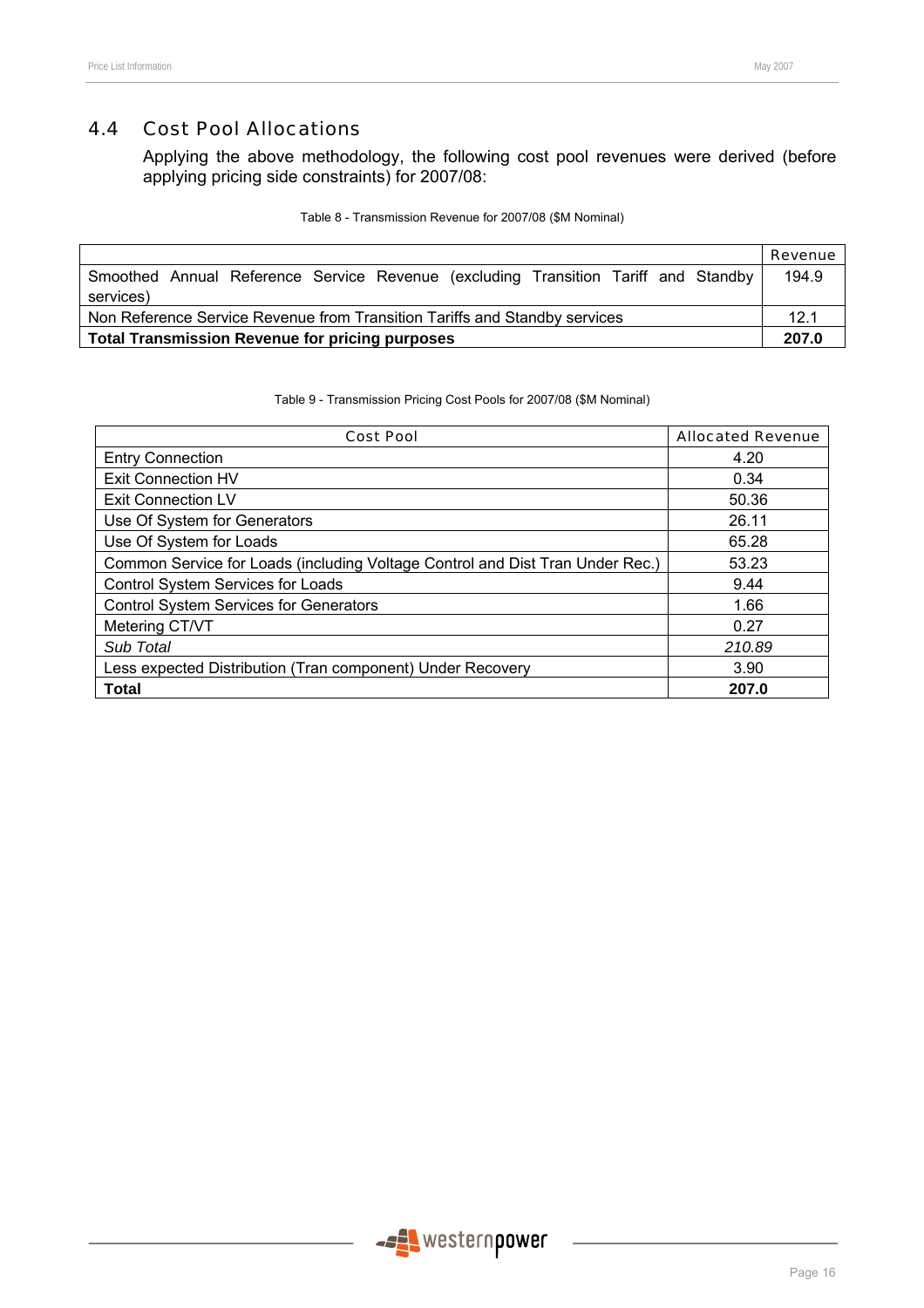# 5 Derivation of Distribution System Cost of Supply

This section details the derivation of the distribution system cost of supply for connection points on the distribution system.

The derivation of the Distribution System Cost of Supply operates along the same principles as the transmission system. That is, the reference service revenue entitlement is determined for the distribution system, and that revenue is then allocated to asset categories to derive the cost of supply for each of the customer groups. The cost of supply is based on the relative usage of each asset category by the various customer groups.

The structure of the distribution network cost of supply and reference tariffs reflects the features of the distribution network.

# 5.1 Cost Pools

The distribution cost pools used in the Distribution System Cost of Supply are:

- High Voltage Network
- Low Voltage Network
- **Transformers**
- **Streetlight Assets**
- **Metering**
- **Administration**

# 5.2 Customer Groups

The distribution customer groups used in the Distribution System Cost of Supply are:

- High Voltage >1MVA maximum demand
- High Voltage <1MVA maximum demand
- Low Voltage >1MVA maximum demand
- General Business Large (300-1,000 kVA maximum demand)
- General Business Medium (100-300 kVA maximum demand)
- General Business Small (15-100 kVA maximum demand)
- Small Business (<15 kVA maximum demand)
- **Residential**
- **Streetlights**
- Unmetered Supplies

# 5.3 Locational Zones

Distribution reference tariffs are provided for individual locational zones for users with energy demands in excess of 1 MVA. Locational zones are defined as those areas supplied by the network where the distribution system cost of supply is similar. For example, the rural wheat belt areas of Western Australia are considered to have a reasonably uniform distribution system and costs of supply, as do the urban and CBD areas of Perth.

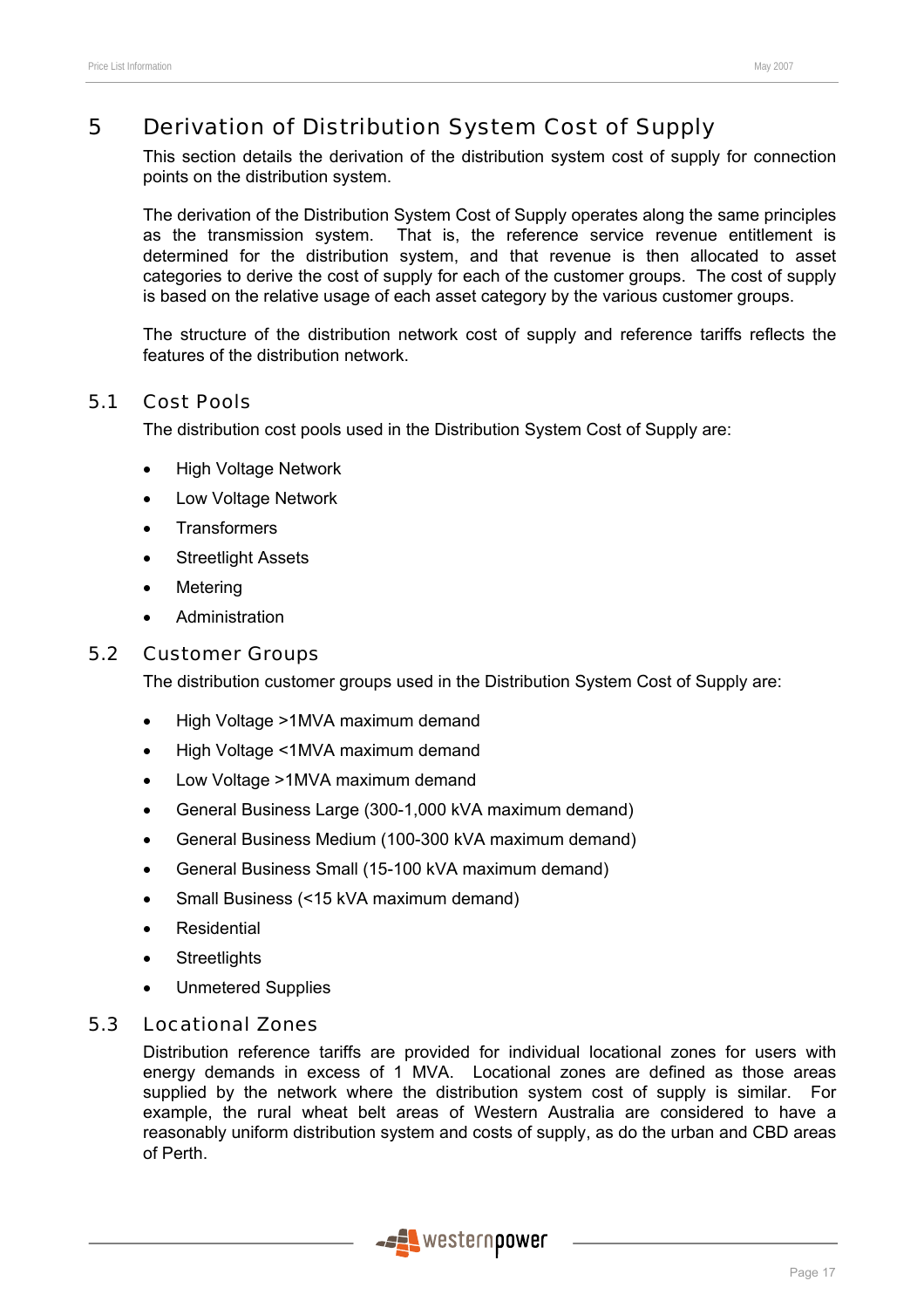Zone substations with similar cost structures are allocated to locational zones that feed an area of the distribution system. Where a zone substation supplies an area of more than one distinct cost of supply, then all users supplied from that substation are considered to be in the one dominant category. That is, there is only one locational zone defined for each zone substation.

The five zones are defined in the sections below, and for details of the allocation of each zone substation to locational zones see the Price List in the Access Arrangement.

#### 5.3.1 CBD Locational Zone

This is defined as the intense business area generally recognised as the Perth CBD area. The defining street boundaries is generally from the Swan River north to Aberdeen Street Northbridge, west to Rokeby Road Subiaco, and east to the East Perth redevelopment area.

# 5.3.2 Urban Locational Zone

This is defined as the uniformly and continuously settled areas of Perth that contains the urban domestic, commercial and industrial users but exclude the CBD. This area also excludes the outer urban area that is treated as mixed. The country towns of Geraldton and Kalgoorlie are also included.

#### 5.3.3 Rural Locational Zone

This is defined to include those areas which have a predominantly rural/farming characteristic and includes small to medium size towns within the southwest land division, eg, Merredin.

#### 5.3.4 Mixed Locational Zone

This is defined to include those areas that have a mixed user base that has at least two dominant load types. For example, a mix of significant mining and rural loads or significant urban and rural loads. It also includes significant outer areas of Perth, which can be a mix of fringe urban, semi-rural and rural types, eg, Yanchep.

#### 5.3.5 Mining Locational Zone

This is defined to include the mining area surrounding Kalgoorlie, which is supplied at 33 kV and the mining area at Forrestania which is also supplied at 33 kV. It does not include the town of Kalgoorlie.

# 5.4 Methodology of Deriving the Cost of Supply

#### 5.4.1 Flowchart

The derivation of the cost of supply for each customer group the process followed is illustrated in the following flow diagram.

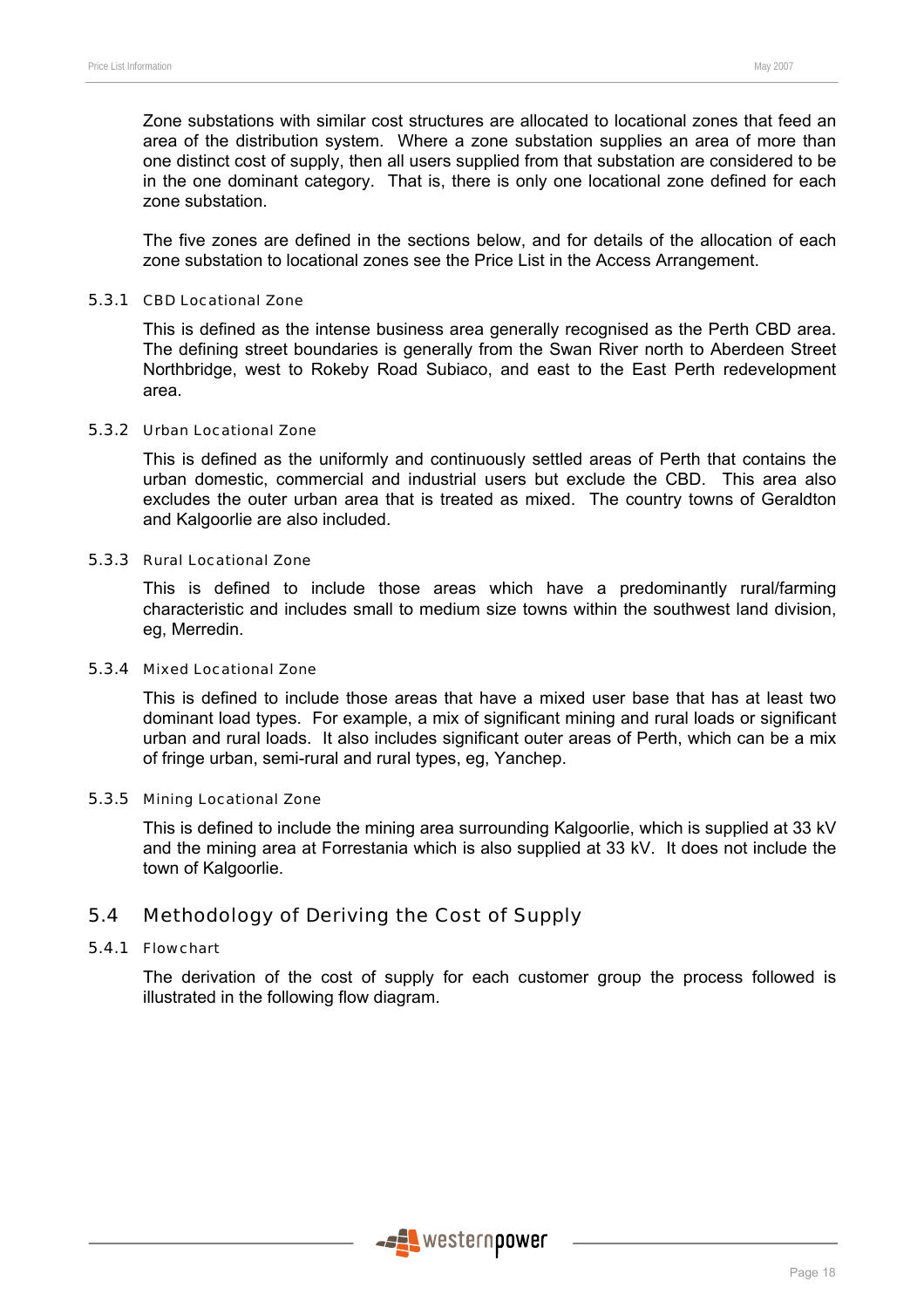

Figure 2 - Distribution Cost of Supply Flow Chart

Each step in this process to derive the distribution cost of supply is described in more detail as follows.

#### 5.4.2 Calculate the Forecast Distribution Network Revenue to be Recovered from Distribution-Connected Users

It is assumed at this stage that the forecast distribution network revenue entitlement has been determined in accordance with the approach approved by the ERA in the Access Arrangement. The forecast revenue to be recovered from capital contributions is deducted from the total distribution revenue entitlement to give the forecast revenue to be recovered from tariffs.

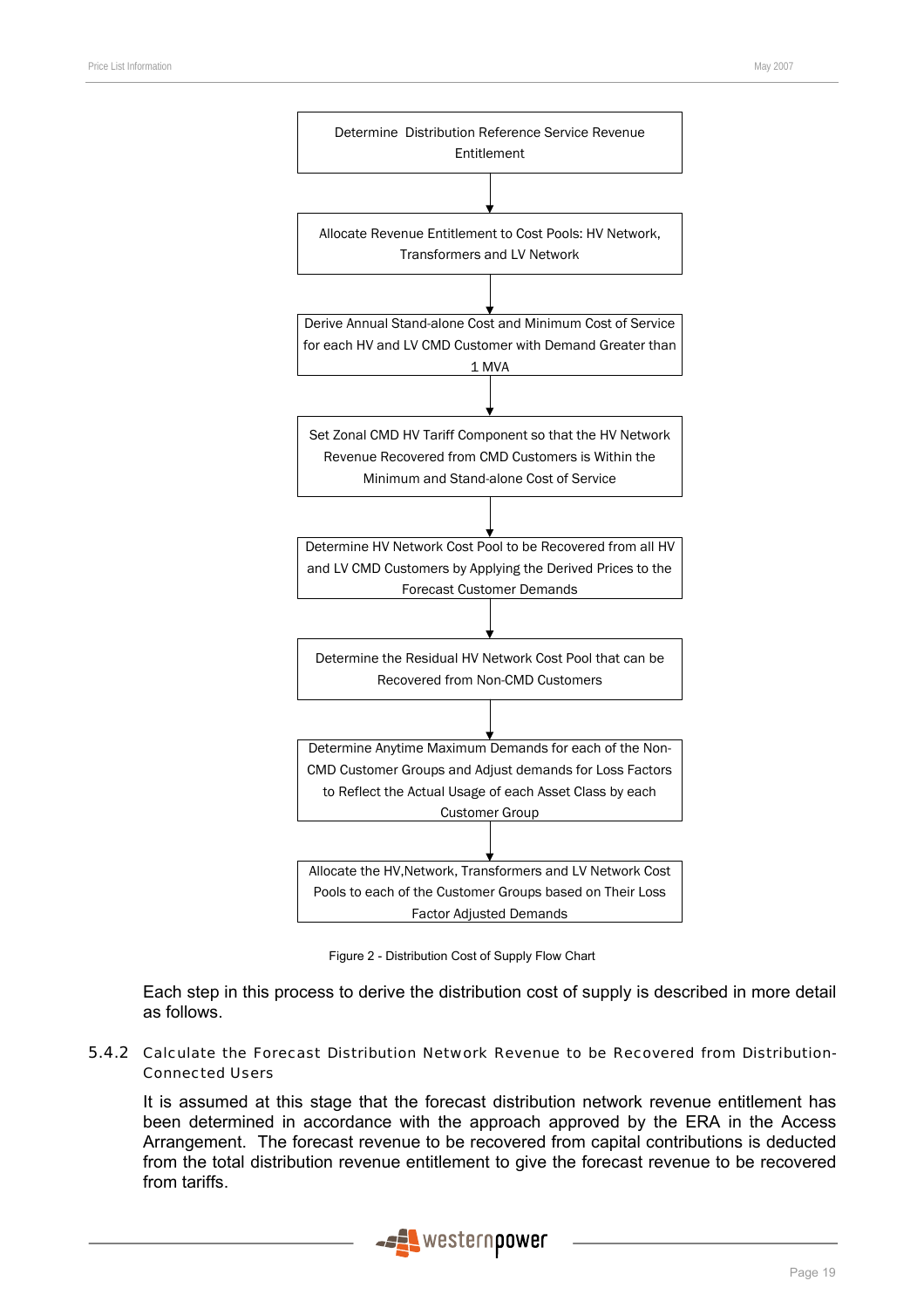#### 5.4.3 Allocate Revenue Entitlement to Cost Pools HV Network, Transformers and LV Network

The network revenue entitlement is then allocated to each of the asset classes being the HV network, transformers and the LV network. The allocation is based on the gross ODV of each asset category as a proportion of the total gross ODV.

#### 5.4.4 Derive HV Annual Stand-alone Cost and Incremental Cost of Supply for each HV and LV CMD Users with Demand Greater than 1 MVA

In the cost of supply analysis, the costs for users with annual maximum demands less than 1,000 kVA are assumed to be uniform across the network whereas costs for users with demands above 1,000 kVA are determined on the basis of their being affected by their location on the network and their relative use of network assets.

On this basis, the HV network costs that can be allocated to users with maximum demands in excess of 1,000 kVA are calculated through a process that ensures that the cost is between the incremental cost of supply and the stand-alone cost. This approach is consistent with the requirements of section 7.3 of the Code and demonstrated within the Access Arrangement.

In terms of costs of supply analysis, this approach is contrary to the approach for users with demands below 1,000 kVA. For these users the approach is facilitated by allocating the network costs on the basis of sharing the average costs of the network between users depending on their relative usage of the network components.

This approach for larger users can distort the final price outcomes because it assumes that costs can be allocated linearly on usage. This approach is reasonable for smaller users where the stand-alone cost will be far exceed the average cost of supply. On the other hand, the stand-alone cost for larger users can be less than a simple linear allocation of costs and for this reason it is essential to take a different approach.

The approach taken is to derive the HV network incremental and standalone cost for each user with maximum demand in excess of 1,000 kVA. This process will give maximum and minimum revenues that could be recovered from this customer group.

The reality of network pricing is that the actual revenue recovered from these users should fall between these two values. The actual value is determined by deriving reference tariff components that, when applied to the forecast user data will produce charge and revenue outcomes that recover at least the incremental cost of supply but do not recover more than the standalone cost of supply. The detail of this price setting is contained in section 8.

#### 5.4.5 Redefine Revenue Pools

The outcome of the process to date is that the HV network revenue for HV and LV users with maximum demands greater than 1,000 kVA has been forecast. This now results in a reallocation of the reference tariff revenue entitlement into the costs pools of:

- HV network cost pool that is recovered from users with demands greater than 1,000 kVA.
- Residual HV network cost pool for users with demands less than 1,000 kVA,
- Transformer cost pool, and
- LV network cost pool.

These cost pools must now be allocated to customer groups based on relative usage of the network elements.

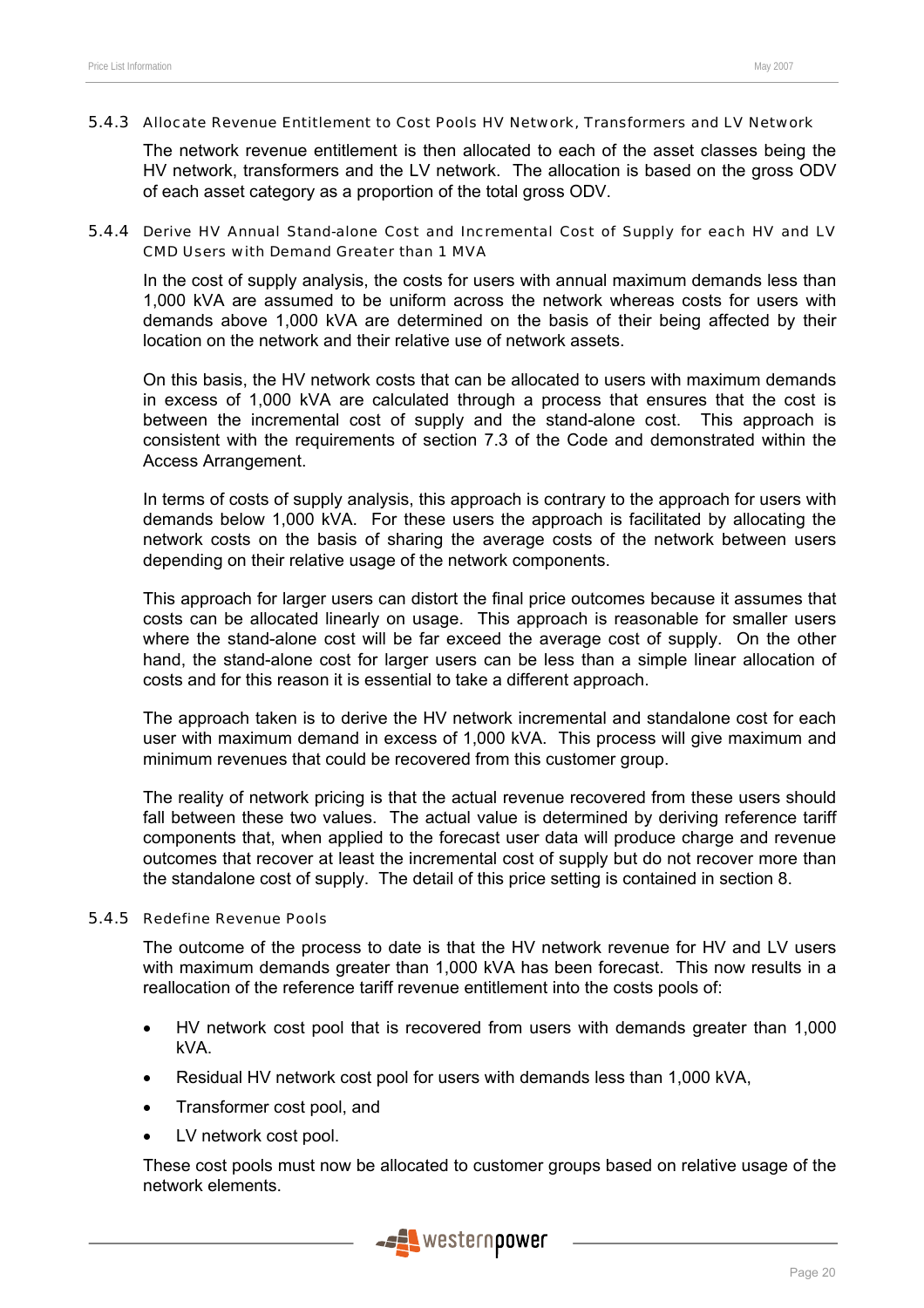#### 5.4.6 Allocation of Residual HV Network Costs to Customer Groups

This allocation is to reflect the usage of each of the customer groups of the HV network remembering that the costs associated with users with maximum demands greater than 1,000 kVA have already been determined.

The allocation is based on the diversified maximum demand imposed by each customer group. Where a user has a metered demand, that demand is recorded but for the vast majority of users there is no metered demand. For all of these users a notional demand is calculated based on their diversified load factor. Those calculated demands are adjusted by average loss factors to reflect the actual demand placed on the HV network.

The load factors are based on industry codes that reflect typical users. These load factors were derived from sample data taken over a large number of users and are recorded against each user. The sum of the demands is called the anytime maximum demand (ATMD).

| <b>Customer Group</b>         | Loss Factor (%) |
|-------------------------------|-----------------|
| Un-metered                    | 8               |
| <b>Street Lights</b>          | 8               |
| Residential                   | 8               |
| <b>Small Business</b>         | 8               |
| <b>General Business Small</b> | 8               |
| General Business Medium       | 5               |
| <b>General Business Large</b> | 4               |
| Low Voltage >1MVA             | 4               |
| <b>High Voltage</b>           |                 |

The loss factors that are used are listed by customer group as follows:

#### 5.4.7 Fixed and Variable Costs

Based on the premise that the network was built in part to supply each user, it is reasonable to allocate some of the HV costs on a per user basis rather than purely on demand. Capacity to carry load should clearly be allocated on demand, but the cost to get a minimum capacity supply to a user should, in principle, simply be allocated on a per user basis. This reflects the principle that all users benefit from the HV line regardless of their actual usage.

The question of what percentage of costs should be allocated on a per user basis is the classical fixed and variable cost allocation issue. To determine the fixed component of the cost the approach taken will be to calculate the cost to establish the network to supply the smallest possible load to each user. The variable component of the cost can then be based on all costs that give the network capacity to provide differential supply to each user. That process is described below.

#### **Capital related costs (return and depreciation)**

The "minimal" cost HV line could be seen as a single-phase line with minimum conductor size, maximum bay lengths and minimum pole and hardware ratings. It is reasonable to assign 40 metre bays in the urban area and 250 metre bays in rural areas for this purpose. The approximate costs for such hypothetical constructions (derived from the results of the recent valuation study) would be as follows.

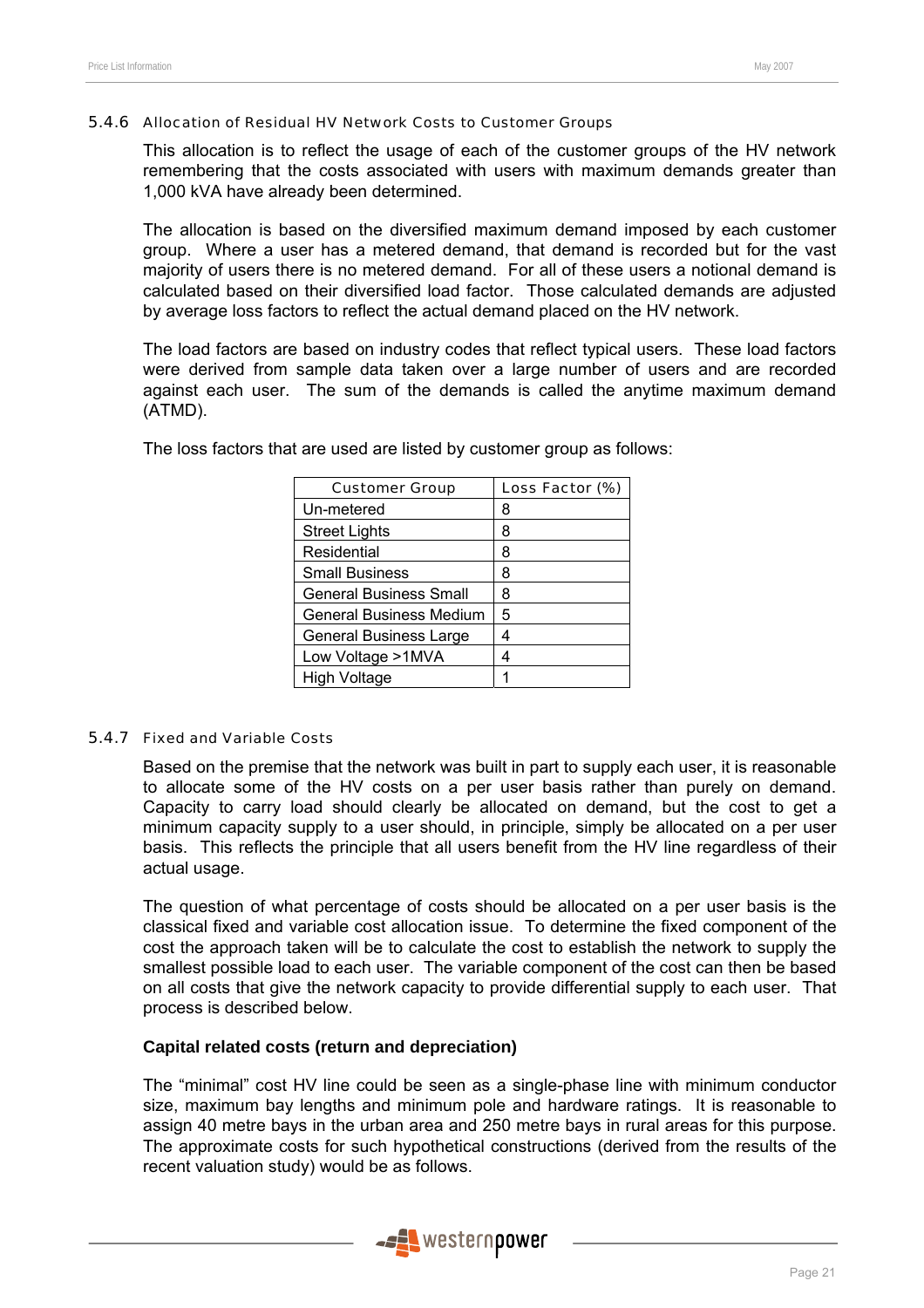| <b>Line Construction</b>        | Cost per Kilometre (\$) |
|---------------------------------|-------------------------|
| 1 Phase Steel (40 m bays)       | 18,000                  |
| 3 Phase Large Size (40 m bays)  | 50,000                  |
| 1 Phase Steel (250 m bays)      | 8.500                   |
| 3 Phase Large Size (120 m bays) | 24,000                  |

From these numbers it is reasonable to deduce that the cost to simply provide a minimal HV supply is approximately 35% of the cost to provide a full capacity supply in both the urban and rural cases. The remaining 65% is therefore considered related to load and these capital related costs should be allocated on demand.

#### **Operating and maintenance costs**

A proportion of the costs associated with operations and maintenance could be said to be simply because the lines and cables are there, while other costs are clearly load related.

Maintenance work such as routine inspection and repair could be allocated in part for the asset being there and in part to retain capacity. Fault restoration work can be similarly differentiated, depending on the nature of the faults.

It is difficult to be definitive in allocating maintenance costs but a 50/50 split between fixed and variable is considered reasonable and has been adopted for cost allocation purposes.

#### **Resultant cost allocation**

Applying these percentage allocations to three phase HV capital and O&M costs results in a fixed to variable ratio of approximately 40:60.

#### 5.4.8 Allocation of Transformer Costs to Customer Groups

Transformers are installed to provide capacity and energy for each load and the costs can be fairly allocated on demand.

The cost of maintenance of transformers is a very small proportion of the total distribution network maintenance expense, and so no maintenance costs are allocated to transformers.

#### 5.4.9 Allocation of LV Network Costs to Customer Groups

The logic for developing cost allocation principles for LV network costs is identical to the HV case. Therefore, the LV costs are allocated on a similar basis.

However, the LV costs per kVA are generally higher for smaller users than for larger users. Larger users use proportionately less of the LV network because they are typically connected closer to transformers, and generally have a lower level of back-up. For example, a user with a load of 300 kVA or more would generally be connected directly to a transformer with limited capacity in the LV network to supply only part load in the event of an HV contingency.

Appropriate weighting factors have therefore been derived to reflect the proportionate usage of the LV network by the different customer groups, as follows:

| <b>Customer Group</b> | <b>Cost Weighting</b> |
|-----------------------|-----------------------|
| Residential           |                       |
| Small business        |                       |

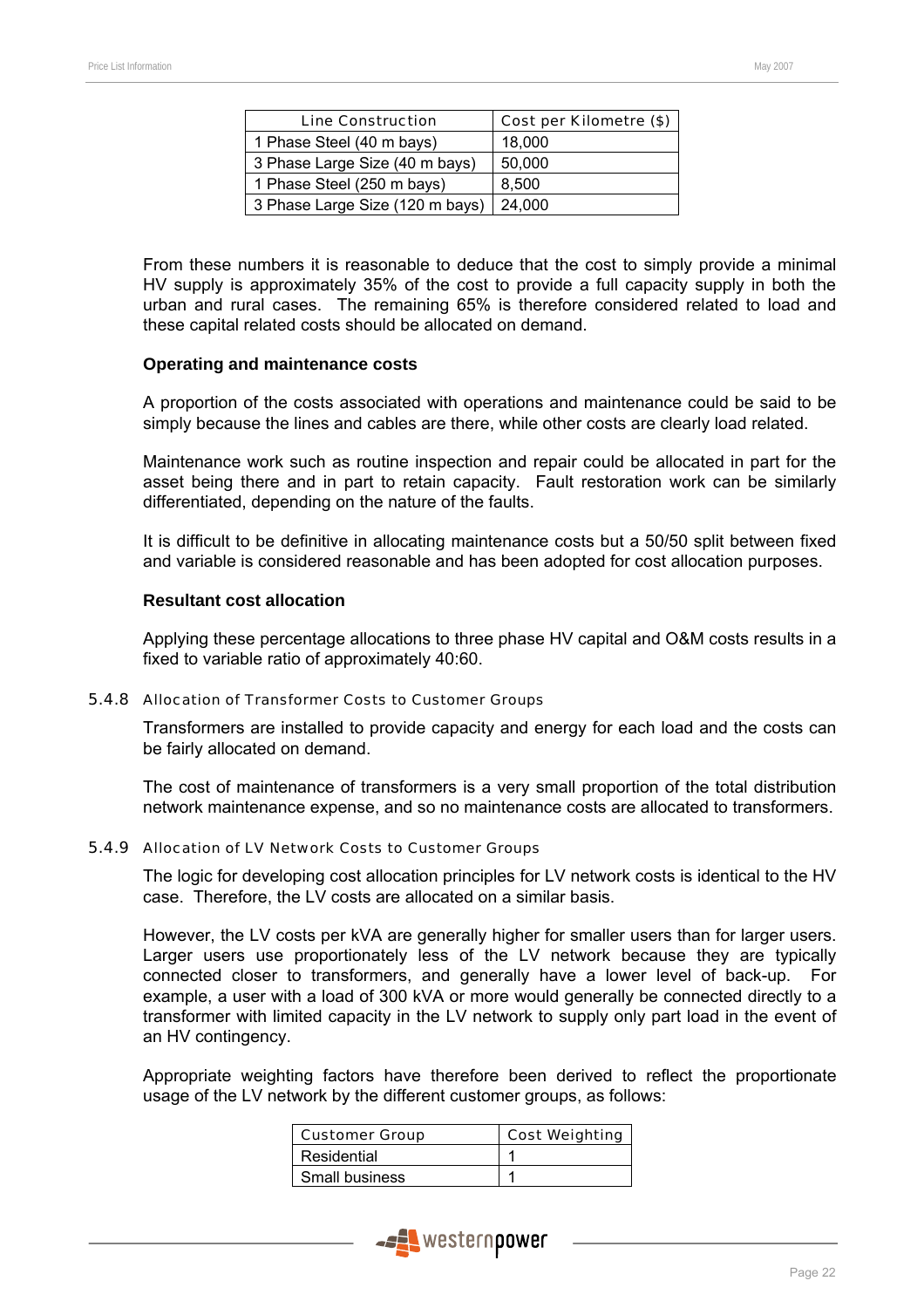| General business - small  |     |
|---------------------------|-----|
| General business - medium | 0.9 |
| General business - large  | 0.1 |
| Low Voltage >1,000 kVA    | 0.1 |
| <b>High Voltage</b>       |     |

#### 5.4.10 Street Lighting Costs

Allocation of network costs to street lighting is in two components, namely the use of network costs and the costs associated with the street light asset itself.

#### **Use of Network Costs**

Street lighting does not contribute to system peak load, which occurs mid afternoon in summer. In winter, the lighting load coincides with the evening peak but because the various network elements have a higher rating in the colder conditions, street lighting effectively does not contribute to network costs but simply assists in improving the load factor.

On this basis, no transmission or distribution HV costs are allocated to street lighting. LV and transformer costs are allocated on a fixed and variable basis as for other customer groups.

#### **Street Light Asset Costs**

The allocation of the street light asset costs is based on the average cost per light, as derived in the asset valuation, applied over the total asset.

#### 5.4.11 Metering Costs

Metering costs are determined from asset information for the various customer groups and both capital and maintenance costs are allocated on a per user basis across each group.

#### 5.4.12 Administration Costs

The allocation of administration costs is based on specific charges for the larger customer groups, with the residual cost pool allocated by ATMD over the other customer groups.

# 5.5 Cost Pool Allocations

Applying the above methodology, the following cost pools are derived:

|                                                                            | Revenue |
|----------------------------------------------------------------------------|---------|
| Smoothed Annual Reference Service Revenue (includes TEC)                   | 405.1   |
| Non Reference Service Revenue from Transition Tariffs and Standby services | l 3.8   |
| <b>Total Distribution Revenue for pricing purposes</b>                     |         |

#### Table 10 - Distribution Revenue for 2007/08 (\$M Nominal)

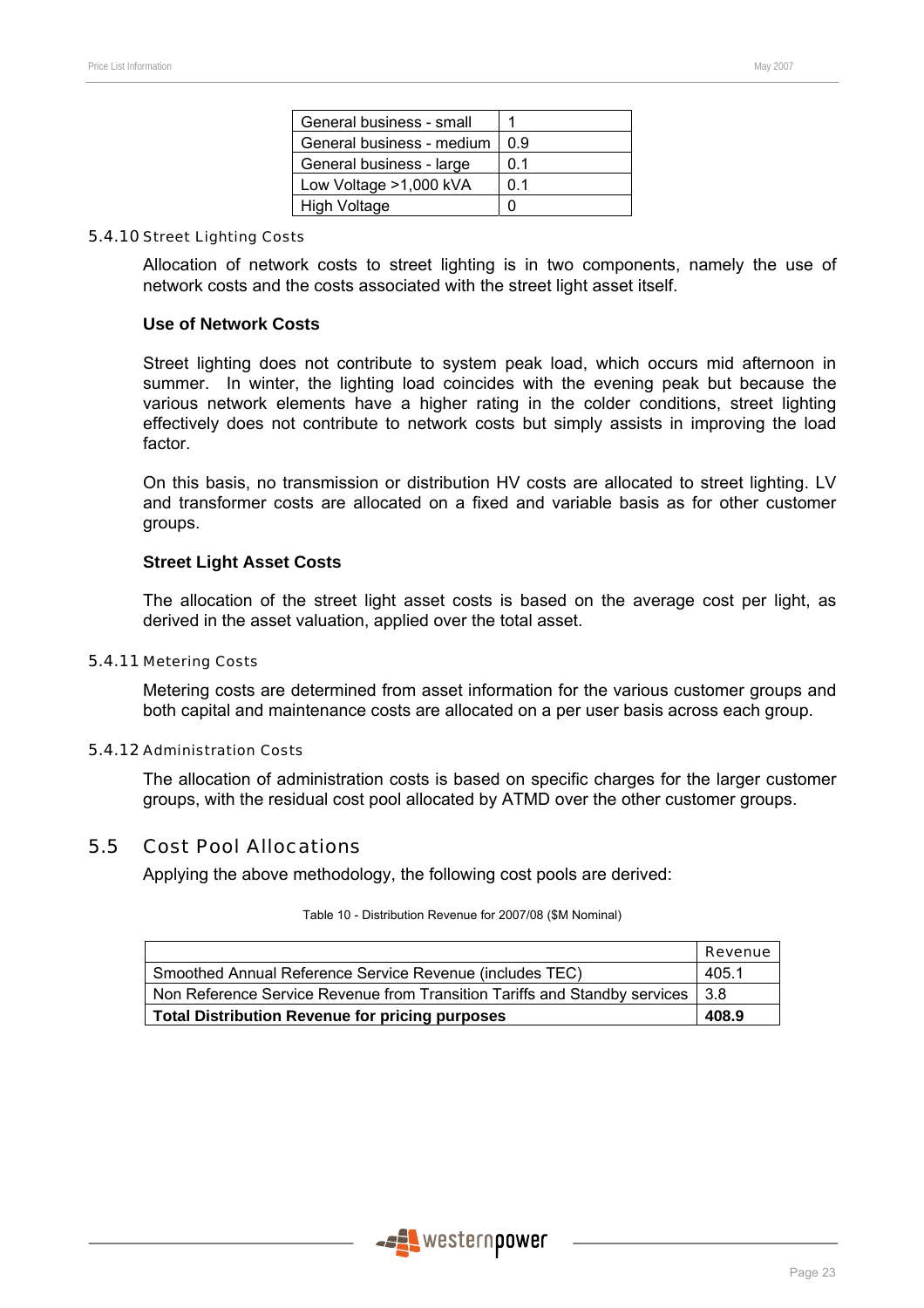|                                        | <b>Locational Zone</b> |              |                                    |              |       |              |
|----------------------------------------|------------------------|--------------|------------------------------------|--------------|-------|--------------|
| <b>Cost Pool</b>                       | <b>CBD</b>             | <b>Urban</b> | <b>Goldfields</b><br><b>Mining</b> | <b>Mixed</b> | Rural | <b>Total</b> |
| <b>High Voltage Network</b>            | $-1.2$                 | 28.1         | 0.5                                | 34.1         | 60.1  | 121.6        |
| High Voltage Network > 1,000 kVA       | 3.8                    | 10.7         | 2.0                                | 3.9          | 1.6   | 22.0         |
| High Voltage Network Total             | 2.7                    | 38.8         | 2.5                                | 37.9         | 61.7  | 143.6        |
| Low Voltage Network                    | 1.8                    | 53.2         | 0.0                                | 11.6         | 4.7   | 71.3         |
| Transformers                           | 1.9                    | 16.7         | 0.4                                | 10.0         | 8.9   | 37.9         |
| <b>Streetlight Assets</b>              |                        |              |                                    |              |       | 7.6          |
| Metering                               |                        |              |                                    |              |       | 47.1         |
| Administration                         |                        |              |                                    |              |       | 101.3        |
| <b>TOTAL Reference Service Revenue</b> |                        |              |                                    |              |       | 408.9        |

|  |  | Table 11 - Distribution Cost Pools for 2007/08 (\$M Nominal) |
|--|--|--------------------------------------------------------------|
|  |  |                                                              |

Table 12 - Distribution Customer Groups for 2007/08 (\$M Nominal)

|                              |          |        |                         |                                       |                              | High Voltage           | Network                            | Low Voltage    | Network           | Transformers   | Assets<br>Streetlight | Metering          | Administration |         |         |
|------------------------------|----------|--------|-------------------------|---------------------------------------|------------------------------|------------------------|------------------------------------|----------------|-------------------|----------------|-----------------------|-------------------|----------------|---------|---------|
| <b>Customer Group</b>        | ATMD MVA | GWh    | Loss Adjusted<br>ATMD's | <b>Adjusted ATMD's</b><br>Transformer | LV Adjusted<br><b>ATMD's</b> | Customers<br>Number of | LV Adjusted<br>Customer<br>Numbers | Fixed \$/annum | Variable \$/annum | Fixed \$/annum | Variable \$/annum     | Variable \$/annum | Fixed          |         |         |
| Unmetereds                   | 5        | 31     | 5                       | 5                                     | $\overline{5}$               | 13,955                 | 13,955                             | $0.3\,$        | 0.1               | $0.3\,$        | 0.1                   | $0.0\,$           | $0.0\,$        | $0.0\,$ | 0.5     |
| Streetlights                 | 25       | 99     | 27                      | 27                                    | 3                            | 201,694                | 20,169                             | 0.8            | $0.6\,$           | $0.4\,$        | $0.0\,$               | 0.3               | 7.6            | $0.0\,$ | 1.1     |
| Residential                  | 1,685    | 4,785  | 1,826                   | 1,826                                 | 1,826                        | 811,831                | 811,831                            | 26.9           | 40.1              | 16.1           | 30.8                  | 18.3              | 0.0            | 34.1    | 62.0    |
| <b>Small Business</b>        | 511      | 1,147  | 534                     | 534                                   | 534                          | 88,930                 | 88,930                             | 7.3            | 17.0              | $1.5$          | $8.8\,$               | $6.6\,$           | $0.0\,$        | $7.0\,$ | 14.5    |
| General Business -<br>Small  | 455      | 1,176  | 476                     | 476                                   | 476                          | 14,180                 | 14,180                             | $0.6\,$        | 12.5              | $0.2\,$        | $7.8$                 | 5.4               | 0.0            | 2.7     | 11.1    |
| General Business -<br>Medium | 293      | 930    | 307                     | 307                                   | 276                          | 1,768                  | 1,591                              | 0.0            | $5.9\,$           | $0.0\,$        | 4.5                   | 3.0               | 0.0            | $1.5\,$ | $7.0\,$ |
| General Business -<br>Large  | 305      | 941    | 315                     | 315                                   | 31                           | 608                    | 61                                 | $0.0\,$        | 5.9               | $0.0\,$        | 0.5                   | 3.1               | 0.0            | 0.6     | $2.2\,$ |
| LV greater than<br>1000kVA   | 136      | 432    | 141                     | 141                                   | 14                           | 93                     | 9                                  | 1.3            | 3.6               | $0.0\,$        | 0.2                   | $1.2$             | 0.0            | 0.1     | 0.5     |
| HV less than 1000kVA         | 76       | 298    | 78                      | 0                                     | 0                            | 295                    | 0                                  | 0.0            | 1.6               | 0.0            | 0.0                   | $0.0\,$           | $0.0\,$        | 0.5     | $1.1$   |
| HV>1000                      | 799      | 2,984  | 816                     | 0                                     | 0                            | 229                    | 0                                  | 5.9            | 13.3              | $0.0\,$        | 0.0                   | $0.0\,$           | 0.0            | 0.7     | 1.3     |
| <b>TOTAL</b>                 | 4,290    | 12,822 | 4,524                   | 3,630                                 | 3,166                        | 1,133,584              | 950,728                            | 43.1           | 100.5             | 18.5           | 52.8                  | 37.9              | 7.6            | 47.1    | 101.3   |

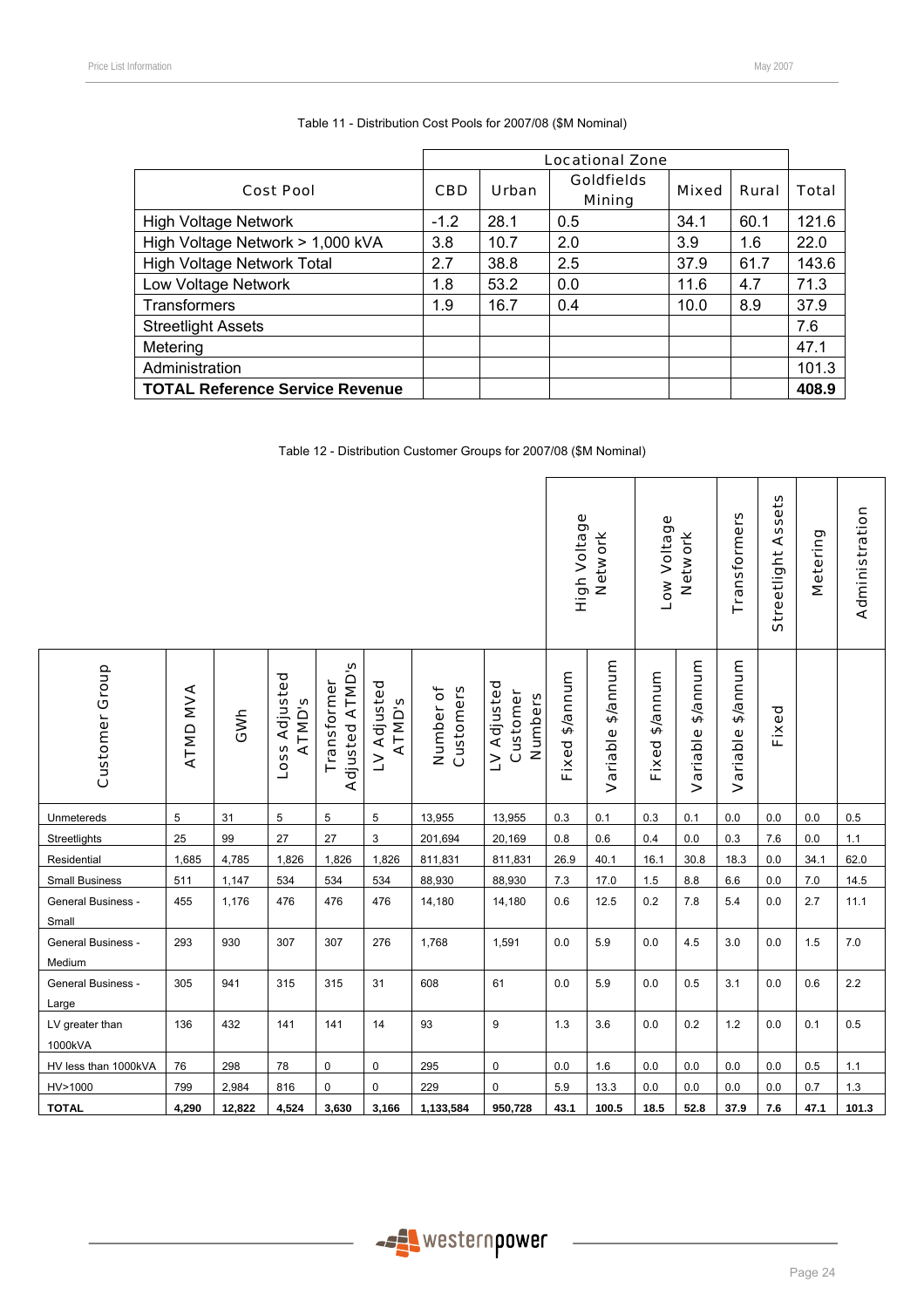This section provides an overview of the reference tariffs that apply to the transmission and distribution system.

# 6.1 Reference Services & Tariff Structure

The following table details the relationship between the reference services, detailed in the Access Arrangement, and the reference tariffs.

| <b>Reference Service</b>                               | <b>Reference Tariff</b> |
|--------------------------------------------------------|-------------------------|
| A1 - Anytime Energy (Residential) Exit Service         | RT <sub>1</sub>         |
| A2 - Anytime Energy (Business) Exit Service            | RT <sub>2</sub>         |
| A3 - Time of Use Energy (Small) Exit Service           | RT <sub>3</sub>         |
| A4 - Time of Use Energy (Large) Exit Service           | RT4                     |
| A5 - High Voltage Metered Demand Exit Service          | RT <sub>5</sub>         |
| A6 - Low Voltage Metered Demand Exit Service           | RT <sub>6</sub>         |
| A7 - High Voltage Contract Maximum Demand Exit Service | RT <sub>7</sub>         |
| A8 - Low Voltage Contract Maximum Demand Exit Service  | RT <sub>8</sub>         |
| A9 - Streetlighting Exit Service                       | RT <sub>9</sub>         |
| A10-Un-Metered Supplies Exit Service                   | RT <sub>10</sub>        |
| A11 - Transmission Exit Service                        | TRT1                    |
| B1 - Distribution Entry Service                        | <b>RT11</b>             |
| B2 - Transmission Entry Service                        | TRT2                    |

# 6.2 Exit Service Tariff Overview

An overview of the structure of each of the reference tariffs applicable to exit services is presented in the following sections.

# 6.2.1 RT1 – Anytime Energy (Residential)

The tariff structure for distribution is based on:

- A fixed charge per user, and
- A charge per kWh for calculated energy consumption.

The tariff structure for transmission is based on:

• A charge per kWh for calculated energy consumption.

Energy only tariffs have no incentive for users to improve their load factor or shift energy consumption to off-peak.

#### 6.2.2 RT2 – Anytime Energy (Business)

The tariff structure for distribution is based on:

- A fixed charge per user, and
- A charge per kWh for metered energy consumption.

The tariff structure for transmission is based on:

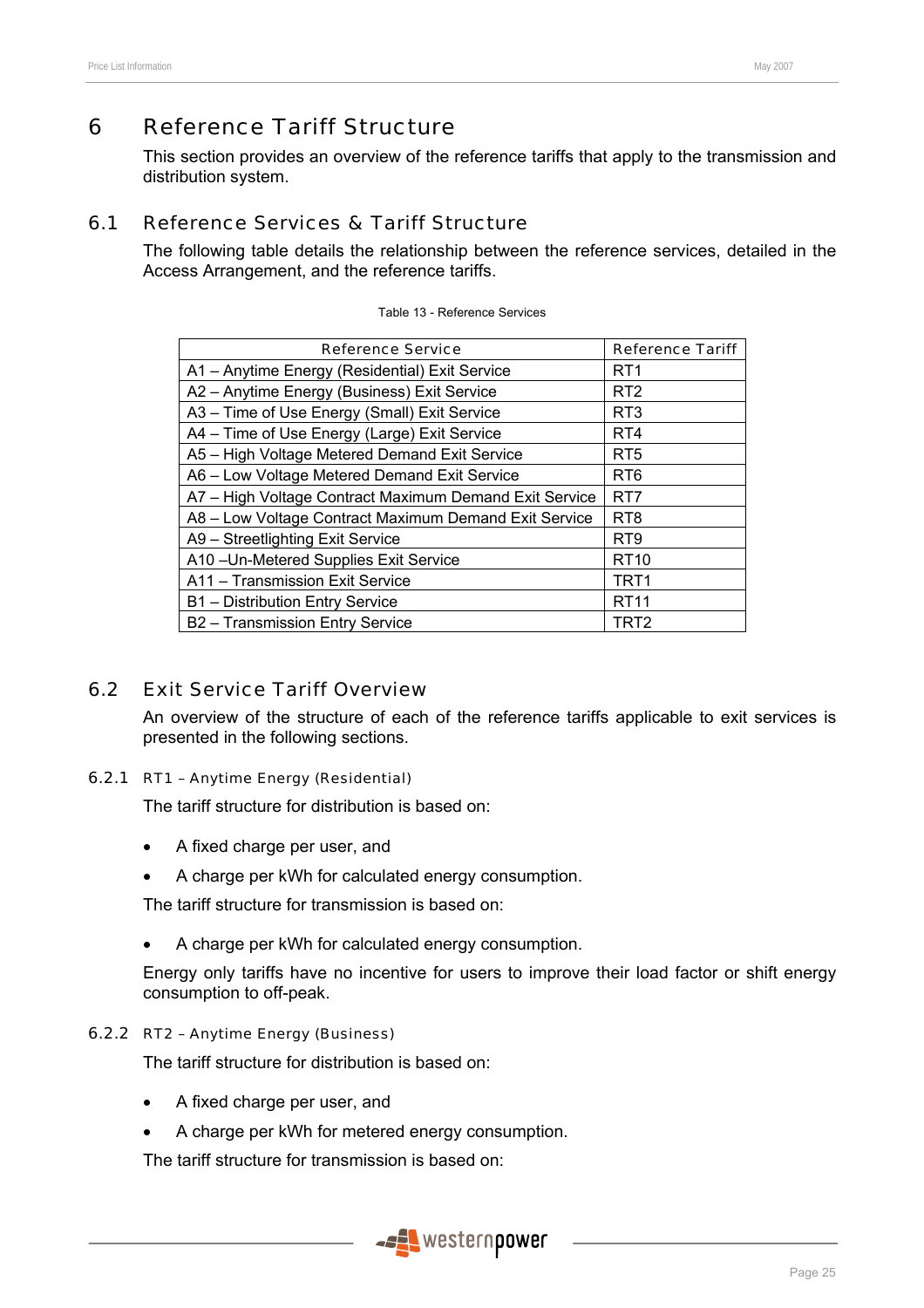• A charge per kWh for metered energy consumption.

Energy only tariffs have no incentive for users to improve their load factor or shift energy consumption to off-peak

#### 6.2.3 RT3 – Time of Use Energy (Small)

The tariff structure for distribution is based on:

- A fixed charge per user,
- A charge per kWh for metered on peak energy consumption, and
- A charge per kWh for metered off peak energy consumption.

The tariff structure for transmission is based on:

- A charge per kWh for metered on peak energy consumption, and
- A charge per kWh for metered off peak energy consumption.

Time of use tariffs have the incentive for users to manage their energy consumption to shift energy consumption from on-peak to off-peak.

#### 6.2.4 RT4 – Time of Use Energy (Large)

The tariff structure for distribution is based on:

- A fixed charge per user,
- A charge per kWh for metered on peak energy consumption, and
- A charge per kWh for metered off peak energy consumption.

The tariff structure for transmission is based on:

- A charge per kWh for metered on peak energy consumption, and
- A charge per kWh for metered off peak energy consumption.

Time of use tariffs have the incentive for users to manage their energy consumption to shift energy consumption from on-peak to off-peak.

#### 6.2.5 RT5 – High Voltage Metered Demand

The tariff structure is based on the metered demand of the user, with a discount to the demand charge based on the ratio of off peak energy to total energy used. In addition the tariff has a demand length tariff component for users with demand greater than 1,000 kVA. There is a separate metering charge that picks up the capital and operating costs for the metering asset.

This tariff has a mix of incentives for the user to manage their electricity consumption.

The demand used is a running 12-month peak. This provides a clear incentive to manage the peak demand because any excessive demand recorded in one month then impacts upon the demand charge for the next 12 months. The demand length charge is also based on the running 12-month peak.

The second incentive is the off peak energy discount which is based upon the ratio of off peak energy to total energy used. The maximum discount is 50% for off peak energy usage only and for an equal use of on and off peak energy the discount is 25%.

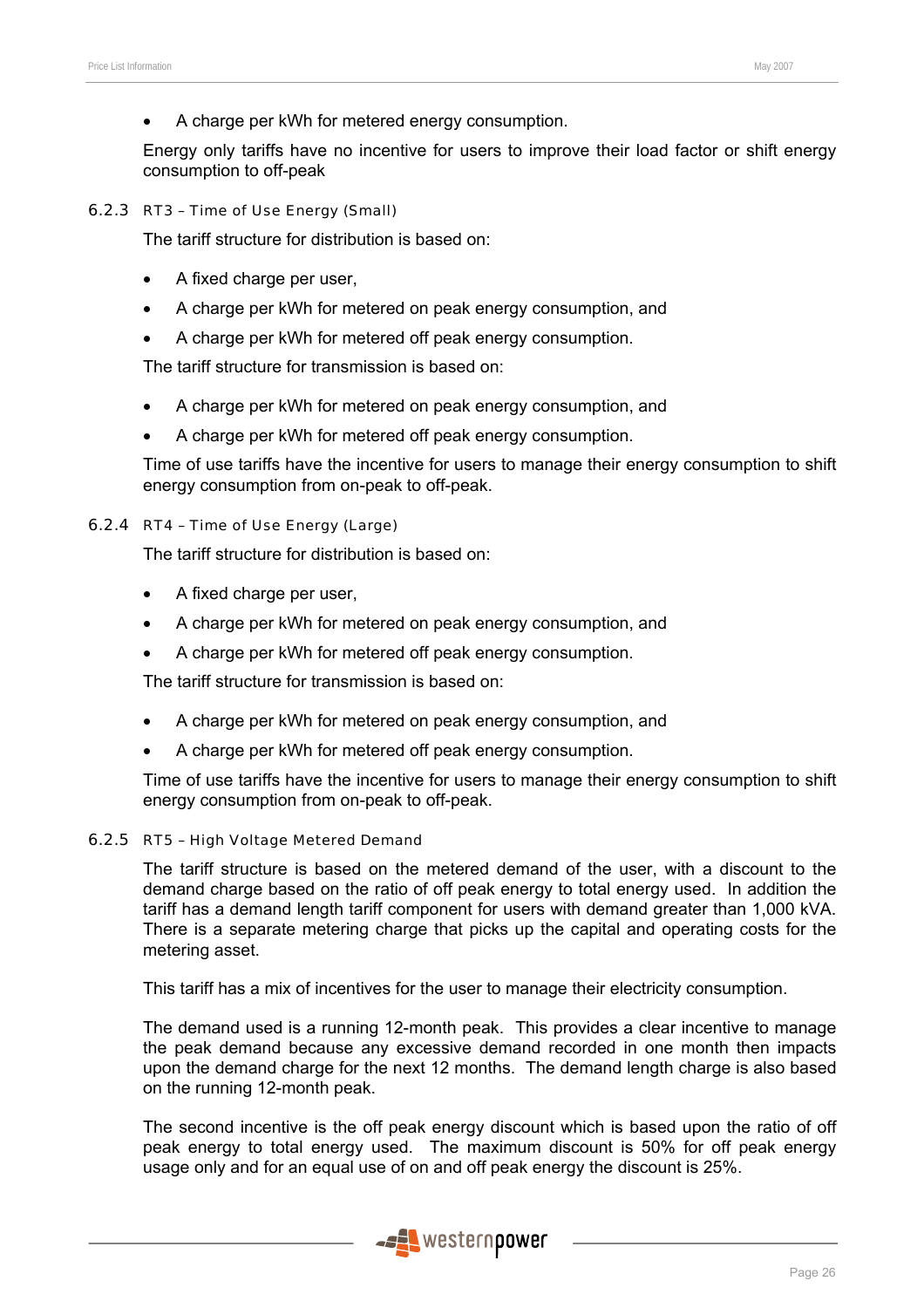#### 6.2.6 RT6 – Low Voltage Metered Demand

The tariff structure is identical to RT5 – High Voltage Metered Demand.

#### 6.2.7 RT7 – High Voltage Contract Maximum Demand

The tariff structure requires the user to nominate a contracted maximum demand (CMD) that reasonably reflects their expected annual peak demand. In addition the tariff has a demand length tariff component also based on the CMD. There is a monthly penalty for any demand excursion above the CMD. All prices are in terms of \$ per kVA.

The distribution component of the prices is zonal and there are 5 zones ranging from CBD to rural. This is because the costs of supply are seen to be dependent on the nature of the network that varies according to the location and consequent construction standard and cost.

There are also separate charges for administration and metering.

The transmission component of the tariff is nodal with prices based on the zone substation to which the user is connected.

This tariff has a mix of incentives for the user to manage their electricity consumption.

The demand is in kVA rather than kW so that there is a clear benefit from managing the power factor as close to unity as possible. For example, improving the power factor from 0.7 to 0.8 will reduce the demand charge by 12.5%.

The second incentive is to manage the peak demand, which can be achieved by improving the load factor and by containing the peak demand. This incentive is very strong and the user has flexibility in the options available for managing the demand. The penalty for exceeding the contract maximum demand provides additional incentive.

The demand length charge provides an incentive for the user to locate as close as possible to the zone substation. For existing users there is no real opportunity to respond to this incentive, but for new users there is some ability to respond.

The transmission component of the price is nodal so that there is a clear signal for users to locate near to the lower price substations. This may or may not be achievable depending on the individual user circumstances.

#### 6.2.8 RT8 – Low Voltage Contract Maximum Demand

The tariff structure is identical to RT7 – High Voltage Contract Maximum Demand with the addition of a low voltage charge that reflects the cost of usage of the low voltage distribution network.

#### 6.2.9 RT9 – Streetlighting

Street-lights do not have metering information to support either the initial setting of the tariff or the billing of users based on energy consumption or energy demand and therefore the energy consumption must be estimated.

The tariff structure for distribution is based on:

- A fixed charge per user, and
- A charge per kWh for calculated energy consumption.

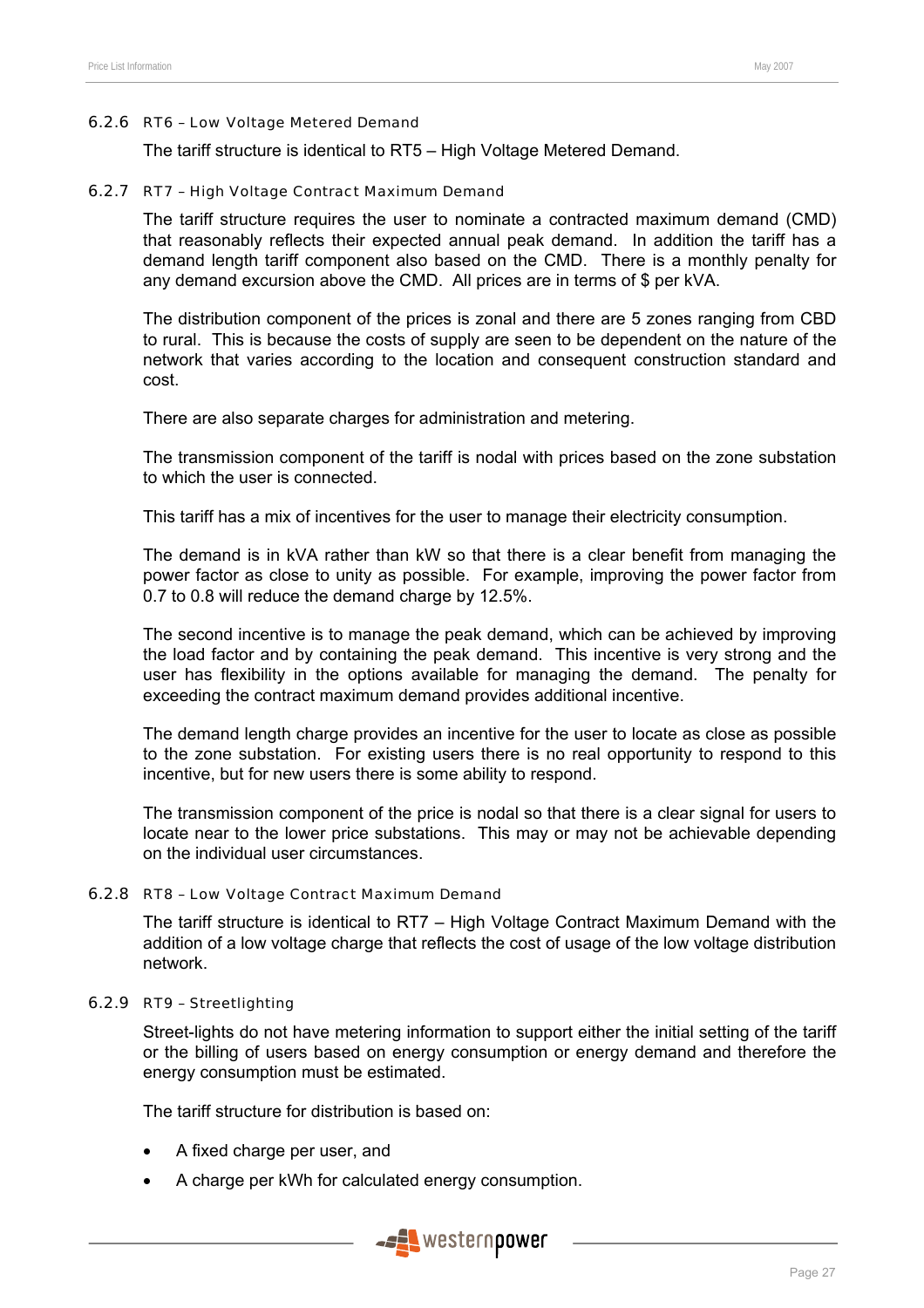The tariff structure for transmission is based on:

• A charge per kWh for calculated energy consumption.

In addition there is a charge to reflect the capital and operating costs of the street light asset itself. Western Power owns the assets and the revenue is included within the reference service revenue. The tariff structure for the street light asset is simply a fixed charge per light based on the type and rating of the light.

#### 6.2.10 RT10 – Un-Metered Supplies

Un-metered supplies do not have metering information to support either the initial setting of the tariff or the billing of users based on energy consumption or energy demand. However there is a requirement for the user to provide sufficient load data so that the energy consumption can be calculated. As such the available information is user connection and energy consumption.

The tariff structure for distribution is based on:

- A fixed charge per user, and
- A charge per kWh for calculated energy consumption.

The tariff structure for transmission is based on:

• A charge per kWh for calculated energy consumption.

# 6.2.11 TRT1 – Transmission

The tariff is based on the zone substation to which the user is connected. The user will pay the "use of system" and "common service" charge. There is also a separate metering charge. All prices are in \$ per kW.

The tariff structure requires the user to nominate a contract maximum demand (CMD), in kWs, that reasonably reflects their expected annual peak demand. There is a monthly penalty for any demand excursion above the CMD.

The incentive is clearly for the user to manage their peak demand through the initial nomination of the CMD and also the monthly penalty for exceeding the CMD.

# 6.3 Entry Service Tariff Overview

#### 6.3.1 RT11 – Distribution

The transmission charge is identical to the charge for a transmission connected generator in that the generator nominates a declared sent out capacity (DSOC) and the charge is based on the transmission nodal price at the nearest transmission entry point. The transmission charge for "use of system" is in \$ per kW. Unlike transmission exit reference tariff (TRT1) there is no "common service" charge. The generator must also pay the connection charge which is also expressed in terms of \$ per kW.

The generator DSOC is in kW and is corrected for losses from the zone substation to the generator site, for purposes of calculation of the transmission price component.

The distribution charge is based on the zonal CMD demand length price. There is no demand only charge. As such the distribution charge for generators with demand less than 1,000 kVA is zero. There is also a separate metering charge.

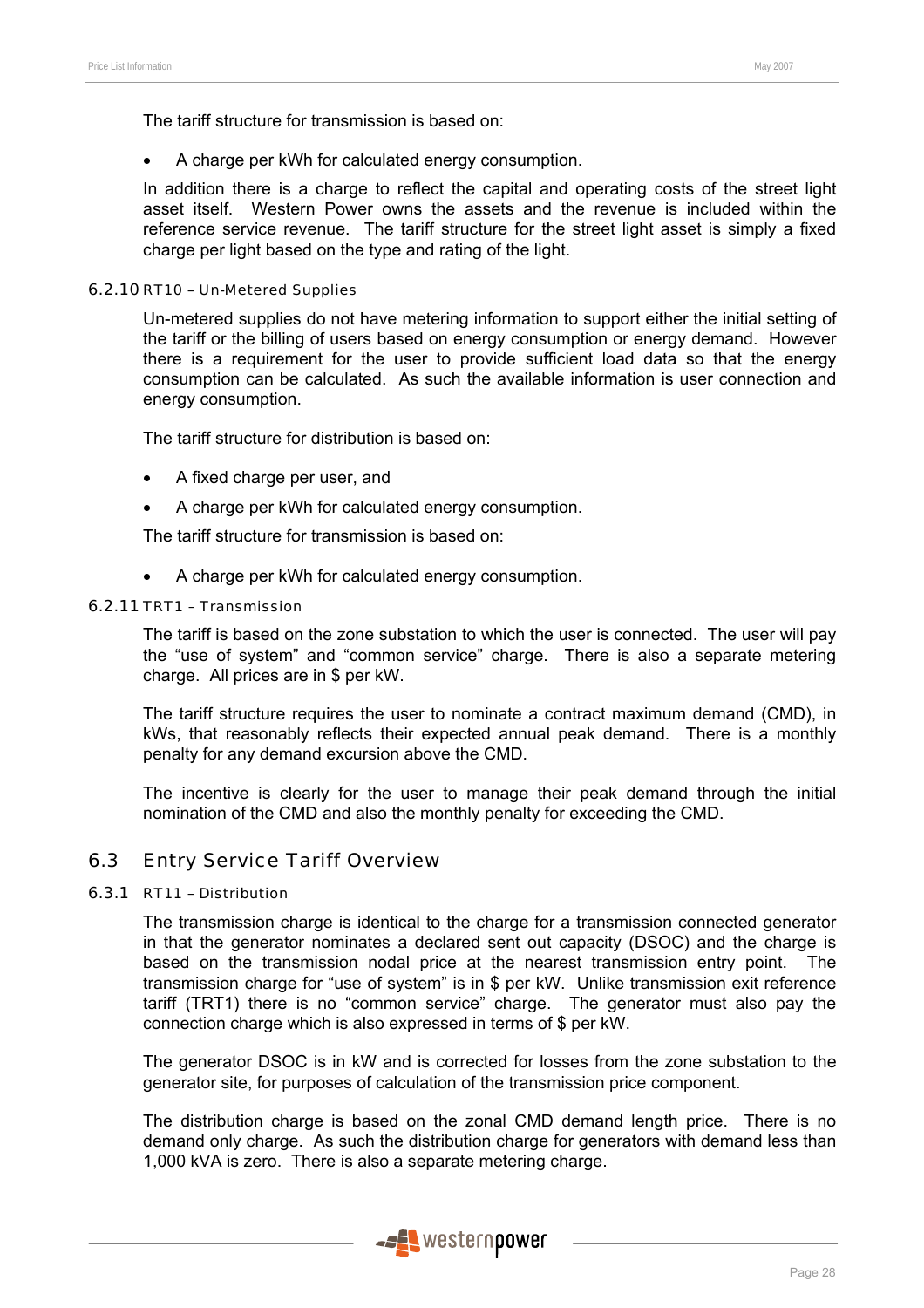The DSOC must be nominated in kW for the transmission charge and in kVA for the distribution charge. However the power factor is assumed to be unity for the purpose of charging because the power factor will not generally be within the control of the generator.

The incentive for the distribution-connected generator is to locate as near as possible to the zone substation although for generators with a DSOC less than 1,000 kVA there is no such incentive. However small generators are not considered to require strong locational incentives because the network will generally not be impacted to any significant extent.

There is also the locational signal for the transmission component of the charge. Generators may or may not be able to respond to this signal depending on their individual circumstances.

#### 6.3.2 TRT2 – Transmission

The tariff is based on the zone substation to which the generator is connected. The generator will pay the entry point "use of system" charge. There is also a separate metering charge. All prices are in \$ per kW.

The tariff structure requires the generator to nominate a declared sent out capacity (DSOC), in kWs, that reflects their maximum intended export capacity. There is a monthly penalty for any demand excursion above the DSOC.

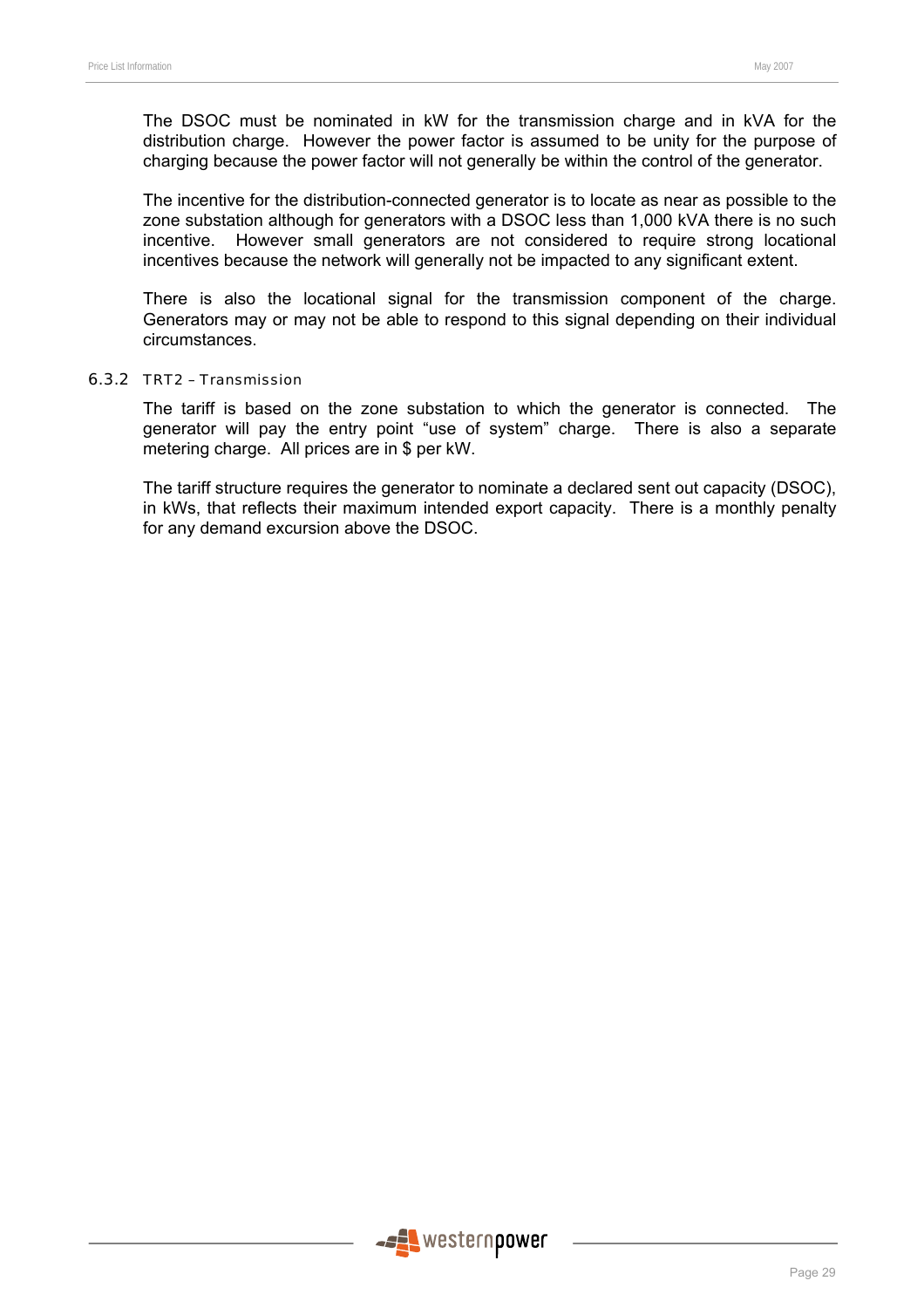# 7 Derivation of Transmission System Tariff Components

This section describes the methodology used to calculate transmission reference tariff components.

# 7.1 Cost Reflective Network Pricing

#### 7.1.1 General

The Cost Reflective Network Pricing cost allocation method allocates the revenue requirement to all network elements, based on their gross (ie undepreciated) ODV, then determines the use made of each network element by each connection point during the survey period.

The Cost Reflective Network Pricing cost allocation process requires detailed network analysis and involves the following steps:

- 1. determining the annual revenue requirement (ARR) for individual transmission shared network assets (see below);
- 2. determining the network load and generation pattern;
- 3. performing a load-flow to calculate the MVA loading on network elements;
- 4. determining the allocation of generation to loads;
- 5. determining the utilisation of each asset on the network by each connection point;
- 6. allocating the revenue requirement of individual network elements to each user based on the assessed usage share; and
- 7. determining the total cost allocated to each connection point by adding the share of the costs of each individual network element attributed to each point in the network.

### 7.1.2 Allocation of Generation to Load

A major assumption in the use of the CRNP methodology is the allocation of generation to load using the 'electrical distance'. With this approach, a greater proportion of load at a particular location is supplied by generators that are electrically closer than those that are electrically remote. The 'electrical distance' is the impedance between the two locations, and this can readily be determined through a standard 'fault level calculation'. Once the assumption has been made as to the proportion that each generator actually supplies each load for a particular load and generation condition (time of day) it is possible to trace the flow through the network that results from supplying each load (or generator).

The utilisation that any load makes of any element is then simply the ratio of the flow on the element resulting from the supply to this load to the total flow on the element made by all loads and generators in the system.

#### 7.1.3 Operating Conditions for Cost Allocation

The choice of operating conditions is important in developing prices using the CRNP methodology. The use made of the network by particular loads and generators will vary depending on the load and generation conditions on the network at the time. The NEC sets out the principles to apply in determining the sample of operating conditions considered.

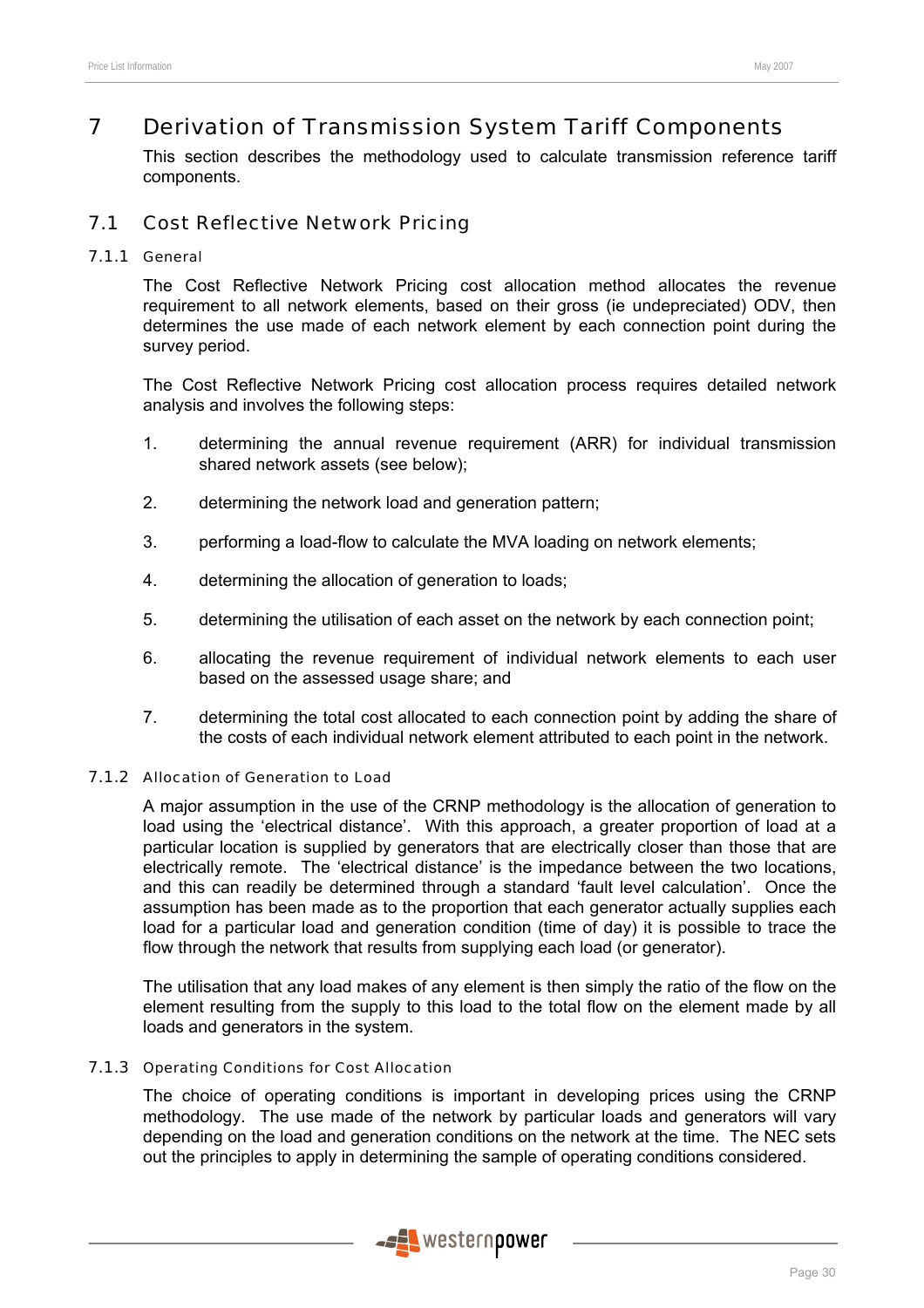The load and generation patterns used to establish transmission prices should include all operating scenarios that result in most stress in the network and for which network investment may be contemplated. The operating conditions chosen should broadly correspond to the times at which high demands drive network expansion decisions. Operating conditions should be included that impose peak loading conditions on particular elements, recognising that these may occur at times other than for peak demand.

Consistent with these principles, the operating conditions to be used for the cost allocation process for the transmission system as are as follows:

- Load and generation conditions shall be actual operating conditions from the previous 12 months; and
- Operating conditions shall include data for every node for every half hour where system peak demand is greater than an amount such that data from 10 individual summer days and 10 individual winter days are included.

### 7.2 Price Setting for Transmission Reference Services

Transmission tariffs for exit and entry services are fixed and are generally expressed as \$/kw/annum. Generally, transmission prices are derived by dividing the cost pool, either in its entirety or at a zone substation level, by the assigned maximum demand applying to those assets. However, the details of some parts of the process are complex and explained in more detail in the following sections.

#### 7.2.1 Transmission Pricing Model

Once Transmission assets are valued and T-price has established the relativity of UOS prices the Transmission Pricing Model is used:

- 1. to calculate the annual revenue requirements for all respective cost pools (based on valuation data and the rate of return required); and
- 2. to scale the raw T-price UOS prices to give the required Use Of System cost pool revenues.

#### 7.2.2 Connection Price

The Connection Price is an average price for the utilisation of Western Power owned connection assets. The Connection Price is uniform for all entry and exit points and reflects the total annual costs allocated to the connection assets divided by the total usage at each point. The Connection Price is calculated by taking the Connection Cost Pool Revenue and dividing it by the aggregate of relevant CMDs or DSOCs (over all Exit or Entry points where the charge is applied).

Connection charges for connection points on the transmission system are not published but are determined subject to the specific connection arrangements. These connection charges are individually calculated to reflect the actual connection assets that apply to that user. The amount of the charge is based on achieving a regulated return on all relevant assets and an allocation of the transmission network operating costs.

### 7.2.3 Use of System Prices

Consistent with the NEC, the proportion of the transmission reference service revenue that is for Transmission UOS is allocated to each and every connection point using a Cost Reflective Network Pricing method (CRNP). CRNP assigns a proportion of shared network costs to individual user connection points.

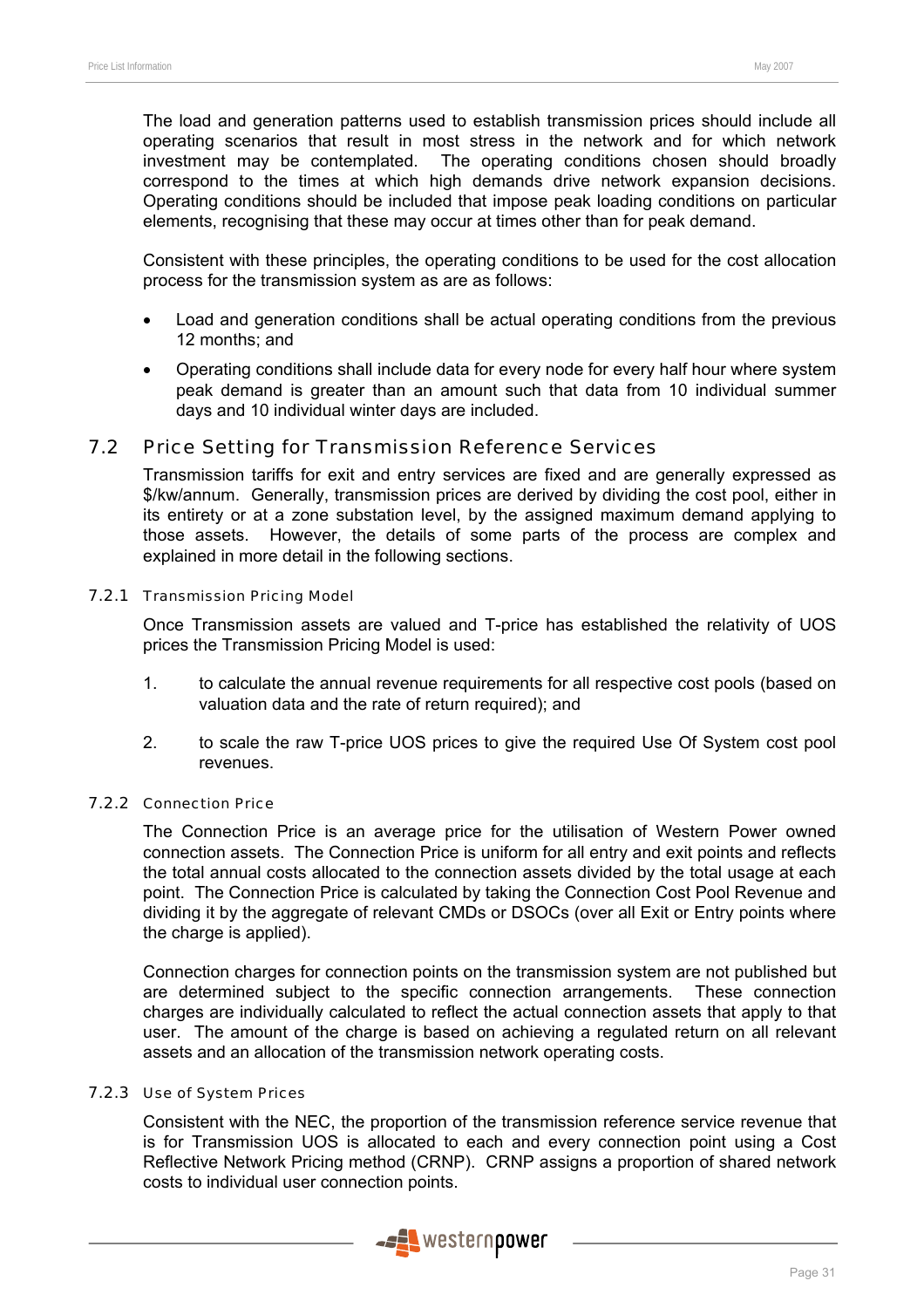The relativity of Use of System prices for both exit and entry points is calculated using 'Tprice' (see below for details). Raw T-price UOS prices are applied to all users based on forecast CMDs and DSOCs and scaled to give the required relevant Cost Pool Revenue.

#### **T-Price**

Western Power uses T-price to establish the relativity of Use Of System (UOS) prices for each exit and entry point. T-price is a modelling tool to allocate network costs to each node using Cost Reflective Network Pricing. T-price has been given interim approval by NECA for this purpose and is used by all transmission businesses across Australia.

T-price requires significant work to establish all of the inputs and to run the model. However, in summary:

- The GODV of every branch and node of the network is allocated. Every node is classified as either Exit or Entry, and every Branch is classified as either shared, or dedicated to consumers or dedicated to generators.
- Electrical configuration and parameters of the network are established (PSSE system Raw Data file).
- Interval demand data is assembled for every node.
- Load flow analysis is carried out so that all of the network element costs are allocated to each zone substation based on usage of those network elements. This process derives an annual cost for each node.
- The costs at each node are then converted to prices by assigning a maximum demand to each node and using that demand to calculate a price in terms of \$/kW/annum.

#### **UOS – Exit Points**

Use of System prices for Exit Points are calculated by scaling raw T-price UOS prices for Exit Points to recover the Use of System for Loads Cost Pool Revenue.

#### **UOS – Entry Points**

Use of System prices for Entry Points are calculated by scaling raw T-price UOS prices for Entry Points to recover the Use of System for Generators Cost Pool Revenue.

#### 7.2.4 Common Service Price for Loads

The Common Service Price is expressed in \$/kW/annum and is uniform for all exit points. The Common Service Price is calculated by taking the Common Service Cost Pool Revenue and dividing it by the aggregate of relevant Contract Maximum Demands (over all Exit points where the charge is applied).

#### 7.2.5 Control System Service Price

The Control System Service Price is expressed in \$/kW/annum. Separate Prices for consumers and generators are calculated based on the respective cost pools but are uniform for each.

### **CSS for Consumers**

The Control System Services price to Loads is calculated by taking the Control System Services to Loads Cost Pool Revenue and dividing it by the aggregate of relevant Contract Maximum Demands (over all Exit points where the charge is applied).

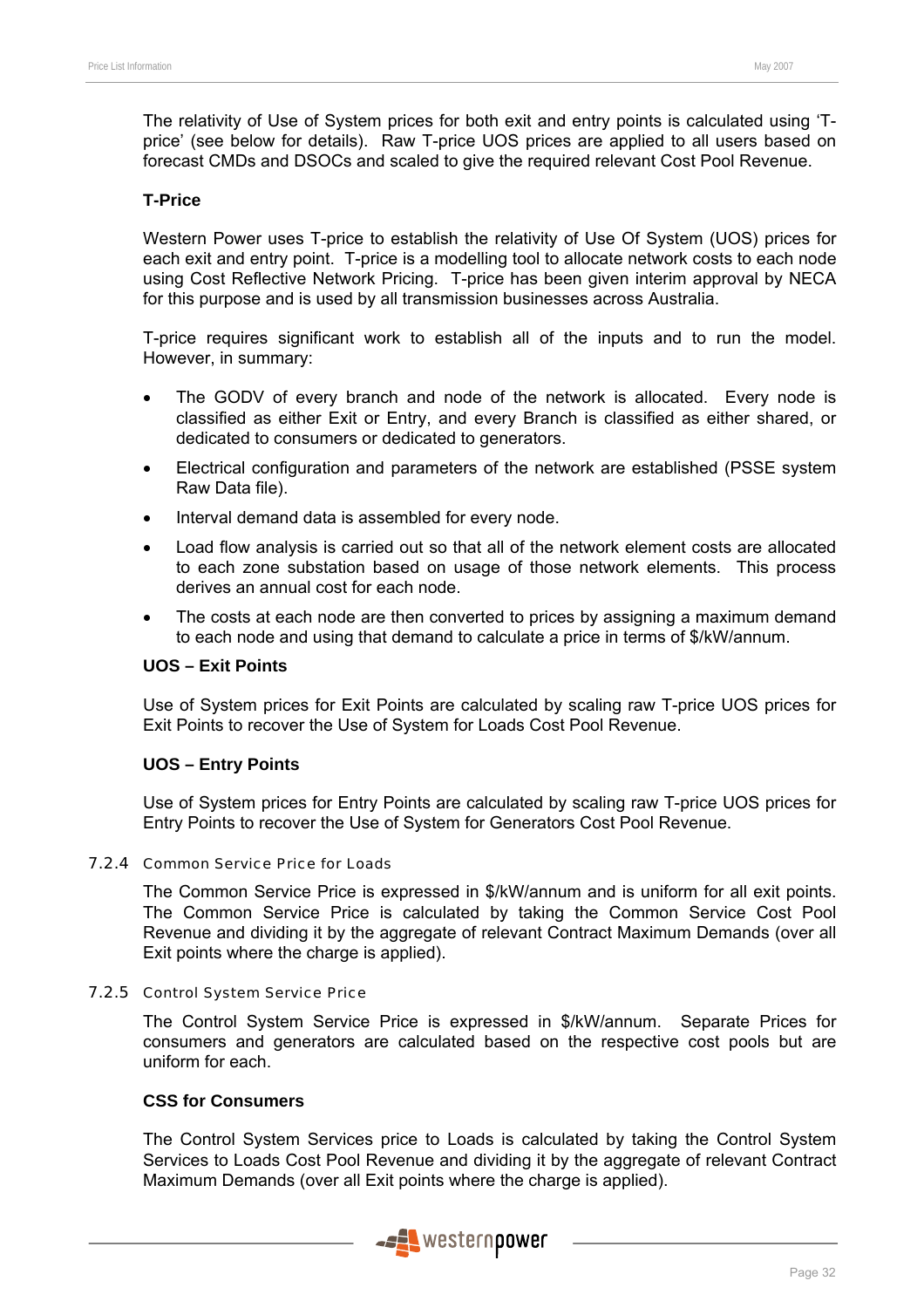#### **CSS for Generators**

The Control System Services price for Generators is calculated by taking the Control System Services to Generators Cost Pool Revenue and dividing it by the aggregate of relevant Declared Sent Out Capacities (over all Entry Points where the charge is applied).

#### 7.2.6 Transmission Reference Tariff Setting

The following tables provide detailed price list information for transmission reference tariffs.

| CSS for Generators Cost Pool (excluding GST) (\$M Nominal) | 1.66  |
|------------------------------------------------------------|-------|
| DSOC of Generators for CSS (MW)                            | 4.724 |
| Previous CSS Price for Generators (\$/kW including GST)    | 0.55  |
| New CSS Price for Generators (\$/kW including GST)         | 0.50  |

Table 14 – Control System Services (CSS) Price for Generators for 2007/08

N.B. Side constraint of CPI + 5% was applied.

|  |  | Table 15 - Control System Services (CSS) Price for Loads for 2007/08 |  |  |  |
|--|--|----------------------------------------------------------------------|--|--|--|

| CSS for Loads Cost Pool (excluding GST) (\$M Nominal) | 9.44  |
|-------------------------------------------------------|-------|
| CMD of Loads for CSS (MW)                             | 3,613 |
| Previous CSS Price for Loads (\$/kW including GST)    | 3.86  |
| New CSS Price for Loads (\$/kW including GST)         | 3.56  |

N.B. Side constraint of CPI + 5% was applied.

Table 16 – Average Connection Price (for Distribution Pass Through Revenue) for 2007/08

| Connection Service Cost Pool (including discounts, excluding GST) (\$M Nominal) | 49.41 |
|---------------------------------------------------------------------------------|-------|
| <b>CMD of Connection Service Users (MW)</b>                                     | 3,345 |
| Previous Connection Price (\$/kW including GST)                                 | 16.37 |
| New Connection Price (\$/kW including GST)                                      | 16.81 |

Table 17 – Common Service Price for 2007/08

| Common Service Cost Pool (excluding GST) (\$M Nominal) |       |  |  |  |  |
|--------------------------------------------------------|-------|--|--|--|--|
| Composite CMD of Common Service Users (MW)             | 3,508 |  |  |  |  |
| Previous Common Service Price (\$/kW including GST)    |       |  |  |  |  |
| New Common Service Price (\$/kW including GST)         | 15.33 |  |  |  |  |

Table 18 - Transmission Revenue by Users (after applying all pricing side constraints) for 2007/08 (\$M Nominal)

|                                                              | <b>Revenue</b> |
|--------------------------------------------------------------|----------------|
| <b>HV Transmission Users</b>                                 | 11.35          |
| <b>LV Transmission Users</b>                                 | 1.37           |
| Distribution Users (Pass Through)                            | 158.53         |
| <b>Gen Users</b>                                             | 34.52          |
| Connection Charge from Additional Loads/Generators (w/o CSS) | 0.95           |
| Metering (CT/VT)                                             | 0.27           |
| Total                                                        | 207.0          |

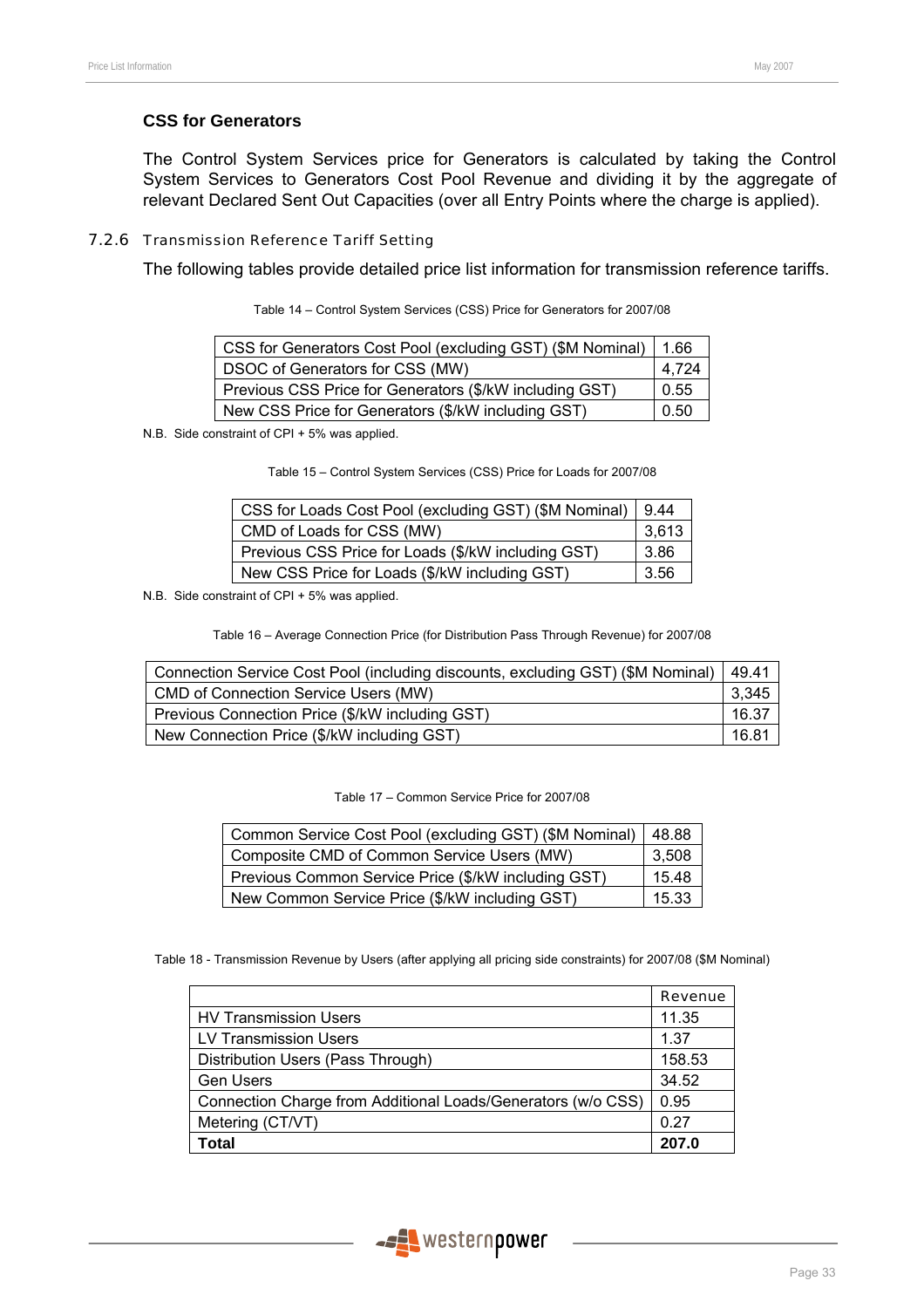### 7.3 Price Setting for Distribution Reference Services

The tariffs for connection points on the transmission system do not collect the full transmission reference service revenue entitlement. Connection points on the distribution system utilise the transmission system as well as the distribution system. The remainder of the transmission reference service revenue entitlement is collected from tariffs for connection points on the distribution system.

Charges are determined for each direct connected transmission user based on respective Contract Maximum Demands (CMDs). The revenues from these users are then deducted from the revenue entitlement for that substation to give a net revenue amount to be recovered from users connected to that substation via tariffs for connection points on the distribution system.

Reference tariffs for users connected to the distribution system with a peak demand >1MVA incorporate transmission nodal prices. The transmission pass-through revenue, net of the revenues from the >1MVA users, is then allocated in aggregate to the various small customer groupings on the basis of loss adjusted any time maximum demand (ATMD) for each grouping (further described below).

A number of processes take place to determine transmission prices that match the structure of distribution reference tariffs so that a full suite of bundled tariffs can be produced.

Transmission prices take a range of forms. The CMD tariffs are based on a nominated peak demand in terms of kVA. The CMD tariffs are nodal in that they are based on the transmission node to which the load user is connected. All other tariffs are uniform across the SWIN.

#### 7.3.1 Flow Chart

The process to derive prices can be illustrated in the following flow diagram.

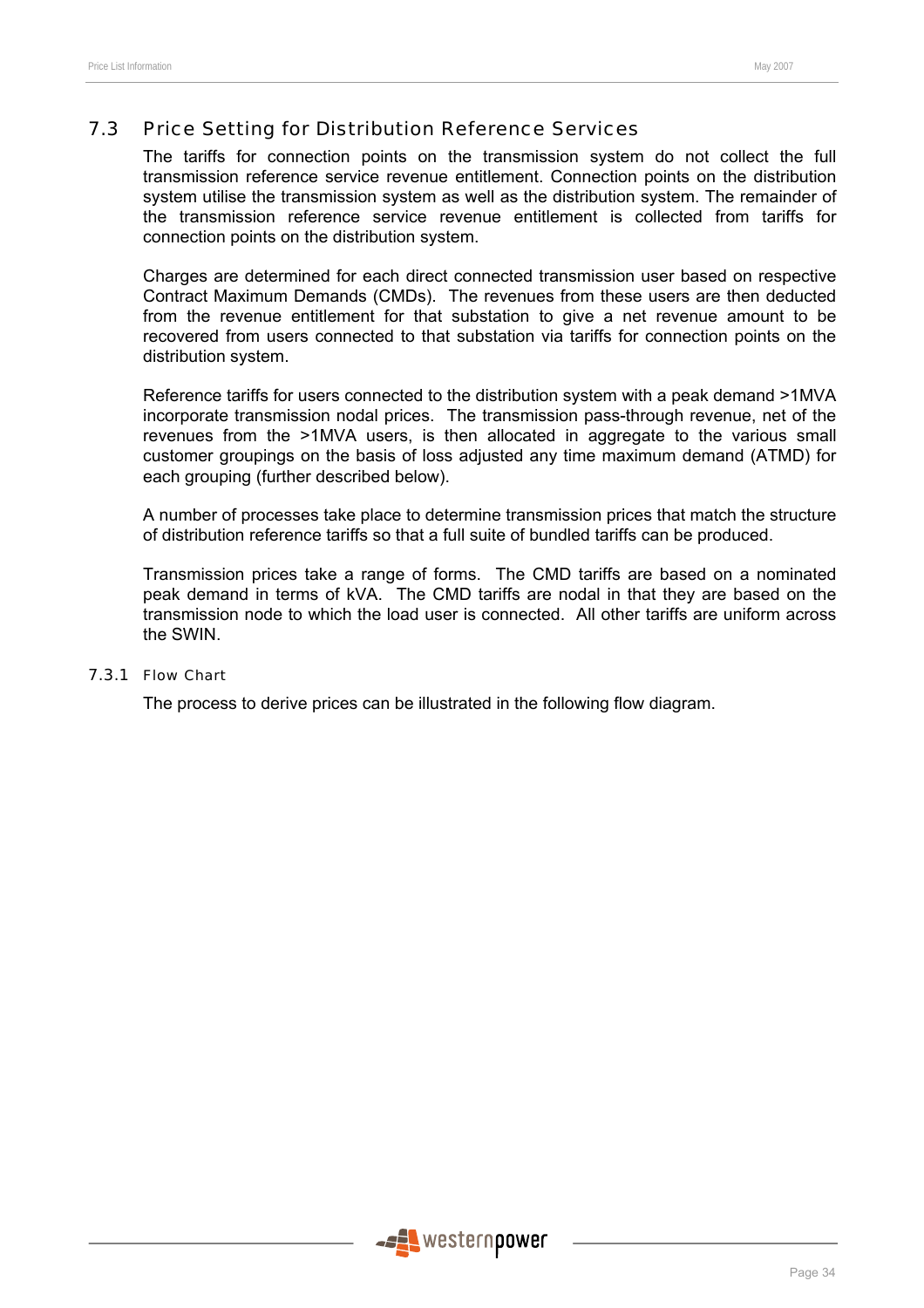

Figure 3 - Derivation of Transmission Tariff Component of Distribution System Flow Chart

Each step in this process to derive transmission component of the distribution system reference tariffs is described in more detail as follows. The first two steps of determining

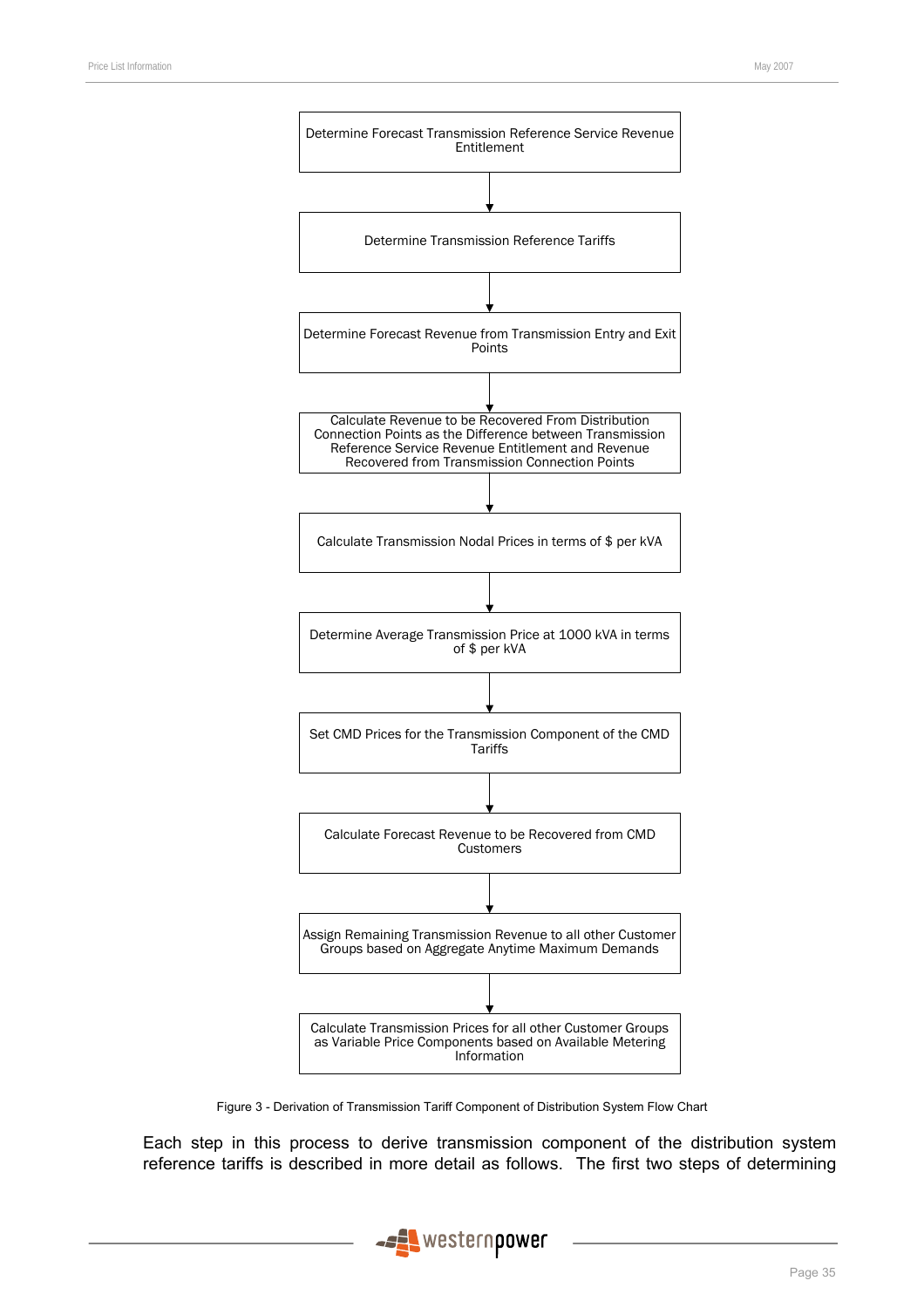the revenue entitlement and prices for transmission connected users have been covered earlier.

#### 7.3.2 Calculate the Forecast Revenue to be Recovered from Distribution-Connected Users

It is assumed at this stage that the forecast transmission revenue entitlement has been determined and transmission reference tariffs set. By applying the reference tariffs to the forecast transmission-connected user data, the revenue to be recovered from transmission entry and exit points can be forecast. The residual is the revenue that must be recovered from connection points on the distribution system.

#### 7.3.3 Calculate Transmission Nodal Prices in Terms of \$ per kVA

To calculated the transmission prices in terms of \$ per kVA the zone substation power factors must be determined. The power factors are measured at the low voltage bus of the zone substations at system peak. To create a single nodal price the transmission use of system, common service and connection prices are added together for each zone substation. Multiplying that price by the power factor then provides the price in terms of \$/kVA.

There is an additional factor taken into account at this stage. The Urban and CBD prices are set to be uniform for distribution-connected users. To achieve this, a weighted average transmission nodal price and a weighted average power factor are used.

This step is taken for two primary reasons. It does not make sense for users across the Perth metropolitan area to see a range of prices depending on location. For example users can be connected to one zone substation for a period of time and then transferred to a different zone substation for operational reasons. Individual zone substation nodal prices would result in such a user seeing a price change although they had not changed anything from their perspective. From an administrative perspective it would be very difficult to manage such a situation. Price changes would also need to be managed within any side constraints imposed on price movements.

The second reason is that nodal prices are designed to give users an economic signal in terms of location. However, in an urban environment it is difficult for users to respond to any economic signal because land zoning and availability will normally be the determining factor in location rather than cost of supply.

This process produces a set of zone substation prices that are individual for Rural, Mixed and Mining substations and uniform for the CBD and Urban substations. These transmission nodal prices apply to connect points on the distribution system with demands equal to or greater than 7,000 kVA. This principle is established because the cost that a 7,000 kVA user imposes on the transmission network will be the same whether connected to the distribution or transmission networks.

For users with CMD below 7,000 kVA the factor of load diversity becomes more relevant. In addition, the price must be structured to fit into the bundled tariff structure for all CMD users with demands greater than 1,000 kVA.

#### 7.3.4 Determine Average Transmission Price at 1,000 kVA

At this stage we have the transmission nodal prices at 7,000 kVA. We also have established that the transmission price in terms of \$/kVA at 1,000 kVA will be uniform for all users and will be the same from 0 to 1,000 kVA. The task is to establish that uniform price.

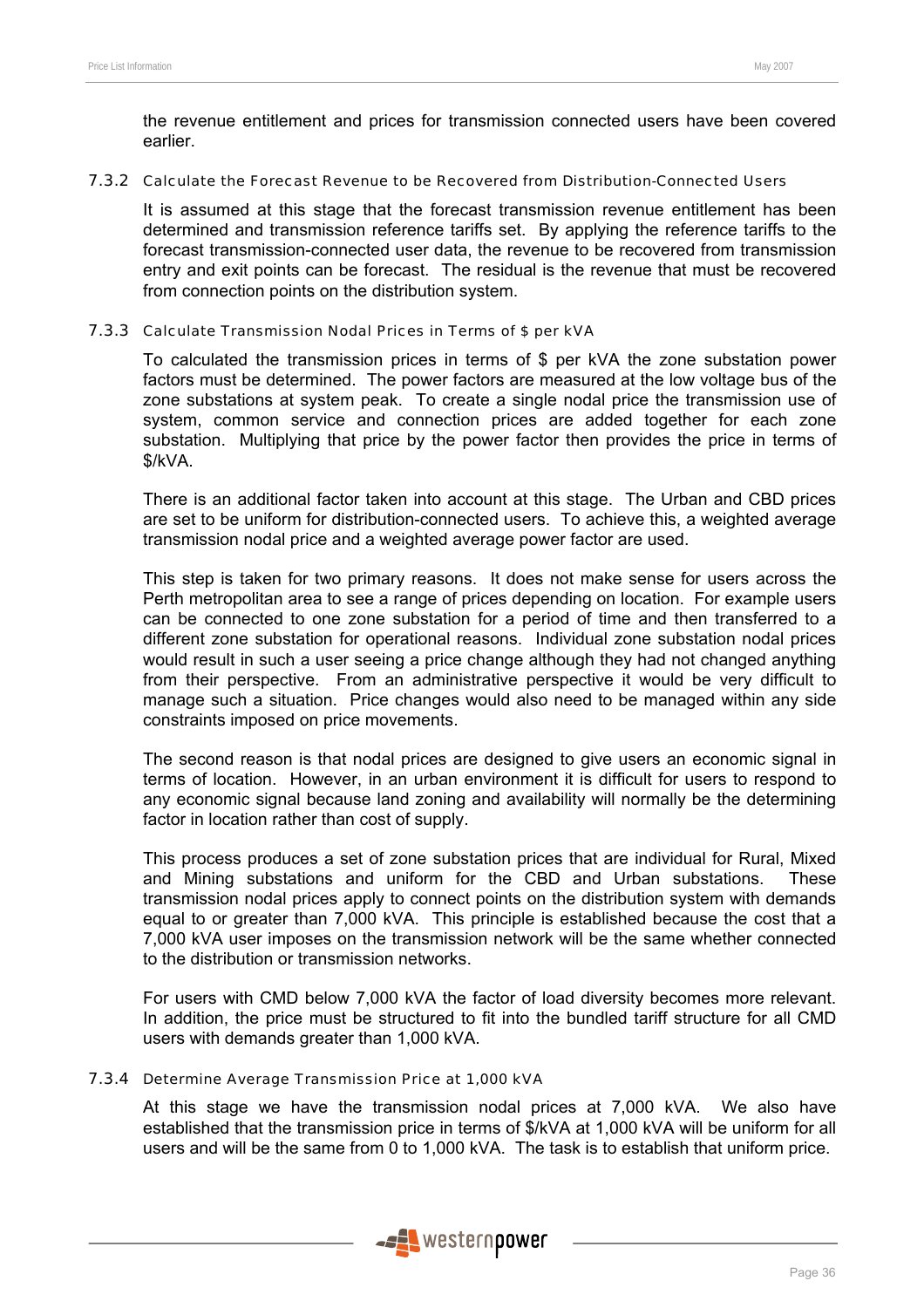Transmission costs are allocated to all users on the basis of anytime peak kVA demand. The transmission price is simply the revenue to be recovered from users with demands below 1,000 kVA divided by the sum of the anytime maximum demands of all those users.

The anytime maximum demands are not metered for the vast majority of users with demands below 1,000 kVA. The energy consumption is metered and the anytime maximum demands are estimated by applying load factors based on "Industry Codes". The industry codes and associated load factors were developed using sample data for actual representative user types.

At this stage the size of the revenue pool is not established. The revenue pool will be the amount defined by the following formula:

 $RP_{\text{Below 1,000}} = RP_{\text{Total}} - RP_{\text{Over 7,000}} - RP_{\text{ 1,000 to 7,000}}$ 

where,

 $RP_{\text{Below 1,000}}$  = revenue to be recovered from users with demands below 1,000 kVA

 $RP$ <sub>Total</sub> = revenue to be recovered from all distribution connected users

RP  $_{Over 7,000}$  = revenue to be recovered from users with demands greater than 7,000 kVA

RP  $_{1,000 \text{ to } 7,000}$  = revenue to be recovered from users with demands between 1,000 and 7,000 kVA

This equation has unknowns in several terms at this stage. The revenue to be recovered from users with demands greater than 7,000 kVA is known because it is equal to the forecast demands of those users multiplied by the nodal price for each user. None of the other terms is readily determined.

To facilitate the solving of this equation the pricing structure of users with demands between 1,000 and 7,000 kVA must be determined. To facilitate the bundling of transmission and distribution components in reference tariffs for connection points on the distribution system the transmission price structure must be consistent with the distribution price structure. For these users this means the prices will be in "rate block" structure and take the form:

User Charge  $_{1,000 \text{ to } 7,000}$  = (Price  $_{\text{At } 1,000}$  \* 1,000 kVA) + (Price  $_{1,000 \text{ to } 7,000}$  \*(CMD  $_{\text{User}}$  – 1,000 kVA))

where,

User Charge  $_{1,000 \text{ to } 7,000}$  = the use of system charge for a user with CMD between 1,000 and 7,000 kVA

Price  $_{At 1,000}$  = the average use of system price for all users with CMD below 1,000 kVA

Price  $_{1,000 \text{ to } 7,000}$  = the use of system for this user with CMD between 1,000 and 7,000 kVA

CMD  $_{Use}$  = the contract maximum demand for that user

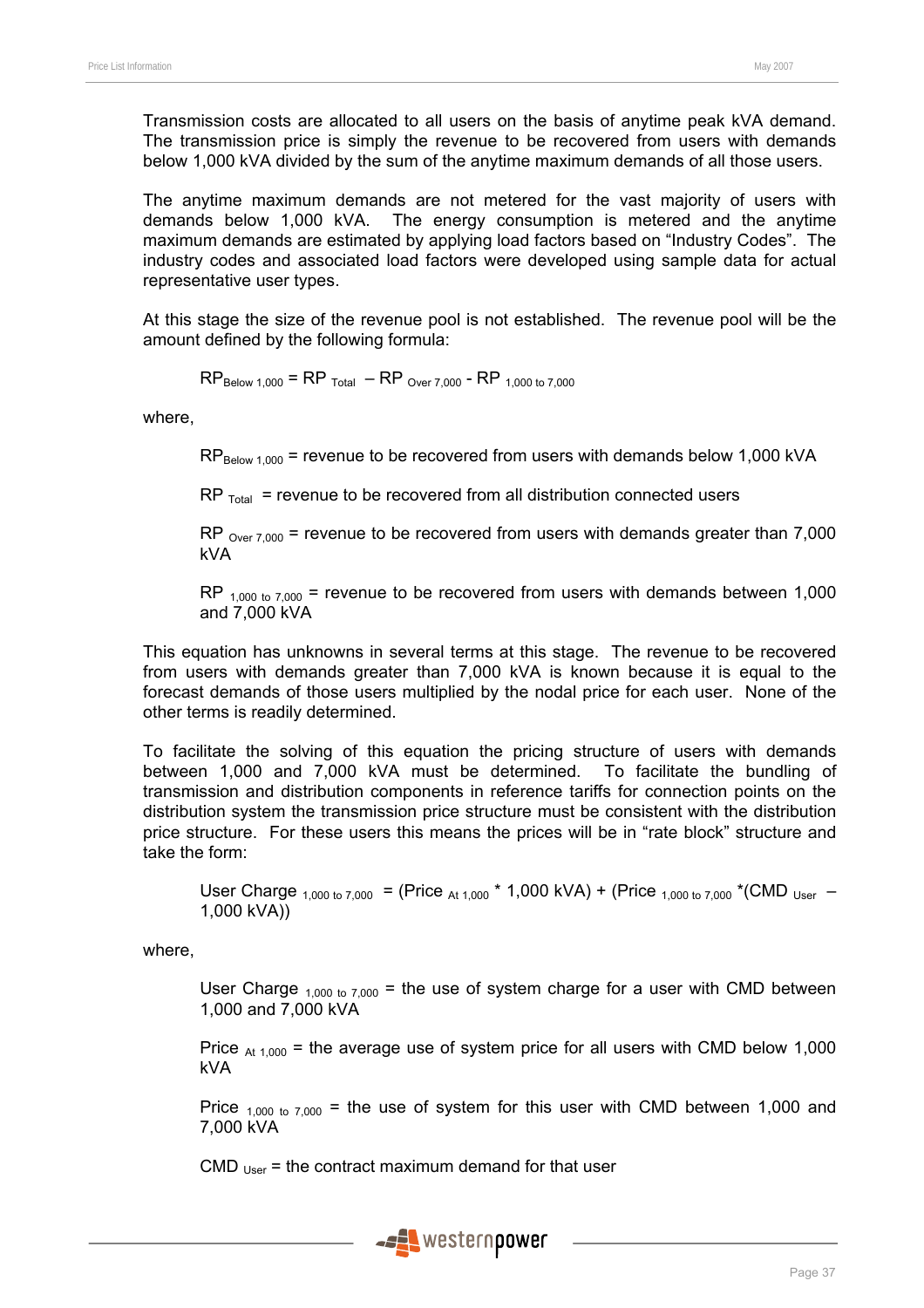The Price  $_{1,000 \text{ to } 7,000}$  will be different for each zone substation but can be calculated by the formula:

Price <sub>1,000 to</sub> 7,000 = [(Price <sub>At 7,000</sub> \* 7,000 kVA) - (Price <sub>At 1,000</sub> \* 1,000 kVA)]/6,000 kVA

So we now have a formula to calculate the price for each user with CMD between 1,000 and 7,000 kVA with the unknown being the price at 1,000 kVA. We now have a single unknown (Price At 1,000) that can now be solved in the above equation which now must be expanded as below.

Original Equation:

 $RP_{\text{Below 1,000}} = RP_{\text{Total}} - RP_{\text{Over 7,000}} - RP_{\text{ 1,000 to 7,000}}$ 

Expansion of each term:

 $RP_{\text{Relow 1,000}} = \sum \text{User anytime maximum demands multiplied by Price At 1,000}$ 

 $RP$ <sub>Total</sub> = Total transmission revenue entitlement allocated to distribution-connected users

RP  $_{\text{Over } 7,000}$  =  $\sum$  Individual demands for users greater than 7,000 kVA anytime maximum demands multiplied by the nodal price at the zone substation to which the user is connected

RP  $_{1,000 \text{ to } 7,000}$  =  $\Sigma$  User charges for all users with CMDs between 1,000 and 7,000 kVA

At this stage of the process we have the average price at and below 1,000 kVA, the nodal price for each zone substation for demands between 1,000 and 7,000 kVA and the nodal price for demands greater than 1,000 kVA. This has set the transmission tariffs for CMD users.

The rate blocks were developed using the principle of a straight-line transition from the charge at 1,000 kVA to the charge at 7,000 kVA. When converted back to prices the actual prices at any demand can be mapped and in fact the transition from a flat price below 1,000 kVA to a flat price above 7,000 kVA is a 1/x curve. The following graph illustrates the price outcomes for the above process. A number of substations have been chosen to represent the range of prices across urban and rural substations

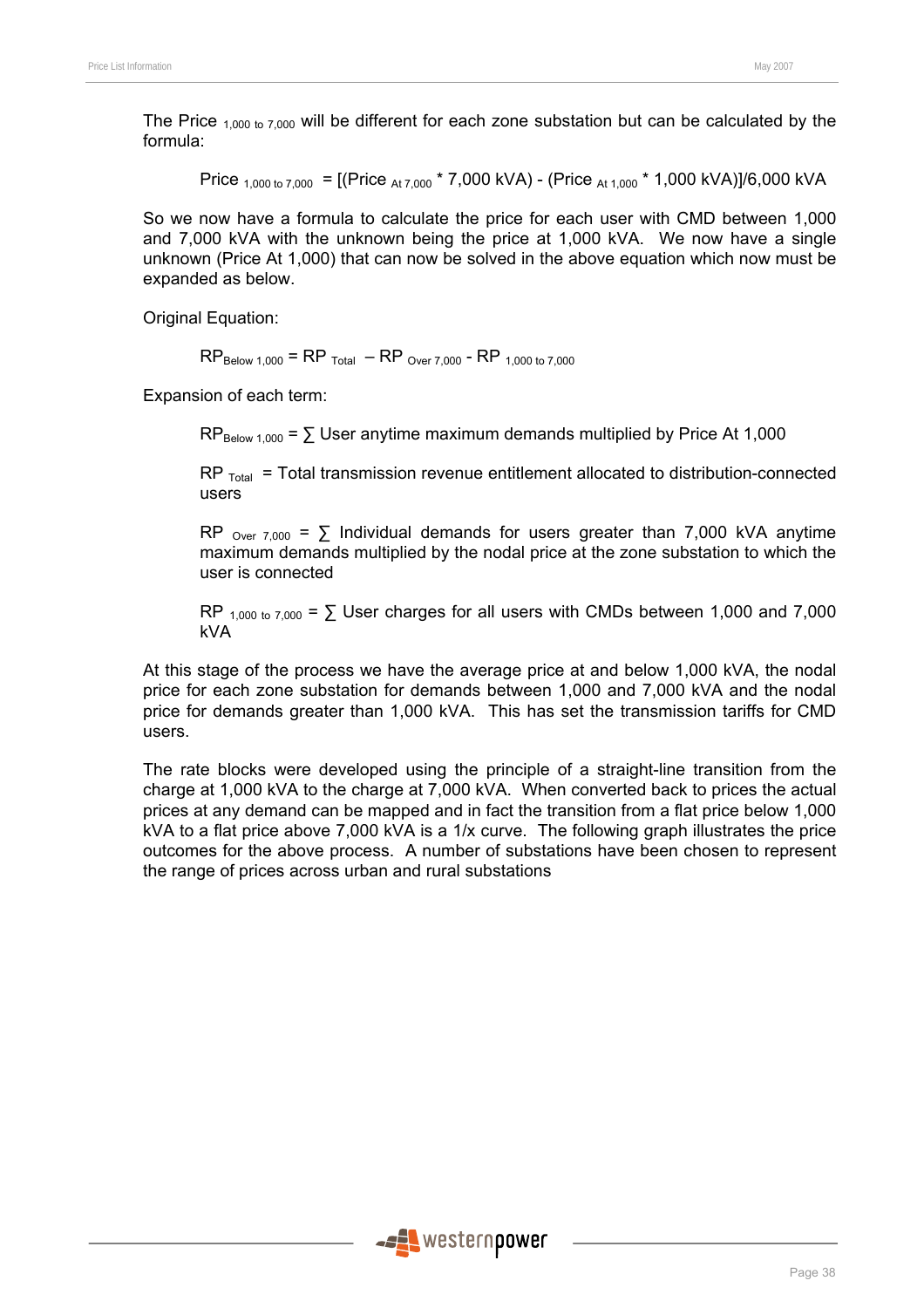



#### 7.3.5 Calculate Transmission Revenue to be Recovered from Users with Demands Below 1,000 kVA

This has been determined in the previous section in that the revenue is the average price multiplied by the sum of the anytime maximum demands of all users with demands less than 1,000 kVA.

#### 7.3.6 Calculate Transmission Prices for all other Customer Groups

The first step in this process is to allocate the total revenue entitlement for all users with demands below 1,000 kVA to the customer groups within this category. The customer groups are restated for reference.

- General Business Large (300-1,000 kVA MD)
- General Business Medium (100-300 kVA MD)
- General Business Small (15-100 kVA MD)
- Small Business (<15 kVA MD)
- **Residential**
- **Streetlights**
- Unmetered Supplies

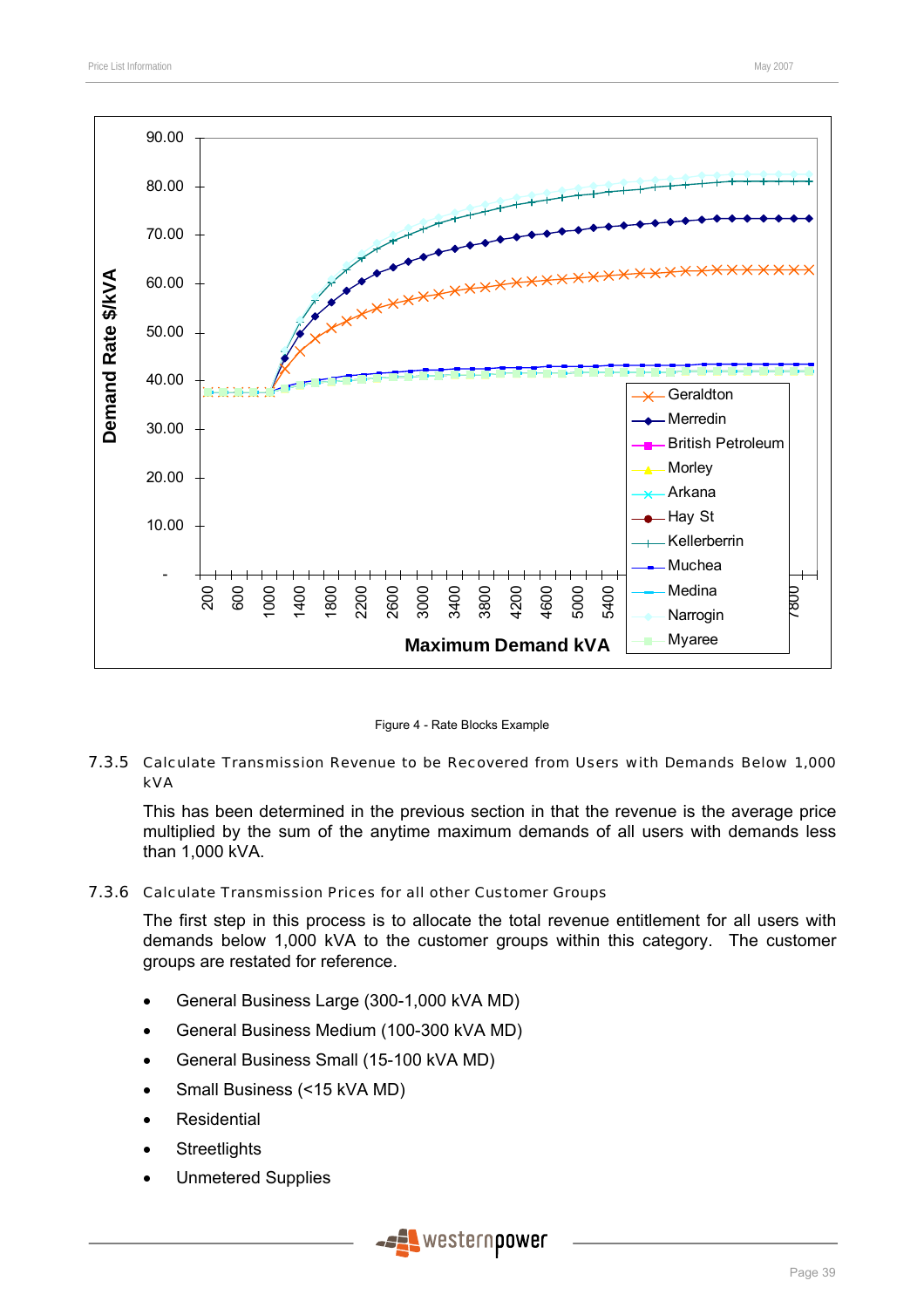The result of this process is an amount of revenue that must be recovered within each customer group. At this stage the customer group users are mapped to reference tariff groups together with their associated revenues. We then have revenue entitlements assigned to reference tariffs. The process then becomes one of matching the revenue entitlement to metered information to produce tariff components.

In the case of Transmission reference tariff components the cost pools are allocated on the basis of demand. The tariffs now being considered do not have metered values for demand and on that basis; energy is used as a proxy for demand. The revenue is recovered entirely through the variable component of the tariffs, which in each of these tariffs is the energy rate. Thus the tariff components are in terms of cents per kWh.

In the case of un-metered supplies, streetlights, energy small and energy large tariffs the price is calculated by the simple formula:

Price  $T_{\text{Ariff}}$  = Forecast Revenue Entitlement Tariff /Total Forecast Energy for Tariff

In the case of the time of use energy tariffs the transmission revenue allocated to those tariffs is recovered through both the on-peak and off-peak energy amounts. It is essentially the on-peak demand and therefore on-peak energy that drives the cost of the transmission network. However off-peak energy must also be served and a proportion of the revenue is recovered through the off-peak energy.

In fact approximately 30% of the forecast revenue entitlement is recovered through the offpeak energy and 70% through the on-peak energy. This ratio is chosen to achieve three outcomes:

- It clearly recovers most of the cost from on-peak usage which is the main driver of transmission costs,
- It allows for some of the costs to be recovered from off-peak energy usage to provide for equity between users with different load patterns,
- It provides a clear economic signal to encourage off-peak energy usage that has the benefit of reducing network costs resulting in lower reference tariffs for all users.

#### 7.3.7 Transmission Components of Distribution Reference Tariffs Forecast Revenue

The following table details the forecast transmission reference service revenue, by tariff, which will be collected from distribution connection points.

|                                            | kWh           | <b>ATMD kVA</b> | <b>Number</b><br><b>Customers</b> | Forecast<br><b>Transmission</b><br>Revenue<br><b>Recovered</b> |
|--------------------------------------------|---------------|-----------------|-----------------------------------|----------------------------------------------------------------|
| RT1 - Anytime Energy (Residential)         | 4,635,699,431 | 1,633,296       | 796,776                           | 54.4                                                           |
| RT2 - Anytime Energy (Business)            | 1,500,373,351 | 660.159         | 92.508                            | 21.2                                                           |
| RT3 - Time of Use Energy (Small)           | 149,991,483   | 52,105          | 15,076                            | 1.7                                                            |
| RT4 - Time of Use Energy (Large)           | 2,084,132,833 | 733.914         | 12,533                            | 23.4                                                           |
| RT5 - High Voltage Metered Demand          | 318,532,427   | 84.409          | 97                                | 3.0                                                            |
| RT6 - Low Voltage Metered Demand           | 969,355,227   | 283,593         | 707                               | 11.2                                                           |
| RT7 - High Voltage Contract Maximum Demand | 2,745,611,232 | 723.461         | 182                               | 36.0                                                           |
| RT8 - Low Voltage Contract Maximum Demand  | 287,857,276   | 89,198          | 55                                | 3.5                                                            |
| RT9 - Streetlighting                       | 99,234,692    | 24,762          | 201,694                           | 0.9                                                            |

Table 19 - Transmission Reference Service Revenue Recovered from Distribution Connection Points for 2007/08 (\$M Nominal)

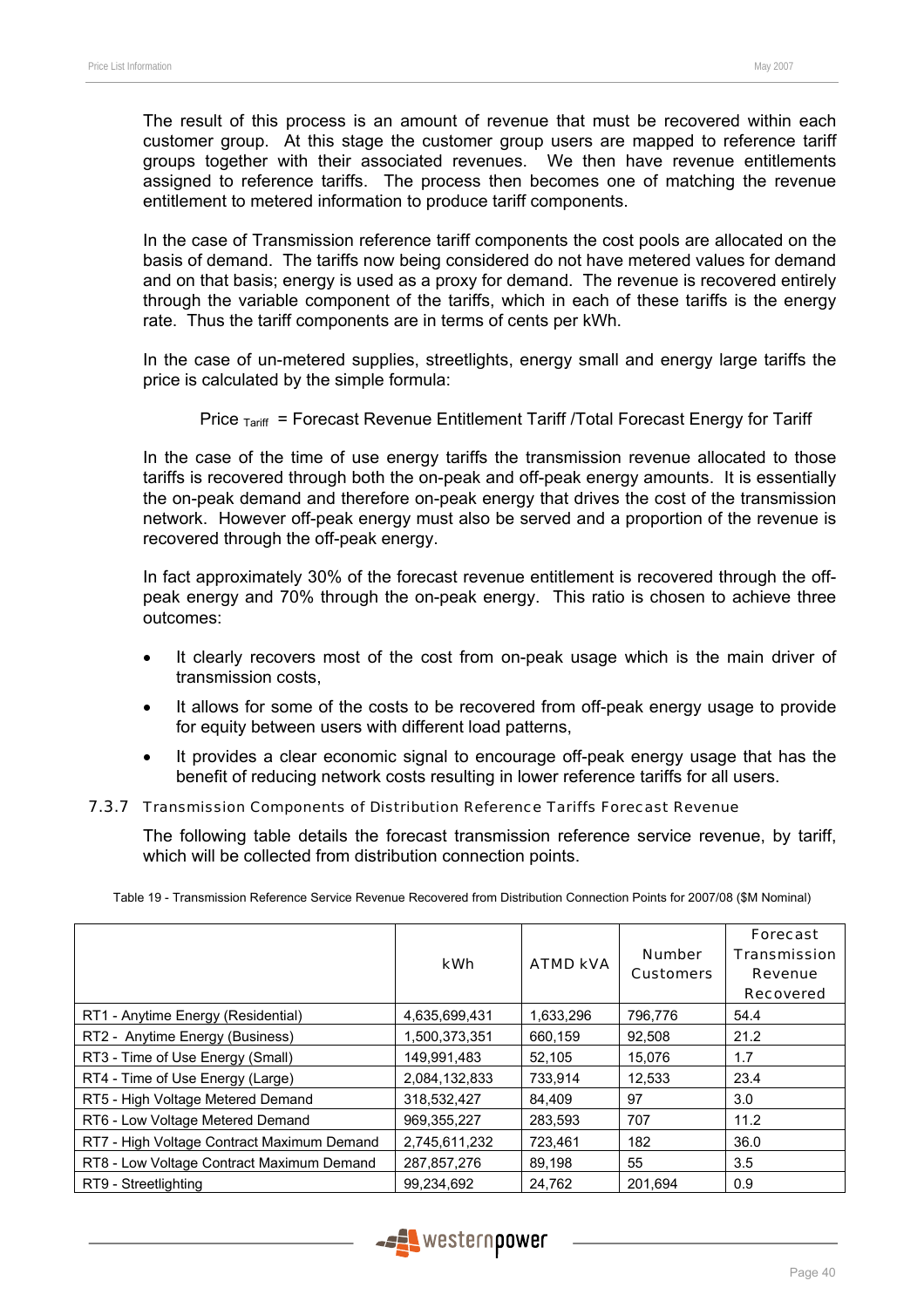|                            | kWh            | <b>ATMD kVA</b> | <b>Number</b><br><b>Customers</b> | Forecast<br><b>Transmission</b><br>Revenue<br><b>Recovered</b> |
|----------------------------|----------------|-----------------|-----------------------------------|----------------------------------------------------------------|
| RT10 - Un-Metered Supplies | 31,212,048     | 4.791           | 13.955                            | 0.2                                                            |
| RT11 - Distribution Entry  |                |                 |                                   | 0.0                                                            |
| <b>TOTAL</b>               | 12,822,000,000 | 4,289,688       | 1,133,584                         | 155.5                                                          |

### 7.4 Annual Price Review

As described in the Access Arrangement, the Target Revenue is reviewed annually and adjusted if necessary for under or over recovery. Together with changes to user CMDs and DSOCs (including zone substation maximum demands) it is consequently necessary to adjust prices annually also.

Assets are not re-valued annually and T-price is not re-run annually, and the relativity of Use of System prices is consequently maintained. However, all new loads and generators are included and all revised forecast CMDs and DSOCs are updated in the Transmission Pricing Model annually, and prices are consequently scaled annually (within any price control side constraints) to recover the revised Target Revenue.

Transmission Use of System prices can be volatile due to matters beyond the control of any one user. In order to minimise this volatility and reduce the commercial uncertainty for users, prices are consequently subject to an annual side constraint of plus or minus CPI + 5%.

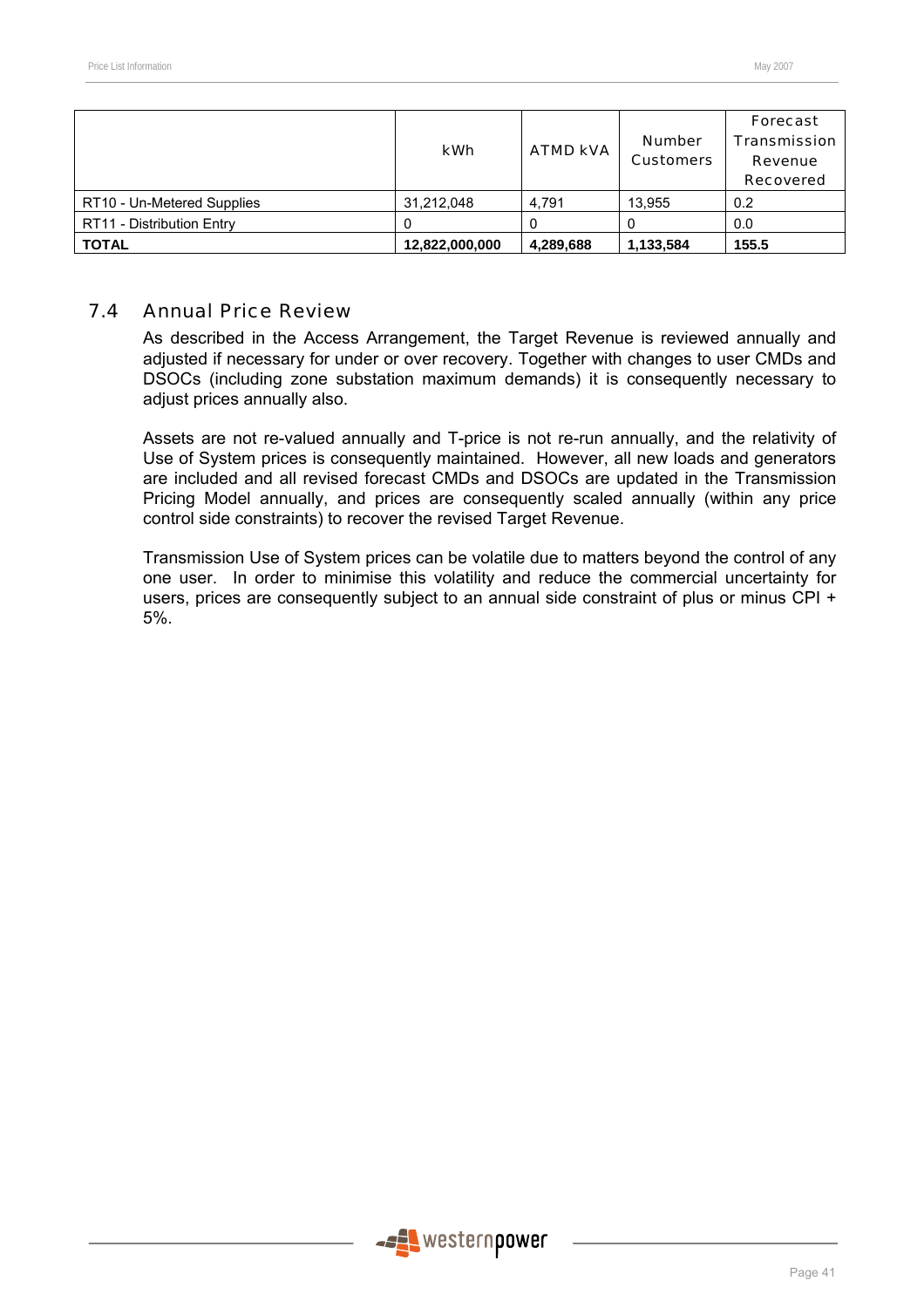# 8 Derivation of Distribution System Tariff Components

This section describes the methodology used to calculate distribution reference tariff components.

The cost allocation process reflects the costs of supply for a customer group reasonably accurately. The process for determining prices for that customer group, while ideally similar in principle, is somewhat different in that it needs to take into account other factors such as equity, simplicity and efficiency (e.g. existing metering type).

Prices are determined with pre loss-adjusted ATMD's

The Code requires uniform reference tariffs for all users with annual energy demand below 1 MVA, which equates to all but 500 within the SWIN. Users with energy demand below 1 MVA will exhibit the full range of energy consumption patterns. It is therefore clear that any tariff structure will not be totally cost reflective. However, the assumptions that are made in allocating users to particular load groups and in deriving the cost of supply to those customer groups, and the consequent prices, are all considered reasonable. Through the process described in this paper the tariff settings are derived through as rigorous a process as is possible taking into account the information available and the requirements of the Code.

### 8.1 Price Setting

This section details the methodology used to derive the tariff components from the cost pools, customer groups and locational zones.

#### 8.1.1 Tariff Components

Distribution reference tariffs have been developed to enable users with different loads and usage patterns to choose the most appropriate form for them. The tariffs have fixed and variable components and are generally compatible with existing forms of user metering.

The components of each reference tariff are shown in the following table.

|                            | <b>TARIFF COMPONENTS</b> |             |                     |                       |                                            |                                                |                                     |                                           |  |  |
|----------------------------|--------------------------|-------------|---------------------|-----------------------|--------------------------------------------|------------------------------------------------|-------------------------------------|-------------------------------------------|--|--|
| <b>TARIFF TYPE</b>         | Component<br>Fixed       | Energy Only | Energy<br>Peak<br>δ | Energy<br>Peak<br>Öff | <b>Annual Metered</b><br>Anytime<br>Demand | Discount Factor<br><b>Off Peak</b><br>$\infty$ | Demand (CMD)<br>Maximum<br>Contract | Demand/Length<br>kVA<br>for ATMD<br>1,000 |  |  |
| <b>Energy Only Small</b>   | $\star$                  | $\star$     |                     |                       |                                            |                                                |                                     |                                           |  |  |
| Energy Only Large          | $\star$                  | $\star$     |                     |                       |                                            |                                                |                                     |                                           |  |  |
| Time of Use Energy - Small | $\star$                  |             | $\star$             | $\star$               |                                            |                                                |                                     |                                           |  |  |
| Time of Use Energy - Large | $\star$                  |             | $\star$             | $\star$               |                                            |                                                |                                     |                                           |  |  |
| Metered Demand - LV        | $\star$                  |             |                     |                       | $\star$                                    | $\star$                                        |                                     | $\star$                                   |  |  |
| Metered Demand - HV        | $\star$                  |             |                     |                       | $\star$                                    | $\star$                                        |                                     | $\star$                                   |  |  |
| CMD - LV                   | $\star$                  |             |                     |                       |                                            |                                                | $\star$                             | $\star$                                   |  |  |
| $\star$<br>CMD - HV        |                          |             |                     |                       |                                            |                                                | $\star$                             | $\star$                                   |  |  |
| <b>Street Lighting</b>     | $\star$                  | $\star$     |                     |                       |                                            |                                                |                                     |                                           |  |  |
| Unmetered                  | $\star$                  | $\star$     |                     |                       |                                            |                                                |                                     |                                           |  |  |

Table 20 - Distribution Reference Tariff Components

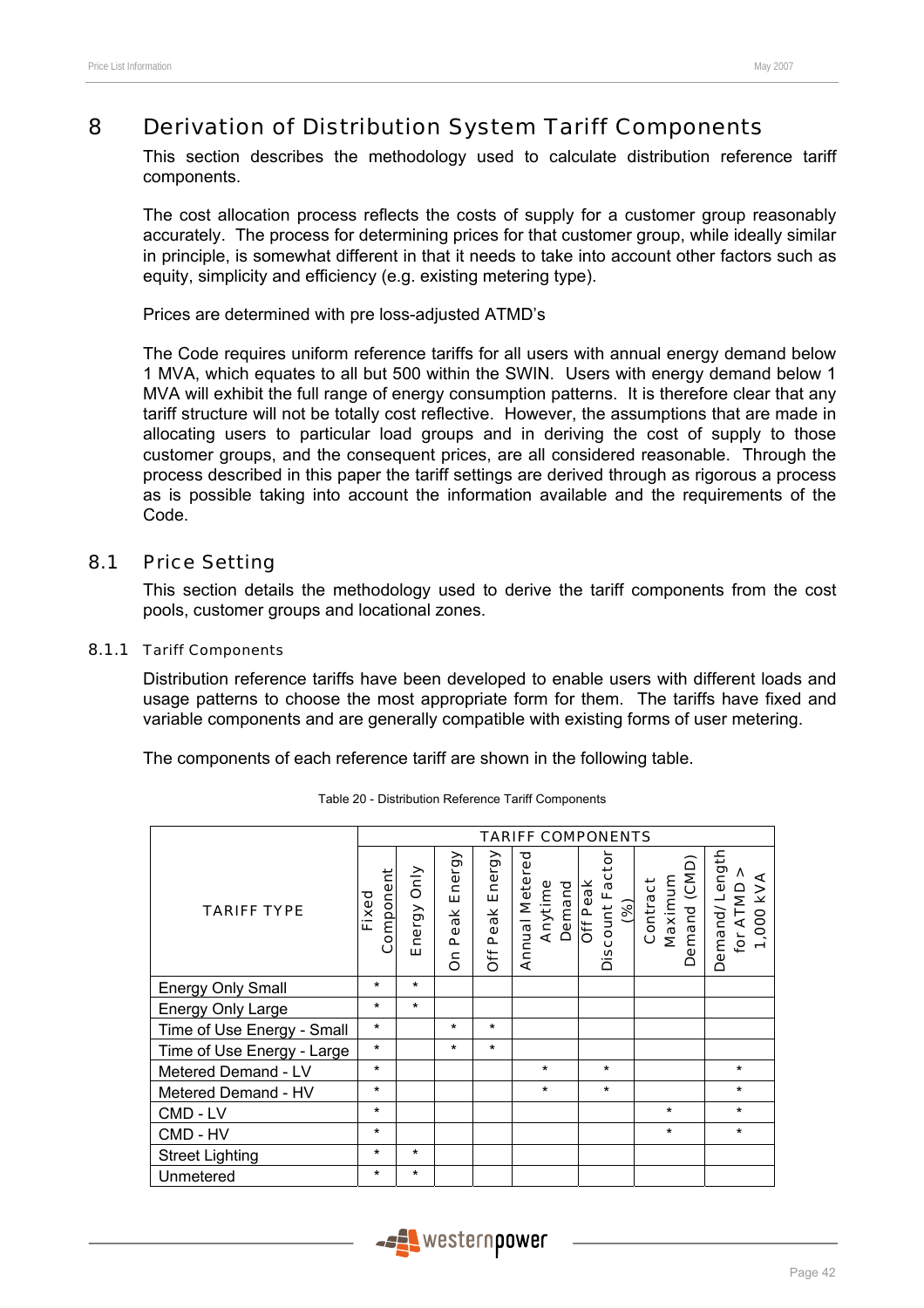|                           |                | <b>TARIFF COMPONENTS</b> |                                                    |                             |                                 |          |                                                       |                       |  |  |  |  |
|---------------------------|----------------|--------------------------|----------------------------------------------------|-----------------------------|---------------------------------|----------|-------------------------------------------------------|-----------------------|--|--|--|--|
| <b>TARIFF TYPE</b>        | Fixed<br>ampon | Only<br>ඝ<br>ner<br>ш    | ඝි<br>Ener<br>×<br>$\overline{a}$<br>$\Delta$<br>n | ඝි<br>ω<br>ш<br>×<br>ω<br>ω | о<br>ω<br>٥<br>ω<br>ω<br>ω<br>а | បា<br>ढ़ | 2<br>τ<br>ତ୍ର<br>ω<br>ਹ<br>تا<br>6<br>Maxir<br>ᡴ<br>ပ | ဥ<br>ω<br>ğ<br>ω<br>ٯ |  |  |  |  |
| <b>Distribution Entry</b> |                |                          |                                                    |                             |                                 |          | $\star$                                               | $\star$               |  |  |  |  |

#### 8.1.2 Energy Only Tariff (Small or Large)

The tariff comprises a fixed component (\$/annum) and a variable component (cents/kWh).

This is the simplest and most appropriate charging methodology for large numbers of small users with existing energy only metering.

The fixed and variable components are set to best recover the costs associated with the smaller customer groups. The tariff components for residential and business are different, reflecting the different costs of supply.

#### 8.1.3 Time of Use Energy Tariff (Small or Large)

The tariff comprises of a fixed component (\$/annum) and variable on-peak and off-peak energy components (cents/kWh).

The tariff components for residential and business are different, reflecting the different costs of supply.

The fixed component of the residential TOU is set to be the same as the fixed component of the residential energy only tariff.

Analysis of system load profiles by other utilities shows that typically 70% and 30% of network costs are associated with on-peak and off-peak load respectively. The on-peak and off-peak energy components of the tariffs are set to recover these approximate proportions of the variable cost pools for the respective customer groups.

#### 8.1.4 Metered Demand Tariff (HV and LV)

The metered demand tariff is based on a metered annual any time maximum demand with a discount to give credit for off peak energy usage as a proportion of total energy used.

The annual any time maximum demand is the rolling peak value over the previous 12 months. This rolling peak, rather than a monthly-metered peak, is chosen for compatibility with the CMD tariffs that are based on a contracted maximum demand set for a defined period. A tariff based on a metered monthly peak would need to be higher to recover the same revenue from these users due to the effect of seasonal variation in loads.

The principle of using this rolling peak is illustrated in the Figure 5.

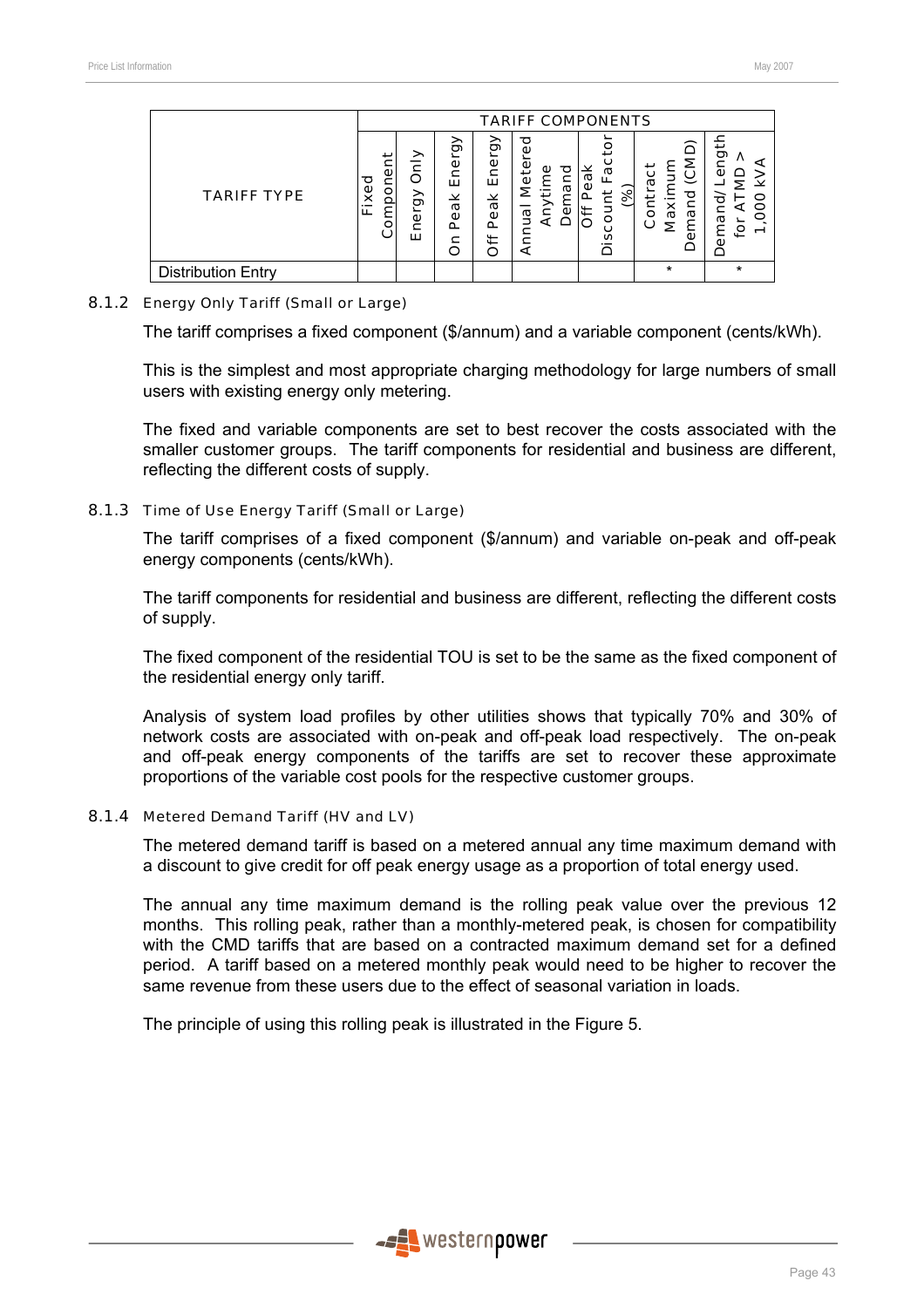

Figure 5 - Rolling Peak Illustration

There is no excess network usage charge for this tariff. The incentive to control the peak demand is significant because any half-hourly excess peak would be retained in the charges for a full 12 months. However, this is not intended to be unreasonably punitive to users and the negative impact of an extraordinary event would be assessed on a case by case basis.

The off peak discount is applied monthly, based on the metered off peak and total energy amounts. The discount is intended to create an incentive for users to use the network offpeak, and is provided as a specific reduction in the monthly charge depending on the proportion of off peak energy used.

The tariff also includes a demand-length component for demands greater than 1,000 kVA, identical to that applying in the CMD tariffs, based on the rolling annual peak.

The demand price is in rate block format. The transition points are set at 300 kVA and 1,000 kVA and the discount phases out at 1,500 kVA. At 1,500 kVA the tariff is set to be less attractive than the CMD tariffs for most users.

A discount mechanism applies to this tariff and is defined within the Price List.

### 8.1.5 Contract Maximum Demand Tariff (HV and LV)

The HV component of the CMD tariff is set to reflect a price that results in a user charge that is greater than the user incremental cost of supply but less than the stand-alone cost of supply. To achieve this outcome the two costs of service are modelled for ach of the HV and LV CMD users.

Customers on transition tariffs are modelled, for pricing setting purposes, as contract maximum demand tariff customers.

The price structure is based on two particular components. There is a component that is directly linked to the nominated maximum demand which is in terms of \$/kVA. The second component is based on a combination of the maximum demand and the length of HV feeder from the zone substation to the user's connection point. This price component is

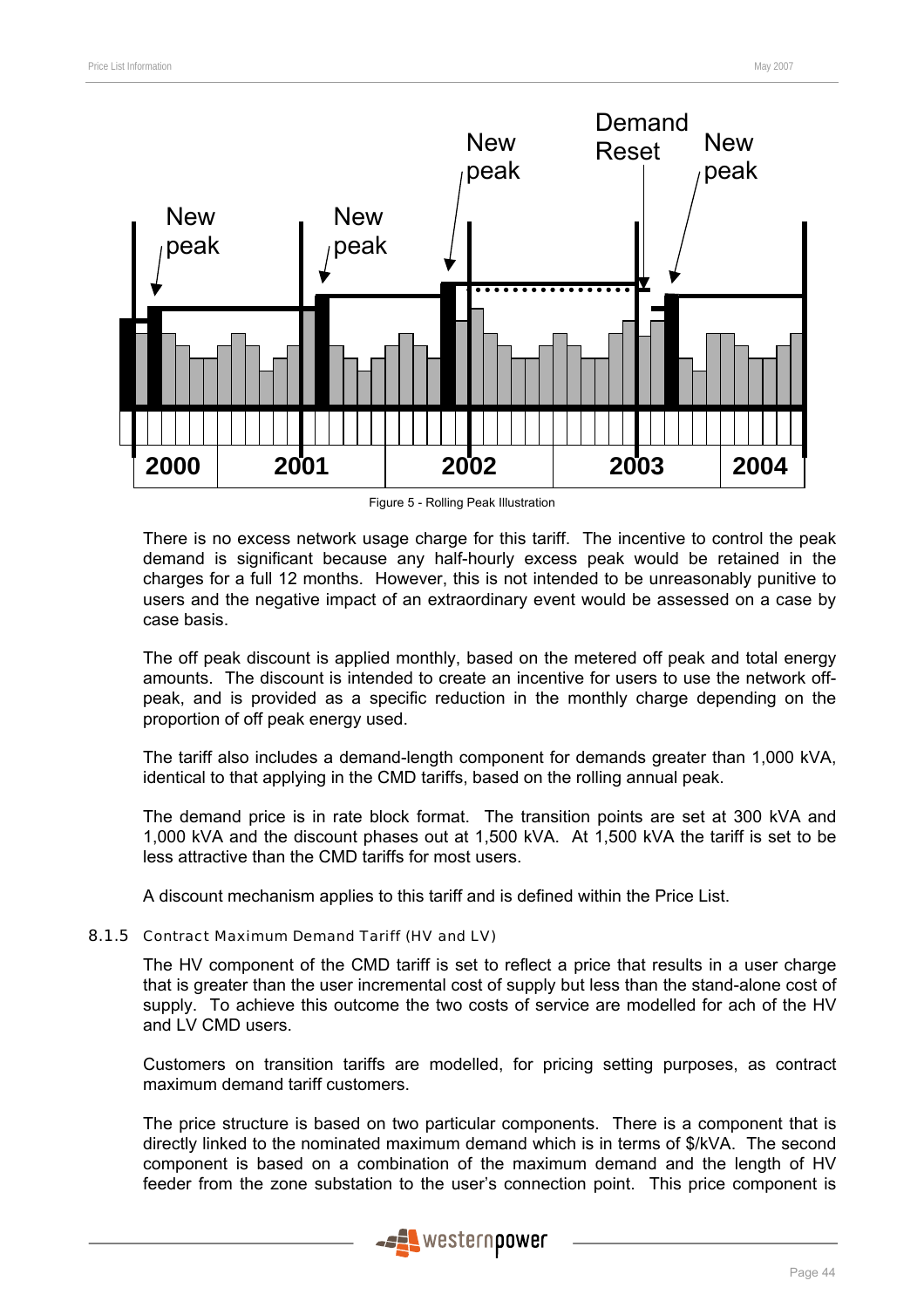expressed in terms of \$/kVA.km. Both of these tariff components are set to be uniform at 1,000 kVA and to be fully cost reflective at 7,000 kVA. This structure is consistent with the transmission CMD tariff for distribution connected customers.

The "demand/length" component of the tariff cannot be used in isolation because it distorts the charge for users either very close to the zone substation, where the cost could be virtually zero, and also at a long distance from the substation, where the charge could be unreasonably high. The "demand" component of the tariff ameliorates this distortion because it recognises that the cost of supply of a user does not relate directly to the distance from the zone substation but also relates to the demand that the user places on the network.

The effect of the pricing structure is that, for a fixed demand, the charge to a user increases as distance to the zone substation increases. This is effectively providing a fixed and variable component to the price for identical users depending on their distance from a zone substation. In a similar manner users at the same distance from a zone substation will pay more as their demand increases.

An additional feature of this price structure is that the price is not linear in relation to the demand.

For the demand only component, the price at 1,000 kVA is uniform for each of the locational zones and is reflective of the average HV cost of the network per KVA demand. However, as the demand increases, the price declines recognising that the cost of supply declines on a per unit basis, as the demand increases.

The demand/length component is set to zero at 1,000 kVA. This is consistent with the requirement that all tariffs are uniform below 1,000 kVA demand. The price above 7,000 kVA is uniform and the price varies continuously between 1,000 and 7,000 kVA.

In setting the CMD tariffs both components are adjusted so that for each of the users with demands greater than 1,000 kVA, their charge will fall between the incremental and standalone cost. The process to derive the settings is described as follows.

#### **Demand Component of the CMD Tariff**

The price at 7,000 kVA is individually set for each zone. The price is adjusted to provide a best fit so that users will see a charge that is between the incremental and stand-alone cost. This is done in combination with the demand/length component setting. However it is clear that the price at 7,000 kVA should reflect the actual costs of the networks that supply these users. As such the cost for the CBD zone will be the highest, the Urban zone the next highest and so on so that the rural zone is the cheapest.

At this stage we have the distribution nodal prices at 7,000 kVA. We also have established that the distribution price in terms of \$/kVA at 1,000 kVA will be uniform for all users and will be the same from 0 to 1,000 kVA. The task is to establish that uniform price. At 1,000 kVA the demand/length price is zero so the demand price should reflect the average network price for all users in terms of \$/kVA.

Distribution costs are allocated to all users on the basis of anytime peak kVA demand adjusted for losses. The distribution price is simply the revenue to be recovered from users with demands below 1,000 kVA divided by the sum of the anytime maximum demands of all those users.

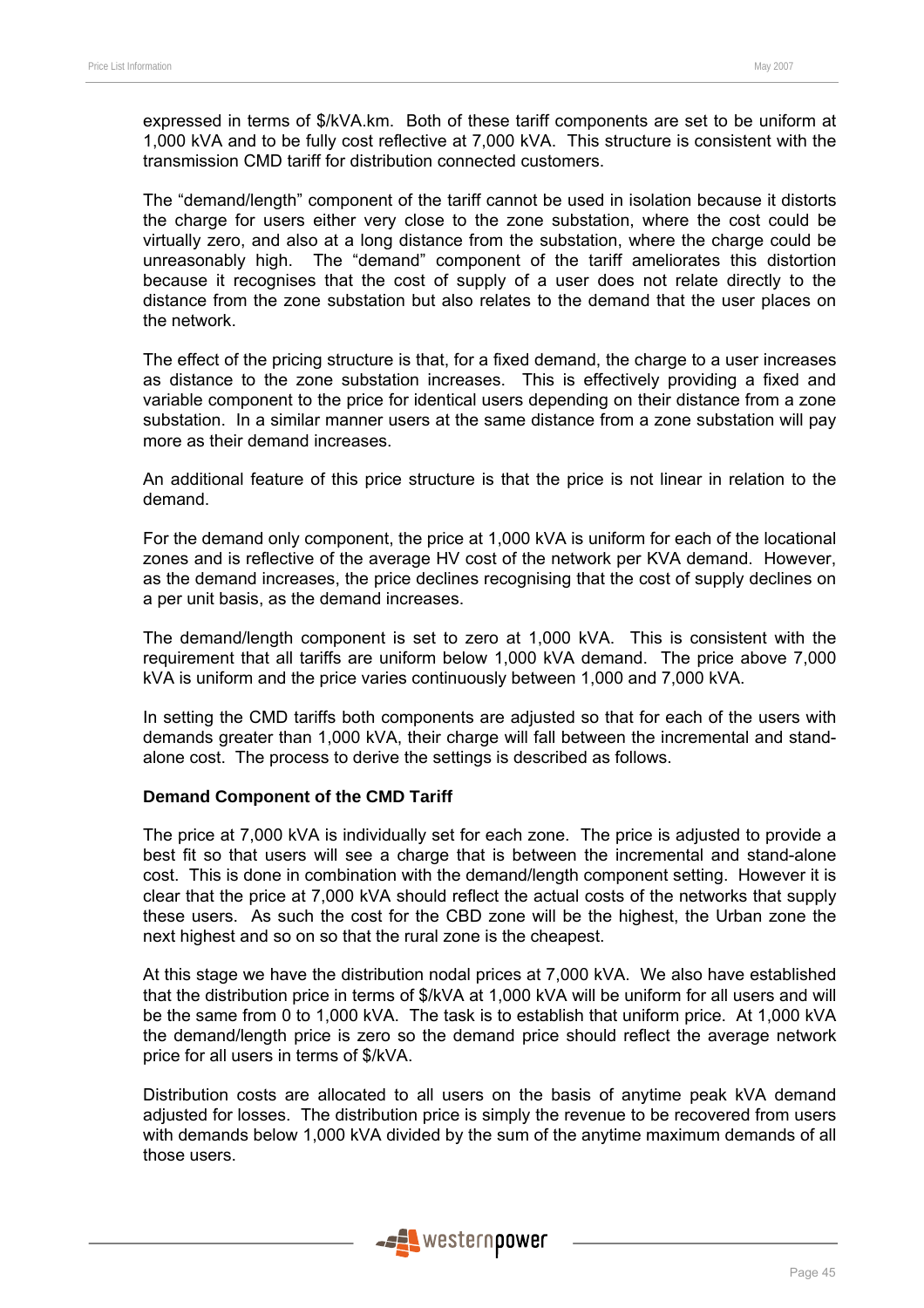The anytime maximum demands are not metered for the vast majority of users with demands below 1,000 kVA. The energy consumption is metered and the anytime maximum demands are estimated by applying load factors based on "Industry Codes". The industry codes and associated load factors were developed using sample data for actual representative user types.

At this stage the size of the revenue pool for users with demands below 1,000 kVA is not established. The revenue pool will be the amount defined by the following formula:

 $RP_{\text{Below 1,000}} = RP_{\text{Total}} - RP_{\text{Over 7,000}} - RP_{\text{1,000 to 7,000}}$ 

where,

 $RP_{\text{Below }1.000}$  = revenue to be recovered from users with demands below 1,000 kVA

 $RP$ <sub>Total</sub> = revenue to be recovered from all distribution users

RP  $_{Over 7,000}$  = revenue to be recovered from users with demands greater than 7,000 kVA

RP  $_{1,000 \text{ to } 7,000}$  = revenue to be recovered from users with demands between 1,000 and 7,000 kVA

This equation has unknowns in each of the terms at this stage. The revenue pools will only be determined when the CMD tariff settings are established and the prices can be applied to the forecast user data for users with demands greater than 1,000 kVA. The price at 7,000 kVA is set by graphically plotting the charge outcomes for each of the users with demands above 7,000 kVA, in the locational zones, and setting a price that puts the charge outcomes between the incremental and stand-alone cost of supply. Graphs demonstrating this are included in section 8.2.

To facilitate the solving of the remaining terms of this equation the pricing settings for users with demands between 1,000 and 7,000 kVA must be determined. The tariffs are defined in terms of "rate block" structure and, for the demand component of the tariff, take the form:

User Demand Charge  $_{1,000 \text{ to } 7,000}$  = (Price  $_{\text{At } 1,000}$  \* 1,000 kVA) + (Price  $_{1,000 \text{ to } 7,000}$ \*(CMD  $_{Use}$  – 1,000 kVA))

where,

User Demand Charge  $_{1,000 \text{ to } 7,000}$  = the demand charge for a user with CMD between 1,000 and 7,000 kVA

Price  $_{At 1,000}$  = the average demand price for all users with CMD below 1,000 kVA

Price  $_{1,000 \text{ to } 7,000}$  = the incremental demand price for this user with CMD between 1,000 and 7,000 kVA

CMD  $_{Use}$  = the contract maximum demand for that user

The Price  $_{1,000 \text{ to } 7,000}$  will be different for each locational zone but can be calculated by the formula:

Price  $_{1,000 \text{ to } 7,000}$  = [(Price  $_{At 7,000}$  \* 7,000 kVA) - (Price  $_{At 1,000}$  \* 1,000 kVA)]/6,000 kVA

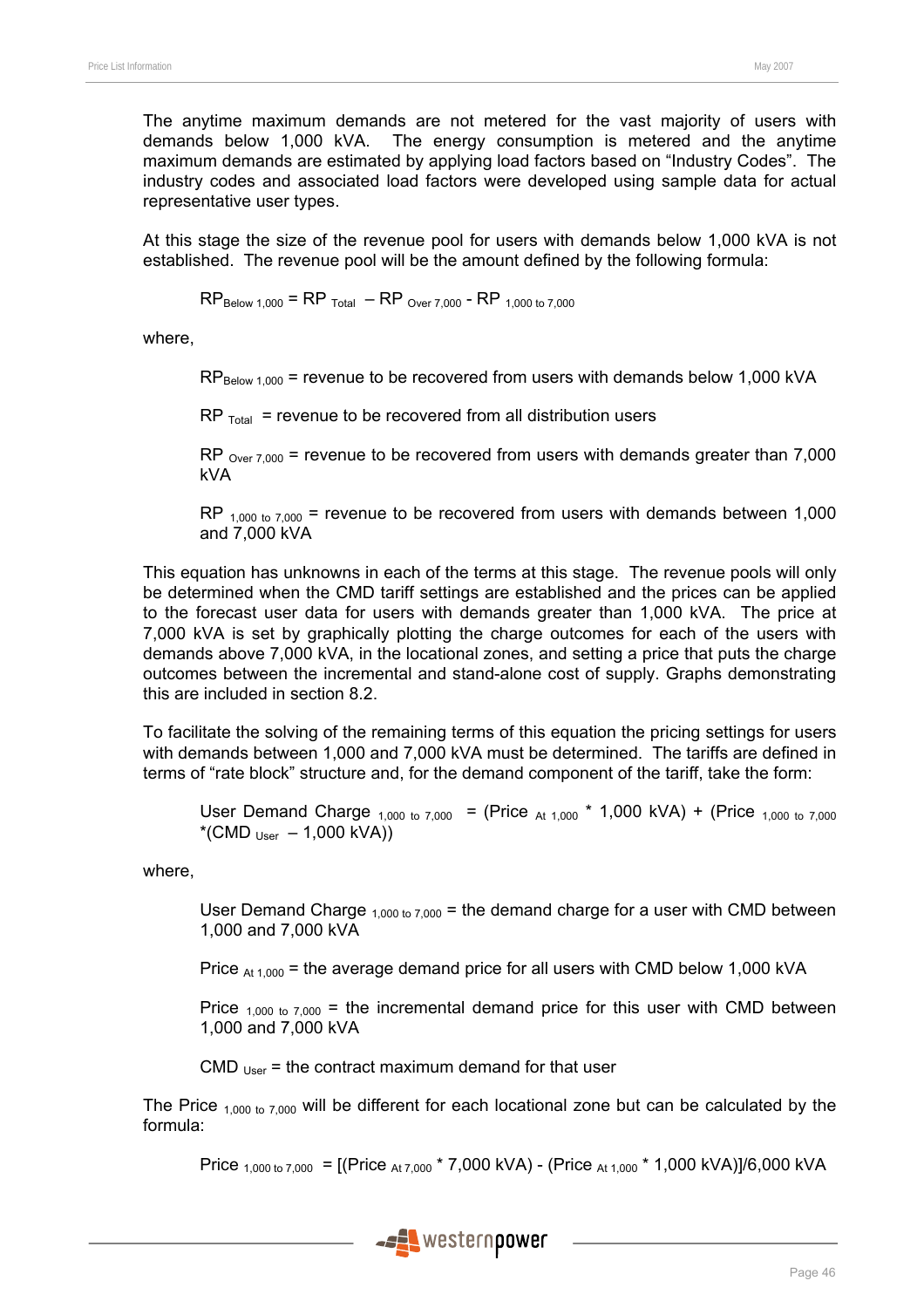So we now have a formula to calculate the price for each user with CMD between 1,000 and 7,000 kVA with the unknown being the price at 1,000 kVA. The price at 7,000 kVA has been previously set.

We now have a single unknown (Price At 1,000) that can now be solved in the above equation which now must be expanded as below.

Original Equation:

 $RP_{\text{Below 1,000}} = RP_{\text{Total}} - RP_{\text{Over 7,000}} - RP_{\text{ 1,000 to 7,000}}$ 

Expansion of each term:

 $RP_{\text{Below }1000} = \sum \text{User anything maximum demands multiplied by Price At }1,000$ 

 $RP_{\text{Total}}$  = Total HV network revenue entitlement

RP  $_{\text{Over } 7.000}$  =  $\sum$  Individual demands for users greater than 7,000 kVA anytime maximum demands multiplied by the zonal price at the zone substation to which the user is connected

RP  $_{1,000 \text{ to } 7,000}$  =  $\Sigma$  User charges for all users with CMDs between 1,000 and 7,000 kVA

At this stage of the process we have the average price at and below 1,000 kVA, the demand price formula for each locational zone for demands between 1,000 and 7,000 kVA and the zonal price for demands greater than 7,000 kVA. This has set the demand component of the CMD tariffs.

#### **Demand/Length Component of the CMD Tariff**

The demand/length component of the tariff is set at zero at 1,000 kVA. It is also uniform at and above 7,000 kVA. The tariff is also designed to be expressed in "rate block" format so that the price is in terms of an incremental price above 1,000 kVA and up to 7,000 kVA and a uniform price above 7,000 kVA.

The price between 1,000 and 7,000 kVA is expressed as:

Price 
$$
1,000 \text{ to } 7,000 = [(Price A17,000 * 7,000 kVA) - (Price A11,000 * 1,000 kVA)]/6,000 kVA]
$$

The price settings are established in the same process as setting the demand settings in that the incremental and stand-alone costs are graphically plotted for every CMD user within each zone and the price settings are adjusted so that the user charges fit between the limits. Graphs demonstrating this are included in section 8.2.

At this stage, the price settings are established for both the demand and demand/length price components of the CMD tariffs. The forecast HV network revenue for the HV and LV CMD users can be calculated by applying the prices to the forecast user data and summing the charges for all users.

The prices for both the demand and demand/length components of the prices are illustrated in Figure 11.

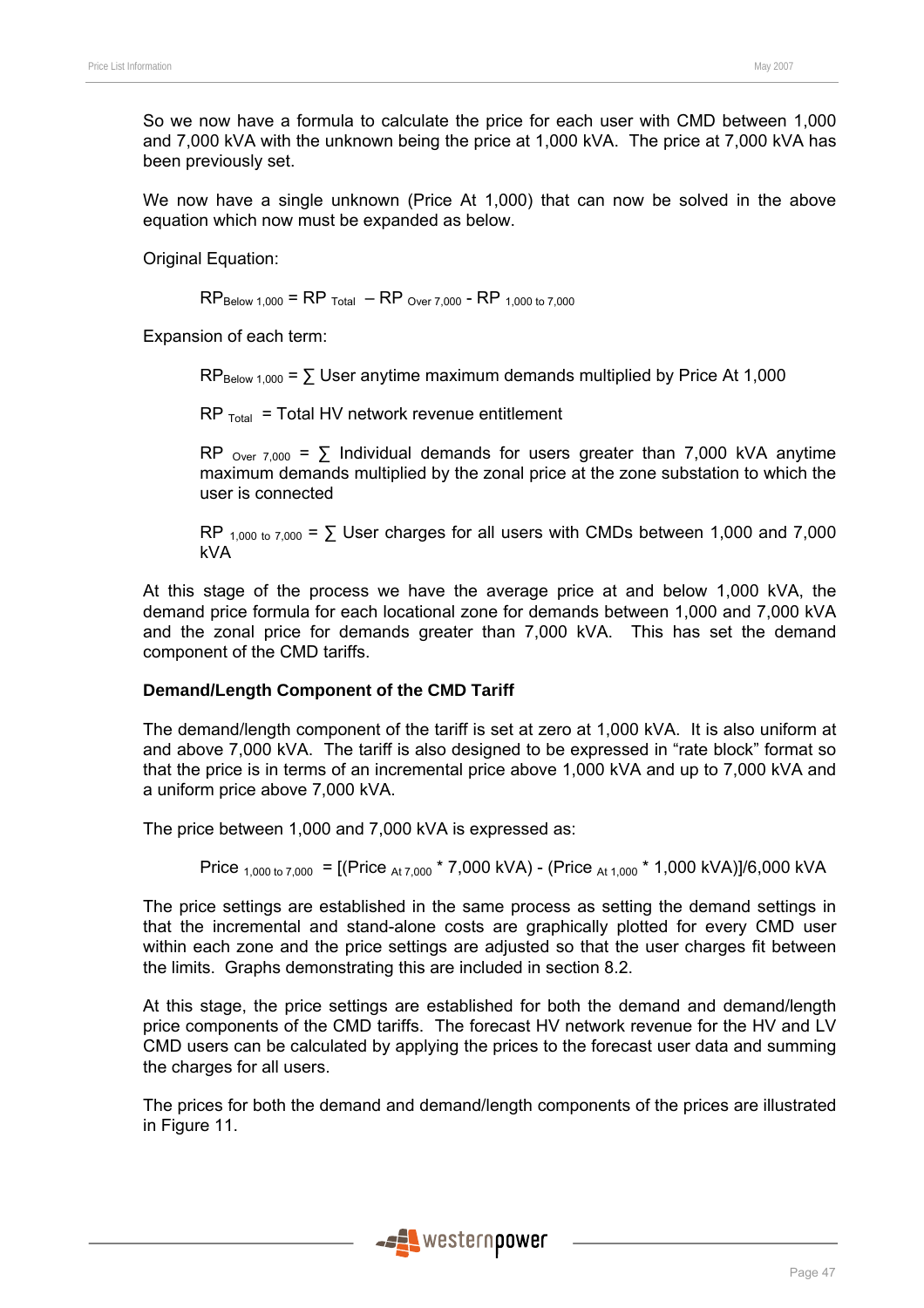#### 8.1.6 Metering

The ideal way to price metering is to have a separate charge for the particular type of meter for each user. While this approach is technically feasible, it is extremely complex due to the technical and commercial variations in metering arrangements.

The alternative and more efficient approach is to use a standard metering charge in conjunction with each reference tariff to reflect the average cost of metering deployed to support application of the tariff.

However, the variation in metering costs for users within each tariff group can be marked and an average metering charge would disadvantage all smaller users. For example:

- residential users may be either single or three phase
- small business users with energy only or TOU energy metering may have meters direct- or CT-connected.

Therefore, it is appropriate for small users to have a charge that varies with usage and therefore reflects the variation in metering costs.

The metering price structure is as follows:

| <b>Reference Tariff Type</b> | <b>Metering Price</b>              |
|------------------------------|------------------------------------|
| Energy                       | Cents/kWh & \$ fixed annual charge |
| <b>TOU Energy</b>            | Cents/kWh & \$ fixed annual charge |
| <b>Metered Demand</b>        | \$ fixed annual charge             |
| CMD                          | \$ fixed annual charge             |

#### 8.1.7 Administration

An administration charge is published separately in conjunction with the CMD tariff, but is incorporated in the variable component of all the other tariffs.

The setting of the components in the metered demand tariff ensures compatibility with the administration price for the CMD tariff.

#### 8.1.8 Street Lighting

Separate Network Use of System and Asset prices are designed to best recover the costs of providing streetlight services.

The use of system price comprises a fixed and variable charge similar to other low voltage tariffs, based on the expected daily cycle of energy usage.

The asset charge varies with the size and type of luminare and is based on the annualised cost of capital and maintenance associated with each.

#### 8.1.9 Unmetered Supplies

The unmetered supplies tariff comprises a fixed and variable charge similar to other low voltage tariffs, designed to best recover the costs of providing these services based on the expected daily cycle of energy usage.

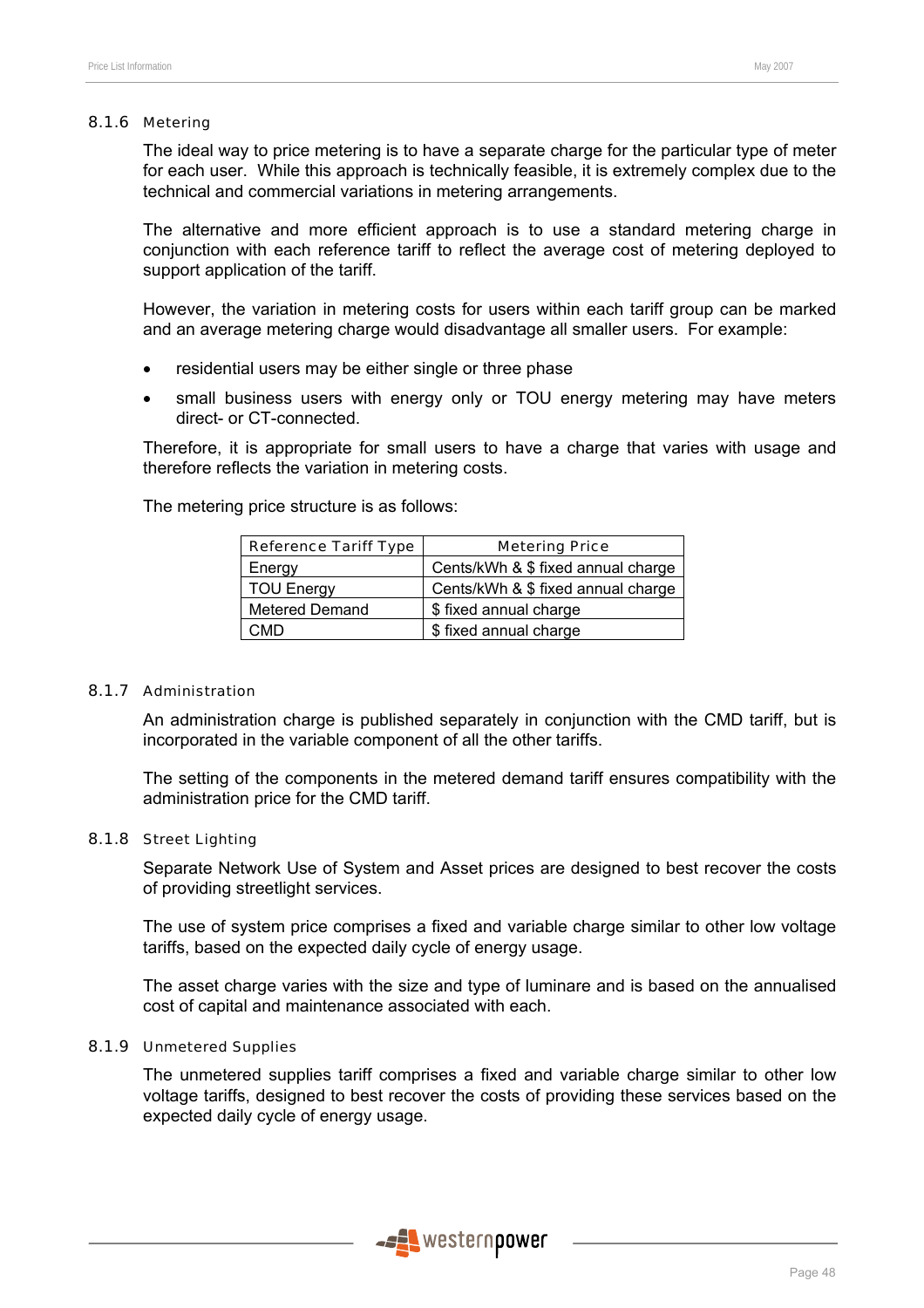# 8.2 Demonstration of Derivation of Distribution Components of Distribution Reference Tariffs

#### 8.2.1 CMD Demand Price Graphs

The following graphs illustrate that the proposed prices for the CMD tariffs are between incremental cost and stand-alone cost.

It is important to note that in the vast majority of cases the price will meet the requirements of section 7.3(b) of the Code. However, no pricing structure can be guaranteed to meet the Code requirement in every individual case. For example if the price is reduced so that the charge is below the stand-alone cost for every single customer, there emerges cases where the price is then below the incremental cost for some other customers. The prices have been set to achieve a balance between all customers, while still meeting the requirements of section 7.3(b) of the Code.



Figure 6 - Urban Zone

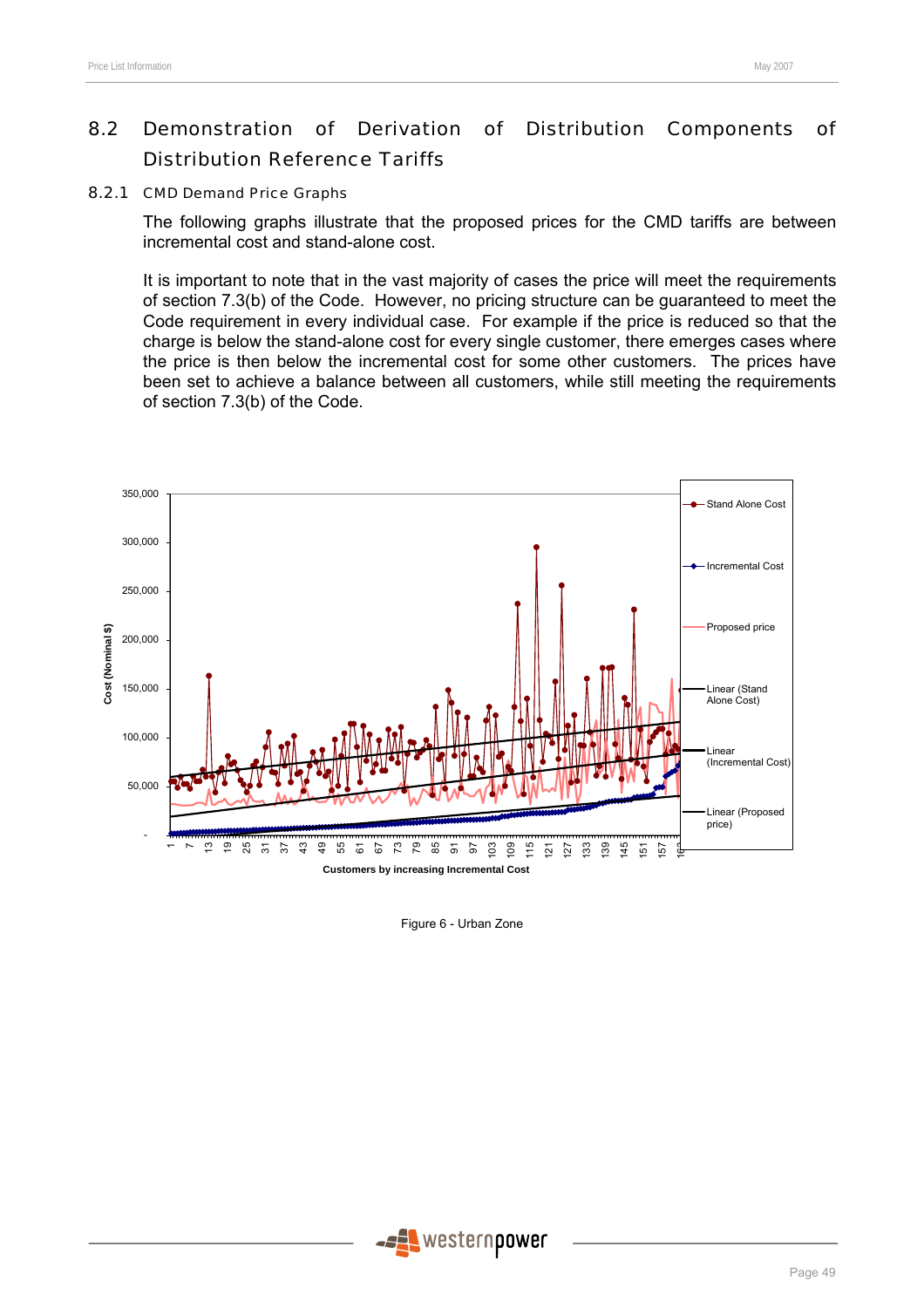

Figure 7 - CBD Zone



Figure 8 - Mining Zone

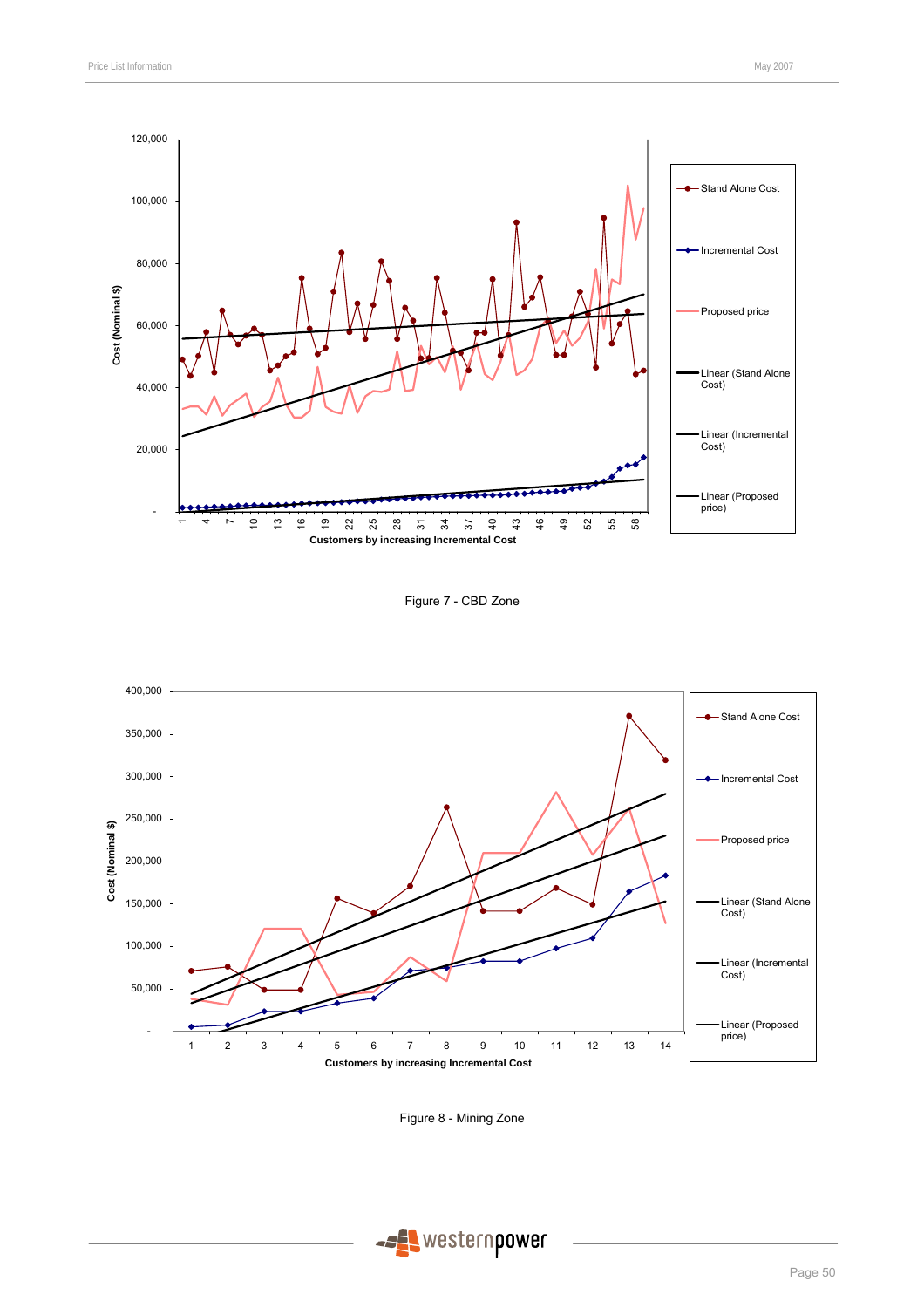

Figure 9 - Mixed Zone



Figure 10 - Rural Zone

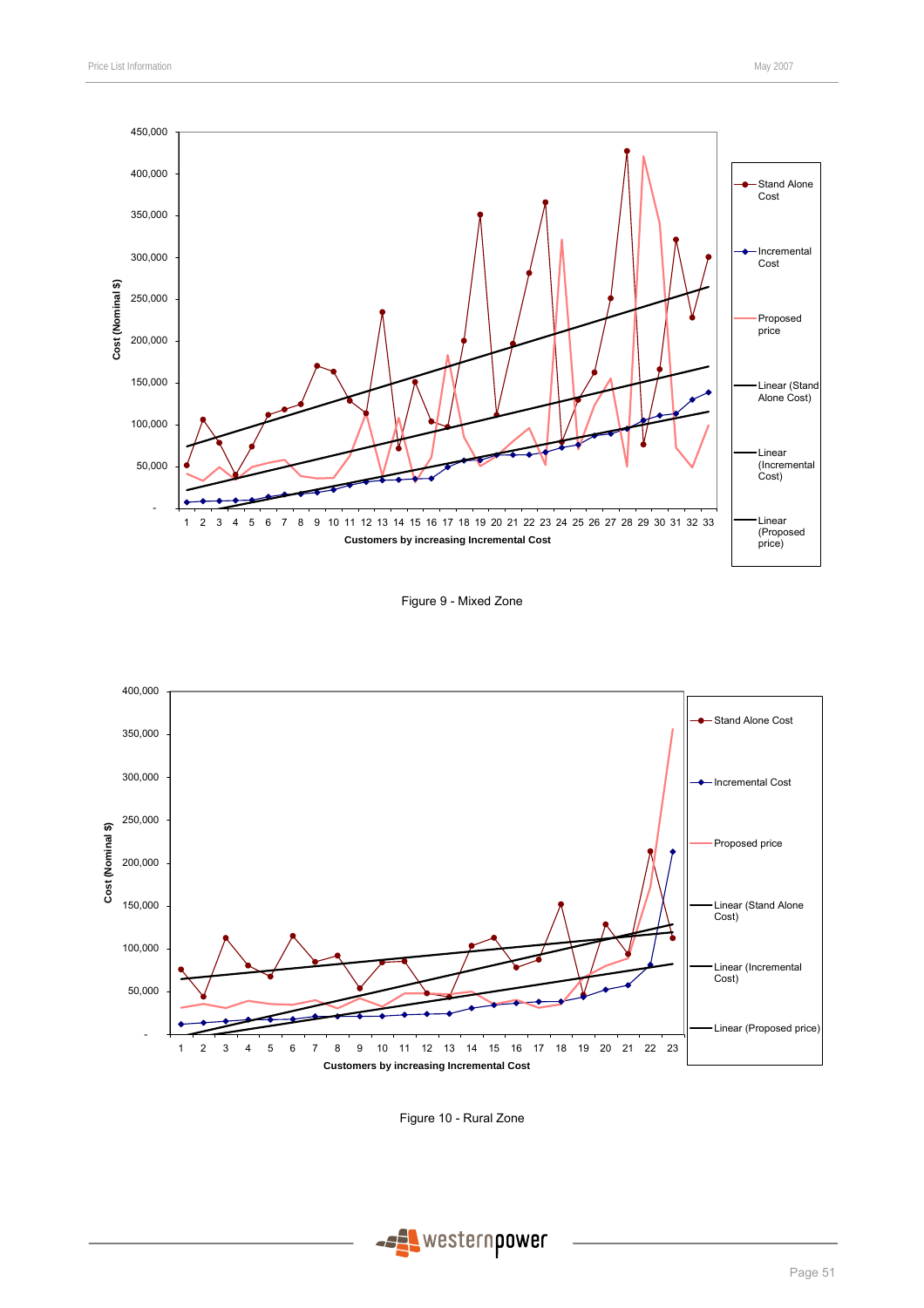#### 8.2.2 Demand/Length Graph



Figure 11 - Demand Length Rates & CMD Rates by Zone

#### 8.2.3 Tariff Forecast Revenue

The following table details the forecast distribution reference service revenue, by tariff, which will be collected from distribution connection points.

Table 21 - Distribution Reference Service Revenue Recovered from Distribution Connection Points for 2007/08 (\$M Nominal)

|                                            | kWh            | <b>ATMD</b><br><b>kVA</b> | <b>Number</b><br><b>Customers</b> | <b>Forecast</b><br><b>Distribution</b><br><b>Revenue</b><br><b>Recovered</b> |
|--------------------------------------------|----------------|---------------------------|-----------------------------------|------------------------------------------------------------------------------|
| RT1 - Anytime Energy (Residential)         | 4,635,699,431  | 1,633,296                 | 796,776                           | 218.3                                                                        |
| RT2 - Anytime Energy (Business)            | 1,500,373,351  | 660,159                   | 92,508                            | 73.3                                                                         |
| RT3 - Time of Use Energy (Small)           | 149,991,483    | 52,105                    | 15,076                            | 5.9                                                                          |
| RT4 - Time of Use Energy (Large)           | 2,084,132,833  | 733,914                   | 12,533                            | 55.2                                                                         |
| RT5 - High Voltage Metered Demand          | 318,532,427    | 84,409                    | 97                                | 4.2                                                                          |
| RT6 - Low Voltage Metered Demand           | 969,355,227    | 283,593                   | 707                               | 17.9                                                                         |
| RT7 - High Voltage Contract Maximum Demand | 2,745,611,232  | 723,461                   | 182                               | 16.6                                                                         |
| RT8 - Low Voltage Contract Maximum Demand  | 287,857,276    | 89,198                    | 55                                | 4.0                                                                          |
| RT9 - Streetlighting                       | 99,234,692     | 24,762                    | 201,694                           | 12.9                                                                         |
| RT10 - Un-Metered Supplies                 | 31,212,048     | 4,791                     | 13,955                            | 1.4                                                                          |
| RT11 - Distribution Entry                  | 0              | $\Omega$                  | $\Omega$                          | 0.0                                                                          |
| <b>TOTAL</b>                               | 12,822,000,000 | 4,289,688                 | 1,133,584                         | 409.6                                                                        |

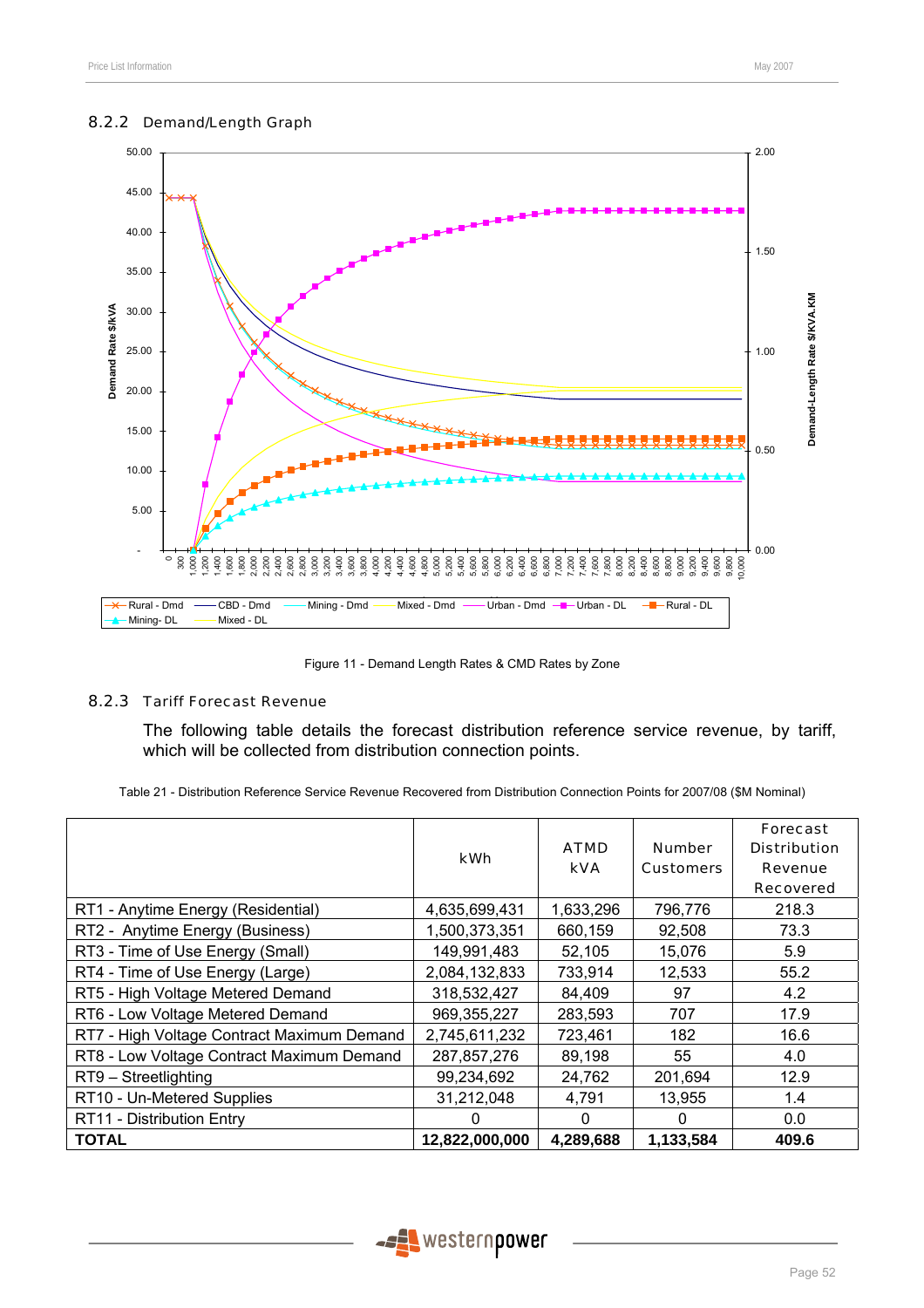# 8.3 Demonstration Distribution Reference Tariffs are between

### incremental and stand-alone cost of service provision

In accordance with section 7.3(b) (i) and (ii) of the Code, reference tariffs are set to at least recover the incremental cost, but to be less than the stand-alone cost of service provisions.

The following table provides an update to the information provided in the Access Arrangement for 2007/08.

Table 22 - Demonstration Reference Tariffs are between incremental and stand-alone cost of service provision for 2007/08 (\$M Nominal)

| <b>Reference</b><br><b>Service</b> | Reference<br>Tariff | <b>Incremental Cost</b><br>of Service<br>(\$000 per annum) | <b>Stand-alone Cost</b><br>of Service<br><b>Provision</b><br>(\$000 per annum) | <b>Forecast Revenue</b><br><b>Recovered from</b><br><b>Reference Tariff</b><br>(\$000 per annum) |
|------------------------------------|---------------------|------------------------------------------------------------|--------------------------------------------------------------------------------|--------------------------------------------------------------------------------------------------|
| A1                                 | RT <sub>1</sub>     | 230.7                                                      | 299.2                                                                          | 272.7                                                                                            |
| A2                                 | RT <sub>2</sub>     | 87.8                                                       | 150.2                                                                          | 94.5                                                                                             |
| A <sub>3</sub>                     | RT <sub>3</sub>     | 7.0                                                        | 68.8                                                                           | 7.6                                                                                              |
| A4                                 | RT4                 | 78.6                                                       | 142.1                                                                          | 78.6                                                                                             |
| A5                                 | RT <sub>5</sub>     | 5.2                                                        | 62.5                                                                           | 7.1                                                                                              |
| A6                                 | RT <sub>6</sub>     | 21.5                                                       | 85.1                                                                           | 29.1                                                                                             |
| A7                                 | RT <sub>7</sub>     | 41.6                                                       | 58.7                                                                           | 52.6                                                                                             |
| A8                                 | RT <sub>8</sub>     | 4.8                                                        | 8.7                                                                            | 7.6                                                                                              |
| A9                                 | RT <sub>9</sub>     | 10.6                                                       | 73.8                                                                           | 13.8                                                                                             |
| A10                                | RT <sub>10</sub>    | 0.9                                                        | 70.2                                                                           | 1.6                                                                                              |

### 8.4 Annual Price Review

At the end of each year, the actual distribution covered service revenue entitlement is reconciled against the actual distribution revenue recovered for that year, and a correction factor applied to the forecast revenue for the subsequent year. Tariffs are then adjusted/rebalanced to recover the corrected revenue for the following year and the new prices published.

Distribution prices can be volatile due to matters beyond the control of any one user. In order to minimise this volatility and reduce the commercial uncertainty for users, prices are consequently subject to an annual side constraint of plus or minus CPI + 5%.

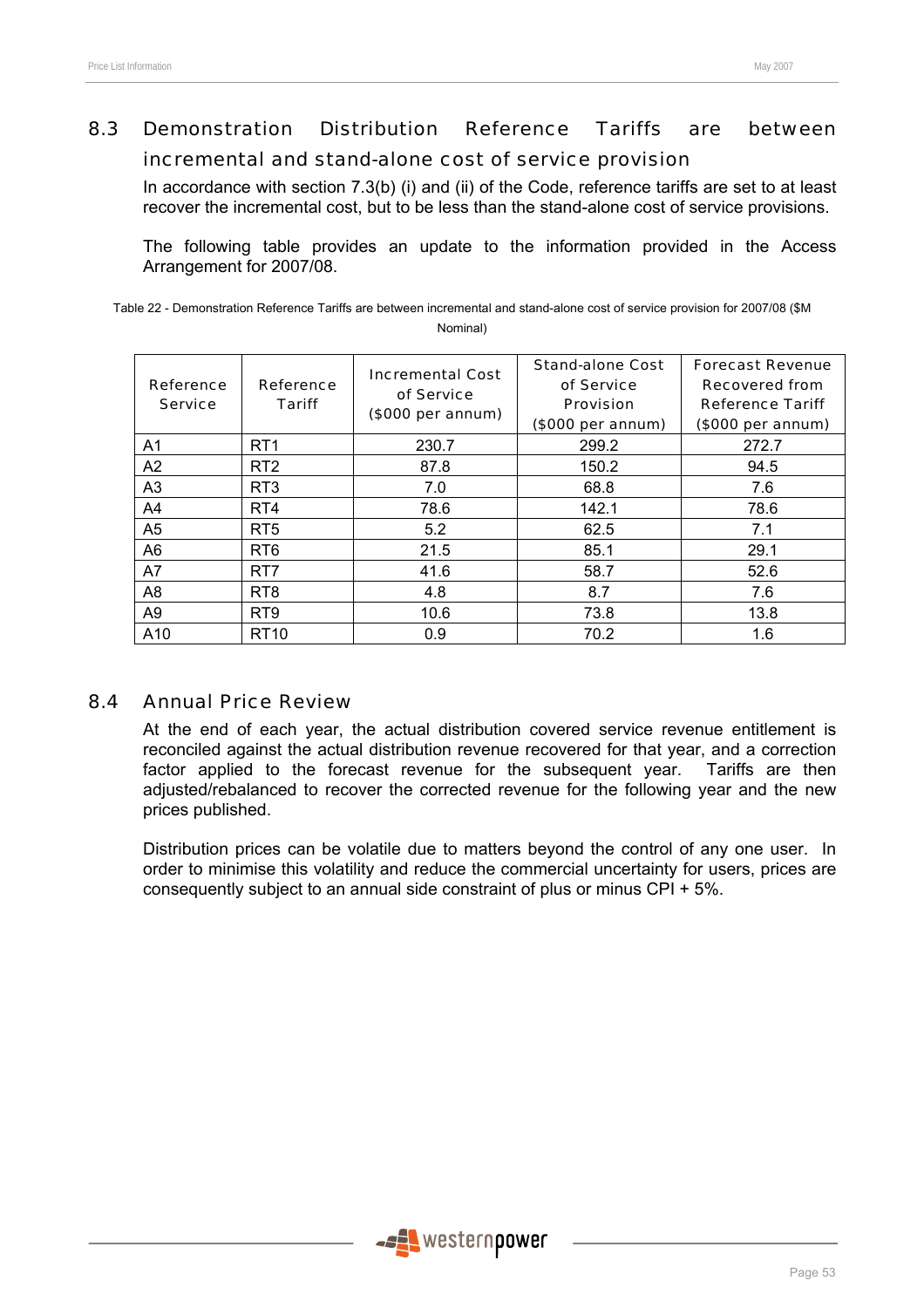# 9 Price Changes from 2006/07

The following tables detail the % change in the 2007/08 tariff components when compared to the 2006/07 tariff components. All changes in the tariff components comply with the side constraint detailed in section 3.11 of the Access Arrangement.

### 9.1 Use of System Prices

The % changes in the following table are applicable for reference tariffs: **RT1, RT2, RT3, RT4, RT9 & RT10**.

|                                 | <b>Fixed Price</b> |                          | <b>Energy Rates</b>      |                 |
|---------------------------------|--------------------|--------------------------|--------------------------|-----------------|
|                                 | % Change           | Anytime                  | On Peak                  | <b>Off Peak</b> |
|                                 |                    | % Change                 | % Change                 | % Change        |
| Reference tariff 1 - RT1        |                    |                          |                          |                 |
| Transmission                    | 0.0%               | 5.8%                     | $\overline{\phantom{0}}$ |                 |
| <b>Distribution</b>             | 5.8%               | 4.1%                     | $\blacksquare$           |                 |
| <b>Bundled Tariff</b>           | 5.8%               | 4.6%                     | $\overline{\phantom{a}}$ |                 |
| Reference tariff 2 - RT2        |                    |                          |                          |                 |
| Transmission                    | 0.0%               | 5.8%                     | $\blacksquare$           |                 |
| <b>Distribution</b>             | 5.8%               | 4.6%                     | $\blacksquare$           |                 |
| <b>Bundled Tariff</b>           | 5.8%               | 4.9%                     |                          |                 |
| Reference tariff 3 - RT3        |                    |                          |                          |                 |
| Transmission                    | 0.0%               | $\blacksquare$           | 5.8%                     | 5.7%            |
| Distribution                    | 5.8%               | $\overline{\phantom{a}}$ | 4.3%                     | 3.9%            |
| <b>Bundled Tariff</b>           | 5.8%               |                          | 4.8%                     | 4.5%            |
| <b>Reference tariff 4 - RT4</b> |                    |                          |                          |                 |
| Transmission                    | 0.0%               | $\blacksquare$           | 5.8%                     | 5.6%            |
| <b>Distribution</b>             | 5.8%               |                          | 4.2%                     | 3.8%            |
| <b>Bundled Tariff</b>           | 5.8%               |                          | 4.7%                     | 4.3%            |
| Reference tariff 9 - RT9        |                    |                          |                          |                 |
| Transmission                    | 0.0%               | 5.7%                     | $\overline{\phantom{a}}$ | $\blacksquare$  |
| <b>Distribution</b>             | 5.8%               | 3.6%                     |                          |                 |
| <b>Bundled Tariff</b>           | 5.8%               | 4.2%                     |                          |                 |
| Reference tariff 10 - RT10      |                    |                          |                          |                 |
| Transmission                    | 0.0%               | 5.8%                     | $\overline{\phantom{a}}$ |                 |
| Distribution                    | 5.8%               | 4.0%                     | -                        |                 |
| <b>Bundled Tariff</b>           | 5.8%               | 4.3%                     |                          |                 |

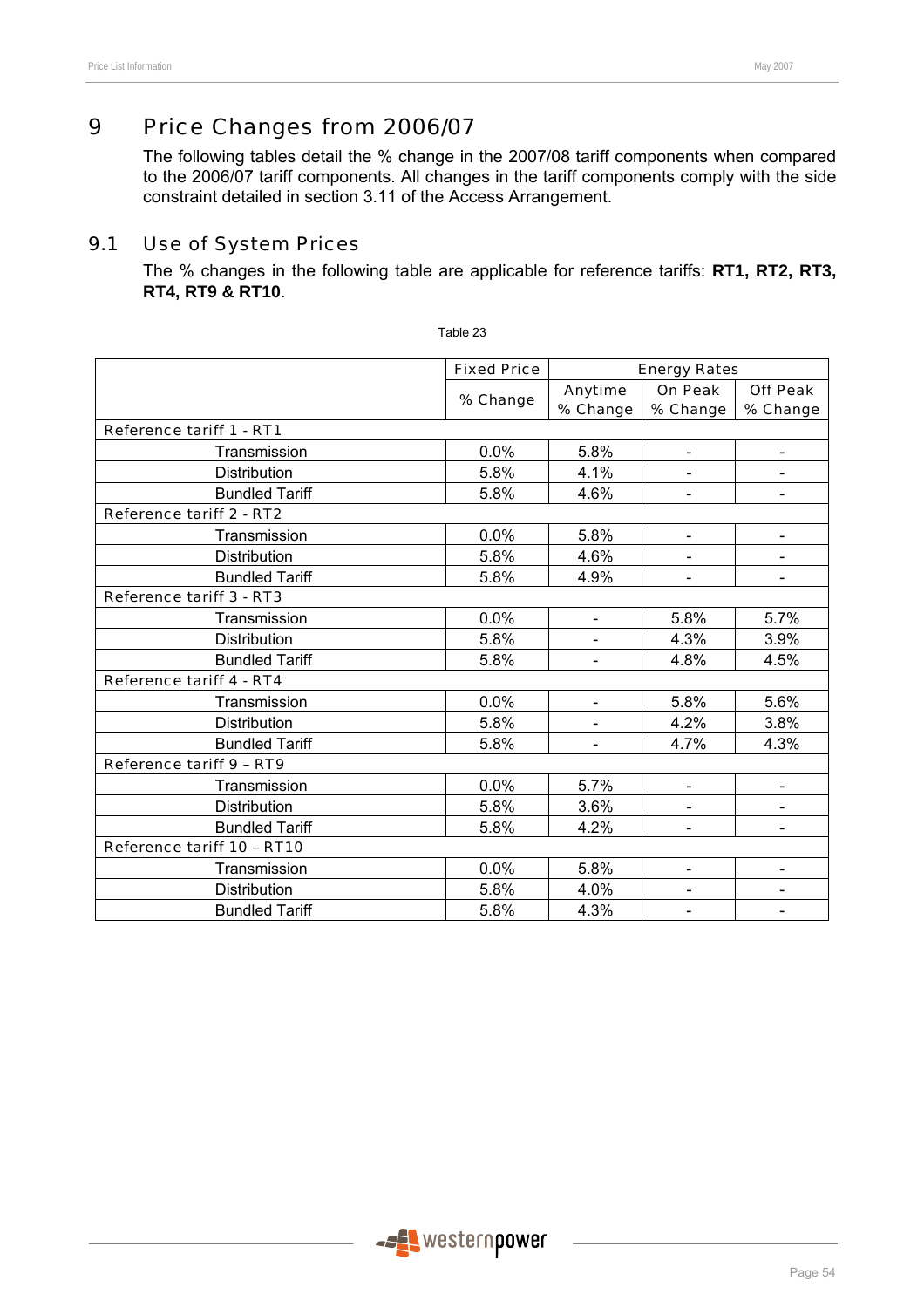# The % changes in the following table are applicable for reference tariff: **TRT1**.

|                                   |             | <b>Use of System Price</b> |
|-----------------------------------|-------------|----------------------------|
| <b>Substation</b>                 | <b>TNI</b>  | % Change                   |
| Albany                            | <b>WALB</b> | 1.5%                       |
| Alcoa Pinjarra                    | <b>WAPJ</b> | $-7.8%$                    |
| Amherst                           | <b>WAMT</b> | 1.5%                       |
| Arkana                            | <b>WARK</b> | 1.5%                       |
| <b>Australian Fused Materials</b> | <b>WAFM</b> | 7.8%                       |
| <b>Australian Paper Mills</b>     | <b>WAPM</b> | 1.5%                       |
| Baandee (WC)                      | <b>WBDE</b> | 7.8%                       |
| Beechboro                         | <b>WBCH</b> | 1.5%                       |
| Beenup                            | <b>WBNP</b> | 7.8%                       |
| <b>Belmont</b>                    | WBEL        | $-7.8%$                    |
| <b>Black Flag</b>                 | <b>WBKF</b> | $-7.8%$                    |
| Boddington (Local)                | <b>WABD</b> | 0.2%                       |
| <b>Boddington Reynolds</b>        | <b>WRBD</b> | $-7.8%$                    |
| <b>Boulder</b>                    | <b>WBLD</b> | $-7.8%$                    |
| <b>Bounty</b>                     | <b>WBNY</b> | 7.8%                       |
| Bridgetown                        | <b>WBTN</b> | 3.2%                       |
| <b>British Petroleum</b>          | <b>WBPM</b> | $-7.8%$                    |
| Broken Hill Kwinana               | <b>WBHK</b> | $-6.2%$                    |
| <b>Bunbury Harbour</b>            | <b>WBUH</b> | $-7.8%$                    |
| <b>Busselton</b>                  | <b>WBSN</b> | 1.5%                       |
| <b>Byford</b>                     | <b>WBYF</b> | $-0.3%$                    |
| <b>Canning Vale</b>               | <b>WCVE</b> | $-7.8%$                    |
| Capel                             | <b>WCAP</b> | 1.5%                       |
| Carrabin                          | <b>WCAR</b> | 7.8%                       |
| Cataby Kerr McGee                 | <b>WKMC</b> | 7.8%                       |
| Chapman                           | <b>WCPN</b> | 6.4%                       |
| <b>Clarence Street</b>            | <b>WCLN</b> | $-7.8%$                    |
| <b>Cockburn Cement</b>            | <b>WCCT</b> | 1.5%                       |
| Cockburn Cement Ltd               | <b>WCCL</b> | 7.8%                       |
| Collie                            | <b>WCOE</b> | $-7.8%$                    |
| Collier                           | <b>WCOL</b> | 1.5%                       |
| <b>Cook Street</b>                | <b>WCKT</b> | $-7.8%$                    |
| Coolup                            | <b>WCLP</b> | $-7.8%$                    |
| Cottesloe                         | <b>WCOT</b> | 7.8%                       |
| Cunderdin                         | <b>WCUN</b> | 7.8%                       |
| Darlington                        | <b>WDTN</b> | $-7.8%$                    |
| Edgewater                         | WEDG        | 1.5%                       |
| <b>Edmund Street</b>              | <b>WEDD</b> | 7.8%                       |
| Eneabba                           | <b>WENB</b> | 7.8%                       |
| <b>Forrest Ave</b>                | <b>WFRT</b> | 7.8%                       |
| Forrestfield                      | <b>WFFD</b> | $-7.8%$                    |
| Geraldton                         | <b>WGTN</b> | 1.5%                       |
| Golden Grove                      | <b>WGGV</b> | 1.5%                       |
| Gosnells                          | <b>WGNL</b> | $-7.8%$                    |
| Hadfields                         | <b>WHFS</b> | 1.5%                       |
| <b>Hay Street</b>                 | <b>WHAY</b> | 1.5%                       |

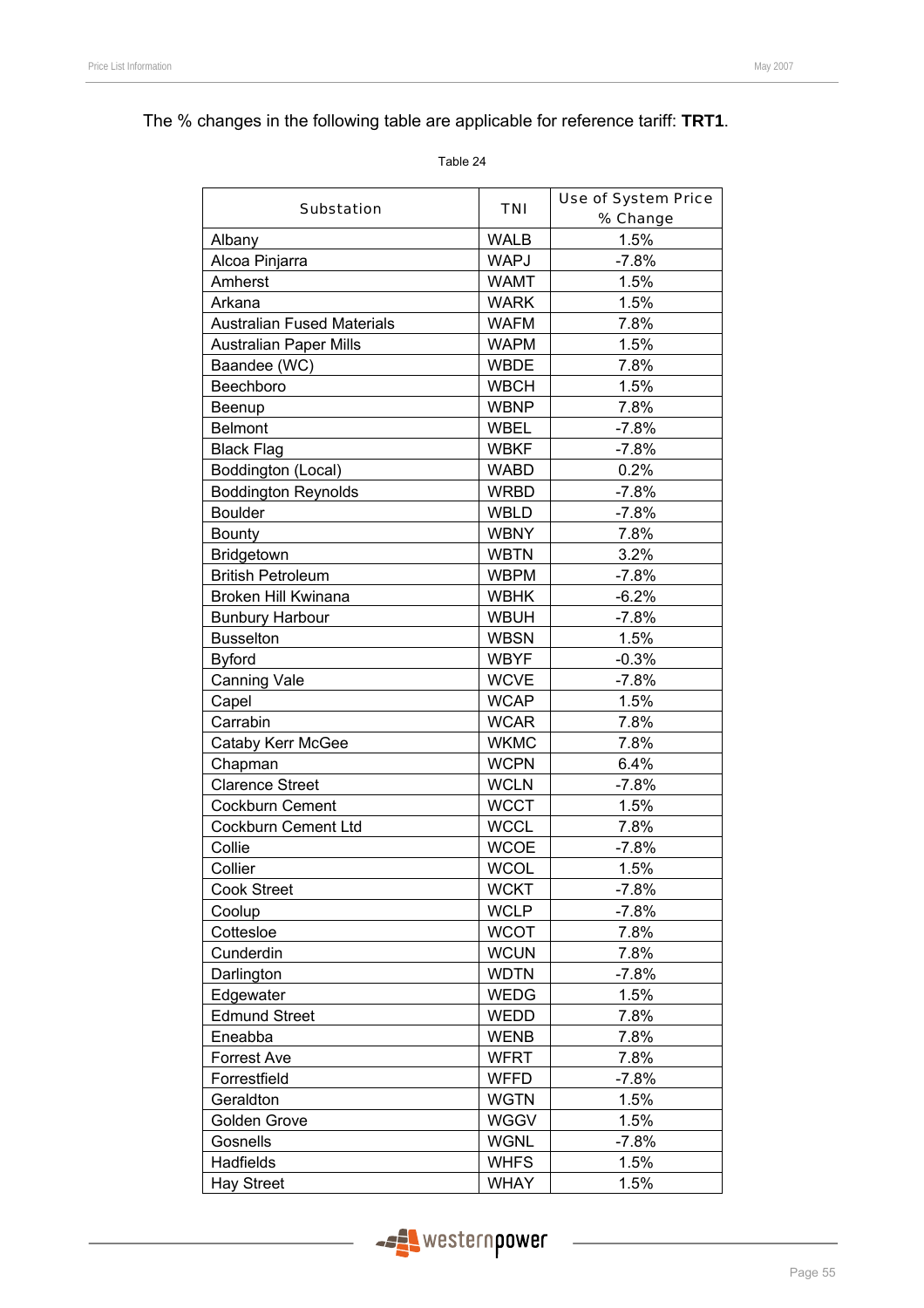| <b>Substation</b>                     | TNI         | <b>Use of System Price</b> |  |  |  |
|---------------------------------------|-------------|----------------------------|--|--|--|
|                                       |             | % Change                   |  |  |  |
| Herdsman Parade                       | <b>WHEP</b> | 7.8%                       |  |  |  |
| Joel Terrace                          | <b>WJTE</b> | 1.5%                       |  |  |  |
| Kalamunda                             | <b>WKDA</b> | $-7.8%$                    |  |  |  |
| Katanning                             | <b>WKAT</b> | $-7.8%$                    |  |  |  |
| Kellerberrin                          | <b>WKEL</b> | 7.8%                       |  |  |  |
| Kojonup                               | <b>WKOJ</b> | 1.5%                       |  |  |  |
| Kondinin                              | <b>WKDN</b> | 7.8%                       |  |  |  |
| Kwinana Alcoa                         | <b>WAKW</b> | 7.8%                       |  |  |  |
| Landsdale                             | <b>WLDE</b> | 1.5%                       |  |  |  |
| Malaga                                | <b>WMLG</b> | $-7.8%$                    |  |  |  |
| Mandurah                              | <b>WMHA</b> | $-7.8%$                    |  |  |  |
| Manjimup                              | <b>WMJP</b> | $-7.8%$                    |  |  |  |
| <b>Manning Street</b>                 | <b>WMAG</b> | 7.8%                       |  |  |  |
| <b>Margaret River</b>                 | <b>WMRV</b> | 1.5%                       |  |  |  |
| Marriott Road Barrack Silicon Smelter | <b>WBSI</b> | $-3.8%$                    |  |  |  |
| Marriott Road (Local)                 | <b>WLMR</b> | $-7.8%$                    |  |  |  |
| Mason Road                            | <b>WMSR</b> | 7.8%                       |  |  |  |
| Mason Road CSBP                       | <b>WCBP</b> | 7.8%                       |  |  |  |
| <b>Mason Road Hismelt</b>             | <b>WHIS</b> | $-7.8%$                    |  |  |  |
| Mason Road Kerr McGee                 | <b>WKMK</b> | 7.8%                       |  |  |  |
| <b>Medical Centre</b>                 | <b>WMCR</b> | 7.8%                       |  |  |  |
| Medina                                | <b>WMED</b> | 7.8%                       |  |  |  |
| Merredin 66kV                         | <b>WMER</b> | 7.8%                       |  |  |  |
| Midland Junction                      | <b>WMJX</b> | $-7.8%$                    |  |  |  |
| <b>Milligan Street</b>                | <b>WMIL</b> | 2.7%                       |  |  |  |
| Moora                                 | <b>WMOR</b> | 7.8%                       |  |  |  |
| Morley                                | <b>WMOY</b> | 7.8%                       |  |  |  |
| Mt Barker                             | <b>WMBR</b> | $-7.8%$                    |  |  |  |
| Muchea Kerr McGee                     | <b>WKMM</b> | 7.8%                       |  |  |  |
| Muchea (Local)                        | <b>WLMC</b> | 3.5%                       |  |  |  |
| Mullaloo                              | <b>WMUL</b> | 3.9%                       |  |  |  |
| Murdoch                               | <b>WMUR</b> | 1.5%                       |  |  |  |
| <b>Mundaring Weir</b>                 | <b>WMWR</b> | $-6.0%$                    |  |  |  |
| Myaree                                | <b>WMYR</b> | 1.5%                       |  |  |  |
| Narrogin                              | <b>WNGN</b> | $-7.8%$                    |  |  |  |
| Nedlands                              | <b>WNED</b> | 7.8%                       |  |  |  |
| North Beach                           | <b>WNBH</b> | 7.8%                       |  |  |  |
| North Fremantle                       | <b>WNFL</b> | 7.8%                       |  |  |  |
| North Perth                           | <b>WNPH</b> | 1.5%                       |  |  |  |
|                                       | <b>WNOR</b> |                            |  |  |  |
| Northam                               |             | 7.8%                       |  |  |  |
| O'Connor                              | <b>WOCN</b> | 2.1%                       |  |  |  |
| Osborne Park                          | <b>WOPK</b> | 1.5%                       |  |  |  |
| Padbury                               | <b>WPBY</b> | 1.5%                       |  |  |  |
| Parkeston                             | <b>WPRK</b> | $-7.8%$                    |  |  |  |
| Parklands                             | <b>WPLD</b> | 1.5%                       |  |  |  |
| Piccadilly                            | <b>WPCY</b> | $-7.8%$                    |  |  |  |
| Picton 66kv                           | <b>WPIC</b> | 1.5%                       |  |  |  |
| Pinjarra                              | <b>WPNJ</b> | $-7.8%$                    |  |  |  |
| Rangeway                              | <b>WRAN</b> | 1.5%                       |  |  |  |

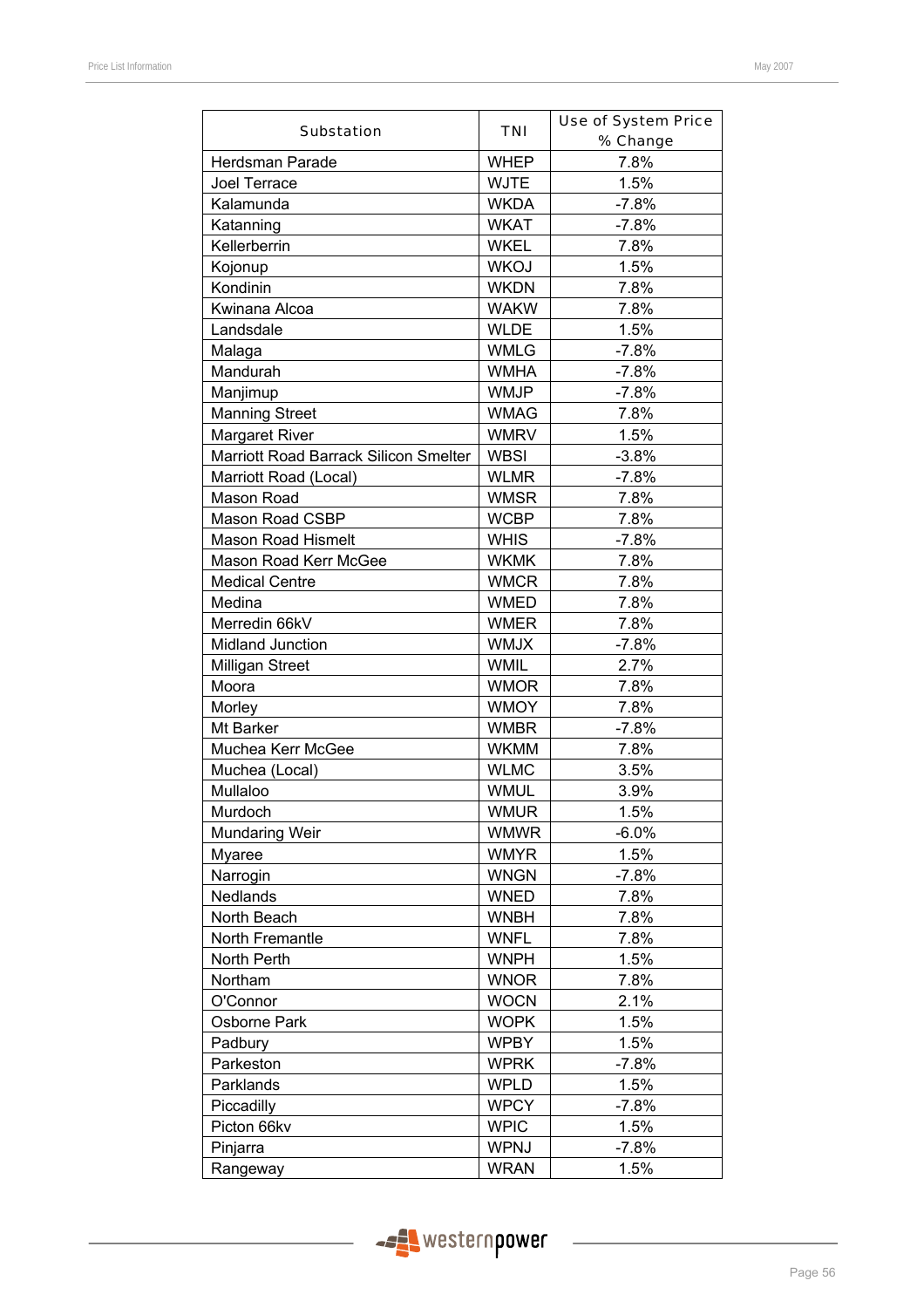| <b>Substation</b>         | <b>TNI</b>  | <b>Use of System Price</b><br>% Change |  |  |  |
|---------------------------|-------------|----------------------------------------|--|--|--|
| Regans                    | <b>WRGN</b> | 7.8%                                   |  |  |  |
| Riverton                  | <b>WRTN</b> | $-0.7%$                                |  |  |  |
| Rivervale                 | <b>WRVE</b> | $-7.8%$                                |  |  |  |
| Rockingham                | <b>WROH</b> | 7.8%                                   |  |  |  |
| Sawyers Valley            | <b>WSVL</b> | 1.5%                                   |  |  |  |
| <b>Shenton Park</b>       | <b>WSPA</b> | 7.8%                                   |  |  |  |
| Southern River            | <b>WSNR</b> | 1.5%                                   |  |  |  |
| South Fremantle 66kV      | <b>WSFT</b> | 1.5%                                   |  |  |  |
| Summer St                 | <b>WSUM</b> | 1.5%                                   |  |  |  |
| <b>Tate Street</b>        | <b>WTTS</b> | $-7.8%$                                |  |  |  |
| Three Springs             | <b>WTSG</b> | 7.8%                                   |  |  |  |
| <b>Tomlinson Street</b>   | <b>WTLN</b> | $-7.8%$                                |  |  |  |
| University                | <b>WUNI</b> | 7.8%                                   |  |  |  |
| Victoria Park             | <b>WVPA</b> | $-7.8%$                                |  |  |  |
| Wagerup                   | <b>WWGP</b> | $-3.6%$                                |  |  |  |
| Wagin                     | <b>WWAG</b> | 7.8%                                   |  |  |  |
| Wanneroo                  | <b>WWNO</b> | 7.8%                                   |  |  |  |
| <b>WEB Grating</b>        | <b>WWEB</b> | 0.0%                                   |  |  |  |
| <b>Wellington Street</b>  | <b>WWNT</b> | 7.8%                                   |  |  |  |
| Welshpool                 | <b>WWEL</b> | $-7.8%$                                |  |  |  |
| <b>Wembley Downs</b>      | <b>WWDN</b> | 5.7%                                   |  |  |  |
| West Kalgoorlie           | <b>WWKT</b> | $-7.8%$                                |  |  |  |
| <b>Western Collieries</b> | <b>WWCL</b> | 1.5%                                   |  |  |  |
| <b>Western Mining</b>     | <b>WWMG</b> | 7.8%                                   |  |  |  |
| <b>Westralian Sands</b>   | <b>WWSD</b> | 1.5%                                   |  |  |  |
| Worsley                   | <b>WWOR</b> | $-0.1%$                                |  |  |  |
| Wundowie                  | <b>WWUN</b> | 7.8%                                   |  |  |  |
| Yanchep                   | <b>WYCP</b> | 7.8%                                   |  |  |  |
| Yerbillon                 | <b>WYER</b> | 7.8%                                   |  |  |  |
| Yilgarn                   | <b>WYLN</b> | $-7.8%$                                |  |  |  |
| Yokine                    | <b>WYKE</b> | 6.4%                                   |  |  |  |

The % changes in the following table are applicable for reference tariffs: **RT11 & TRT2**.

| <b>Substation</b>   | <b>TNI</b>  | <b>Use of System</b><br>% Change |  |  |  |
|---------------------|-------------|----------------------------------|--|--|--|
| Albany Windfarm     | WALB        | $-7.8\%$                         |  |  |  |
| <b>Boulder</b>      | <b>WBLD</b> | 7.8%                             |  |  |  |
| Cockburn PWS        | <b>WCKB</b> | $-7.8%$                          |  |  |  |
| <b>Collie PWS</b>   | <b>WCPS</b> | $-7.8\%$                         |  |  |  |
| Emu Downs           | <b>WEMD</b> | 4.8%                             |  |  |  |
| Geraldton GT        | <b>WGTN</b> | $0.6\%$                          |  |  |  |
| <b>Kemerton PWS</b> | <b>WKEM</b> | $-7.8%$                          |  |  |  |
| Kwinana Alcoa       | <b>WAKW</b> | $-7.8%$                          |  |  |  |
| Kwinana PWS         | <b>WKPS</b> | $-7.8%$                          |  |  |  |
| Landweir (Alinta)   | <b>WLWT</b> | N/A                              |  |  |  |
| Mason Road          | <b>WMSR</b> | -7.8%                            |  |  |  |

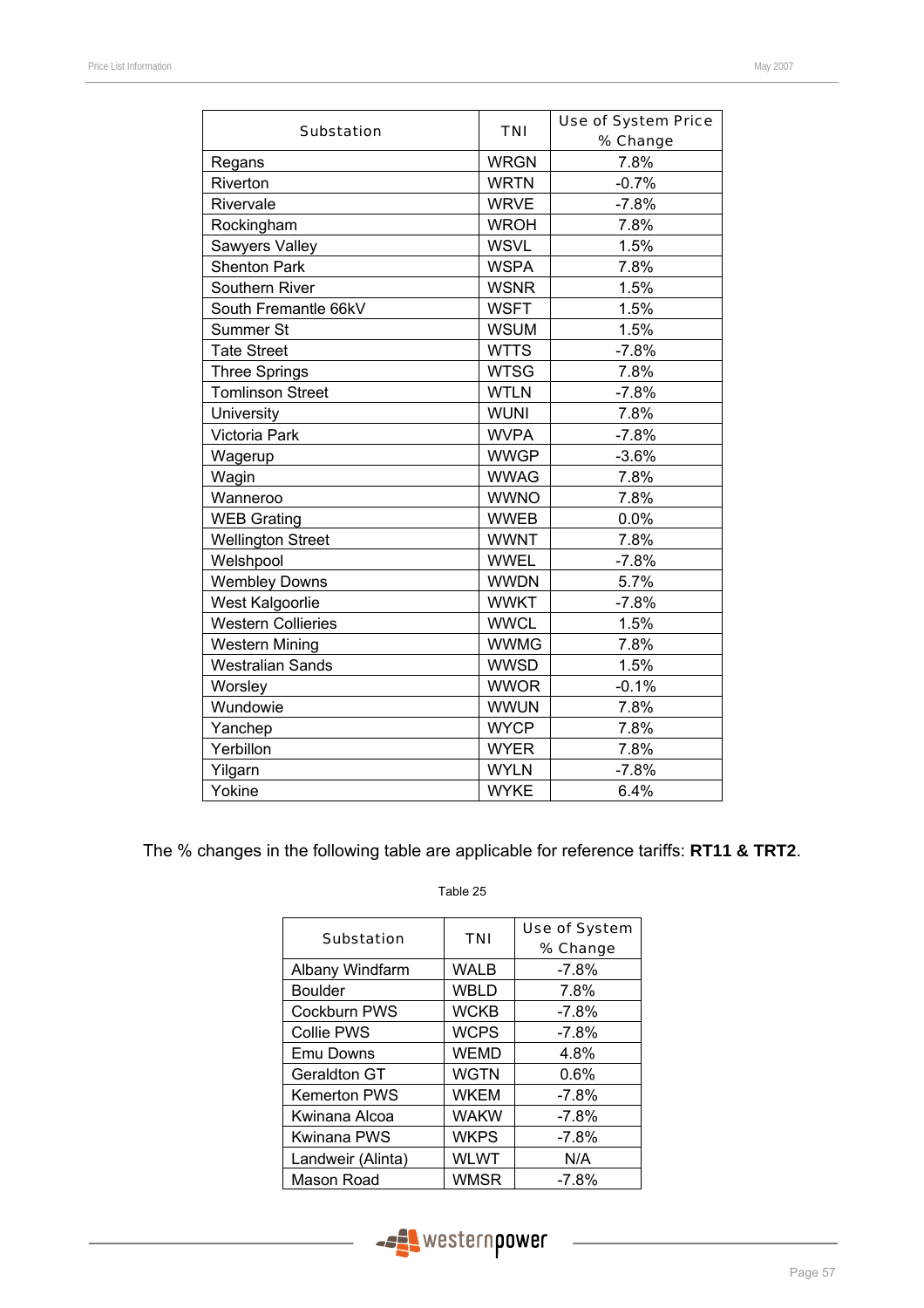| <b>Substation</b>         | <b>TNI</b>  | <b>Use of System</b> |  |  |  |
|---------------------------|-------------|----------------------|--|--|--|
|                           |             | % Change             |  |  |  |
| <b>Mason Road Hismelt</b> | <b>WHIS</b> | 0.6%                 |  |  |  |
| Muja PWS                  | <b>WMPS</b> | $-7.8\%$             |  |  |  |
| Mungarra GTs              | WMGA        | 0.6%                 |  |  |  |
| Oakley (Alinta)           | <b>WOLY</b> | $-2.5%$              |  |  |  |
| Parkeston                 | <b>WPKS</b> | 7.8%                 |  |  |  |
| Pinjar GTs                | WPJR        | $-1.9%$              |  |  |  |
| Alcoa Pinjarra            | <b>WAPJ</b> | $-7.8%$              |  |  |  |
| <b>Tiwest GT</b>          | <b>WKMK</b> | 0.6%                 |  |  |  |
| Wagerup Alcoa             | WAWG        | $-7.5%$              |  |  |  |
| Walkaway Windfarm         | <b>WWWF</b> | $0.6\%$              |  |  |  |
| West Kalgoorlie GTs       | <b>WWKT</b> | 7.8%                 |  |  |  |
| Worsley                   | <b>WWOR</b> | 0.6%                 |  |  |  |
|                           |             |                      |  |  |  |

### 9.2 Connection Prices

The % changes in the following table are applicable for reference tariff: **RT11**.

Table 26

|                         | <b>Connection Price</b><br>% Change |
|-------------------------|-------------------------------------|
| <b>Connection Price</b> | 27%                                 |

### 9.3 Common Service Prices

The % changes in the following table are applicable for reference tariff: **TRT1**.

Table 27

|                             | <b>Common Service Price</b><br>% Change |
|-----------------------------|-----------------------------------------|
| <b>Common Service Price</b> | $-1.0\%$                                |

### 9.4 Metered Demand Prices

The % changes in the following table are applicable for reference tariff: **RT5**.

|              |              | <b>Transmission</b> |              | <b>Distribution</b> |              | <b>Bundled Tariff</b> |
|--------------|--------------|---------------------|--------------|---------------------|--------------|-----------------------|
| Demand       | <b>Fixed</b> | Demand              | <b>Fixed</b> | Demand              | <b>Fixed</b> | Demand                |
| (kVA)        | % Change     | (in excess of       | % Change     |                     | % Change     | (in excess of         |
| (Lower to    |              | <b>lower</b>        |              |                     |              | <b>lower</b>          |
| upper        |              | threshold)          | threshold)   |                     |              | threshold)            |
| threshold)   |              | % Change            |              | % Change            |              | % Change              |
| 0 to 300     | $0.0\%$      | 5.8%                | 5.8%         | 3.4%                | 5.8%         | 4.4%                  |
| 300 to 1000  | 5.8%         | 5.8%                | 3.4%         | 2.8%                | 4.4%         | 4.0%                  |
| 1000 to 1500 | 5.8%         | 5.8%                | 3.0%         | 3.1%                | 4.2%         | 4.5%                  |



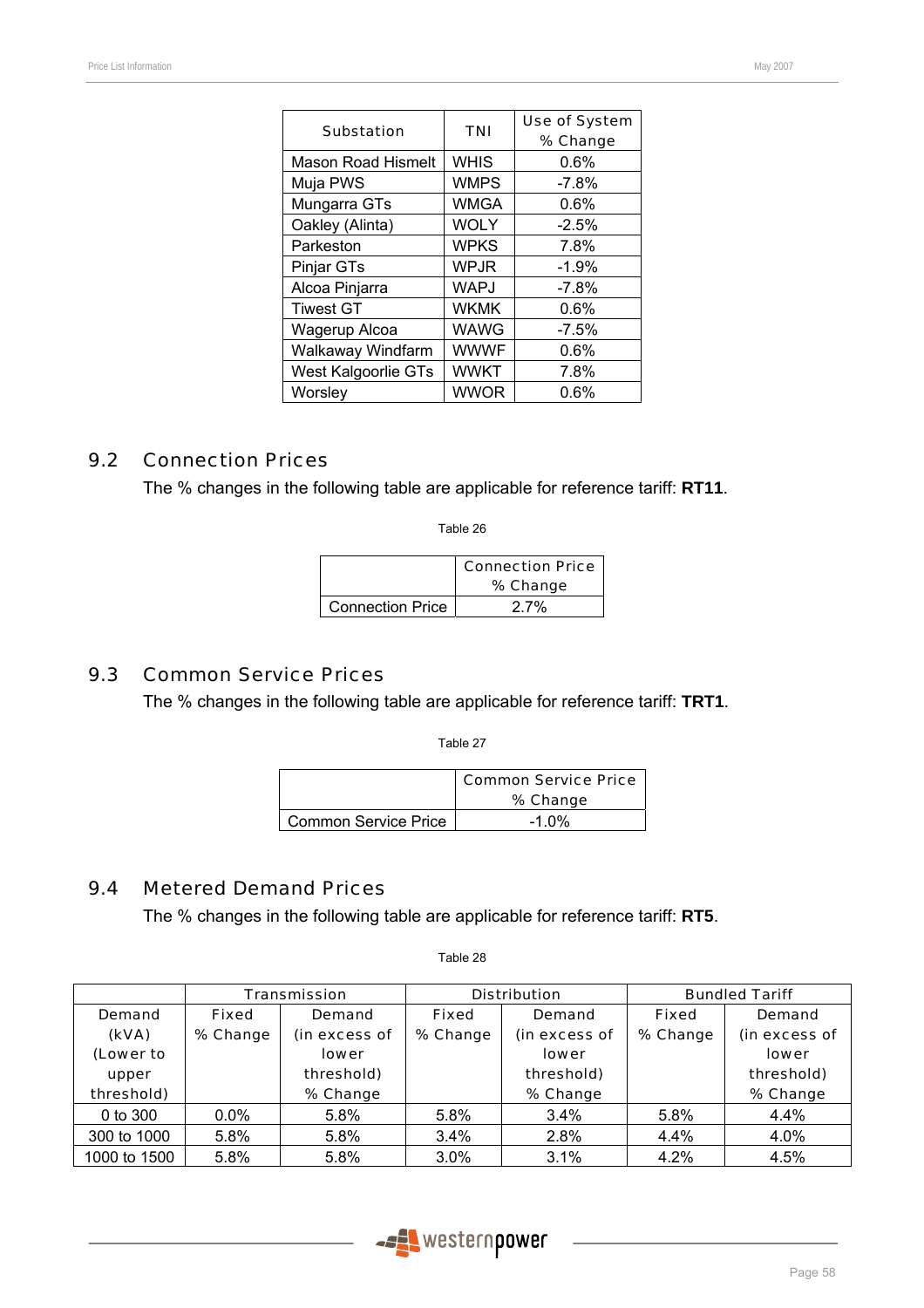The % changes in the following table are applicable for reference tariff: **RT6**.

#### Table 29

|              |              | Transmission  |              | <b>Distribution</b> | <b>Bundled Tariff</b> |               |  |
|--------------|--------------|---------------|--------------|---------------------|-----------------------|---------------|--|
| Demand       | <b>Fixed</b> | Demand        | <b>Fixed</b> | Demand              | <b>Fixed</b>          | Demand        |  |
| (kVA)        | % Changes    | (in excess of | % Change     | (in excess of       |                       | (in excess of |  |
| (Lower to    |              | <b>lower</b>  |              | lower               |                       | <b>lower</b>  |  |
| upper        |              | threshold)    | threshold)   |                     |                       | threshold)    |  |
| threshold)   |              | % Changes     |              | % Change            |                       | % Change      |  |
| 0 to 300     | $0.0\%$      | 5.8%          | 5.8%         | $3.7\%$             | 5.8%                  | 4.5%          |  |
| 300 to 1000  | 5.8%         | 5.8%          | 3.8%         | 3.2%                | 4.6%                  | 4.2%          |  |
| 1000 to 1500 | 5.8%         | 5.8%          | $3.4\%$      | 3.9%                | 4.3%                  | 4.7%          |  |

### 9.5 Demand Prices

The % change in the following table are applicable for reference tariff: **RT7 & RT8**.

|                           |             |                          |                                                         | <b>Transmission</b>                                                |                                                                                                 |                                                      | <b>Distribution</b>                                               |                                                             |                                                      | <b>Bundled</b>                                                        |                                                          |
|---------------------------|-------------|--------------------------|---------------------------------------------------------|--------------------------------------------------------------------|-------------------------------------------------------------------------------------------------|------------------------------------------------------|-------------------------------------------------------------------|-------------------------------------------------------------|------------------------------------------------------|-----------------------------------------------------------------------|----------------------------------------------------------|
| Zone<br><b>Substation</b> | <b>TNI</b>  | <b>Pricing Zone</b>      | first<br>tor<br>% Change<br>1000 kVA<br>charge<br>Fixed | Demand charge for<br>1000 <kva<7000<br>Change<br/>ಸಿ</kva<7000<br> | for<br>Charge <sup>-</sup><br>7000<br>% Change<br>$\boldsymbol{\wedge}$<br>Demand<br><b>KVA</b> | first<br>charge for<br>% Change<br>1000 KVA<br>Fixed | for<br>1000 <kva<7000<br>Demand charge<br/>% Change</kva<7000<br> | for<br>Demand Charge<br>7000<br>% Change<br>Λ<br><b>KVA</b> | first<br>charge for<br>% Change<br>1000 KVA<br>Fixed | for<br>1000 <kva<7000<br>charge<br/>% Change<br/>Demand</kva<7000<br> | for<br>Demand Charge<br>> 7000<br>% Change<br><b>KVA</b> |
| Cook Street               | <b>WCKT</b> | CBD                      | 5.8%                                                    | $-0.7%$                                                            | 0.1%                                                                                            | 3.9%                                                 | 6.8%                                                              | 5.8%                                                        | 4.8%                                                 | 1.2%                                                                  | 1.9%                                                     |
| Forrest Avenue            | <b>WFRT</b> | CBD                      | 5.8%                                                    | $-0.7%$                                                            | 0.1%                                                                                            | 3.9%                                                 | 6.8%                                                              | 5.8%                                                        | 4.8%                                                 | 1.2%                                                                  | 1.9%                                                     |
| Hay Street                | <b>WHAY</b> | CBD                      | 5.8%                                                    | $-0.7%$                                                            | 0.1%                                                                                            | 3.9%                                                 | 6.8%                                                              | 5.8%                                                        | 4.8%                                                 | 1.2%                                                                  | 1.9%                                                     |
| Milligan Street           | WMIL        | CBD                      | 5.8%                                                    | $-0.7%$                                                            | 0.1%                                                                                            | 3.9%                                                 | 6.8%                                                              | 5.8%                                                        | 4.8%                                                 | 1.2%                                                                  | 1.9%                                                     |
| <b>Wellington Street</b>  | <b>WWNT</b> | CBD                      | 5.8%                                                    | $-0.7%$                                                            | 0.1%                                                                                            | 3.9%                                                 | 6.8%                                                              | 5.8%                                                        | 4.8%                                                 | 1.2%                                                                  | 1.9%                                                     |
| <b>Black Flag</b>         | <b>WBKF</b> | <b>Goldfields Mining</b> | 5.8%                                                    | $-5.5%$                                                            | $-4.8%$                                                                                         | 3.9%                                                 | 7.7%                                                              | 5.8%                                                        | 4.8%                                                 | $-4.5%$                                                               | $-3.4%$                                                  |
| Boulder                   | WBLD        | Goldfields Mining        | 5.8%                                                    | $-5.4%$                                                            | $-4.7%$                                                                                         | 3.9%                                                 | 7.7%                                                              | 5.8%                                                        | 4.8%                                                 | $-4.4%$                                                               | $-3.2%$                                                  |
| Bounty                    | <b>WBNY</b> | Goldfields Mining        | 5.8%                                                    | 5.9%                                                               | 5.9%                                                                                            | 3.9%                                                 | 7.7%                                                              | 5.8%                                                        | 4.8%                                                 | 6.0%                                                                  | 5.9%                                                     |
| West Kalgoorlie           | <b>WWKT</b> | <b>Goldfields Mining</b> | 5.8%                                                    | $-5.2%$                                                            | $-4.3%$                                                                                         | 3.9%                                                 | 7.7%                                                              | 5.8%                                                        | 4.8%                                                 | $-4.0%$                                                               | $-2.8%$                                                  |
| Albany                    | <b>WALB</b> | Mixed                    | 5.8%                                                    | 0.3%                                                               | 0.7%                                                                                            | 3.9%                                                 | 6.6%                                                              | 5.8%                                                        | 4.8%                                                 | 1.4%                                                                  | 1.9%                                                     |
| Boddington                | <b>WBOD</b> | Mixed                    | 5.8%                                                    | $-1.0%$                                                            | $-0.1%$                                                                                         | 3.9%                                                 | 6.6%                                                              | 5.8%                                                        | 4.8%                                                 | 1.2%                                                                  | 1.9%                                                     |
| <b>Bunbury Harbour</b>    | <b>WBUH</b> | Mixed                    | 5.8%                                                    | $-3.0%$                                                            | $-1.9%$                                                                                         | 3.9%                                                 | 6.6%                                                              | 5.8%                                                        | 4.8%                                                 | $-0.3%$                                                               | 0.7%                                                     |
| <b>Busselton</b>          | <b>WBSN</b> | Mixed                    | 5.8%                                                    | 0.2%                                                               | 0.7%                                                                                            | 3.9%                                                 | 6.6%                                                              | 5.8%                                                        | 4.8%                                                 | 1.4%                                                                  | 1.9%                                                     |
| <b>Byford</b>             | <b>WBYF</b> | Mixed                    | 5.8%                                                    | $-1.0%$                                                            | $-0.2%$                                                                                         | 3.9%                                                 | 6.6%                                                              | 5.8%                                                        | 4.8%                                                 | 1.1%                                                                  | 1.8%                                                     |
| Capel                     | <b>WCAP</b> | Mixed                    | 5.8%                                                    | $-0.1%$                                                            | 0.5%                                                                                            | 3.9%                                                 | 6.6%                                                              | 5.8%                                                        | 4.8%                                                 | 1.4%                                                                  | 2.0%                                                     |
| Chapman                   | <b>WCPN</b> | Mixed                    | 5.8%                                                    | 3.4%                                                               | 3.6%                                                                                            | 3.9%                                                 | 6.6%                                                              | 5.8%                                                        | 4.8%                                                 | 4.0%                                                                  | 4.1%                                                     |
| Darlington                | <b>WDTN</b> | Mixed                    | 5.8%                                                    | $-3.6%$                                                            | $-2.5%$                                                                                         | 3.9%                                                 | 6.6%                                                              | 5.8%                                                        | 4.8%                                                 | $-0.9%$                                                               | 0.1%                                                     |
| Durlacher Street          | <b>WDUR</b> | Mixed                    | 5.8%                                                    | 0.2%                                                               | 0.7%                                                                                            | 3.9%                                                 | 6.6%                                                              | 5.8%                                                        | 4.8%                                                 | 1.4%                                                                  | 1.9%                                                     |
| Eneabba                   | <b>WENB</b> | Mixed                    | 5.8%                                                    | 3.5%                                                               | 3.7%                                                                                            | 3.9%                                                 | 6.6%                                                              | 5.8%                                                        | 4.8%                                                 | 4.1%                                                                  | 4.2%                                                     |
| Geraldton                 | <b>WGTN</b> | Mixed                    | 5.8%                                                    | 0.2%                                                               | 0.7%                                                                                            | 3.9%                                                 | 6.6%                                                              | 5.8%                                                        | 4.8%                                                 | 1.4%                                                                  | 1.9%                                                     |
| Marriott Road             | <b>WMRR</b> | Mixed                    | 5.8%                                                    | $-3.0%$                                                            | $-1.9%$                                                                                         | 3.9%                                                 | 6.6%                                                              | 5.8%                                                        | 4.8%                                                 | $-0.3%$                                                               | 0.7%                                                     |
| Muchea                    | <b>WMUC</b> | Mixed                    | 5.8%                                                    | 0.3%                                                               | 1.0%                                                                                            | 3.9%                                                 | 6.6%                                                              | 5.8%                                                        | 4.8%                                                 | 2.0%                                                                  | 2.5%                                                     |
| Northam                   | <b>WNOR</b> | Mixed                    | 5.8%                                                    | 3.5%                                                               | 3.7%                                                                                            | 3.9%                                                 | 6.6%                                                              | 5.8%                                                        | 4.8%                                                 | 4.1%                                                                  | 4.2%                                                     |

Table 30

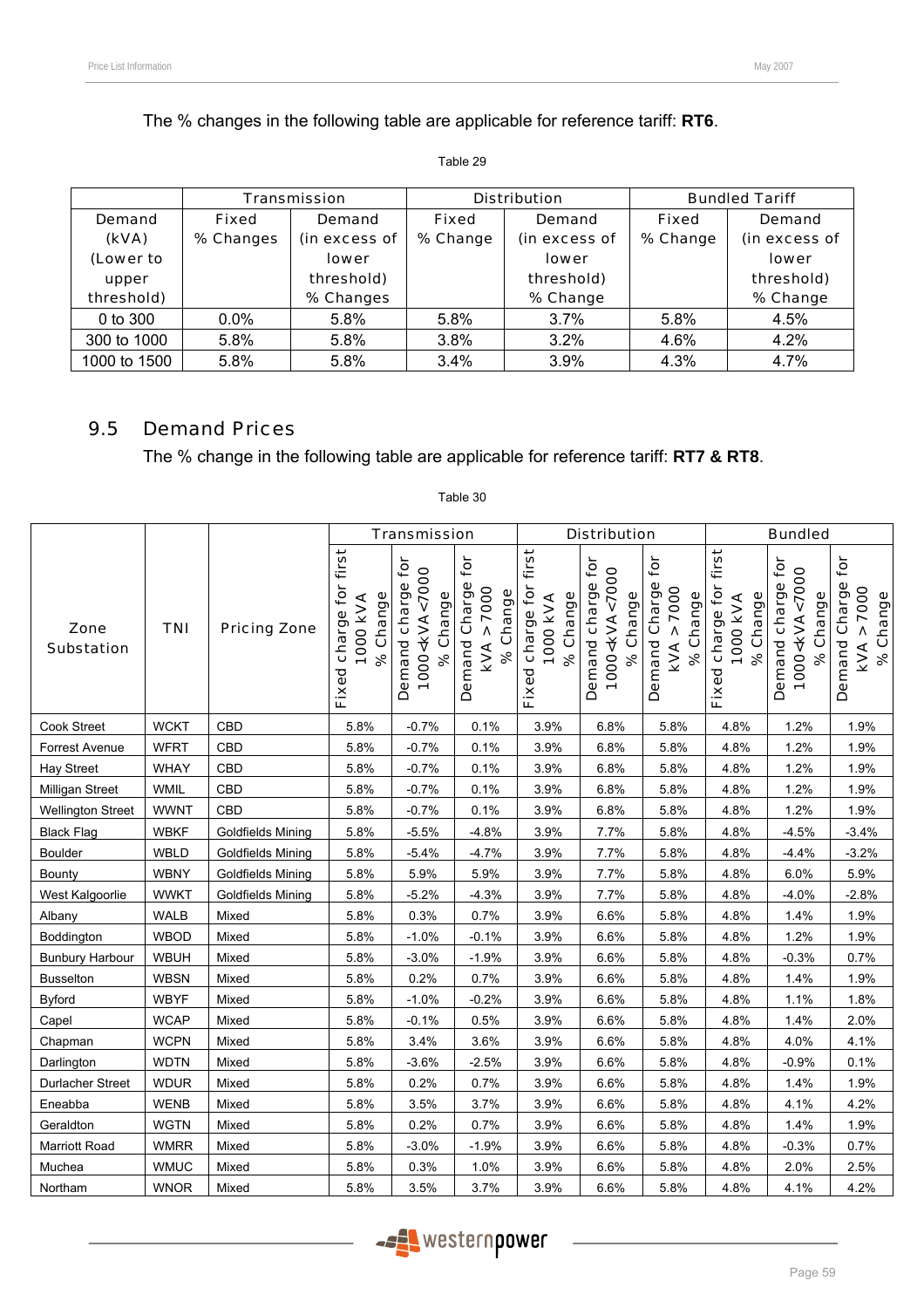|                                  |             |                     |                                                      | <b>Transmission</b>                                           |                                                        |                                                      | <b>Distribution</b>                                           |                                                             |                                                   | <b>Bundled</b>                                                |                                                |
|----------------------------------|-------------|---------------------|------------------------------------------------------|---------------------------------------------------------------|--------------------------------------------------------|------------------------------------------------------|---------------------------------------------------------------|-------------------------------------------------------------|---------------------------------------------------|---------------------------------------------------------------|------------------------------------------------|
| Zone<br><b>Substation</b>        | <b>TNI</b>  | <b>Pricing Zone</b> | first<br>charge for<br>% Change<br>1000 kVA<br>Fixed | Demand charge for<br>1000 <kva<7000<br>% Change</kva<7000<br> | Ċ<br>Demand Charge<br>> 7000<br>% Change<br><b>KVA</b> | first<br>charge for<br>% Change<br>1000 KVA<br>Fixed | Demand charge for<br>1000 <kva<7000<br>% Change</kva<7000<br> | for<br>Demand Charge<br>7000<br>% Change<br>٨<br><b>KVA</b> | first<br>Fixed charge for<br>% Change<br>1000 KVA | Demand charge for<br>1000 <kva<7000<br>% Change</kva<7000<br> | for<br>Demand Charge<br>KVA > 7000<br>% Change |
| Picton                           | <b>WPIC</b> | Mixed               | 5.8%                                                 | $-0.4%$                                                       | 0.3%                                                   | 3.9%                                                 | 6.6%                                                          | 5.8%                                                        | 4.8%                                              | 1.5%                                                          | 2.1%                                           |
| Rangeway                         | <b>WRAN</b> | Mixed               | 5.8%                                                 | 0.2%                                                          | 0.7%                                                   | 3.9%                                                 | 6.6%                                                          | 5.8%                                                        | 4.8%                                              | 1.4%                                                          | 1.9%                                           |
| Sawyers Valley                   | <b>WSVL</b> | Mixed               | 5.8%                                                 | 0.2%                                                          | 0.7%                                                   | 3.9%                                                 | 6.6%                                                          | 5.8%                                                        | 4.8%                                              | 1.4%                                                          | 1.9%                                           |
| Yanchep                          | <b>WYCP</b> | Mixed               | 5.8%                                                 | 1.4%                                                          | 2.0%                                                   | 3.9%                                                 | 6.6%                                                          | 5.8%                                                        | 4.8%                                              | 2.8%                                                          | 3.2%                                           |
| Yilgarn                          | <b>WYLN</b> | Mixed               | 5.8%                                                 | $-5.2%$                                                       | $-4.4%$                                                | 3.9%                                                 | 6.6%                                                          | 5.8%                                                        | 4.8%                                              | $-3.1%$                                                       | $-2.1%$                                        |
| Baandee                          | <b>WBDE</b> | Rural               | 5.8%                                                 | 4.8%                                                          | 4.8%                                                   | 3.9%                                                 | 7.5%                                                          | 5.7%                                                        | 4.8%                                              | 5.0%                                                          | 5.0%                                           |
| Beenup                           | <b>WBNP</b> | Rural               | 5.8%                                                 | 4.8%                                                          | 4.8%                                                   | 3.9%                                                 | 7.5%                                                          | 5.7%                                                        | 4.8%                                              | 5.0%                                                          | 5.0%                                           |
| Bridgetown                       | <b>WBTN</b> | Rural               | 5.8%                                                 | 0.9%                                                          | 1.3%                                                   | 3.9%                                                 | 7.5%                                                          | 5.7%                                                        | 4.8%                                              | 1.7%                                                          | 2.2%                                           |
| Carrabin                         | <b>WCAR</b> | Rural               | 5.8%                                                 | 5.2%                                                          | 5.2%                                                   | 3.9%                                                 | 7.5%                                                          | 5.7%                                                        | 4.8%                                              | 5.3%                                                          | 5.3%                                           |
| Collie                           | <b>WCOE</b> | Rural               | 5.8%                                                 | $-5.1%$                                                       | $-4.3%$                                                | 3.9%                                                 | 7.5%                                                          | 5.7%                                                        | 4.8%                                              | $-3.9%$                                                       | $-2.7%$                                        |
| Coolup                           | <b>WCLP</b> | Rural               | 5.8%                                                 | $-5.2%$                                                       | $-4.5%$                                                | 3.9%                                                 | 7.5%                                                          | 5.7%                                                        | 4.8%                                              | $-4.1%$                                                       | $-2.9%$                                        |
| Cunderdin                        | <b>WCUN</b> | Rural               | 5.8%                                                 | 4.5%                                                          | 4.6%                                                   | 3.9%                                                 | 7.5%                                                          | 5.7%                                                        | 4.8%                                              | 4.7%                                                          | 4.7%                                           |
| Katanning                        | <b>WKAT</b> | Rural               | 5.8%                                                 | $-5.2%$                                                       | $-4.4%$                                                | 3.9%                                                 | 7.5%                                                          | 5.7%                                                        | 4.8%                                              | $-4.0%$                                                       | $-2.9%$                                        |
| Kellerberrin                     | <b>WKEL</b> | Rural               | 5.8%                                                 | 4.7%                                                          | 4.7%                                                   | 3.9%                                                 | 7.5%                                                          | 5.7%                                                        | 4.8%                                              | 4.9%                                                          | 4.9%                                           |
| Kojonup                          | <b>WKOJ</b> | Rural               | 5.8%                                                 | $-0.2%$                                                       | 0.5%                                                   | 3.9%                                                 | 7.5%                                                          | 5.7%                                                        | 4.8%                                              | 0.9%                                                          | 1.6%                                           |
| Kondinin                         | <b>WKDN</b> | Rural               | 5.8%                                                 | 2.7%                                                          | 3.0%                                                   | 3.9%                                                 | 7.5%                                                          | 5.7%                                                        | 4.8%                                              | 3.3%                                                          | 3.6%                                           |
| Manjimup                         | <b>WMJP</b> | Rural               | 5.8%                                                 | $-4.3%$                                                       | $-3.3%$                                                | 3.9%                                                 | 7.5%                                                          | 5.7%                                                        | 4.8%                                              | $-2.9%$                                                       | $-1.6%$                                        |
| Margaret River                   | <b>WMRV</b> | Rural               | 5.8%                                                 | 0.6%                                                          | 0.9%                                                   | 3.9%                                                 | 7.5%                                                          | 5.7%                                                        | 4.8%                                              | 1.1%                                                          | 1.6%                                           |
| Merredin                         | <b>WMER</b> | Rural               | 5.8%                                                 | 4.3%                                                          | 4.4%                                                   | 3.9%                                                 | 7.5%                                                          | 5.7%                                                        | 4.8%                                              | 4.6%                                                          | 4.6%                                           |
| Moora                            | <b>WMOR</b> | Rural               | 5.8%                                                 | 3.2%                                                          | 3.5%                                                   | 3.9%                                                 | 7.5%                                                          | 5.7%                                                        | 4.8%                                              | 3.7%                                                          | 3.9%                                           |
| Mount Barker                     | <b>WMBR</b> | Rural               | 5.8%                                                 | $-5.1%$                                                       | $-4.2%$                                                | 3.9%                                                 | 7.5%                                                          | 5.7%                                                        | 4.8%                                              | $-3.9%$                                                       | $-2.7%$                                        |
| Narrogin                         | <b>WNGN</b> | Rural               | 5.8%                                                 | $-5.7%$                                                       | $-5.0%$                                                | 3.9%                                                 | 7.5%                                                          | 5.7%                                                        | 4.8%                                              | $-4.7%$                                                       | $-3.7%$                                        |
| Pinjarra                         | WPNJ        | Rural               | 5.8%                                                 | $-3.2%$                                                       | $-2.1%$                                                | 3.9%                                                 | 7.5%                                                          | 5.7%                                                        | 4.8%                                              | $-1.6%$                                                       | $-0.3%$                                        |
| Regans                           | <b>WRGN</b> | Rural               | 5.8%                                                 | 3.2%                                                          | 3.4%                                                   | 3.9%                                                 | 7.5%                                                          | 5.7%                                                        | 4.8%                                              | 3.7%                                                          | 3.9%                                           |
| <b>Three Springs</b>             | <b>WTSG</b> | Rural               | 5.8%                                                 | 3.3%                                                          | 3.5%                                                   | 3.9%                                                 | 7.5%                                                          | 5.7%                                                        | 4.8%                                              | 3.8%                                                          | 3.9%                                           |
| Wagerup                          | <b>WWGP</b> | Rural               | 5.8%                                                 | $-1.7%$                                                       | $-0.7%$                                                | 3.9%                                                 | 7.5%                                                          | 5.7%                                                        | 4.8%                                              | $-0.3%$                                                       | 0.8%                                           |
| Wagin                            | <b>WWAG</b> | Rural               | 5.8%                                                 | 3.6%                                                          | 3.8%                                                   | 3.9%                                                 | 7.5%                                                          | 5.7%                                                        | 4.8%                                              | 4.0%                                                          | 4.2%                                           |
| Wundowie                         | <b>WWUN</b> | Rural               | 5.8%                                                 | 3.8%                                                          | 3.9%                                                   | 3.9%                                                 | 7.5%                                                          | 5.7%                                                        | 4.8%                                              | 4.2%                                                          | 4.2%                                           |
| Yerbillon                        | <b>WYER</b> | Rural               | 5.8%                                                 | 5.1%                                                          | 5.1%                                                   | 3.9%                                                 | 7.5%                                                          | 5.7%                                                        | 4.8%                                              | 5.2%                                                          | 5.2%                                           |
| Amherst                          | <b>WAMT</b> | Urban               | 5.8%                                                 | $-0.3%$                                                       | 0.4%                                                   | 3.9%                                                 | 7.7%                                                          | 4.9%                                                        | 4.8%                                              | 0.1%                                                          | 1.2%                                           |
| Arkana                           | <b>WARK</b> | Urban               | 5.8%                                                 | $-0.3%$                                                       | 0.4%                                                   | 3.9%                                                 | 7.7%                                                          | 4.9%                                                        | 4.8%                                              | 0.1%                                                          | 1.2%                                           |
| <b>Australian Paper</b><br>Mills | <b>WAPM</b> | Urban               | 5.8%                                                 | $-0.3%$                                                       | 0.4%                                                   | 3.9%                                                 | 7.7%                                                          | 4.9%                                                        | 4.8%                                              | 0.1%                                                          | 1.2%                                           |
| Beechboro                        | <b>WBCH</b> | Urban               | 5.8%                                                 | $-0.3%$                                                       | 0.4%                                                   | 3.9%                                                 | 7.7%                                                          | 4.9%                                                        | 4.8%                                              | 0.1%                                                          | 1.2%                                           |
| <b>Belmont</b>                   | WBEL        | Urban               | 5.8%                                                 | $-0.3%$                                                       | 0.4%                                                   | 3.9%                                                 | 7.7%                                                          | 4.9%                                                        | 4.8%                                              | 0.1%                                                          | 1.2%                                           |
| Bentley                          | <b>WBTY</b> | Urban               | N/A                                                  | N/A                                                           | N/A                                                    | N/A                                                  | N/A                                                           | N/A                                                         | N/A                                               | N/A                                                           | N/A                                            |
| <b>Bibra Lake</b>                | <b>WBIB</b> | Urban               | N/A                                                  | N/A                                                           | N/A                                                    | N/A                                                  | N/A                                                           | N/A                                                         | N/A                                               | N/A                                                           | N/A                                            |
| <b>British Petroleum</b>         | <b>WBPM</b> | Urban               | 5.8%                                                 | $-0.3%$                                                       | 0.4%                                                   | 3.9%                                                 | 7.7%                                                          | 4.9%                                                        | 4.8%                                              | 0.1%                                                          | 1.2%                                           |
| Canning Vale                     | <b>WCVE</b> | Urban               | 5.8%                                                 | $-0.3%$                                                       | 0.4%                                                   | 3.9%                                                 | 7.7%                                                          | 4.9%                                                        | 4.8%                                              | 0.1%                                                          | 1.2%                                           |
| <b>Clarence Street</b>           | <b>WCLN</b> | Urban               | 5.8%                                                 | $-0.3%$                                                       | 0.4%                                                   | 3.9%                                                 | 7.7%                                                          | 4.9%                                                        | 4.8%                                              | 0.1%                                                          | 1.2%                                           |
| Clarkson                         | <b>WCKN</b> | Urban               | 5.8%                                                 | $-0.3%$                                                       | 0.4%                                                   | 3.9%                                                 | 7.7%                                                          | 4.9%                                                        | 4.8%                                              | 0.1%                                                          | 1.2%                                           |
| Cockburn                         | <b>WCCT</b> | Urban               | 5.8%                                                 | $-0.3%$                                                       | 0.4%                                                   | 3.9%                                                 | 7.7%                                                          | 4.9%                                                        | 4.8%                                              | 0.1%                                                          | 1.2%                                           |

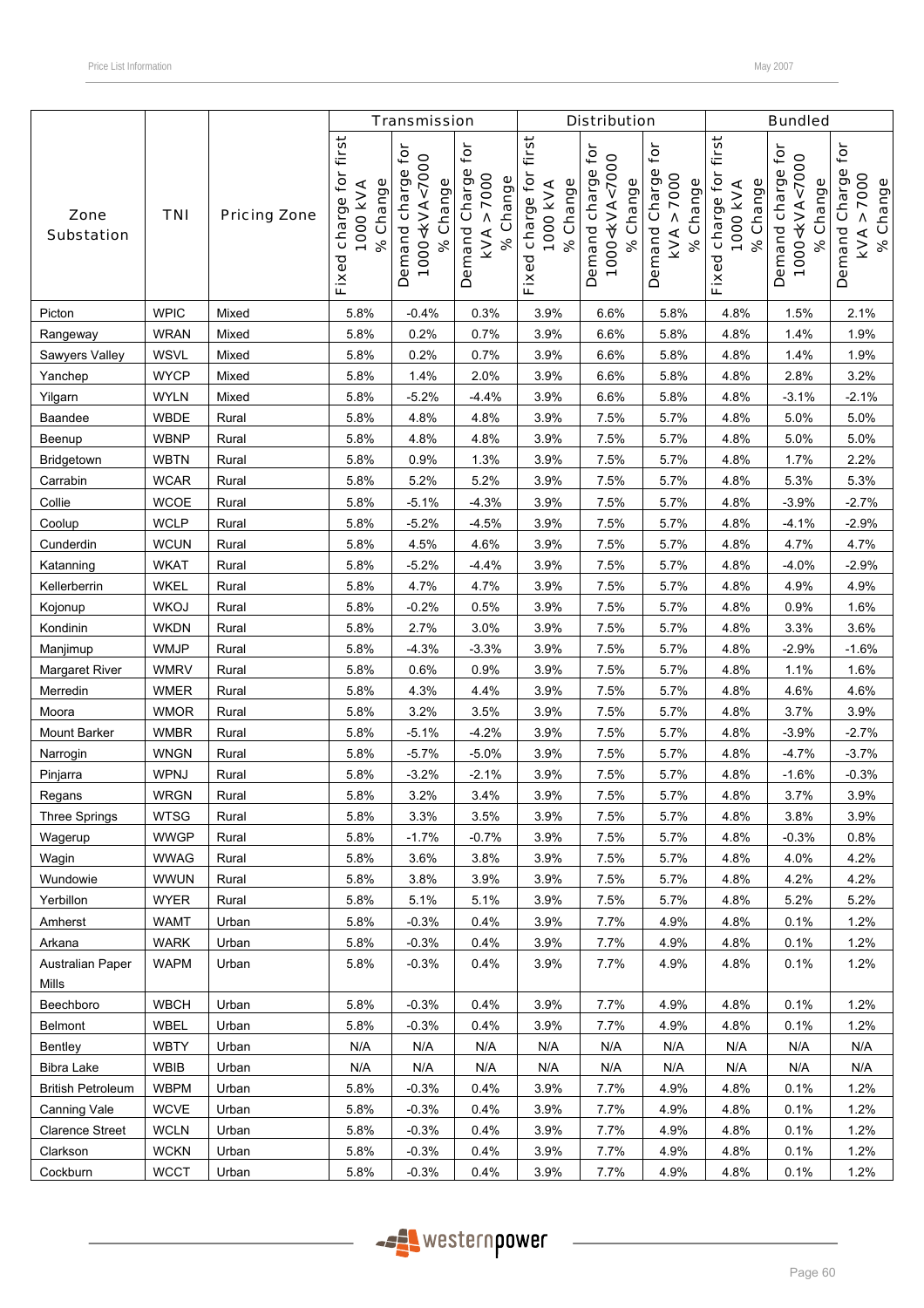|                           |             |                     |                                                      | <b>Transmission</b>                                                |                                                          |                                                                | <b>Distribution</b>                                           |                                                                                 |                                                   | <b>Bundled</b>                                                |                                                |
|---------------------------|-------------|---------------------|------------------------------------------------------|--------------------------------------------------------------------|----------------------------------------------------------|----------------------------------------------------------------|---------------------------------------------------------------|---------------------------------------------------------------------------------|---------------------------------------------------|---------------------------------------------------------------|------------------------------------------------|
| Zone<br><b>Substation</b> | <b>TNI</b>  | <b>Pricing Zone</b> | first<br>charge for<br>% Change<br>1000 kVA<br>Fixed | Demand charge for<br>1000 <kva<7000<br>Change<br/>ೢೕ</kva<7000<br> | for<br>Demand Charge<br>> 7000<br>% Change<br><b>KVA</b> | first <sup>1</sup><br>Fixed charge for<br>% Change<br>1000 kVA | Demand charge for<br>1000 <kva<7000<br>% Change</kva<7000<br> | tor<br>Demand Charge<br>7000<br>% Change<br>$\boldsymbol{\wedge}$<br><b>KVA</b> | first<br>Fixed charge for<br>% Change<br>1000 KVA | Demand charge for<br>1000 <kva<7000<br>% Change</kva<7000<br> | for<br>Demand Charge<br>KVA > 7000<br>% Change |
| Cement                    |             |                     |                                                      |                                                                    |                                                          |                                                                |                                                               |                                                                                 |                                                   |                                                               |                                                |
| Collier                   | <b>WCOL</b> | Urban               | 5.8%                                                 | $-0.3%$                                                            | 0.4%                                                     | 3.9%                                                           | 7.7%                                                          | 4.9%                                                                            | 4.8%                                              | 0.1%                                                          | 1.2%                                           |
| Cottesloe                 | <b>WCOT</b> | Urban               | 5.8%                                                 | $-0.3%$                                                            | 0.4%                                                     | 3.9%                                                           | 7.7%                                                          | 4.9%                                                                            | 4.8%                                              | 0.1%                                                          | 1.2%                                           |
| <b>Edmund Street</b>      | WEDD        | Urban               | 5.8%                                                 | $-0.3%$                                                            | 0.4%                                                     | 3.9%                                                           | 7.7%                                                          | 4.9%                                                                            | 4.8%                                              | 0.1%                                                          | 1.2%                                           |
| Forrestfield              | <b>WFFD</b> | Urban               | 5.8%                                                 | $-0.3%$                                                            | 0.4%                                                     | 3.9%                                                           | 7.7%                                                          | 4.9%                                                                            | 4.8%                                              | 0.1%                                                          | 1.2%                                           |
| Gosnells                  | <b>WGNL</b> | Urban               | 5.8%                                                 | $-0.3%$                                                            | 0.4%                                                     | 3.9%                                                           | 7.7%                                                          | 4.9%                                                                            | 4.8%                                              | 0.1%                                                          | 1.2%                                           |
| Hadfields                 | <b>WHFS</b> | Urban               | 5.8%                                                 | $-0.3%$                                                            | 0.4%                                                     | 3.9%                                                           | 7.7%                                                          | 4.9%                                                                            | 4.8%                                              | 0.1%                                                          | 1.2%                                           |
| Henley Brook              | <b>WHBK</b> | Urban               | N/A                                                  | N/A                                                                | N/A                                                      | N/A                                                            | N/A                                                           | N/A                                                                             | N/A                                               | N/A                                                           | N/A                                            |
| Herdsman<br>Parade        | <b>WHEP</b> | Urban               | 5.8%                                                 | $-0.3%$                                                            | 0.4%                                                     | 3.9%                                                           | 7.7%                                                          | 4.9%                                                                            | 4.8%                                              | 0.1%                                                          | 1.2%                                           |
| Joel Terrace              | <b>WJTE</b> | Urban               | 5.8%                                                 | $-0.3%$                                                            | 0.4%                                                     | 3.9%                                                           | 7.7%                                                          | 4.9%                                                                            | 4.8%                                              | 0.1%                                                          | 1.2%                                           |
| Kalamunda                 | <b>WKDA</b> | Urban               | 5.8%                                                 | $-0.3%$                                                            | 0.4%                                                     | 3.9%                                                           | 7.7%                                                          | 4.9%                                                                            | 4.8%                                              | 0.1%                                                          | 1.2%                                           |
| Kambalda                  | <b>WKBA</b> | Urban               | 5.8%                                                 | $-5.4%$                                                            | $-4.7%$                                                  | 3.9%                                                           | 7.7%                                                          | 4.9%                                                                            | 4.8%                                              | $-5.0%$                                                       | $-3.7%$                                        |
| Landsdale                 | <b>WLDE</b> | Urban               | 5.8%                                                 | $-0.3%$                                                            | 0.4%                                                     | 3.9%                                                           | 7.7%                                                          | 4.9%                                                                            | 4.8%                                              | 0.1%                                                          | 1.2%                                           |
| Malaga                    | <b>WMLG</b> | Urban               | 5.8%                                                 | $-0.3%$                                                            | 0.4%                                                     | 3.9%                                                           | 7.7%                                                          | 4.9%                                                                            | 4.8%                                              | 0.1%                                                          | 1.2%                                           |
| Mandurah                  | <b>WMHA</b> | Urban               | 5.8%                                                 | $-0.3%$                                                            | 0.4%                                                     | 3.9%                                                           | 7.7%                                                          | 4.9%                                                                            | 4.8%                                              | 0.1%                                                          | 1.2%                                           |
| <b>Manning Street</b>     | <b>WMAG</b> | Urban               | 5.8%                                                 | $-0.3%$                                                            | 0.4%                                                     | 3.9%                                                           | 7.7%                                                          | 4.9%                                                                            | 4.8%                                              | 0.1%                                                          | 1.2%                                           |
| Mason Road                | <b>WMSR</b> | Urban               | 5.8%                                                 | $-0.3%$                                                            | 0.4%                                                     | 3.9%                                                           | 7.7%                                                          | 4.9%                                                                            | 4.8%                                              | 0.1%                                                          | 1.2%                                           |
| <b>Meadow Springs</b>     | <b>WMSS</b> | Urban               | 5.8%                                                 | $-0.3%$                                                            | 0.4%                                                     | 3.9%                                                           | 7.7%                                                          | 4.9%                                                                            | 4.8%                                              | 0.1%                                                          | 1.2%                                           |
| <b>Medical Centre</b>     | <b>WMCR</b> | Urban               | 5.8%                                                 | $-0.3%$                                                            | 0.4%                                                     | 3.9%                                                           | 7.7%                                                          | 4.9%                                                                            | 4.8%                                              | 0.1%                                                          | 1.2%                                           |
| Medina                    | <b>WMED</b> | Urban               | 5.8%                                                 | $-0.3%$                                                            | 0.4%                                                     | 3.9%                                                           | 7.7%                                                          | 4.9%                                                                            | 4.8%                                              | 0.1%                                                          | 1.2%                                           |
| Midland Junction          | WMJX        | Urban               | 5.8%                                                 | $-0.3%$                                                            | 0.4%                                                     | 3.9%                                                           | 7.7%                                                          | 4.9%                                                                            | 4.8%                                              | 0.1%                                                          | 1.2%                                           |
| Morley                    | <b>WMOY</b> | Urban               | 5.8%                                                 | $-0.3%$                                                            | 0.4%                                                     | 3.9%                                                           | 7.7%                                                          | 4.9%                                                                            | 4.8%                                              | 0.1%                                                          | 1.2%                                           |
| Mullaloo                  | <b>WMUL</b> | Urban               | 5.8%                                                 | $-0.3%$                                                            | 0.4%                                                     | 3.9%                                                           | 7.7%                                                          | 4.9%                                                                            | 4.8%                                              | 0.1%                                                          | 1.2%                                           |
| Mundaring Weir            | <b>WMWR</b> | Urban               | 5.8%                                                 | $-0.3%$                                                            | 0.4%                                                     | 3.9%                                                           | 7.7%                                                          | 4.9%                                                                            | 4.8%                                              | 0.1%                                                          | 1.2%                                           |
| Murdoch                   | <b>WMUR</b> | Urban               | 5.8%                                                 | $-0.3%$                                                            | 0.4%                                                     | 3.9%                                                           | 7.7%                                                          | 4.9%                                                                            | 4.8%                                              | 0.1%                                                          | 1.2%                                           |
| Myaree                    | <b>WMYR</b> | Urban               | 5.8%                                                 | $-0.3%$                                                            | 0.4%                                                     | 3.9%                                                           | 7.7%                                                          | 4.9%                                                                            | 4.8%                                              | 0.1%                                                          | 1.2%                                           |
| Nedlands                  | <b>WNED</b> | Urban               | 5.8%                                                 | $-0.3%$                                                            | 0.4%                                                     | 3.9%                                                           | 7.7%                                                          | 4.9%                                                                            | 4.8%                                              | 0.1%                                                          | 1.2%                                           |
| North Beach               | <b>WNBH</b> | Urban               | 5.8%                                                 | $-0.3%$                                                            | 0.4%                                                     | 3.9%                                                           | 7.7%                                                          | 4.9%                                                                            | 4.8%                                              | 0.1%                                                          | 1.2%                                           |
| North Fremantle           | <b>WNFL</b> | Urban               | 5.8%                                                 | $-0.3%$                                                            | 0.4%                                                     | 3.9%                                                           | 7.7%                                                          | 4.9%                                                                            | 4.8%                                              | 0.1%                                                          | 1.2%                                           |
| North Perth               | <b>WNPH</b> | Urban               | 5.8%                                                 | $-0.3%$                                                            | 0.4%                                                     | 3.9%                                                           | 7.7%                                                          | 4.9%                                                                            | 4.8%                                              | 0.1%                                                          | 1.2%                                           |
| OConnor                   | <b>WOCN</b> | Urban               | 5.8%                                                 | $-0.3%$                                                            | 0.4%                                                     | 3.9%                                                           | 7.7%                                                          | 4.9%                                                                            | 4.8%                                              | 0.1%                                                          | 1.2%                                           |
| Osborne Park              | <b>WOPK</b> | Urban               | 5.8%                                                 | $-0.3%$                                                            | 0.4%                                                     | 3.9%                                                           | 7.7%                                                          | 4.9%                                                                            | 4.8%                                              | 0.1%                                                          | 1.2%                                           |
| Padbury                   | <b>WPBY</b> | Urban               | 5.8%                                                 | $-0.3%$                                                            | 0.4%                                                     | 3.9%                                                           | 7.7%                                                          | 4.9%                                                                            | 4.8%                                              | 0.1%                                                          | 1.2%                                           |
| Piccadilly                | <b>WPCY</b> | Urban               | 5.8%                                                 | $-5.1%$                                                            | $-4.3%$                                                  | 3.9%                                                           | 7.7%                                                          | 4.9%                                                                            | 4.8%                                              | $-4.7%$                                                       | $-3.3%$                                        |
| Riverton                  | <b>WRTN</b> | Urban               | 5.8%                                                 | $-0.3%$                                                            | 0.4%                                                     | 3.9%                                                           | 7.7%                                                          | 4.9%                                                                            | 4.8%                                              | 0.1%                                                          | 1.2%                                           |
| Rivervale                 | <b>WRVE</b> | Urban               | 5.8%                                                 | $-0.3%$                                                            | 0.4%                                                     | 3.9%                                                           | 7.7%                                                          | 4.9%                                                                            | 4.8%                                              | 0.1%                                                          | 1.2%                                           |
| Rockingham                | <b>WROH</b> | Urban               | 5.8%                                                 | $-0.3%$                                                            | 0.4%                                                     | 3.9%                                                           | 7.7%                                                          | 4.9%                                                                            | 4.8%                                              | 0.1%                                                          | 1.2%                                           |
| Shenton Park              | <b>WSPA</b> | Urban               | 5.8%                                                 | $-0.3%$                                                            | 0.4%                                                     | 3.9%                                                           | 7.7%                                                          | 4.9%                                                                            | 4.8%                                              | 0.1%                                                          | 1.2%                                           |
| Sth Ftle Power            | <b>WSFT</b> | Urban               | 5.8%                                                 | $-0.3%$                                                            | 0.4%                                                     | 3.9%                                                           | 7.7%                                                          | 4.9%                                                                            | 4.8%                                              | 0.1%                                                          | 1.2%                                           |
| Station                   |             |                     |                                                      |                                                                    |                                                          |                                                                |                                                               |                                                                                 |                                                   |                                                               |                                                |
| Southern River            | <b>WSNR</b> | Urban               | 5.8%                                                 | $-0.3%$                                                            | 0.4%                                                     | 3.9%                                                           | 7.7%                                                          | 4.9%                                                                            | 4.8%                                              | 0.1%                                                          | 1.2%                                           |

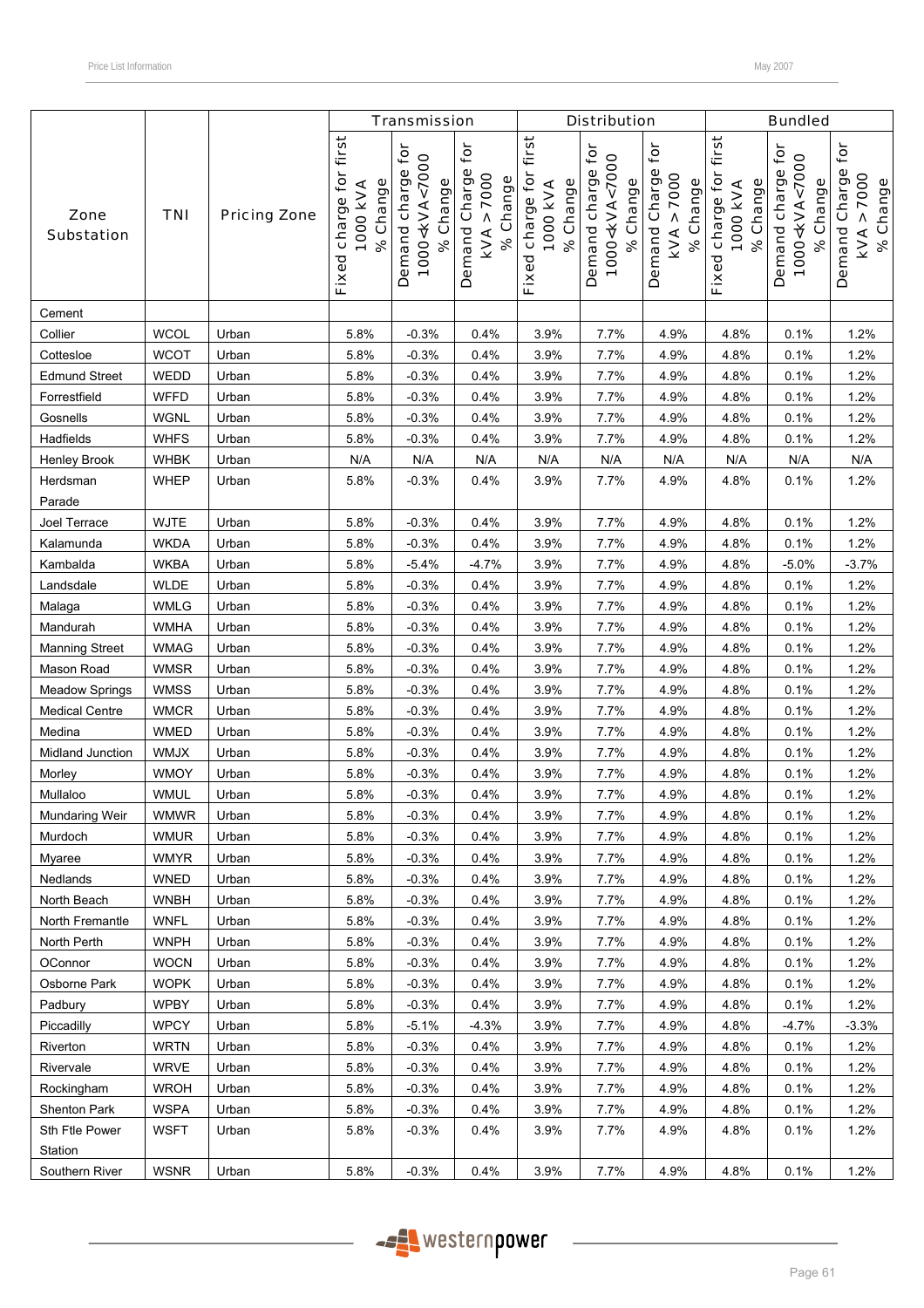|                           |             |                     |                                                                                | <b>Transmission</b>                                                                           |                                                                           |                                                                             | <b>Distribution</b><br><b>Bundled</b>                                                      |                                                                    |                                                                                    |                                                                                      |                                                                                 |
|---------------------------|-------------|---------------------|--------------------------------------------------------------------------------|-----------------------------------------------------------------------------------------------|---------------------------------------------------------------------------|-----------------------------------------------------------------------------|--------------------------------------------------------------------------------------------|--------------------------------------------------------------------|------------------------------------------------------------------------------------|--------------------------------------------------------------------------------------|---------------------------------------------------------------------------------|
| Zone<br><b>Substation</b> | TNI         | <b>Pricing Zone</b> | first<br>ၟႍ<br>Change<br><b>KVA</b><br>ŗде<br>1000<br>cha<br>$\infty$<br>Fixed | ē<br>0000<br>charge<br>ange<br><kva<br>ပ<br/>Demand<br/><math>\aleph</math><br/>1000</kva<br> | for<br>harge<br>7000<br>ange<br>ပ<br>င်<br>emand<br><b>KVA</b><br>ಸಿ<br>Ă | first<br>ڥ<br>Change<br><b>KVA</b><br>charge<br>1000<br>ಸಿ<br>ਹ<br>Ō<br>Eix | ŕō<br>1000 <kva<7000<br>charge<br/>Change<br/>Demand<br/><math>\infty</math></kva<7000<br> | for<br>٥<br>7000<br>Charge<br>Change<br>Demand<br><b>KVA</b><br>ಸಿ | first<br>ڥ<br>Change<br><b>KVA</b><br>charge<br>1000<br>$\infty$<br>ত<br>ФX.<br>ц. | <u>jo</u><br>0000<br>charge<br>Change<br><kva<br>emand<br/>ৡ<br/>1000<br/>Ó</kva<br> | $\mathbf{\tilde{e}}$<br>Charge<br>7000<br>Change<br>Demand<br><b>KVA</b><br>% C |
| <b>Tate Street</b>        | <b>WTTS</b> | Urban               | 5.8%                                                                           | $-0.3%$                                                                                       | 0.4%                                                                      | 3.9%                                                                        | 7.7%                                                                                       | 4.9%                                                               | 4.8%                                                                               | 0.1%                                                                                 | 1.2%                                                                            |
| University                | <b>WUNI</b> | Urban               | 5.8%                                                                           | $-0.3%$                                                                                       | 0.4%                                                                      | 3.9%                                                                        | 7.7%                                                                                       | 4.9%                                                               | 4.8%                                                                               | 0.1%                                                                                 | 1.2%                                                                            |
| Victoria Park             | <b>WVPA</b> | Urban               | 5.8%                                                                           | $-0.3%$                                                                                       | 0.4%                                                                      | 3.9%                                                                        | 7.7%                                                                                       | 4.9%                                                               | 4.8%                                                                               | 0.1%                                                                                 | 1.2%                                                                            |
| Waikiki                   | <b>WWAI</b> | Urban               | N/A                                                                            | N/A                                                                                           | N/A                                                                       | N/A                                                                         | N/A                                                                                        | N/A                                                                | N/A                                                                                | N/A                                                                                  | N/A                                                                             |
| Wanneroo                  | <b>WWNO</b> | Urban               | 5.8%                                                                           | $-0.3%$                                                                                       | 0.4%                                                                      | 3.9%                                                                        | $7.7\%$                                                                                    | 4.9%                                                               | 4.8%                                                                               | 0.1%                                                                                 | 1.2%                                                                            |
| Welshpool                 | <b>WWEL</b> | Urban               | 5.8%                                                                           | $-0.3%$                                                                                       | 0.4%                                                                      | 3.9%                                                                        | 7.7%                                                                                       | 4.9%                                                               | 4.8%                                                                               | 0.1%                                                                                 | 1.2%                                                                            |
| <b>Wembley Downs</b>      | <b>WWDN</b> | Urban               | 5.8%                                                                           | $-0.3%$                                                                                       | 0.4%                                                                      | 3.9%                                                                        | 7.7%                                                                                       | 4.9%                                                               | 4.8%                                                                               | 0.1%                                                                                 | 1.2%                                                                            |
| Yokine                    | <b>WYKE</b> | Urban               | 5.8%                                                                           | $-0.3%$                                                                                       | 0.4%                                                                      | 3.9%                                                                        | 7.7%                                                                                       | 4.9%                                                               | 4.8%                                                                               | 0.1%                                                                                 | 1.2%                                                                            |

## 9.6 Demand Length Prices

The % changes in the following table are applicable for reference tariffs: **RT5, RT6, RT7, RT8 & RT11** and the CMD/DSOC is between 1,000 and 7,000 kVA.

Table 31

|                     | <b>Demand-Length Charge</b> |                           |  |  |  |
|---------------------|-----------------------------|---------------------------|--|--|--|
|                     | For kVA >1000 and first     | For kVA >1000 and         |  |  |  |
| <b>Pricing Zone</b> | 10 km length                | length in excess of 10 km |  |  |  |
|                     | % Change                    | % Change                  |  |  |  |
| <b>CBD</b>          | 0.0%                        | 0.0%                      |  |  |  |
| Urban               | 5.8%                        | 5.8%                      |  |  |  |
| Mining              | 5.6%                        | 5.9%                      |  |  |  |
| Mixed               | 5.7%                        | 5.8%                      |  |  |  |
| Rural               | 5.6%                        | 5.5%                      |  |  |  |

The % changes in the following table are applicable for reference tariffs: **RT7, RT8 & RT11** and the CMD/DSOC is at least 7,000 kVA.

|                     | <b>Demand-Length Charge</b> |                               |  |  |  |
|---------------------|-----------------------------|-------------------------------|--|--|--|
|                     | For first 10 km length      | For length in excess of 10 km |  |  |  |
| <b>Pricing Zone</b> | % Change                    | % Change                      |  |  |  |
| CBD                 | 0.0%                        | 0.0%                          |  |  |  |
| Urban               | 5.7%                        | 5.7%                          |  |  |  |
| Mining              | 5.6%                        | 5.6%                          |  |  |  |
| Mixed               | 5.8%                        | 5.8%                          |  |  |  |
| Rural               | 5.6%                        | 5.6%                          |  |  |  |

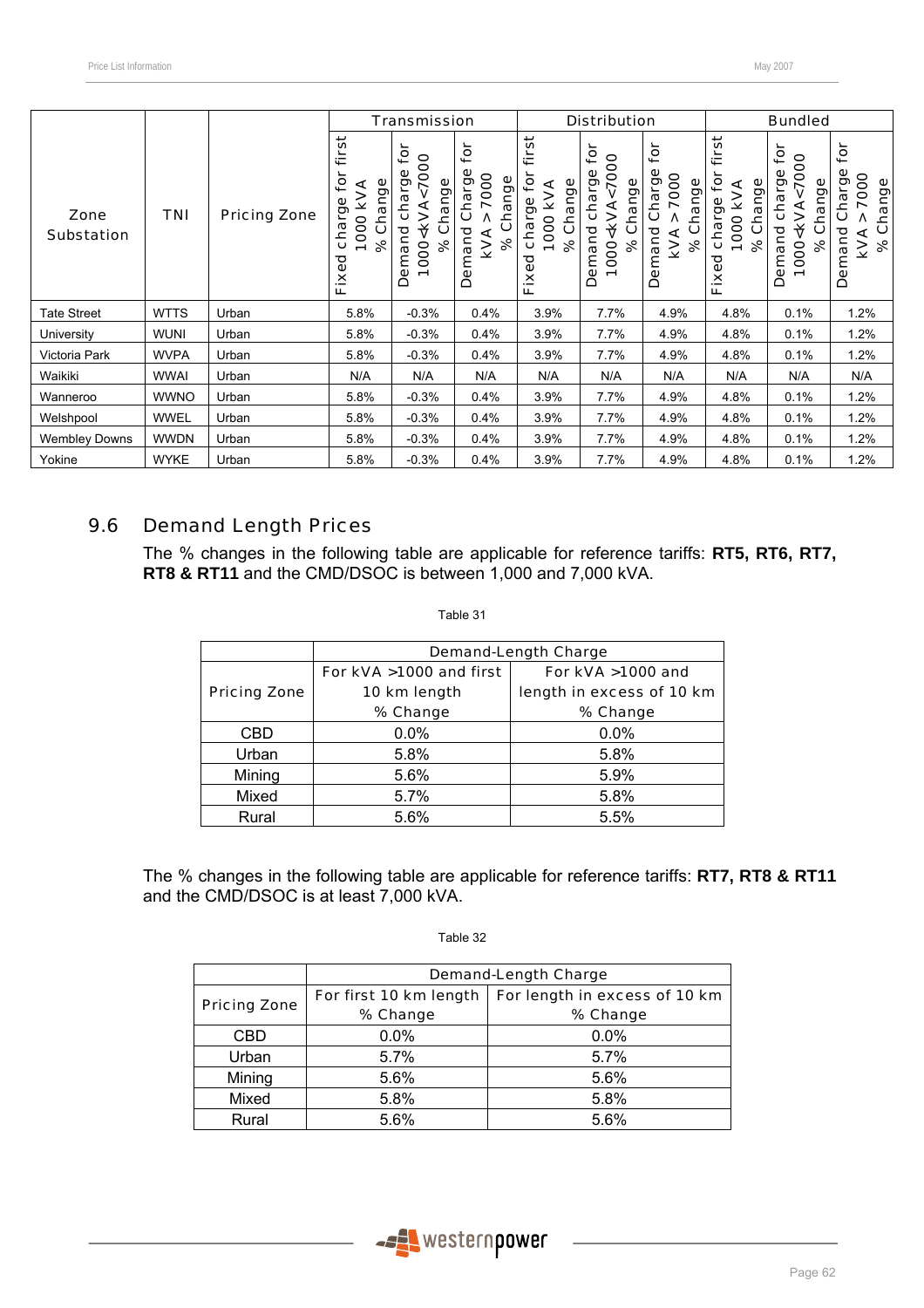### 9.7 Control System Service Prices

The % changes in the following table are applicable for reference tariff: **RT11, & TRT2**.

Table 33

|                                           | <b>Price</b><br>% Change |
|-------------------------------------------|--------------------------|
| Control System Service Price (Generators) | -7.8%                    |

The % changes in the following table are applicable for reference tariff: **TRT1**.

Table 34

|                                      | <b>Price</b> |
|--------------------------------------|--------------|
|                                      | % Change     |
| Control System Service Price (Loads) | -7.8%        |

### 9.8 Metering Prices

The % changes in the following table are applicable for reference tariffs: **RT1, RT2, RT3 & RT4**.

Table 35

|                                 | <b>Fixed Price</b><br><b>Variable Price</b> |          |                |                 |
|---------------------------------|---------------------------------------------|----------|----------------|-----------------|
|                                 |                                             | Anytime  | <b>On Peak</b> | <b>Off Peak</b> |
|                                 | % Change                                    | % Change | % Change       | % Change        |
| <b>Reference tariff 1 - RT1</b> |                                             |          |                |                 |
| <b>Metering Price</b>           | 5.8%                                        | 5.7%     |                |                 |
| Reference tariff 2 - RT2        |                                             |          |                |                 |
| <b>Metering Price</b>           | 5.8%                                        | 5.7%     |                |                 |
| <b>Reference tariff 3 - RT3</b> |                                             |          |                |                 |
| <b>Metering Price</b>           | 5.8%                                        |          | 5.8%           | 5.8%            |
| <b>Reference tariff 4 - RT4</b> |                                             |          |                |                 |
| <b>Metering Price</b>           | 5.8%                                        |          | 5.0%           | 5.0%            |

The % changes in the following table are applicable for reference tariffs: **RT5, RT6, RT7, RT8 & RT11**.

| <b>Metering Equipment Funding</b> | <b>Voltage</b>      | % Change |  |
|-----------------------------------|---------------------|----------|--|
|                                   |                     |          |  |
|                                   | <b>High Voltage</b> | 5.8%     |  |
| Western Power funded              | (6.6 kV or higher)  |          |  |
|                                   | Low voltage         | 5.8%     |  |
|                                   | (415 volts or less) |          |  |
|                                   | <b>High Voltage</b> |          |  |
| <b>Customer funded</b>            | (6.6 kV or higher)  | 5.8%     |  |
|                                   | Low Voltage         | 5.8%     |  |
|                                   | (415 volts or less) |          |  |

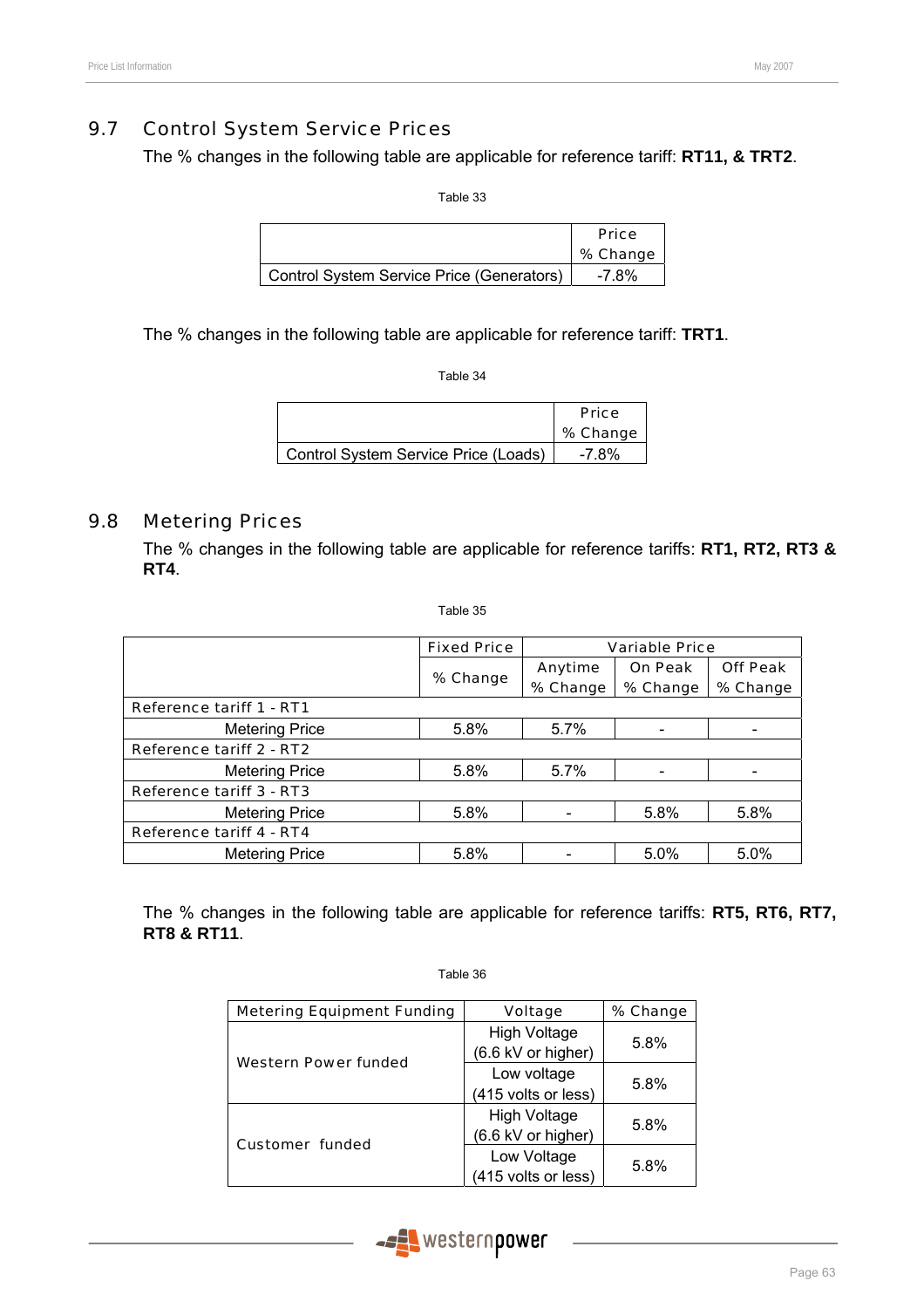The % changes in the following table are applicable for reference tariffs: **TRT1 & TRT2**.

Table 37

|                              | % Change |
|------------------------------|----------|
| <b>Transmission Metering</b> | 0. በ%    |

### 9.9 Administration Prices

The % changes in the following table are applicable for reference tariffs: **RT7 & RT8**.

Table 38

| <b>Peak Demand</b> | % Change |
|--------------------|----------|
| >=7,000 kVA        | 5.8%     |
| <7.000 kVA         | $5.7\%$  |

### 9.10 Low Voltage Prices

The % changes in the following table are applicable for reference tariff: **RT8**.

Table 39

| Category | % Change |
|----------|----------|
| Fixed    | 5.8%     |
| Demand   | 5.8%     |

### 9.11 Streetlight Asset Prices

The % changes in the following table are applicable for reference tariff: **RT9**.

| <b>Light Specification</b> | <b>Annual Charge</b><br>% Change |  |  |
|----------------------------|----------------------------------|--|--|
| <b>50W MV</b>              | 5.8%                             |  |  |
|                            |                                  |  |  |
| 70W MH                     | 5.8%                             |  |  |
| 70W HPS                    | 5.8%                             |  |  |
| 80W MV                     | 5.8%                             |  |  |
| <b>125W MV</b>             | 5.8%                             |  |  |
| <b>150W MH</b>             | 5.8%                             |  |  |
| <b>150W HPS</b>            | 5.8%                             |  |  |
| <b>250W MH</b>             | 5.8%                             |  |  |
| <b>250W HPS</b>            | 5.8%                             |  |  |
| <b>250W MV</b>             | 5.8%                             |  |  |
| 400W MV                    | 5.8%                             |  |  |

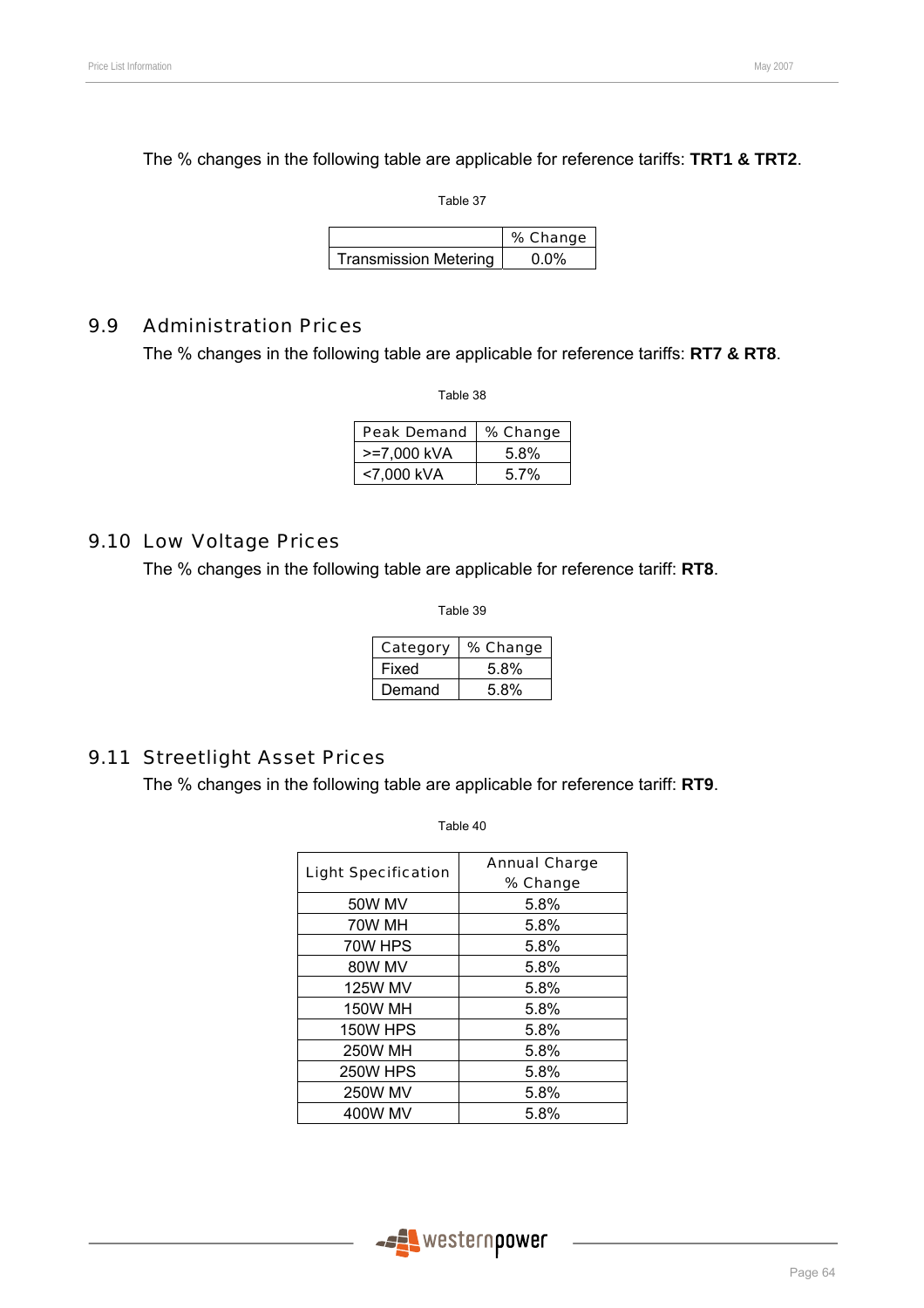# 10 Price Changes from 2005/06

The following tables detail the % change in the 2007/08 tariff components when compared to the 2005/06 tariff components. This comparison is included within this price list information due to the current circumstances in which users will continue paying the 2005/06 prices until the end of the 2006/07 financial year, and Western Power will introduce the 2007/08 prices from 1 July 2007 i.e. the 2006/07 prices will not actually be applied in practice.

When considering the % changes presented below, the following information provides some important context to the changes:

- For RT1, RT2, RT3 and RT4, the metering charge is separately compared, even though the metering charge was not separately published in 2005/06.
- Western Power introduced a fixed metering charge for RT1, RT2, RT3 and RT4 in the 2006/07 price list. This resulted in a reduction in the fixed use of system price.
- In 2006/07 the recovery of the Tariff Equalisation Contribution was introduced into RT1, RT2, RT3, RT4, RT5, RT6, RT7, RT8, RT9 and RT10. This resulted in a general increase in the variable use of system and demand prices.
- In producing the 2006/07 price list, Western Power undertook a tariff rebalancing exercise and set the tariffs in accordance with the methodology detailed within this price list information. For the years 2004/05 & 2005/06, Western Power set tariffs to reflect CPI increases only.

### 10.1 Use of System Prices

The % changes in the following table are applicable for reference tariffs: **RT1, RT2, RT3, RT4, RT9 & RT10**.

Fixed Price | Energy Rates % Change  $\Big|\begin{array}{c} \text{Anytime} \\ \text{and} \end{array}\Big|$ % Change On Peak % Change Off Peak % Change Reference tariff 1 - RT1  $\frac{1}{2}$  Transmission  $\frac{1}{2}$  0.0%  $\frac{1}{2}$  -10.4% Distribution -6.3% 40.5% - - Bundled Tariff  $\vert$  -6.3%  $\vert$  20.0%  $\vert$  -  $\vert$  -Reference tariff 2 - RT2  $\frac{1}{2}$  Transmission  $\frac{1}{2}$  0.0%  $\frac{1}{2}$  -12.8%  $\frac{1}{2}$  -  $\frac{1}{2}$  Distribution -6.3% 26.9% - - Bundled Tariff  $\vert$  -6.3% | 13.0% | - | -Reference tariff 3 - RT3 Transmission  $\vert$  0.0%  $\vert$  -  $\vert$  5.8%  $\vert$  -16.7% Distribution -8.1% - 25.3% 41.1% Bundled Tariff **15.9%** | 28.1% | 28.1% | 18.0% | 15.9% Reference tariff 4 - RT4 Transmission 1 0.0% - 1 -8.0% -16.9% Distribution -11.9% - 21.8% 46.7% Bundled Tariff  $\vert$  -11.9%  $\vert$  - 10.6% 17.7%

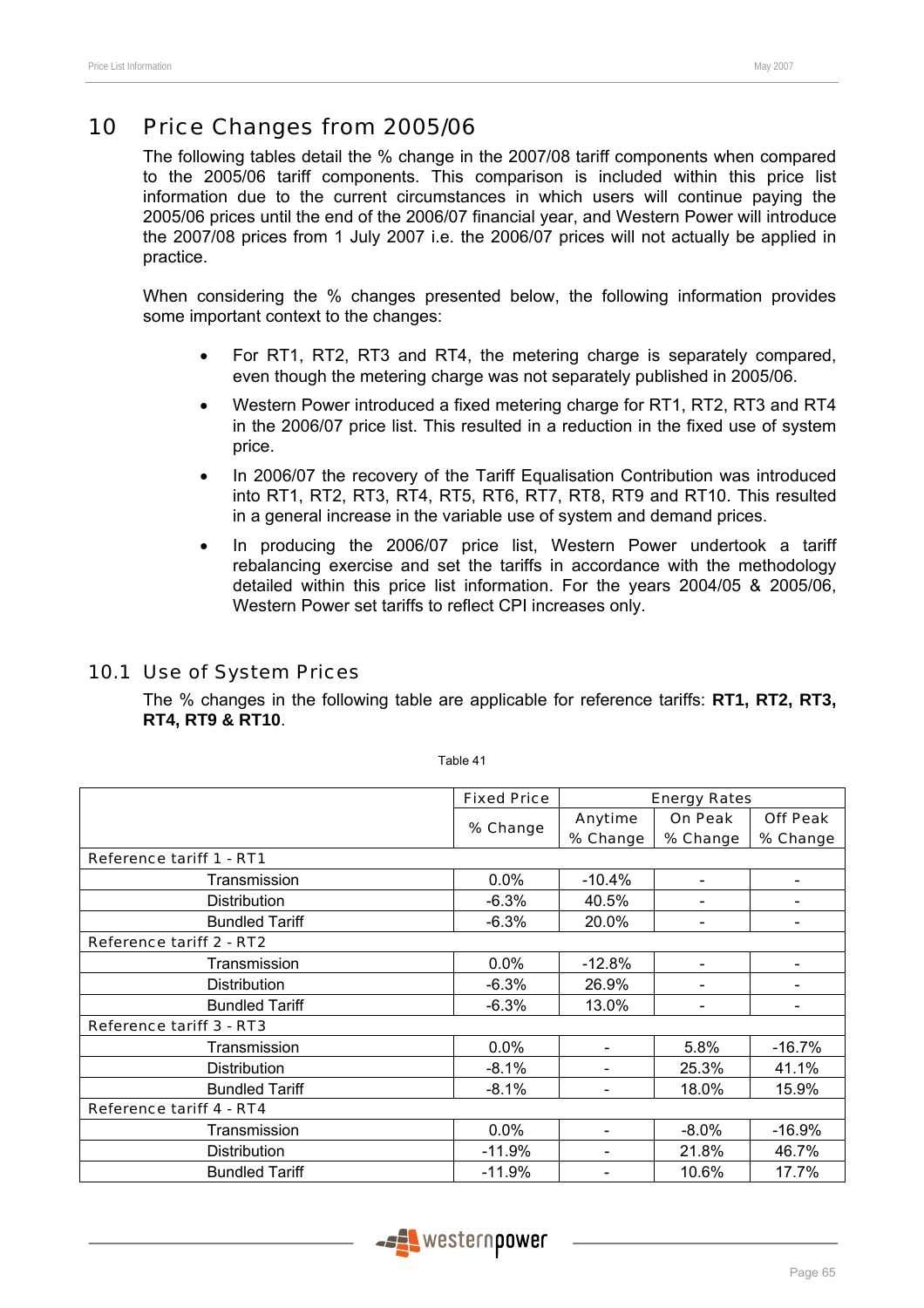|                                 | <b>Fixed Price</b> | <b>Energy Rates</b> |                |                 |  |
|---------------------------------|--------------------|---------------------|----------------|-----------------|--|
|                                 | % Change           | Anytime             | <b>On Peak</b> | <b>Off Peak</b> |  |
|                                 |                    | % Change            | % Change       | % Change        |  |
| <b>Reference tariff 9 - RT9</b> |                    |                     |                |                 |  |
| Transmission                    | $0.0\%$            | 11.0%               |                |                 |  |
| Distribution                    | 11.1%              | $6.9\%$             |                |                 |  |
| <b>Bundled Tariff</b>           | 11.1%              | 8.1%                |                |                 |  |
| Reference tariff 10 - RT10      |                    |                     |                |                 |  |
| Transmission                    | $0.0\%$            | 10.3%               |                |                 |  |
| <b>Distribution</b>             | 5.8%               | 4.0%                |                |                 |  |
| <b>Bundled Tariff</b>           | 5.8%               | 5.1%                |                |                 |  |

The % changes in the following table are applicable for reference tariff: **TRT1**.

|                                   |             | <b>Use of System Price</b> |  |  |
|-----------------------------------|-------------|----------------------------|--|--|
| <b>Substation</b>                 | <b>TNI</b>  | % Change                   |  |  |
| Albany                            | <b>WALB</b> | $-3.7%$                    |  |  |
| Alcoa Pinjarra                    | <b>WAPJ</b> | $-15.1%$                   |  |  |
| Amherst                           | <b>WAMT</b> | $-2.4%$                    |  |  |
| Arkana                            | <b>WARK</b> | 6.9%                       |  |  |
| <b>Australian Fused Materials</b> | <b>WAFM</b> | 16.3%                      |  |  |
| <b>Australian Paper Mills</b>     | <b>WAPM</b> | 3.9%                       |  |  |
| Baandee (WC)                      | <b>WBDE</b> | 16.3%                      |  |  |
| Beechboro                         | <b>WBCH</b> | $-1.4%$                    |  |  |
| Beenup                            | <b>WBNP</b> | 16.3%                      |  |  |
| <b>Belmont</b>                    | <b>WBEL</b> | $-15.1%$                   |  |  |
| <b>Black Flag</b>                 | <b>WBKF</b> | $-15.1%$                   |  |  |
| Boddington (Local)                | <b>WABD</b> | $-7.7%$                    |  |  |
| <b>Boddington Reynolds</b>        | <b>WRBD</b> | $-15.1%$                   |  |  |
| <b>Boulder</b>                    | <b>WBLD</b> | $-15.1%$                   |  |  |
| <b>Bounty</b>                     | <b>WBNY</b> | 16.3%                      |  |  |
| Bridgetown                        | <b>WBTN</b> | 11.4%                      |  |  |
| <b>British Petroleum</b>          | <b>WBPM</b> | $-15.1%$                   |  |  |
| Broken Hill Kwinana               | <b>WBHK</b> | $-13.6%$                   |  |  |
| <b>Bunbury Harbour</b>            | <b>WBUH</b> | $-15.1%$                   |  |  |
| <b>Busselton</b>                  | <b>WBSN</b> | $-3.2%$                    |  |  |
| <b>Byford</b>                     | <b>WBYF</b> | $-8.2%$                    |  |  |
| <b>Canning Vale</b>               | <b>WCVE</b> | $-15.1%$                   |  |  |
| Capel                             | <b>WCAP</b> | 7.1%                       |  |  |
| Carrabin                          | <b>WCAR</b> | 16.3%                      |  |  |
| Cataby Kerr McGee                 | <b>WKMC</b> | 16.3%                      |  |  |
| Chapman                           | <b>WCPN</b> | 14.8%                      |  |  |
| <b>Clarence Street</b>            | <b>WCLN</b> | $-15.1%$                   |  |  |
| Cockburn Cement                   | <b>WCCT</b> | 1.1%                       |  |  |
| Cockburn Cement Ltd               | <b>WCCL</b> | 16.3%                      |  |  |
| Collie                            | <b>WCOE</b> | $-15.1%$                   |  |  |
| Collier                           | <b>WCOL</b> | $-0.1%$                    |  |  |
| <b>Cook Street</b>                | <b>WCKT</b> | $-15.1%$                   |  |  |
| Coolup                            | <b>WCLP</b> | $-15.1%$                   |  |  |

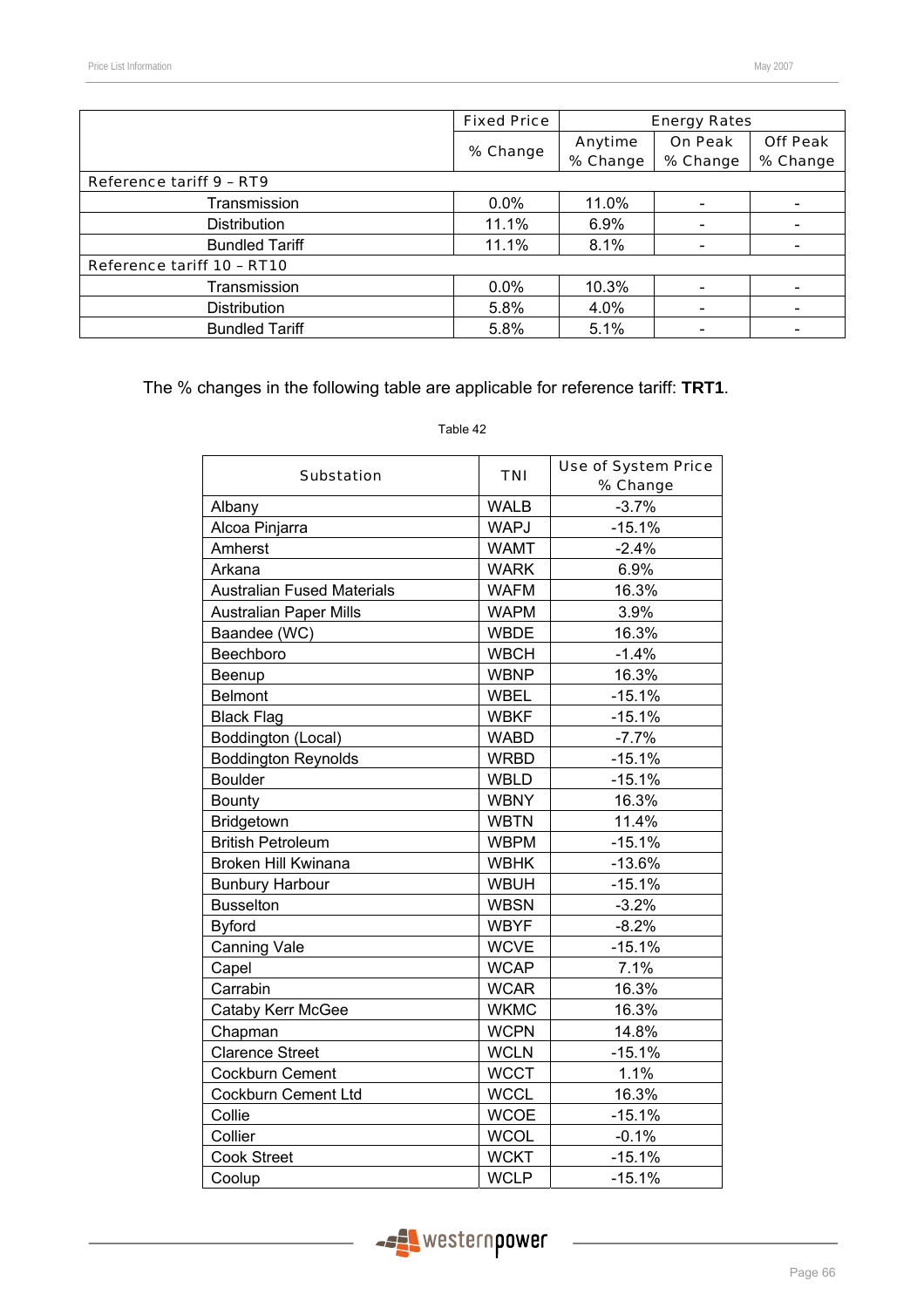|                                       |             | <b>Use of System Price</b> |
|---------------------------------------|-------------|----------------------------|
| <b>Substation</b>                     | <b>TNI</b>  | % Change                   |
| Cottesloe                             | <b>WCOT</b> | 16.3%                      |
| Cunderdin                             | <b>WCUN</b> | 16.3%                      |
| Darlington                            | <b>WDTN</b> | $-15.1%$                   |
| Edgewater                             | <b>WEDG</b> | 7.2%                       |
| <b>Edmund Street</b>                  | <b>WEDD</b> | 16.3%                      |
| Eneabba                               | <b>WENB</b> | 16.3%                      |
| <b>Forrest Ave</b>                    | <b>WFRT</b> | 16.3%                      |
| Forrestfield                          | <b>WFFD</b> | $-15.1%$                   |
| Geraldton                             | <b>WGTN</b> | 3.7%                       |
| Golden Grove                          | <b>WGGV</b> | 6.4%                       |
| Gosnells                              | <b>WGNL</b> | $-15.1%$                   |
| Hadfields                             | <b>WHFS</b> | $-5.5%$                    |
| <b>Hay Street</b>                     | <b>WHAY</b> | $-2.1%$                    |
| Herdsman Parade                       | <b>WHEP</b> | 16.3%                      |
| Joel Terrace                          | <b>WJTE</b> | 7.4%                       |
| Kalamunda                             | <b>WKDA</b> | $-15.1%$                   |
| Katanning                             | <b>WKAT</b> | $-15.1%$                   |
| Kellerberrin                          | <b>WKEL</b> | 16.3%                      |
| Kojonup                               | <b>WKOJ</b> | 5.7%                       |
| Kondinin                              | <b>WKDN</b> | 16.3%                      |
| Kwinana Alcoa                         | <b>WAKW</b> | 16.3%                      |
| Landsdale                             | <b>WLDE</b> | $-3.3%$                    |
| Malaga                                | <b>WMLG</b> | $-15.1%$                   |
| Mandurah                              | <b>WMHA</b> | $-15.1%$                   |
| Manjimup                              | <b>WMJP</b> | $-15.1%$                   |
| <b>Manning Street</b>                 | <b>WMAG</b> | 16.3%                      |
| <b>Margaret River</b>                 | <b>WMRV</b> | $-5.4%$                    |
| Marriott Road Barrack Silicon Smelter | <b>WBSI</b> | $-11.4%$                   |
| Marriott Road (Local)                 | <b>WLMR</b> | $-15.1%$                   |
| Mason Road                            | <b>WMSR</b> | 16.3%                      |
| Mason Road CSBP                       | <b>WCBP</b> | 16.3%                      |
| <b>Mason Road Hismelt</b>             | <b>WHIS</b> | $-15.1%$                   |
| Mason Road Kerr McGee                 | <b>WKMK</b> | 16.3%                      |
| <b>Medical Centre</b>                 | <b>WMCR</b> | 16.3%                      |
| Medina                                | <b>WMED</b> | 16.3%                      |
| Merredin 66kV                         | <b>WMER</b> | 16.3%                      |
| Midland Junction                      | <b>WMJX</b> | $-15.1%$                   |
| Milligan Street                       | <b>WMIL</b> | 10.9%                      |
| Moora                                 | <b>WMOR</b> | 16.3%                      |
| Morley                                | <b>WMOY</b> | 16.3%                      |
| Mt Barker                             | <b>WMBR</b> | $-15.1%$                   |
| Muchea Kerr McGee                     | <b>WKMM</b> | 16.3%                      |
| Muchea (Local)                        | <b>WLMC</b> | 11.6%                      |
| Mullaloo                              | <b>WMUL</b> | 12.1%                      |
| Murdoch                               | <b>WMUR</b> | N/A                        |
| <b>Mundaring Weir</b>                 | <b>WMWR</b> | $-13.4%$                   |
| <b>Myaree</b>                         | <b>WMYR</b> | 9.6%                       |
| Narrogin                              | <b>WNGN</b> | $-15.1%$                   |
| Nedlands                              | <b>WNED</b> | 16.3%                      |

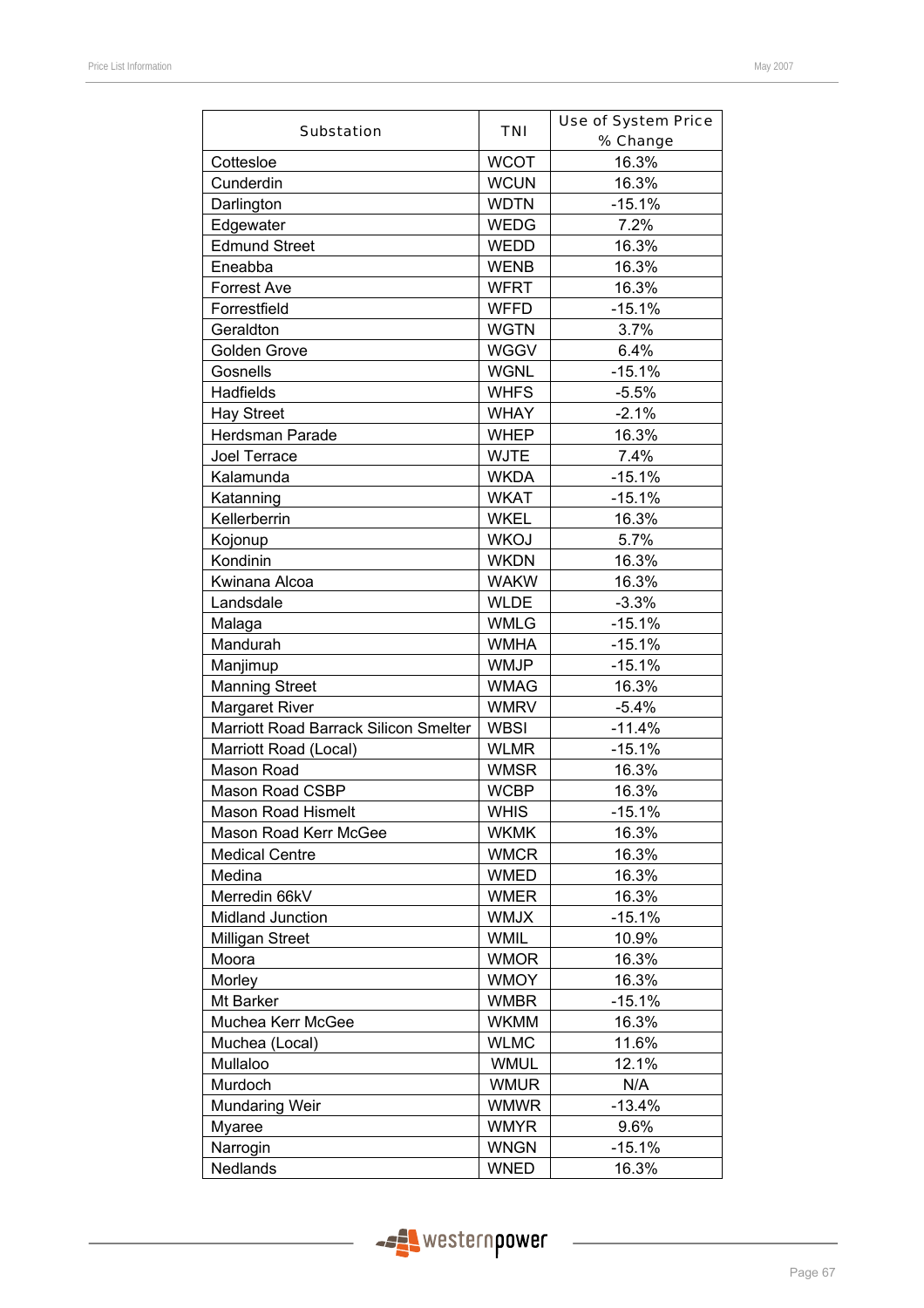| <b>Substation</b>         | <b>TNI</b>  | <b>Use of System Price</b><br>% Change |
|---------------------------|-------------|----------------------------------------|
| North Beach               | <b>WNBH</b> | 16.3%                                  |
| North Fremantle           | <b>WNFL</b> | 16.3%                                  |
| North Perth               | <b>WNPH</b> | 0.8%                                   |
| Northam                   | <b>WNOR</b> | 16.3%                                  |
| O'Connor                  | <b>WOCN</b> | 10.2%                                  |
| Osborne Park              | <b>WOPK</b> | 6.7%                                   |
| Padbury                   | <b>WPBY</b> | N/A                                    |
| Parkeston                 | <b>WPRK</b> | $-15.1%$                               |
| Parklands                 | <b>WPLD</b> | N/A                                    |
| Piccadilly                | <b>WPCY</b> | $-15.1%$                               |
| Picton 66kv               | <b>WPIC</b> | $-2.8%$                                |
| Pinjarra                  | WPNJ        | $-15.1%$                               |
| Rangeway                  | <b>WRAN</b> | N/A                                    |
| Regans                    | <b>WRGN</b> | 16.3%                                  |
| Riverton                  | <b>WRTN</b> | $-8.6%$                                |
| Rivervale                 | <b>WRVE</b> | $-15.1%$                               |
| Rockingham                | <b>WROH</b> | 16.3%                                  |
| Sawyers Valley            | <b>WSVL</b> | 2.7%                                   |
| <b>Shenton Park</b>       | <b>WSPA</b> | 16.3%                                  |
| Southern River            | <b>WSNR</b> | N/A                                    |
| South Fremantle 66kV      | <b>WSFT</b> | 2.0%                                   |
| Summer St                 | <b>WSUM</b> | 9.3%                                   |
| <b>Tate Street</b>        | <b>WTTS</b> | $-15.1%$                               |
| <b>Three Springs</b>      | <b>WTSG</b> | 16.3%                                  |
| <b>Tomlinson Street</b>   | <b>WTLN</b> | $-15.1%$                               |
| University                | <b>WUNI</b> | 16.3%                                  |
| Victoria Park             | <b>WVPA</b> | $-15.1%$                               |
| Wagerup                   | <b>WWGP</b> | $-11.2%$                               |
| Wagin                     | <b>WWAG</b> | 16.3%                                  |
| Wanneroo                  | <b>WWNO</b> | 16.3%                                  |
| <b>WEB Grating</b>        | <b>WWEB</b> | 0.00                                   |
| <b>Wellington Street</b>  | <b>WWNT</b> | 16.3%                                  |
| Welshpool                 | <b>WWEL</b> | $-15.1%$                               |
| <b>Wembley Downs</b>      | <b>WWDN</b> | 14.1%                                  |
| West Kalgoorlie           | <b>WWKT</b> | $-15.1%$                               |
| <b>Western Collieries</b> | <b>WWCL</b> | 5.5%                                   |
| <b>Western Mining</b>     | <b>WWMG</b> | 16.3%                                  |
| <b>Westralian Sands</b>   | <b>WWSD</b> | 3.6%                                   |
| Worsley                   | <b>WWOR</b> | $-8.0\%$                               |
| Wundowie                  | <b>WWUN</b> | 16.3%                                  |
| Yanchep                   | <b>WYCP</b> | 16.3%                                  |
| Yerbillon                 | <b>WYER</b> | 16.3%                                  |
| Yilgarn                   | <b>WYLN</b> | $-15.1%$                               |
| Yokine                    | <b>WYKE</b> | 14.8%                                  |

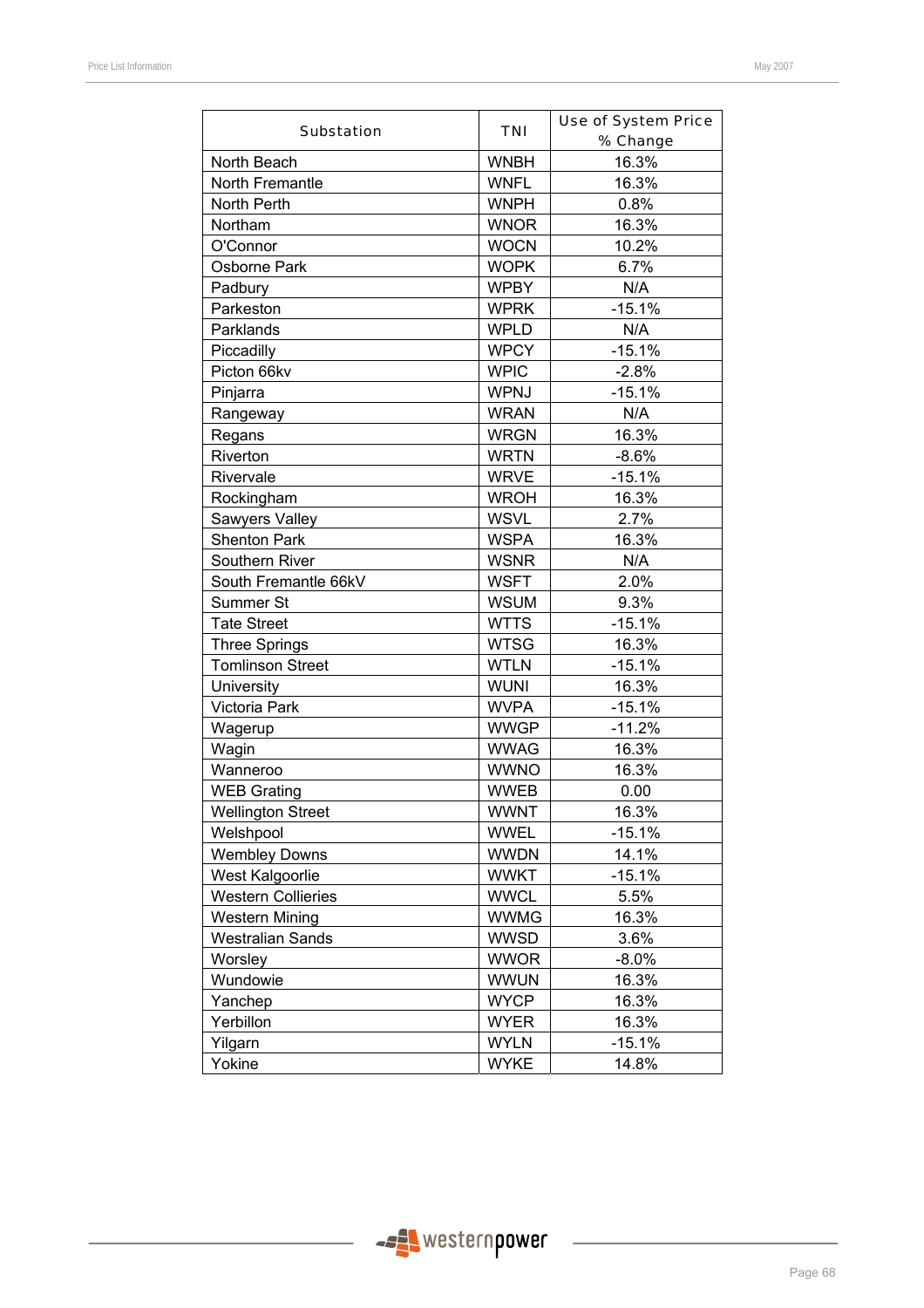The % changes in the following table are applicable for reference tariffs: **RT11 & TRT2**.

| <b>Substation</b>         | TNI         | <b>Use of System</b> |
|---------------------------|-------------|----------------------|
|                           |             | % Change             |
| Albany Windfarm           | WALB        | $-15.1%$             |
| <b>Boulder</b>            | <b>WBLD</b> | 16.3%                |
| Cockburn PWS              | <b>WCKB</b> | $-15.1%$             |
| <b>Collie PWS</b>         | <b>WCPS</b> | $-15.1%$             |
| Emu Downs                 | <b>WEMD</b> | N/A                  |
| Geraldton GT              | <b>WGTN</b> | $-0.1%$              |
| <b>Kemerton PWS</b>       | <b>WKEM</b> | $-15.1%$             |
| Kwinana Alcoa             | <b>WAKW</b> | $-15.1%$             |
| Kwinana PWS               | <b>WKPS</b> | $-15.1%$             |
| Landweir (Alinta)         | <b>WLWT</b> | N/A                  |
| Mason Road                | <b>WMSR</b> | $-15.1%$             |
| <b>Mason Road Hismelt</b> | <b>WHIS</b> | N/A                  |
| Muja PWS                  | <b>WMPS</b> | $-15.1%$             |
| Mungarra GTs              | <b>WMGA</b> | $-5.5%$              |
| Oakley (Alinta)           | <b>WOLY</b> | N/A                  |
| Parkeston                 | <b>WPKS</b> | 16.3%                |
| Pinjar GTs                | <b>WPJR</b> | $-9.7\%$             |
| Alcoa Pinjarra            | WAPJ        | -15.1%               |
| <b>Tiwest GT</b>          | <b>WKMK</b> | $-4.3%$              |
| Wagerup Alcoa             | <b>WAWG</b> | $-14.8%$             |
| Walkaway Windfarm         | <b>WWWF</b> | N/A                  |
| West Kalgoorlie GTs       | <b>WWKT</b> | 16.3%                |
| Worsley                   | WWOR        | 0.5%                 |

#### Table 43

## 10.2 Connection Prices

The % changes in the following table are applicable for reference tariff: **RT11**.

Table 44

|                         | <b>Connection Price</b> |
|-------------------------|-------------------------|
|                         | % Change                |
| <b>Connection Price</b> | 5.3%                    |

### 10.3 Common Service Prices

The % changes in the following table are applicable for reference tariff: **TRT1**.

|                      | Common Service Price<br>% Change |
|----------------------|----------------------------------|
| Common Service Price | $-8.8\%$                         |

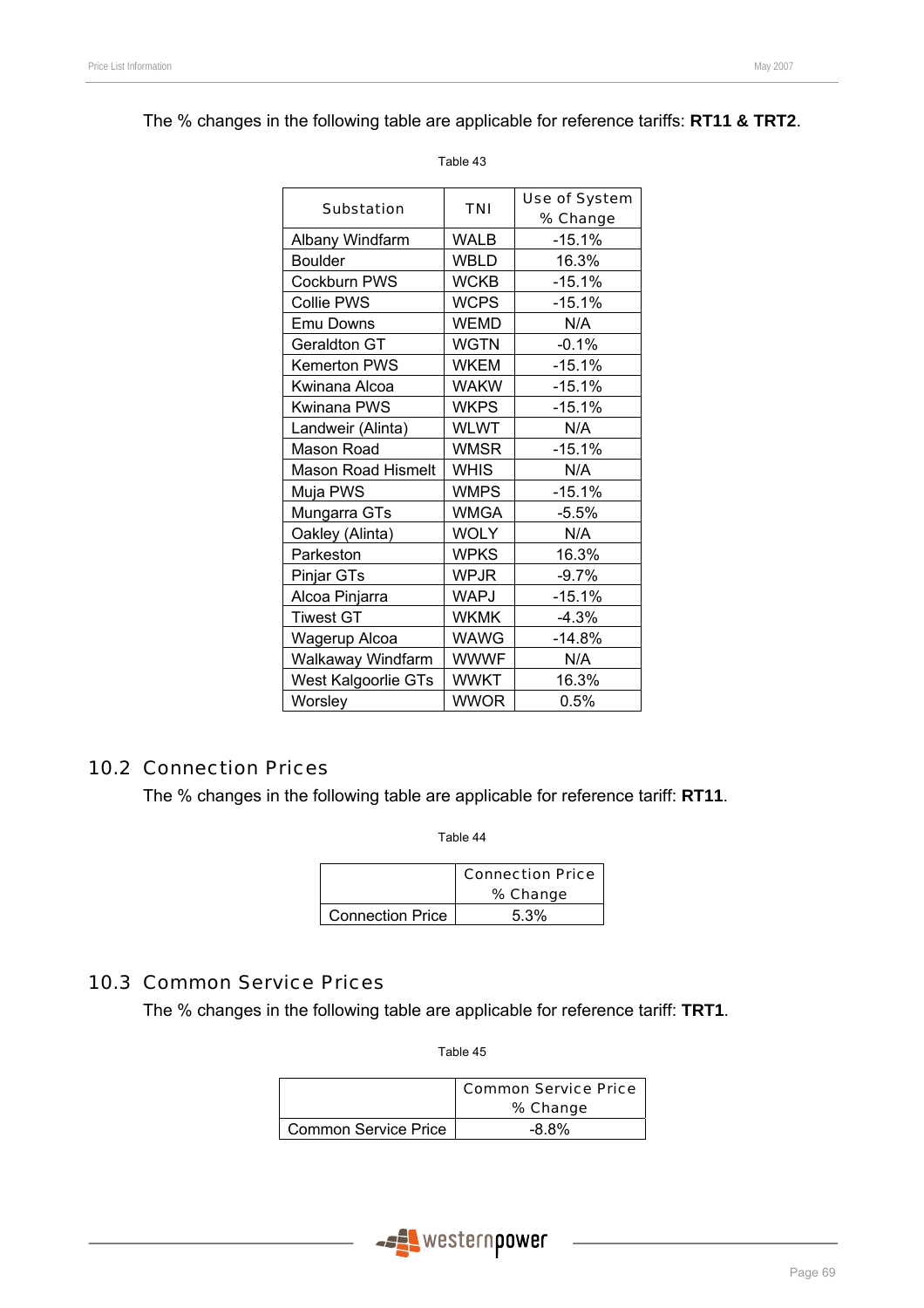## 10.4 Metered Demand Prices

The % changes in the following table are applicable for reference tariff: **RT5**.

|                                                     |                          | <b>Transmission</b>                                                      |                          | <b>Distribution</b>                                               |                          | <b>Bundled Tariff</b>                                             |
|-----------------------------------------------------|--------------------------|--------------------------------------------------------------------------|--------------------------|-------------------------------------------------------------------|--------------------------|-------------------------------------------------------------------|
| Demand<br>(kVA)<br>(Lower to<br>upper<br>threshold) | <b>Fixed</b><br>% Change | <b>Demand</b><br>(in excess of<br><b>lower</b><br>threshold)<br>% Change | <b>Fixed</b><br>% Change | Demand<br>(in excess of<br><b>lower</b><br>threshold)<br>% Change | <b>Fixed</b><br>% Change | Demand<br>(in excess of<br><b>lower</b><br>threshold)<br>% Change |
| $0$ to 300                                          | $0.0\%$                  | 1.3%                                                                     | 1.3%                     | 14.7%                                                             | 1.3%                     | 8.5%                                                              |
| 300 to 1000                                         | 1.3%                     | $-2.5%$                                                                  | 14.6%                    | 15.9%                                                             | $8.4\%$                  | 7.2%                                                              |
| 1000 to 1500                                        | $-1.1\%$                 | $-10.9%$                                                                 | 15.4%                    | 44.9%                                                             | 7.7%                     | 10.0%                                                             |

Table 46

The % changes in the following table are applicable for reference tariff: **RT6**.

|               | Transmission |               |              | <b>Distribution</b> | <b>Bundled Tariff</b> |               |  |
|---------------|--------------|---------------|--------------|---------------------|-----------------------|---------------|--|
| <b>Demand</b> | Fixed        | Demand        | <b>Fixed</b> | Demand              | Fixed                 | Demand        |  |
| (kVA)         | % Changes    | (in excess of | % Change     | (in excess of       | % Change              | (in excess of |  |
| (Lower to     |              | <b>lower</b>  |              | <b>lower</b>        |                       | <b>lower</b>  |  |
| upper         |              | threshold)    |              | threshold)          |                       | threshold)    |  |
| threshold)    |              | % Changes     |              | % Change            |                       | % Change      |  |
| 0 to 300      | $0.0\%$      | 1.3%          | 482.5%       | 14.6%               | 482.5%                | 8.8%          |  |
| 300 to 1000   | 1.3%         | $-2.5%$       | 19.2%        | 15.6%               | 11.5%                 | 7.8%          |  |
| 1000 to 1500  | $-1.1%$      | $-10.9%$      | 16.9%        | 29.7%               | 9.1%                  | 8.6%          |  |

Table 47

## 10.5 Demand Prices

The % change in the following table are applicable for reference tariff: **RT7 & RT8**.

|                           |             |                     |                                                                       | <b>Transmission</b>                                                        |                                                                    | <b>Distribution</b>                                             |                                                                                    |                                                                 | <b>Bundled</b>                                                                         |                                                                                                                       |                                                                 |
|---------------------------|-------------|---------------------|-----------------------------------------------------------------------|----------------------------------------------------------------------------|--------------------------------------------------------------------|-----------------------------------------------------------------|------------------------------------------------------------------------------------|-----------------------------------------------------------------|----------------------------------------------------------------------------------------|-----------------------------------------------------------------------------------------------------------------------|-----------------------------------------------------------------|
| Zone<br><b>Substation</b> | TNI         | <b>Pricing Zone</b> | پ<br>n<br>ڡۣ<br>Change<br>ΚVΑ<br>rge<br>1000<br>chai<br>వి<br>ъ<br>L. | ğ<br>0000<br>Φ<br>hange<br>ರಾ<br>cha<br>⋚<br>₹<br>ပ<br>Demand<br>×<br>1000 | č<br>7000<br>Change<br>ă<br>S<br>ပ<br>mand<br>KVA<br>$\aleph$<br>≏ | ۰<br>n<br>Change<br>ڥ<br>kVA<br>charge<br>1000<br>ಸಿ<br>ъ<br>ц. | ق<br>80<br>Change<br>ס.<br>ŕ<br><kva<br>듕<br/>and<br/>ಸಿ<br/>1000<br/>Dem</kva<br> | ίōι<br>Charge<br>7000<br>hange<br>mand<br>KVA<br>ని<br>$\Omega$ | $\overline{5}$<br>⋷<br>ల్లి<br>Change<br>∡<br>≫<br>charge<br>1000<br>೫<br>ಠ<br>×<br>L. | ē<br>000<br>9e<br>Change<br>5<br><b>IRS</b><br><kva<br>mand<br/>ಸಿ<br/><math>\overline{0}</math><br/>Φ<br/>۵</kva<br> | tor<br>Charge<br>7000<br>Change<br>mand<br>kVA<br>% C<br>Φ<br>Ă |
| Cook Street               | <b>WCKT</b> | <b>CBD</b>          | 1.9%                                                                  | $-6.0\%$                                                                   | $-5.0%$                                                            | 13.5%                                                           | 35.0%                                                                              | 26.9%                                                           | 7.9%                                                                                   | 2.4%                                                                                                                  | 3.4%                                                            |
| Forrest Avenue            | <b>WFRT</b> | <b>CBD</b>          | 1.9%                                                                  | $-6.0\%$                                                                   | $-5.0%$                                                            | 13.5%                                                           | 35.0%                                                                              | 26.9%                                                           | 7.9%                                                                                   | 2.4%                                                                                                                  | 3.4%                                                            |
| Hay Street                | <b>WHAY</b> | <b>CBD</b>          | 1.9%                                                                  | $-6.0\%$                                                                   | $-5.0%$                                                            | 13.5%                                                           | 35.0%                                                                              | 26.9%                                                           | 7.9%                                                                                   | 2.4%                                                                                                                  | 3.4%                                                            |
| Milligan Street           | <b>WMIL</b> | CBD                 | 1.9%                                                                  | $-6.0\%$                                                                   | $-5.0%$                                                            | 13.5%                                                           | 35.0%                                                                              | 26.9%                                                           | 7.9%                                                                                   | 2.4%                                                                                                                  | 3.4%                                                            |
| <b>Wellington Street</b>  | <b>WWNT</b> | <b>CBD</b>          | 1.9%                                                                  | $-6.0\%$                                                                   | $-5.0%$                                                            | 13.5%                                                           | 35.0%                                                                              | 26.9%                                                           | 7.9%                                                                                   | 2.4%                                                                                                                  | 3.4%                                                            |
| <b>Black Flag</b>         | <b>WBKF</b> | Goldfields Mining   | 1.9%                                                                  | $-8.9\%$                                                                   | $-8.2%$                                                            | 13.5%                                                           | 43.6%                                                                              | 26.9%                                                           | 7.9%                                                                                   | $-6.0\%$                                                                                                              | $-4.3%$                                                         |
| <b>Boulder</b>            | <b>WBLD</b> | Goldfields Mining   | 1.9%                                                                  | $-8.9\%$                                                                   | $-8.1%$                                                            | 13.5%                                                           | 43.6%                                                                              | 26.9%                                                           | 7.9%                                                                                   | $-5.8%$                                                                                                               | $-4.1%$                                                         |

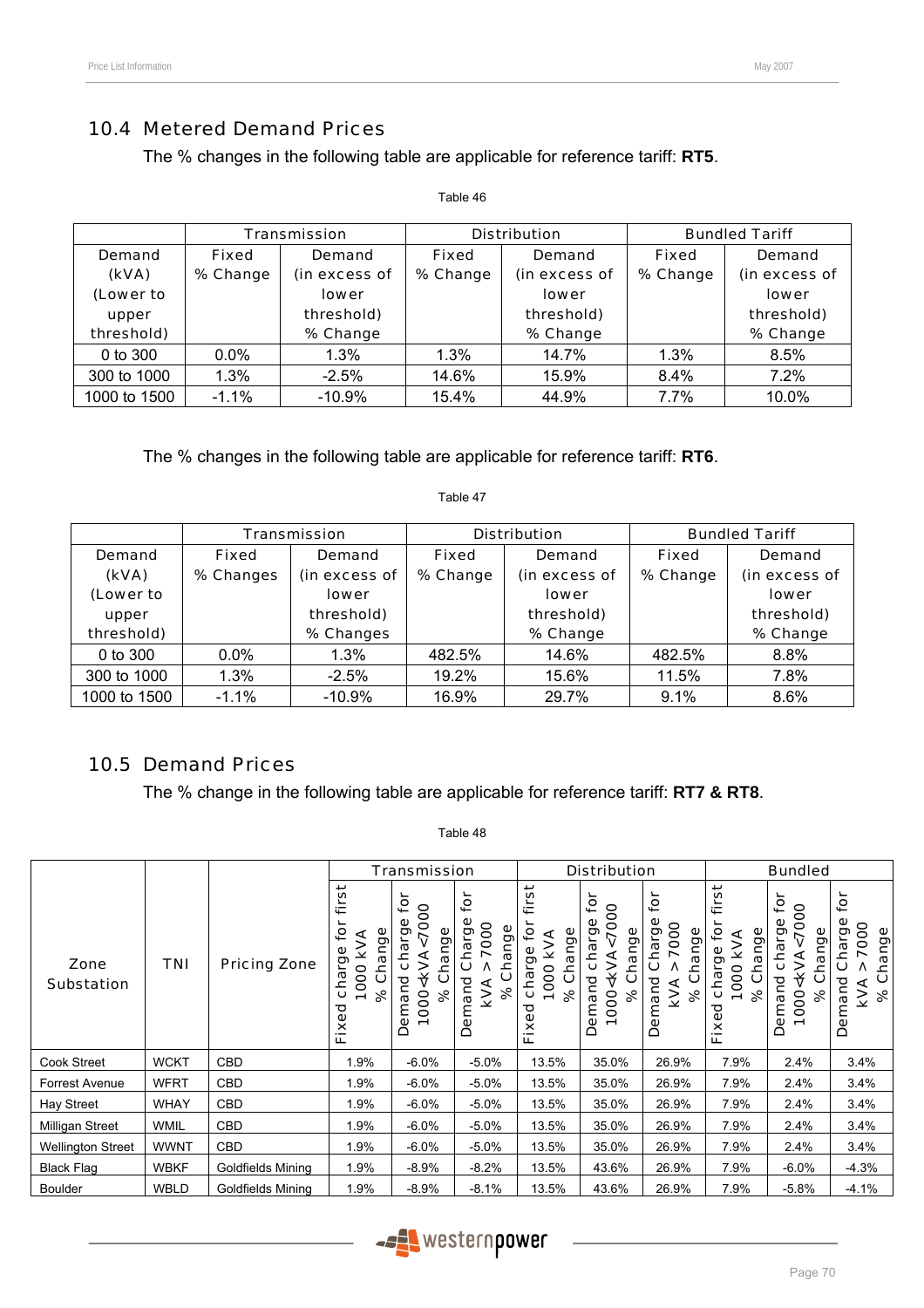|                           |             |                          |                                                      | <b>Transmission</b>                                               |                                                |                                                      | <b>Distribution</b>                                           |                                                                          |                                                      | <b>Bundled</b>                                                           |                                                |
|---------------------------|-------------|--------------------------|------------------------------------------------------|-------------------------------------------------------------------|------------------------------------------------|------------------------------------------------------|---------------------------------------------------------------|--------------------------------------------------------------------------|------------------------------------------------------|--------------------------------------------------------------------------|------------------------------------------------|
| Zone<br><b>Substation</b> | <b>TNI</b>  | <b>Pricing Zone</b>      | first<br>charge for<br>% Change<br>1000 kVA<br>Fixed | Demand charge for<br>1000 <kva<7000<br>Change<br/>ৡ</kva<7000<br> | tor<br>Demand Charge<br>KVA > 7000<br>% Change | first<br>charge for<br>% Change<br>1000 KVA<br>Fixed | Demand charge for<br>1000 <kva<7000<br>% Change</kva<7000<br> | for<br>Demand Charge<br>7000<br>% Change<br>$\boldsymbol{\wedge}$<br>KVA | first<br>charge for<br>% Change<br>1000 KVA<br>Fixed | <b>jor</b><br>1000 <kva<7000<br>Demand charge<br/>% Change</kva<7000<br> | for<br>Demand Charge<br>KVA > 7000<br>% Change |
| Bounty                    | <b>WBNY</b> | Goldfields Mining        | 1.9%                                                 | 5.6%                                                              | 5.4%                                           | 13.5%                                                | 43.6%                                                         | 26.9%                                                                    | 7.9%                                                 | 6.9%                                                                     | 7.0%                                           |
| West Kalgoorlie           | <b>WWKT</b> | <b>Goldfields Mining</b> | 1.9%                                                 | $-14.5%$                                                          | $-13.3%$                                       | 13.5%                                                | 43.6%                                                         | 26.9%                                                                    | 7.9%                                                 | $-11.0%$                                                                 | $-8.6%$                                        |
| Albany                    | WALB        | Mixed                    | 1.9%                                                 | $-9.6%$                                                           | $-8.8%$                                        | 13.5%                                                | 34.0%                                                         | 26.9%                                                                    | 7.9%                                                 | $-3.8%$                                                                  | $-2.4%$                                        |
| Boddington                | WBOD        | Mixed                    | 1.9%                                                 | 1.8%                                                              | 1.8%                                           | 13.5%                                                | 34.0%                                                         | 26.9%                                                                    | 7.9%                                                 | 9.8%                                                                     | 9.4%                                           |
| <b>Bunbury Harbour</b>    | <b>WBUH</b> | Mixed                    | 1.9%                                                 | $-2.1%$                                                           | $-1.6%$                                        | 13.5%                                                | 34.0%                                                         | 26.9%                                                                    | 7.9%                                                 | 6.6%                                                                     | 6.8%                                           |
| <b>Busselton</b>          | <b>WBSN</b> | Mixed                    | 1.9%                                                 | $-2.4%$                                                           | $-2.1%$                                        | 13.5%                                                | 34.0%                                                         | 26.9%                                                                    | 7.9%                                                 | 3.3%                                                                     | 4.0%                                           |
| Byford                    | <b>WBYF</b> | Mixed                    | 1.9%                                                 | 0.8%                                                              | 0.9%                                           | 13.5%                                                | 34.0%                                                         | 26.9%                                                                    | 7.9%                                                 | 8.7%                                                                     | 8.5%                                           |
| Capel                     | <b>WCAP</b> | Mixed                    | 1.9%                                                 | $-2.9%$                                                           | $-2.4%$                                        | 13.5%                                                | 34.0%                                                         | 26.9%                                                                    | 7.9%                                                 | 3.8%                                                                     | 4.5%                                           |
| Chapman                   | <b>WCPN</b> | Mixed                    | 1.9%                                                 | 14.0%                                                             | 13.0%                                          | 13.5%                                                | 34.0%                                                         | 26.9%                                                                    | 7.9%                                                 | 17.0%                                                                    | 15.8%                                          |
| Darlington                | <b>WDTN</b> | Mixed                    | 1.9%                                                 | $-7.4%$                                                           | $-6.3%$                                        | 13.5%                                                | 34.0%                                                         | 26.9%                                                                    | 7.9%                                                 | 1.3%                                                                     | 2.4%                                           |
| <b>Durlacher Street</b>   | <b>WDUR</b> | Mixed                    | N/A                                                  | N/A                                                               | N/A                                            | N/A                                                  | N/A                                                           | N/A                                                                      | N/A                                                  | N/A                                                                      | N/A                                            |
| Eneabba                   | <b>WENB</b> | Mixed                    | 1.9%                                                 | 5.4%                                                              | 5.1%                                           | 13.5%                                                | 34.0%                                                         | 26.9%                                                                    | 7.9%                                                 | 10.2%                                                                    | 9.8%                                           |
| Geraldton                 | <b>WGTN</b> | Mixed                    | 1.9%                                                 | $-2.6%$                                                           | $-2.3%$                                        | 13.5%                                                | 34.0%                                                         | 26.9%                                                                    | 7.9%                                                 | 2.9%                                                                     | 3.6%                                           |
| Marriott Road             | <b>WMRR</b> | Mixed                    | 1.9%                                                 | $-4.0%$                                                           | $-3.2%$                                        | 13.5%                                                | 34.0%                                                         | 26.9%                                                                    | 7.9%                                                 | 5.0%                                                                     | 5.6%                                           |
| Muchea                    | <b>WMUC</b> | Mixed                    | 1.9%                                                 | 8.4%                                                              | 7.6%                                           | 13.5%                                                | 34.0%                                                         | 26.9%                                                                    | 7.9%                                                 | 14.3%                                                                    | 13.1%                                          |
| Northam                   | <b>WNOR</b> | Mixed                    | 1.9%                                                 | 7.4%                                                              | 6.9%                                           | 13.5%                                                | 34.0%                                                         | 26.9%                                                                    | 7.9%                                                 | 12.0%                                                                    | 11.4%                                          |
| Picton                    | <b>WPIC</b> | Mixed                    | 1.9%                                                 | $-2.7%$                                                           | $-2.1%$                                        | 13.5%                                                | 34.0%                                                         | 26.9%                                                                    | 7.9%                                                 | 5.3%                                                                     | 5.8%                                           |
| Rangeway                  | <b>WRAN</b> | Mixed                    | N/A                                                  | N/A                                                               | N/A                                            | N/A                                                  | N/A                                                           | N/A                                                                      | N/A                                                  | N/A                                                                      | N/A                                            |
| Sawyers Valley            | <b>WSVL</b> | Mixed                    | 1.9%                                                 | 9.0%                                                              | 8.4%                                           | 13.5%                                                | 34.0%                                                         | 26.9%                                                                    | 7.9%                                                 | 13.3%                                                                    | 12.5%                                          |
| Yanchep                   | <b>WYCP</b> | Mixed                    | 1.9%                                                 | 7.9%                                                              | 7.1%                                           | 13.5%                                                | 34.0%                                                         | 26.9%                                                                    | 7.9%                                                 | 14.2%                                                                    | 12.9%                                          |
| Yilgarn                   | <b>WYLN</b> | Mixed                    | 1.9%                                                 | $-13.2%$                                                          | $-12.1%$                                       | 13.5%                                                | 34.0%                                                         | 26.9%                                                                    | 7.9%                                                 | $-6.8%$                                                                  | $-5.0%$                                        |
| Baandee                   | <b>WBDE</b> | Rural                    | 1.9%                                                 | 21.5%                                                             | 20.0%                                          | 13.5%                                                | 42.4%                                                         | 26.9%                                                                    | 7.9%                                                 | 23.0%                                                                    | 20.9%                                          |
| Beenup                    | <b>WBNP</b> | Rural                    | 1.9%                                                 | 19.1%                                                             | 17.8%                                          | 13.5%                                                | 42.4%                                                         | 26.9%                                                                    | 7.9%                                                 | 20.7%                                                                    | 18.9%                                          |
| Bridgetown                | <b>WBTN</b> | Rural                    | 1.9%                                                 | 13.5%                                                             | 12.2%                                          | 13.5%                                                | 42.4%                                                         | 26.9%                                                                    | 7.9%                                                 | 16.5%                                                                    | 14.9%                                          |
| Carrabin                  | <b>WCAR</b> | Rural                    | 1.9%                                                 | 22.4%                                                             | 21.0%                                          | 13.5%                                                | 42.4%                                                         | 26.9%                                                                    | 7.9%                                                 | 23.7%                                                                    | 21.7%                                          |
| Collie                    | <b>WCOE</b> | Rural                    | 1.9%                                                 | $-1.7%$                                                           | $-1.4%$                                        | 13.5%                                                | 42.4%                                                         | 26.9%                                                                    | 7.9%                                                 | 1.6%                                                                     | 2.5%                                           |
| Coolup                    | <b>WCLP</b> | Rural                    | 1.9%                                                 | $-5.3%$                                                           | $-4.7%$                                        | 13.5%                                                | 42.4%                                                         | 26.9%                                                                    | 7.9%                                                 | $-2.0%$                                                                  | $-0.7%$                                        |
| Cunderdin                 | <b>WCUN</b> | Rural                    | 1.9%                                                 | 10.9%                                                             | 10.2%                                          | 13.5%                                                | 42.4%                                                         | 26.9%                                                                    | 7.9%                                                 | 13.1%                                                                    | 12.4%                                          |
| Katanning                 | <b>WKAT</b> | Rural                    | 1.9%                                                 | $-15.6%$                                                          | $-14.4%$                                       | 13.5%                                                | 42.4%                                                         | 26.9%                                                                    | 7.9%                                                 | $-12.0%$                                                                 | $-9.6%$                                        |
| Kellerberrin              | <b>WKEL</b> | Rural                    | 1.9%                                                 | 13.9%                                                             | 13.0%                                          | 13.5%                                                | 42.4%                                                         | 26.9%                                                                    | 7.9%                                                 | 15.8%                                                                    | 14.8%                                          |
| Kojonup                   | <b>WKOJ</b> | Rural                    | 1.9%                                                 | $-6.3%$                                                           | $-5.4%$                                        | 13.5%                                                | 42.4%                                                         | 26.9%                                                                    | 7.9%                                                 | $-1.3%$                                                                  | 0.4%                                           |
| Kondinin                  | <b>WKDN</b> | Rural                    | 1.9%                                                 | $-2.5%$                                                           | $-2.0%$                                        | 13.5%                                                | 42.4%                                                         | 26.9%                                                                    | 7.9%                                                 | 1.7%                                                                     | 2.8%                                           |
| Manjimup                  | <b>WMJP</b> | Rural                    | 1.9%                                                 | 5.5%                                                              | 5.1%                                           | 13.5%                                                | 42.4%                                                         | 26.9%                                                                    | 7.9%                                                 | 9.2%                                                                     | 8.9%                                           |
| Margaret River            | <b>WMRV</b> | Rural                    | 1.9%                                                 | 0.2%                                                              | 0.3%                                           | 13.5%                                                | 42.4%                                                         | 26.9%                                                                    | 7.9%                                                 | 2.8%                                                                     | 3.4%                                           |
| Merredin                  | WMER        | Rural                    | 1.9%                                                 | 13.9%                                                             | 13.0%                                          | 13.5%                                                | 42.4%                                                         | 26.9%                                                                    | 7.9%                                                 | 16.1%                                                                    | 14.9%                                          |
| Moora                     | <b>WMOR</b> | Rural                    | 1.9%                                                 | $-1.0%$                                                           | $-0.7%$                                        | 13.5%                                                | 42.4%                                                         | 26.9%                                                                    | 7.9%                                                 | 2.8%                                                                     | 3.6%                                           |
| Mount Barker              | <b>WMBR</b> | Rural                    | 1.9%                                                 | $-16.4%$                                                          | $-15.1%$                                       | 13.5%                                                | 42.4%                                                         | 26.9%                                                                    | 7.9%                                                 | $-12.6%$                                                                 | $-10.0\%$                                      |
| Narrogin                  | <b>WNGN</b> | Rural                    | 1.9%                                                 | $-6.8%$                                                           | $-6.3%$                                        | 13.5%                                                | 42.4%                                                         | 26.9%                                                                    | 7.9%                                                 | $-4.1%$                                                                  | $-2.8%$                                        |
| Pinjarra                  | WPNJ        | Rural                    | 1.9%                                                 | $-9.8%$                                                           | $-8.4%$                                        | 13.5%                                                | 42.4%                                                         | 26.9%                                                                    | 7.9%                                                 | $-4.1%$                                                                  | $-1.8%$                                        |
| Regans                    | <b>WRGN</b> | Rural                    | 1.9%                                                 | 5.4%                                                              | 5.1%                                           | 13.5%                                                | 42.4%                                                         | 26.9%                                                                    | 7.9%                                                 | 8.8%                                                                     | 8.6%                                           |
| <b>Three Springs</b>      | <b>WTSG</b> | Rural                    | 1.9%                                                 | $-1.5%$                                                           | $-1.1%$                                        | 13.5%                                                | 42.4%                                                         | 26.9%                                                                    | 7.9%                                                 | 2.3%                                                                     | 3.1%                                           |
| Wagerup                   | <b>WWGP</b> | Rural                    | 1.9%                                                 | $-4.6%$                                                           | $-3.7%$                                        | 13.5%                                                | 42.4%                                                         | 26.9%                                                                    | 7.9%                                                 | 1.2%                                                                     | 2.6%                                           |

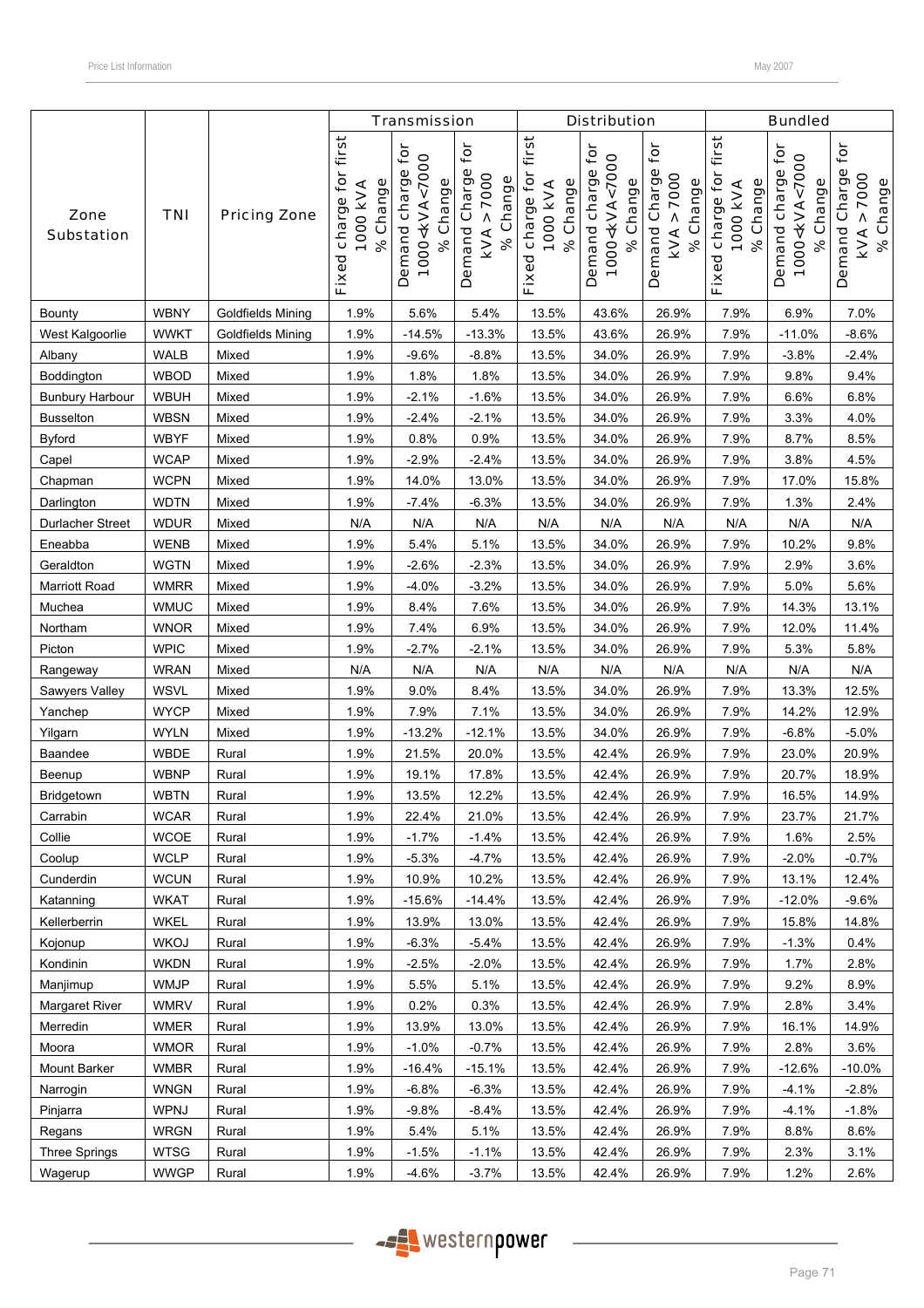|                           |             |                     |                                                      | <b>Transmission</b>                                           |                                                          |                                                   | <b>Distribution</b>                                           |                                                                |                                                | <b>Bundled</b>                                                |                                                |
|---------------------------|-------------|---------------------|------------------------------------------------------|---------------------------------------------------------------|----------------------------------------------------------|---------------------------------------------------|---------------------------------------------------------------|----------------------------------------------------------------|------------------------------------------------|---------------------------------------------------------------|------------------------------------------------|
| Zone<br><b>Substation</b> | <b>TNI</b>  | <b>Pricing Zone</b> | first<br>charge for<br>% Change<br>1000 KVA<br>Fixed | Demand charge for<br>1000 <kva<7000<br>% Change</kva<7000<br> | for<br>Demand Charge<br>> 7000<br>% Change<br><b>KVA</b> | first<br>Fixed charge for<br>% Change<br>1000 kVA | Demand charge for<br>1000 <kva<7000<br>% Change</kva<7000<br> | Demand Charge for<br>7000<br>% Change<br>$\pmb{\wedge}$<br>kVA | Fixed charge for first<br>% Change<br>1000 KVA | Demand charge for<br>1000 <kva<7000<br>% Change</kva<7000<br> | for<br>Demand Charge<br>KVA > 7000<br>% Change |
| Wagin                     | <b>WWAG</b> | Rural               | 1.9%                                                 | 1.6%                                                          | 1.6%                                                     | 13.5%                                             | 42.4%                                                         | 26.9%                                                          | 7.9%                                           | 4.8%                                                          | 5.3%                                           |
| Wundowie                  | <b>WWUN</b> | Rural               | 1.9%                                                 | 3.1%                                                          | 3.0%                                                     | 13.5%                                             | 42.4%                                                         | 26.9%                                                          | 7.9%                                           | 6.2%                                                          | 6.5%                                           |
| Yerbillon                 | <b>WYER</b> | Rural               | 1.9%                                                 | 12.8%                                                         | 12.1%                                                    | 13.5%                                             | 42.4%                                                         | 26.9%                                                          | 7.9%                                           | 14.5%                                                         | 13.8%                                          |
| Amherst                   | <b>WAMT</b> | Urban               | 1.9%                                                 | $-0.6%$                                                       | $-0.3%$                                                  | 13.5%                                             | 81.5%                                                         | 25.9%                                                          | 7.9%                                           | 2.1%                                                          | 3.4%                                           |
| Arkana                    | <b>WARK</b> | Urban               | 1.9%                                                 | $-0.6%$                                                       | $-0.3%$                                                  | 13.5%                                             | 81.5%                                                         | 25.9%                                                          | 7.9%                                           | 2.1%                                                          | 3.4%                                           |
| Australian Paper<br>Mills | <b>WAPM</b> | Urban               | 1.9%                                                 | $-0.6%$                                                       | $-0.3%$                                                  | 13.5%                                             | 81.5%                                                         | 25.9%                                                          | 7.9%                                           | 2.1%                                                          | 3.4%                                           |
| Beechboro                 | <b>WBCH</b> | Urban               | 1.9%                                                 | $-0.6%$                                                       | $-0.3%$                                                  | 13.5%                                             | 81.5%                                                         | 25.9%                                                          | 7.9%                                           | 2.1%                                                          | 3.4%                                           |
| Belmont                   | <b>WBEL</b> | Urban               | 1.9%                                                 | $-0.6%$                                                       | $-0.3%$                                                  | 13.5%                                             | 81.5%                                                         | 25.9%                                                          | 7.9%                                           | 2.1%                                                          | 3.4%                                           |
| Bentley                   | <b>WBTY</b> | Urban               | N/A                                                  | N/A                                                           | N/A                                                      | N/A                                               | N/A                                                           | N/A                                                            | N/A                                            | N/A                                                           | N/A                                            |
| <b>Bibra Lake</b>         | <b>WBIB</b> | Urban               | N/A                                                  | N/A                                                           | N/A                                                      | N/A                                               | N/A                                                           | N/A                                                            | N/A                                            | N/A                                                           | N/A                                            |
| <b>British Petroleum</b>  | <b>WBPM</b> | Urban               | 1.9%                                                 | $-0.6%$                                                       | $-0.3%$                                                  | 13.5%                                             | 81.5%                                                         | 25.9%                                                          | 7.9%                                           | 2.1%                                                          | 3.4%                                           |
| Canning Vale              | <b>WCVE</b> | Urban               | 1.9%                                                 | $-0.2%$                                                       | 0.1%                                                     | 13.5%                                             | 81.5%                                                         | 25.9%                                                          | 7.9%                                           | 2.5%                                                          | 3.7%                                           |
| <b>Clarence Street</b>    | <b>WCLN</b> | Urban               | 1.9%                                                 | $-0.6%$                                                       | $-0.3%$                                                  | 13.5%                                             | 81.5%                                                         | 25.9%                                                          | 7.9%                                           | 2.1%                                                          | 3.4%                                           |
| Clarkson                  | <b>WCKN</b> | Urban               | N/A                                                  | N/A                                                           | N/A                                                      | N/A                                               | N/A                                                           | N/A                                                            | N/A                                            | N/A                                                           | N/A                                            |
| Cockburn<br>Cement        | <b>WCCT</b> | Urban               | 1.9%                                                 | 7.4%                                                          | 6.7%                                                     | 13.5%                                             | 81.5%                                                         | 25.9%                                                          | 7.9%                                           | 10.1%                                                         | 9.5%                                           |
| Collier                   | <b>WCOL</b> | Urban               | 1.9%                                                 | $-0.6%$                                                       | $-0.3%$                                                  | 13.5%                                             | 81.5%                                                         | 25.9%                                                          | 7.9%                                           | 2.1%                                                          | 3.4%                                           |
| Cottesloe                 | <b>WCOT</b> | Urban               | 1.9%                                                 | $-0.6%$                                                       | $-0.3%$                                                  | 13.5%                                             | 81.5%                                                         | 25.9%                                                          | 7.9%                                           | 2.1%                                                          | 3.4%                                           |
| <b>Edmund Street</b>      | WEDD        | Urban               | 1.9%                                                 | $-0.6%$                                                       | $-0.3%$                                                  | 13.5%                                             | 81.5%                                                         | 25.9%                                                          | 7.9%                                           | 2.1%                                                          | 3.4%                                           |
| Forrestfield              | <b>WFFD</b> | Urban               | 1.9%                                                 | $-0.6%$                                                       | $-0.3%$                                                  | 13.5%                                             | 81.5%                                                         | 25.9%                                                          | 7.9%                                           | 2.1%                                                          | 3.4%                                           |
| Gosnells                  | <b>WGNL</b> | Urban               | 1.9%                                                 | $-0.6%$                                                       | $-0.3%$                                                  | 13.5%                                             | 81.5%                                                         | 25.9%                                                          | 7.9%                                           | 2.1%                                                          | 3.4%                                           |
| Hadfields                 | <b>WHFS</b> | Urban               | 1.9%                                                 | $-0.6%$                                                       | $-0.3%$                                                  | 13.5%                                             | 81.5%                                                         | 25.9%                                                          | 7.9%                                           | 2.1%                                                          | 3.4%                                           |
| Henley Brook              | <b>WHBK</b> | Urban               | N/A                                                  | N/A                                                           | N/A                                                      | N/A                                               | N/A                                                           | N/A                                                            | N/A                                            | N/A                                                           | N/A                                            |
| Herdsman<br>Parade        | <b>WHEP</b> | Urban               | 1.9%                                                 | $-0.6%$                                                       | $-0.3%$                                                  | 13.5%                                             | 81.5%                                                         | 25.9%                                                          | 7.9%                                           | 2.1%                                                          | 3.4%                                           |
| Joel Terrace              | <b>WJTE</b> | Urban               | 1.9%                                                 | $-0.6%$                                                       | $-0.3%$                                                  | 13.5%                                             | 81.5%                                                         | 25.9%                                                          | 7.9%                                           | 2.1%                                                          | 3.4%                                           |
| Kalamunda                 | <b>WKDA</b> | Urban               | 1.9%                                                 | $-0.6%$                                                       | $-0.3%$                                                  | 13.5%                                             | 81.5%                                                         | 25.9%                                                          | 7.9%                                           | 2.1%                                                          | 3.4%                                           |
| Kambalda                  | <b>WKBA</b> | Urban               | 1.9%                                                 | $-8.9%$                                                       | $-8.1%$                                                  | 13.5%                                             | 81.5%                                                         | 25.9%                                                          | 7.9%                                           | $-7.3%$                                                       | $-5.4%$                                        |
| Landsdale                 | WLDE        | Urban               | 1.9%                                                 | $-0.6%$                                                       | $-0.3%$                                                  | 13.5%                                             | 81.5%                                                         | 25.9%                                                          | 7.9%                                           | 2.1%                                                          | 3.4%                                           |
| Malaga                    | <b>WMLG</b> | Urban               | 1.9%                                                 | $-0.6%$                                                       | $-0.3%$                                                  | 13.5%                                             | 81.5%                                                         | 25.9%                                                          | 7.9%                                           | 2.1%                                                          | 3.4%                                           |
| Mandurah                  | <b>WMHA</b> | Urban               | 1.9%                                                 | $-0.6%$                                                       | $-0.3%$                                                  | 13.5%                                             | 81.5%                                                         | 25.9%                                                          | 7.9%                                           | 2.1%                                                          | 3.4%                                           |
| <b>Manning Street</b>     | <b>WMAG</b> | Urban               | 1.9%                                                 | $-0.6%$                                                       | $-0.3%$                                                  | 13.5%                                             | 81.5%                                                         | 25.9%                                                          | 7.9%                                           | 2.1%                                                          | 3.4%                                           |
| Mason Road                | <b>WMSR</b> | Urban               | 1.9%                                                 | 20.3%                                                         | 17.5%                                                    | 13.5%                                             | 81.5%                                                         | 25.9%                                                          | 7.9%                                           | 22.7%                                                         | 18.9%                                          |
| <b>Meadow Springs</b>     | <b>WMSS</b> | Urban               | N/A                                                  | N/A                                                           | N/A                                                      | N/A                                               | N/A                                                           | N/A                                                            | N/A                                            | N/A                                                           | N/A                                            |
| <b>Medical Centre</b>     | <b>WMCR</b> | Urban               | 1.9%                                                 | $-0.6%$                                                       | $-0.3%$                                                  | 13.5%                                             | 81.5%                                                         | 25.9%                                                          | 7.9%                                           | 2.1%                                                          | 3.4%                                           |
| Medina                    | <b>WMED</b> | Urban               | 1.9%                                                 | 15.3%                                                         | 13.4%                                                    | 13.5%                                             | 81.5%                                                         | 25.9%                                                          | 7.9%                                           | 17.8%                                                         | 15.4%                                          |
| Midland Junction          | WMJX        | Urban               | 1.9%                                                 | $-0.6%$                                                       | $-0.3%$                                                  | 13.5%                                             | 81.5%                                                         | 25.9%                                                          | 7.9%                                           | 2.1%                                                          | 3.4%                                           |
| Morley                    | <b>WMOY</b> | Urban               | 1.9%                                                 | $-0.6%$                                                       | $-0.3%$                                                  | 13.5%                                             | 81.5%                                                         | 25.9%                                                          | 7.9%                                           | 2.1%                                                          | 3.4%                                           |
| Mullaloo                  | <b>WMUL</b> | Urban               | 1.9%                                                 | $-0.6%$                                                       | $-0.3%$                                                  | 13.5%                                             | 81.5%                                                         | 25.9%                                                          | 7.9%                                           | 2.1%                                                          | 3.4%                                           |
| Mundaring Weir            | <b>WMWR</b> | Urban               | 1.9%                                                 | $-0.6%$                                                       | $-0.3%$                                                  | 13.5%                                             | 81.5%                                                         | 25.9%                                                          | 7.9%                                           | 2.1%                                                          | 3.4%                                           |
| Murdoch                   | <b>WMUR</b> | Urban               | N/A                                                  | N/A                                                           | N/A                                                      | N/A                                               | N/A                                                           | N/A                                                            | N/A                                            | N/A                                                           | N/A                                            |

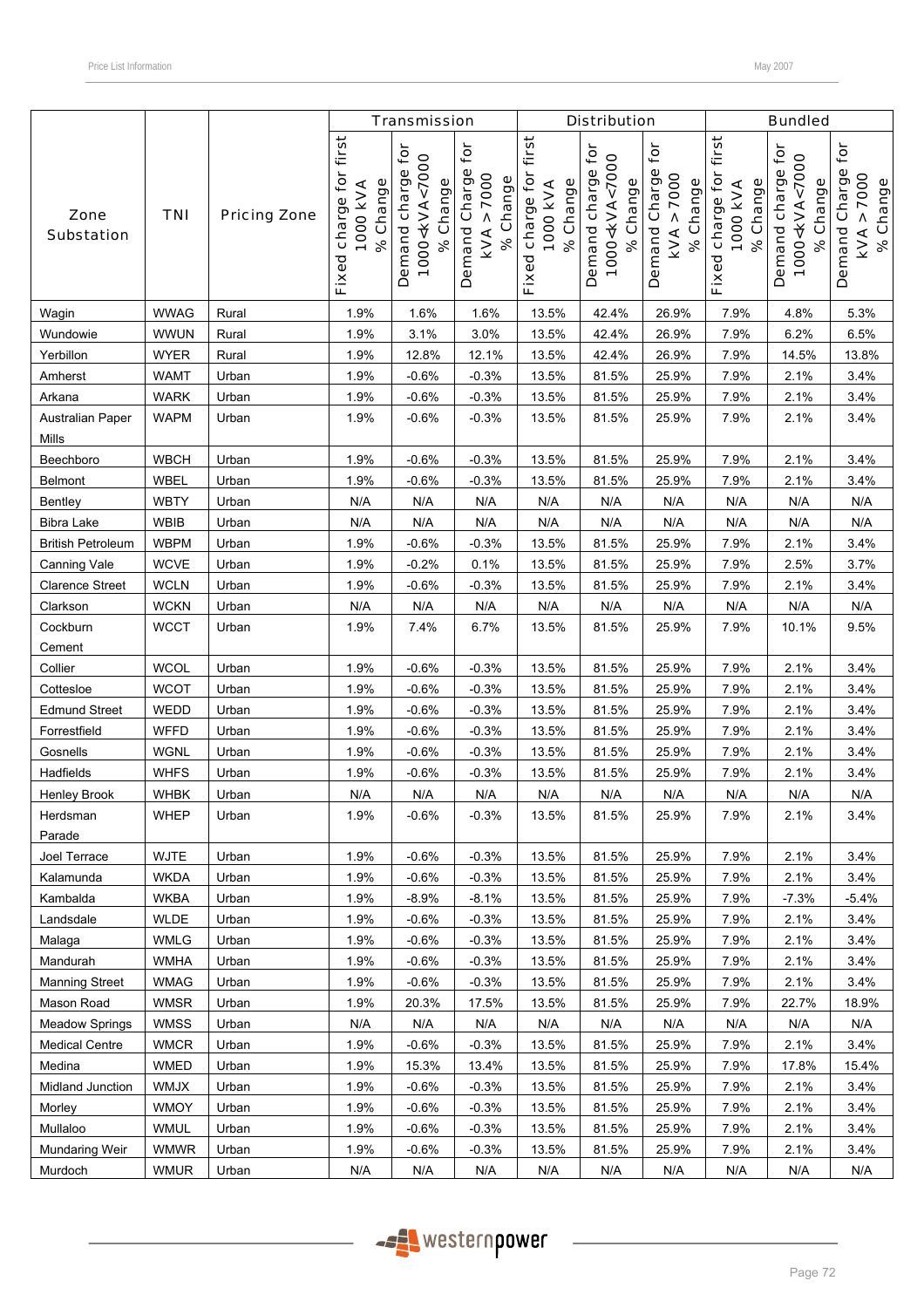|                           |             |                     |                                                                   | <b>Transmission</b>                                           |                                                        |                                                             | <b>Distribution</b>                                                   |                                                          |                                                   | <b>Bundled</b>                                                                        |                                                          |
|---------------------------|-------------|---------------------|-------------------------------------------------------------------|---------------------------------------------------------------|--------------------------------------------------------|-------------------------------------------------------------|-----------------------------------------------------------------------|----------------------------------------------------------|---------------------------------------------------|---------------------------------------------------------------------------------------|----------------------------------------------------------|
| Zone<br><b>Substation</b> | <b>TNI</b>  | <b>Pricing Zone</b> | first <sup>1</sup><br>charge for<br>% Change<br>1000 KVA<br>Fixed | Demand charge for<br>1000 <kva<7000<br>% Change</kva<7000<br> | Ċ<br>Demand Charge<br>> 7000<br>% Change<br><b>KVA</b> | first<br>Fixed charge for<br>Change<br>1000 KVA<br>$\infty$ | tor<br>1000 <kva<7000<br>charge<br/>% Change<br/>Demand</kva<7000<br> | Demand Charge for<br>7000<br>% Change<br>٨<br><b>KVA</b> | first<br>Fixed charge for<br>% Change<br>1000 kVA | è<br>1000 <kva<7000<br>Demand charge<br/>Change<br/><math>\infty</math></kva<7000<br> | for<br>Demand Charge<br>> 7000<br>% Change<br><b>KVA</b> |
| Myaree                    | <b>WMYR</b> | Urban               | 1.9%                                                              | $-0.6%$                                                       | $-0.3%$                                                | 13.5%                                                       | 81.5%                                                                 | 25.9%                                                    | 7.9%                                              | 2.1%                                                                                  | 3.4%                                                     |
| Nedlands                  | <b>WNED</b> | Urban               | 1.9%                                                              | $-0.6%$                                                       | $-0.3%$                                                | 13.5%                                                       | 81.5%                                                                 | 25.9%                                                    | 7.9%                                              | 2.1%                                                                                  | 3.4%                                                     |
| North Beach               | <b>WNBH</b> | Urban               | 1.9%                                                              | $-0.6%$                                                       | $-0.3%$                                                | 13.5%                                                       | 81.5%                                                                 | 25.9%                                                    | 7.9%                                              | 2.1%                                                                                  | 3.4%                                                     |
| North Fremantle           | <b>WNFL</b> | Urban               | 1.9%                                                              | $-0.6%$                                                       | $-0.3%$                                                | 13.5%                                                       | 81.5%                                                                 | 25.9%                                                    | 7.9%                                              | 2.1%                                                                                  | 3.4%                                                     |
| North Perth               | <b>WNPH</b> | Urban               | 1.9%                                                              | $-0.6%$                                                       | $-0.3%$                                                | 13.5%                                                       | 81.5%                                                                 | 25.9%                                                    | 7.9%                                              | 2.1%                                                                                  | 3.4%                                                     |
| OConnor                   | <b>WOCN</b> | Urban               | 1.9%                                                              | $-0.6%$                                                       | $-0.3%$                                                | 13.5%                                                       | 81.5%                                                                 | 25.9%                                                    | 7.9%                                              | 2.1%                                                                                  | 3.4%                                                     |
| Osborne Park              | <b>WOPK</b> | Urban               | 1.9%                                                              | $-0.6%$                                                       | $-0.3%$                                                | 13.5%                                                       | 81.5%                                                                 | 25.9%                                                    | 7.9%                                              | 2.1%                                                                                  | 3.4%                                                     |
| Padbury                   | <b>WPBY</b> | Urban               | N/A                                                               | N/A                                                           | N/A                                                    | N/A                                                         | N/A                                                                   | N/A                                                      | N/A                                               | N/A                                                                                   | N/A                                                      |
| Piccadilly                | <b>WPCY</b> | Urban               | 1.9%                                                              | $-8.7%$                                                       | $-7.9%$                                                | 13.5%                                                       | 81.5%                                                                 | 25.9%                                                    | 7.9%                                              | $-7.1%$                                                                               | $-5.0%$                                                  |
| Riverton                  | <b>WRTN</b> | Urban               | 1.9%                                                              | $-0.6%$                                                       | $-0.3%$                                                | 13.5%                                                       | 81.5%                                                                 | 25.9%                                                    | 7.9%                                              | 2.1%                                                                                  | 3.4%                                                     |
| Rivervale                 | <b>WRVE</b> | Urban               | 1.9%                                                              | $-0.6%$                                                       | $-0.3%$                                                | 13.5%                                                       | 81.5%                                                                 | 25.9%                                                    | 7.9%                                              | 2.1%                                                                                  | 3.4%                                                     |
| Rockingham                | <b>WROH</b> | Urban               | 1.9%                                                              | $-0.6%$                                                       | $-0.3%$                                                | 13.5%                                                       | 81.5%                                                                 | 25.9%                                                    | 7.9%                                              | 2.1%                                                                                  | 3.4%                                                     |
| Shenton Park              | <b>WSPA</b> | Urban               | 1.9%                                                              | $-0.6%$                                                       | $-0.3%$                                                | 13.5%                                                       | 81.5%                                                                 | 25.9%                                                    | 7.9%                                              | 2.1%                                                                                  | 3.4%                                                     |
| Sth Ftle Power<br>Station | <b>WSFT</b> | Urban               | 1.9%                                                              | $-0.6%$                                                       | $-0.3%$                                                | 13.5%                                                       | 81.5%                                                                 | 25.9%                                                    | 7.9%                                              | 2.1%                                                                                  | 3.4%                                                     |
| Southern River            | <b>WSNR</b> | Urban               | N/A                                                               | N/A                                                           | N/A                                                    | N/A                                                         | N/A                                                                   | N/A                                                      | N/A                                               | N/A                                                                                   | N/A                                                      |
| <b>Tate Street</b>        | <b>WTTS</b> | Urban               | 1.9%                                                              | $-0.6%$                                                       | $-0.3%$                                                | 13.5%                                                       | 81.5%                                                                 | 25.9%                                                    | 7.9%                                              | 2.1%                                                                                  | 3.4%                                                     |
| University                | <b>WUNI</b> | Urban               | 1.9%                                                              | $-0.6%$                                                       | $-0.3%$                                                | 13.5%                                                       | 81.5%                                                                 | 25.9%                                                    | 7.9%                                              | 2.1%                                                                                  | 3.4%                                                     |
| Victoria Park             | <b>WVPA</b> | Urban               | 1.9%                                                              | $-0.6%$                                                       | $-0.3%$                                                | 13.5%                                                       | 81.5%                                                                 | 25.9%                                                    | 7.9%                                              | 2.1%                                                                                  | 3.4%                                                     |
| Waikiki                   | <b>WWAI</b> | Urban               | N/A                                                               | N/A                                                           | N/A                                                    | N/A                                                         | N/A                                                                   | N/A                                                      | N/A                                               | N/A                                                                                   | N/A                                                      |
| Wanneroo                  | <b>WWNO</b> | Urban               | 1.9%                                                              | $-0.6%$                                                       | $-0.3%$                                                | 13.5%                                                       | 81.5%                                                                 | 25.9%                                                    | 7.9%                                              | 2.1%                                                                                  | 3.4%                                                     |
| Welshpool                 | <b>WWEL</b> | Urban               | 1.9%                                                              | $-0.6%$                                                       | $-0.3%$                                                | 13.5%                                                       | 81.5%                                                                 | 25.9%                                                    | 7.9%                                              | 2.1%                                                                                  | 3.4%                                                     |
| <b>Wembley Downs</b>      | <b>WWDN</b> | Urban               | 1.9%                                                              | $-0.6%$                                                       | $-0.3%$                                                | 13.5%                                                       | 81.5%                                                                 | 25.9%                                                    | 7.9%                                              | 2.1%                                                                                  | 3.4%                                                     |
| Yokine                    | <b>WYKE</b> | Urban               | 1.9%                                                              | $-0.6%$                                                       | $-0.3%$                                                | 13.5%                                                       | 81.5%                                                                 | 25.9%                                                    | 7.9%                                              | 2.1%                                                                                  | 3.4%                                                     |

# 10.6 Demand Length Prices

The % changes in the following table are applicable for reference tariffs: **RT5, RT6, RT7, RT8 & RT11** and the CMD/DSOC is between 1,000 and 7,000 kVA.

|                     | <b>Demand-Length Charge</b> |                           |  |  |  |  |  |  |  |
|---------------------|-----------------------------|---------------------------|--|--|--|--|--|--|--|
|                     | For kVA >1000 and first     | For kVA >1000 and         |  |  |  |  |  |  |  |
| <b>Pricing Zone</b> | 10 km length                | length in excess of 10 km |  |  |  |  |  |  |  |
|                     | % Change                    | % Change                  |  |  |  |  |  |  |  |
| <b>CBD</b>          | 0.0%                        | 0.0%                      |  |  |  |  |  |  |  |
| Urban               | 5.8%                        | 5.8%                      |  |  |  |  |  |  |  |
| Mining              | 5.6%                        | 5.9%                      |  |  |  |  |  |  |  |
| Mixed               | 5.7%                        | 5.8%                      |  |  |  |  |  |  |  |
| Rural               | 5.6%                        | 5.5%                      |  |  |  |  |  |  |  |

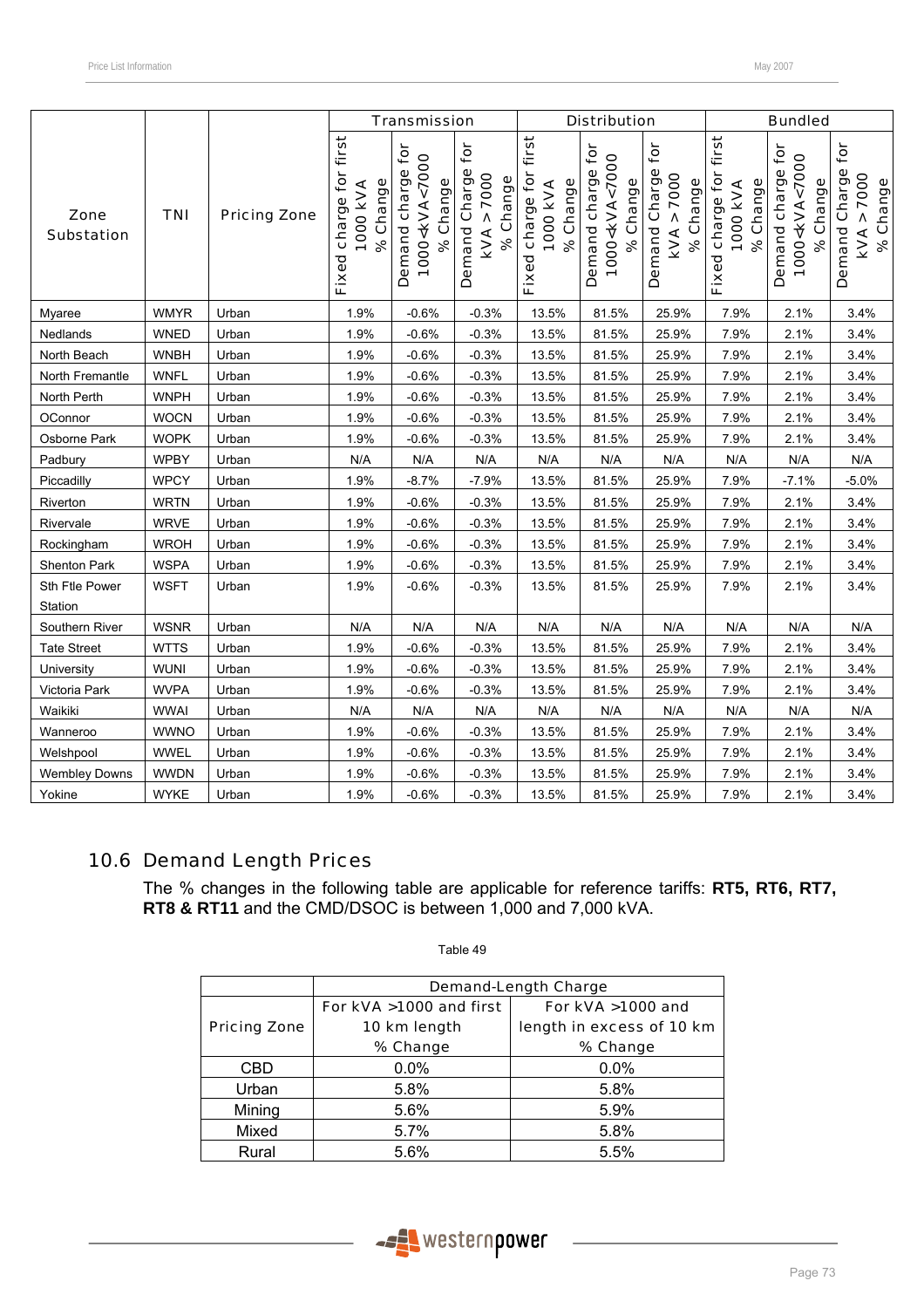The % changes in the following table are applicable for reference tariffs: **RT7, RT8 & RT11** and the CMD/DSOC is at least 7,000 kVA.

#### Table 50

|                     | <b>Demand-Length Charge</b> |                               |
|---------------------|-----------------------------|-------------------------------|
| <b>Pricing Zone</b> | For first 10 km length      | For length in excess of 10 km |
|                     | % Change                    | % Change                      |
| CBD                 | 0.0%                        | 0.0%                          |
| Urban               | 5.7%                        | 5.7%                          |
| Mining              | 5.6%                        | 5.6%                          |
| Mixed               | 5.8%                        | 5.8%                          |
| Rural               | 5.6%                        | 5.6%                          |

## 10.7 Control System Service Prices

The % changes in the following table are applicable for reference tariff: **RT11, & TRT2**.

Table 51

|                                           | <b>Price</b> |
|-------------------------------------------|--------------|
|                                           | % Change     |
| Control System Service Price (Generators) | -7.8%        |

The % changes in the following table are applicable for reference tariff: **TRT1**.

Table 52

|                                      | <b>Price</b> |
|--------------------------------------|--------------|
|                                      | % Change     |
| Control System Service Price (Loads) | -7.8%        |

#### 10.8 Metering Prices

The % changes in the following table are applicable for reference tariffs: **RT1, RT2, RT3 & RT4**.

| `able f |  |
|---------|--|
|---------|--|

|                                 | <b>Fixed Price</b> | <b>Variable Price</b> |                |                 |
|---------------------------------|--------------------|-----------------------|----------------|-----------------|
|                                 |                    | Anytime               | <b>On Peak</b> | <b>Off Peak</b> |
|                                 | % Change           | % Change              | % Change       | % Change        |
| <b>Reference tariff 1 - RT1</b> |                    |                       |                |                 |
| <b>Metering Price</b>           | N/A                | $-8.8%$               |                |                 |
| <b>Reference tariff 2 - RT2</b> |                    |                       |                |                 |
| <b>Metering Price</b>           | N/A                | $-8.8\%$              |                |                 |
| Reference tariff 3 - RT3        |                    |                       |                |                 |
| <b>Metering Price</b>           | N/A                |                       | 4.3%           | 4.3%            |
| <b>Reference tariff 4 - RT4</b> |                    |                       |                |                 |
| <b>Metering Price</b>           | N/A                |                       | $0.0\%$        | $0.0\%$         |

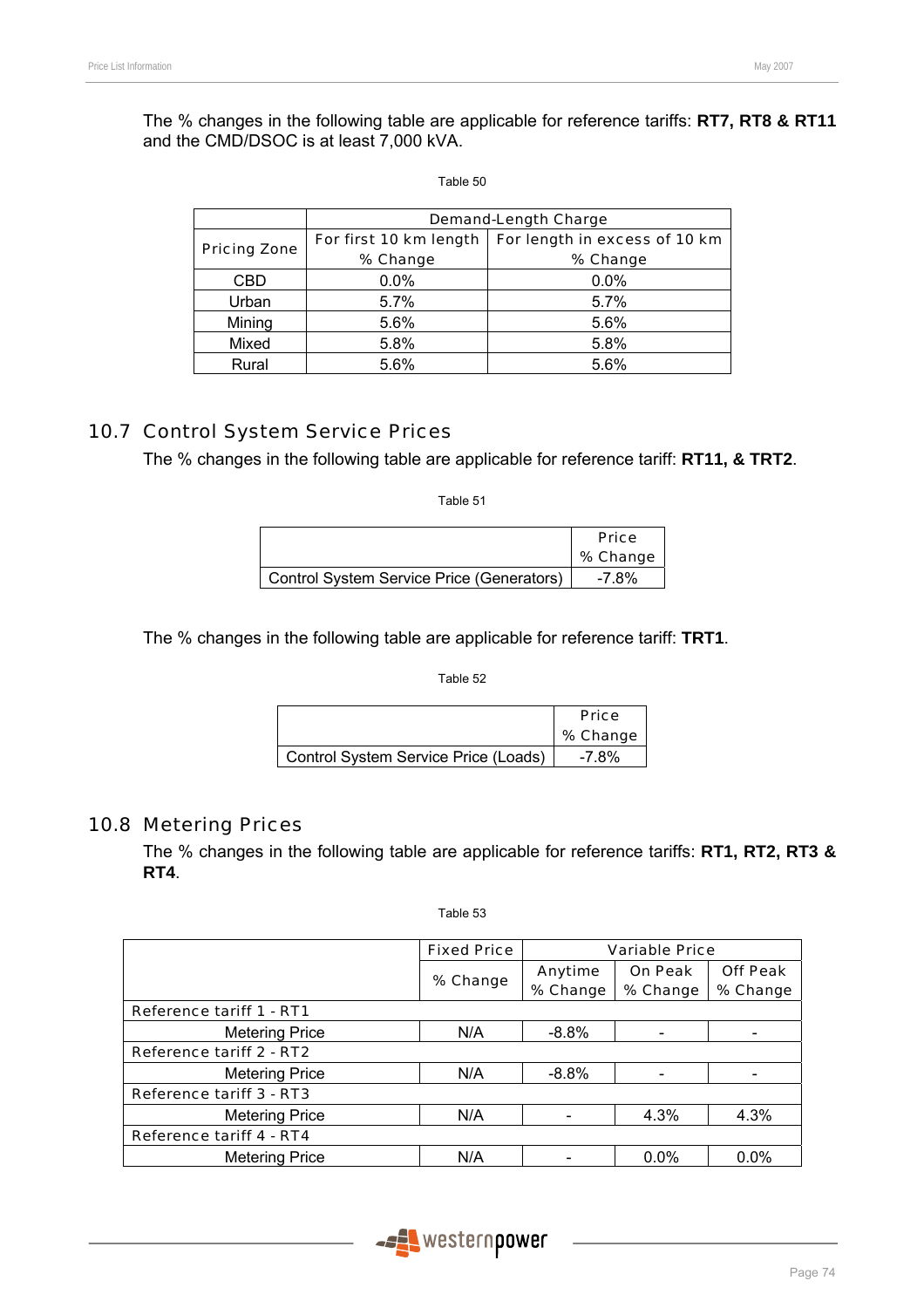The % changes in the following table are applicable for reference tariffs: **RT5, RT6, RT7, RT8 & RT11**.

| able 5 |  |
|--------|--|
|--------|--|

| <b>Metering Equipment Funding</b> | <b>Voltage</b>      | % Change |  |
|-----------------------------------|---------------------|----------|--|
|                                   | <b>High Voltage</b> | 35.3%    |  |
| Western Power funded              | (6.6 kV or higher)  |          |  |
|                                   | Low voltage         | 29.9%    |  |
|                                   | (415 volts or less) |          |  |
|                                   | <b>High Voltage</b> | 234.2%   |  |
| <b>Customer funded</b>            | (6.6 kV or higher)  |          |  |
|                                   | Low Voltage         | 212.9%   |  |
|                                   | (415 volts or less) |          |  |

The % changes in the following table are applicable for reference tariffs: **TRT1 & TRT2**.

Table 55

|                       | % Change |
|-----------------------|----------|
| Transmission Metering |          |

## 10.9 Administration Prices

The % changes in the following table are applicable for reference tariffs: **RT7 & RT8**.

Table 56

| <b>Peak Demand</b> | % Change |
|--------------------|----------|
| >=7.000 kVA        | 5.8%     |
| <7.000 kVA         | 1.3%     |

## 10.10 Low Voltage Prices

The % changes in the following table are applicable for reference tariff: **RT8**.

| Category | % Change |
|----------|----------|
| Fixed    | $8.0\%$  |
| Demand   | $7.0\%$  |

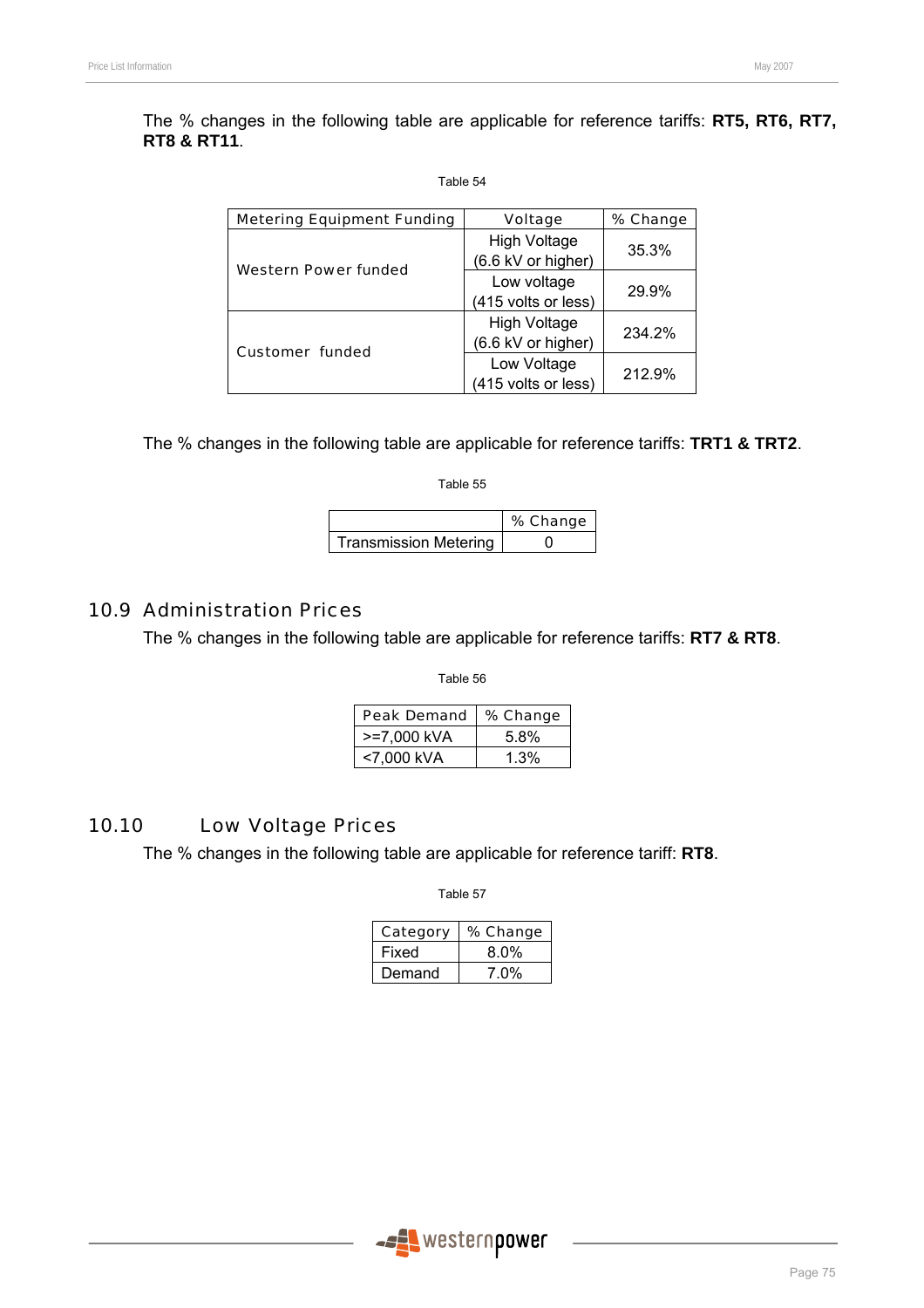# 10.11 Streetlight Asset Prices

The % changes in the following table are applicable for reference tariff: **RT9**.

| <b>Light Specification</b> | <b>Annual Charge</b> |
|----------------------------|----------------------|
|                            | % Change             |
| 50W MV                     | 5.8%                 |
| 70W MH                     | 5.8%                 |
| 70W HPS                    | 5.8%                 |
| 80W MV                     | 5.8%                 |
| <b>125W MV</b>             | 5.8%                 |
| <b>150W MH</b>             | 5.8%                 |
| <b>150W HPS</b>            | 5.8%                 |
| <b>250W MH</b>             | 5.8%                 |
| <b>250W HPS</b>            | 5.8%                 |
| <b>250W MV</b>             | 5.8%                 |
| 400W MV                    | 5.8%                 |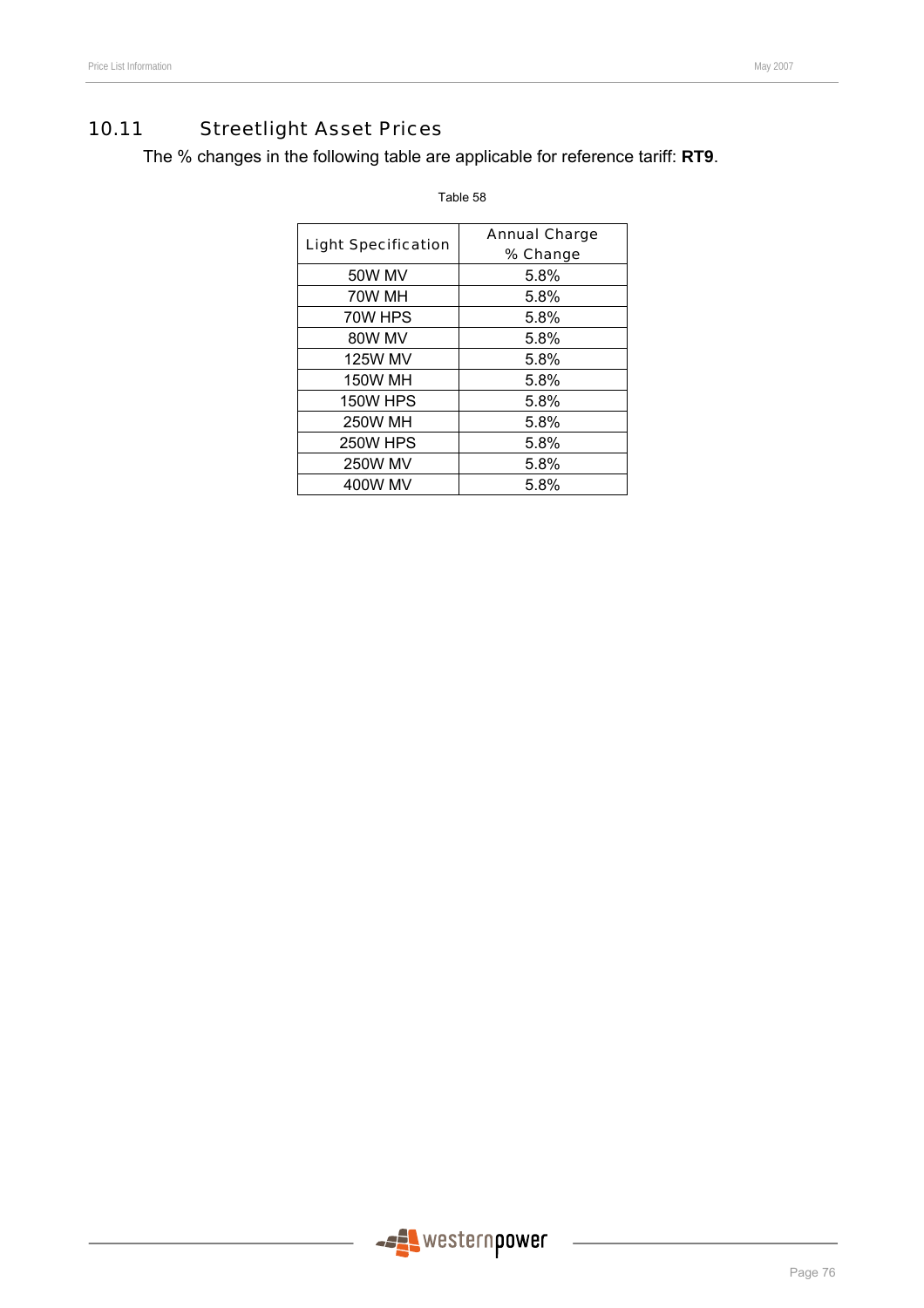# Appendix A - Price Setting for New Transmission Nodes **Policy**

This policy applies when a new transmission node is established.

Transmission "use of system" prices for both entry and exit points are derived using the computer based analysis tool T-Price, based on historical load flow information. In the case of new sites, historical data is not available.

However, there is a need for both Western Power and the prospective user to have a fairly accurate TUOS price and connection price. Western Power requires the prices to determine future revenues from the connection, and any associated capital contribution. The user requires the price and capital contribution for the purposes of project feasibility, and their internal approval processes.

This policy addresses this issue by providing a degree of price certainty over the medium term.

#### **Policy Statement – Transmission Use of System Price (TUOS)**

This policy will apply to new connection points on the transmission and distribution system where the prospect is that it will be a single connection point.

- 1. Western Power will nominate a TUOS price consistent with all the principles described in this document based on the best available knowledge of the network parameters including asset values and expected load flows. This would also include necessary assumptions for maximum demand and utilisation at the new connection and also any other new or forecast connections.
- 2. That nominated nodal TUOS price will then be adjusted annually in line with the all capitals consumer price index (CPI).
- 3. Once that connection point is established the nominated TUOS price (adjusted in accordance with step (b)) will apply at the commencement of the access contract, with annual price adjustments at the start of each financial year of no greater than (plus or minus) the side constraint (currently CPI plus 5%). (Thus, the nominated TUOS price will converge over time with and future price based on future T-Price runs.)
- 4. The TUOS price will be published once the connection point is commissioned.
- 5. Where another user subsequently connects to such a connection point the price that will apply will be the price applying to that connection point at the time.